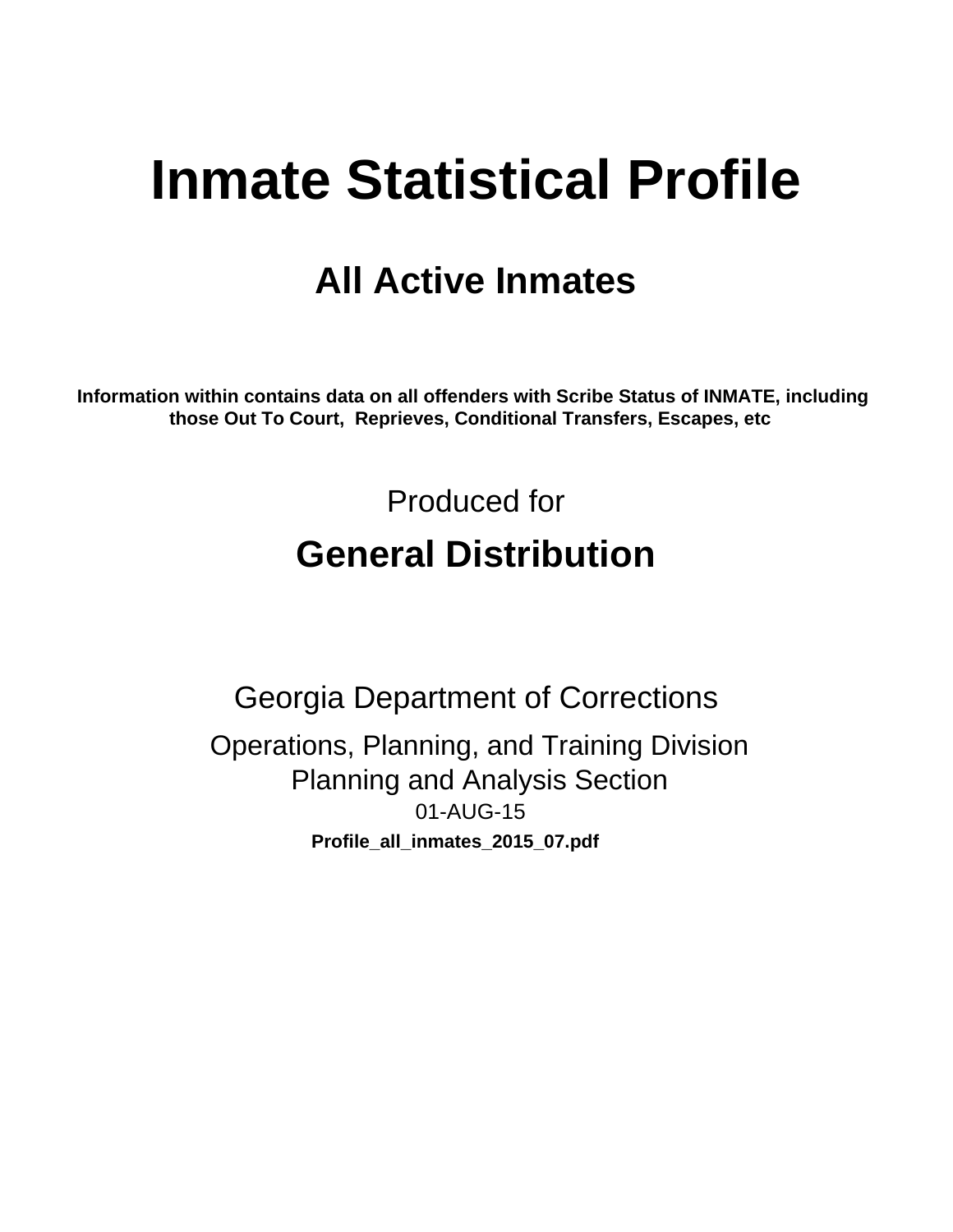#### **Inmate Statistical Profile 01-AUG-15** Contents

**All Active Inmates** 

Produced for General Distribution

## **Table of Contents**

| <b>Demographic information</b>                                       |
|----------------------------------------------------------------------|
| 4 Current age, broken out in ten year age groups                     |
| 5 Race group                                                         |
| 6 Marital status, self-reported at entry to prison                   |
| 7 Number of children, self-reported at entry to prison               |
| 8 Religious affiliation, self-reported at entry to prison            |
| 9 Home county - self-reported at entry to prison                     |
| 14 Employment status before prison, self-reported at entry to prison |
| 15 Age at admission                                                  |
| 17 Height, measured at entry to prison                               |
| 19 Weight, measured at entry to prison                               |
| 20 Military service                                                  |
| <b>Correctional information</b>                                      |
| 21 Type of admission to prison                                       |
| 22 Current / last supervision level                                  |
| 23 Current / last institution type                                   |
| 24 Institution type - transitional centers                           |
| 25 Institution type - county prisons                                 |
| 27 Institution type - state prisons                                  |
| 29 Institution type - private prisons                                |
| 30 Institution type - inmate boot camp                               |
| 31 Number of disciplinary reports                                    |
| 32 Number of transfers                                               |
| 33 Number of escapes                                                 |
| 34 Split sentence - Probation to follow                              |
| 35 Probable future release type of still active inmates              |
| 36 Time served in current (or last) institution                      |
| <b>Educational, psychological and physical information</b>           |
| 37 Highest grade level attained                                      |
| 38 Culture fair IQ scores                                            |
| 39 Wide Range Achievement Test (WRAT) reading score                  |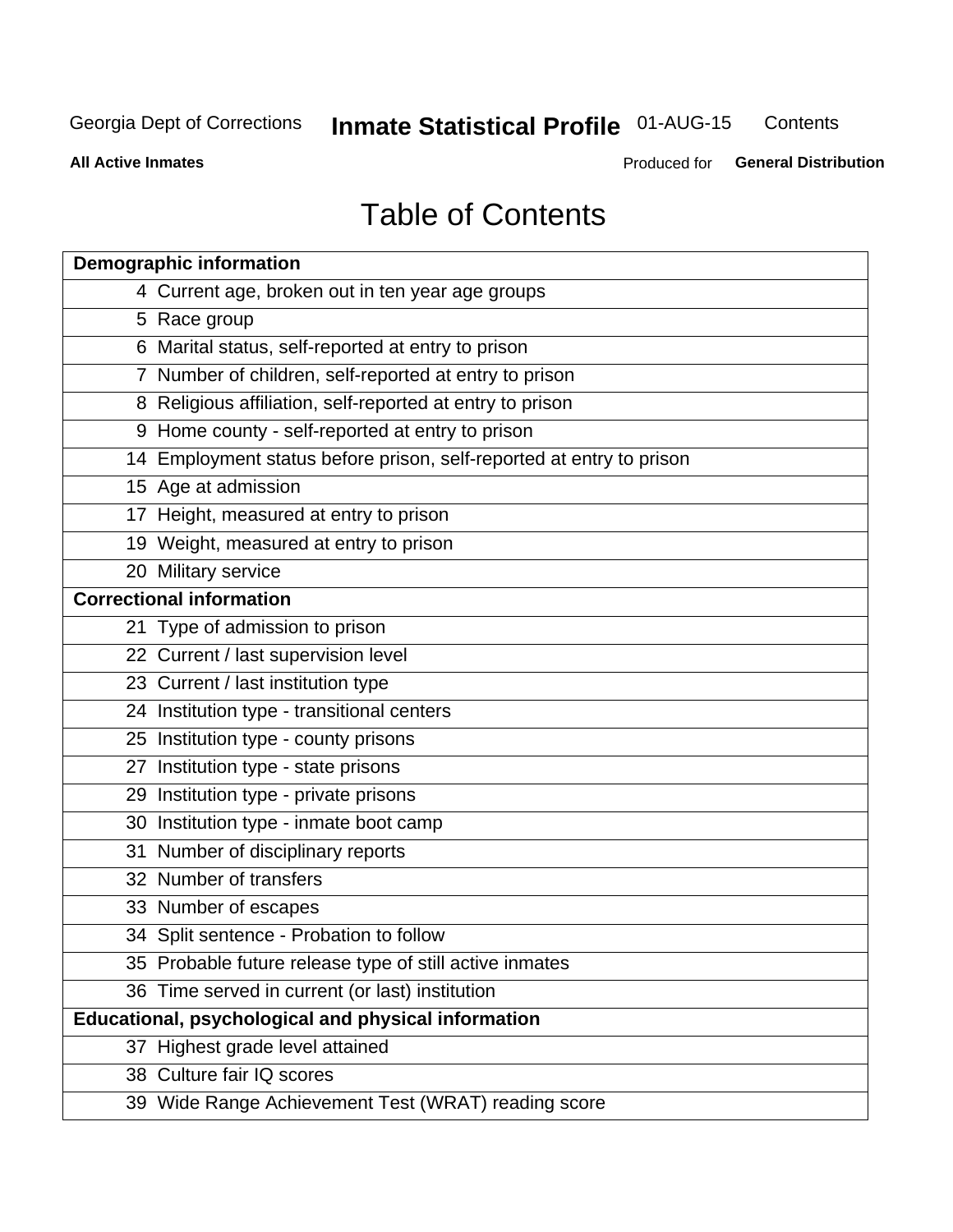#### **Inmate Statistical Profile 01-AUG-15** Contents

**All Active Inmates** 

Produced for General Distribution

## **Table of Contents**

| Educational, psychological and physical information              |
|------------------------------------------------------------------|
| 40 Wide Range Achievement Test (WRAT) math score                 |
| 41 Wide Range Achievement Test (WRAT) spelling score             |
| 42 Current / last mental health treatment level                  |
| 43 PULHESDWIT medical scale - 'P' overall condition ('P'hysical) |
| 44 PULHESDWIT medical scale - 'U' upper body                     |
| 45 PULHESDWIT medical scale - 'L' lower body                     |
| 46 PULHESDWIT medical scale - 'H' hearing                        |
| 47 PULHESDWIT medical scale - 'E' vision                         |
| 48 PULHESDWIT medical scale -'S' psychiatric                     |
| 49 PULHESDWIT medical scale - 'D' dental                         |
| 50 PULHESDWIT medical scale - 'W' work ability                   |
| 51 PULHESDWIT medical scale - 'I' impairment                     |
| 52 PULHESDWIT medical scale - 'T' transportability               |
|                                                                  |
| <b>Crimes and criminal history information</b>                   |
| 53 Number of prior Georgia incarcerations                        |
| 54 Prison sentence in years                                      |
| 55 Primary offense, broken out into felonies vs misdemeanors     |
| 56 Primary offense, broken out into six broad crime categories   |
| 57 Primary offense, detailed offense code                        |
| 65 County of conviction of primary offense                       |
| 70 Circuit of conviction of primary offense                      |
| 72 Years served (jail + prison) in this incarceration            |
| <b>Medical information</b>                                       |
| 73 Results of most recent HIV test                               |
| 74 Results of most recent tuberculosis test                      |
| 75 Results of most recent syphilis test                          |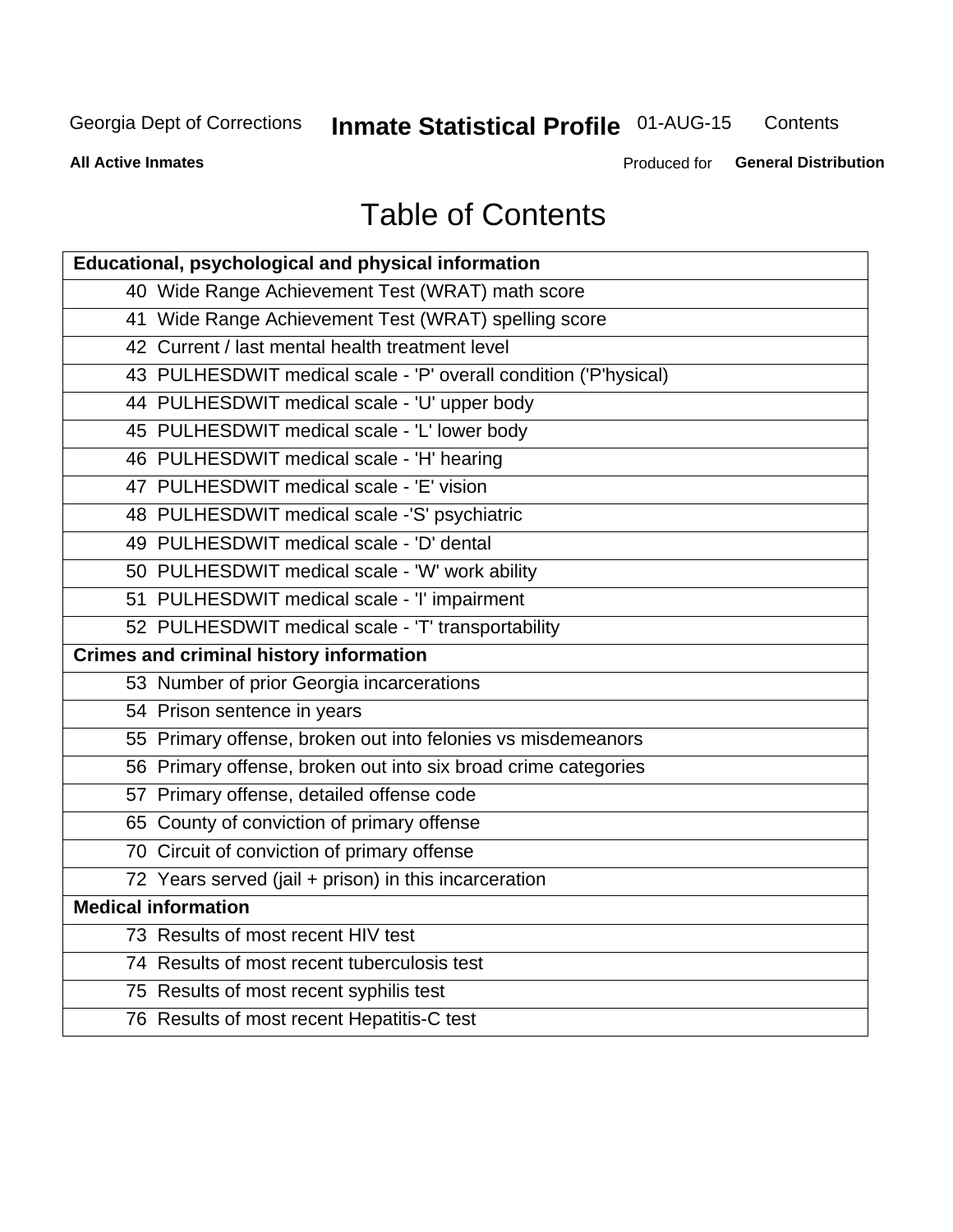### **All Active Inmates**

### Produced for General Distribution

## Current age, broken out in ten-year age groups

COL % - percent each COUNT is of its particular column

|                          | <b>Male</b>  |        |        | <b>Female</b>   |        |          | <b>Total</b> |        |
|--------------------------|--------------|--------|--------|-----------------|--------|----------|--------------|--------|
| <b>Current Age</b>       | <b>Count</b> | Col %  | Row %  | <b>Count</b>    | Col %  | Row %    | <b>Total</b> | Col %  |
| <b>Teens (1-19)</b>      | 713          | 1.43%  | 96.09% | 29              | 0.81%  | 3.91%    | 742          | 1.39%  |
| <b>Twenties (20-29)</b>  | 14,874       | 29.76% | 93.58% | 1,021           | 28.49% | $6.42\%$ | 15,895       | 29.68% |
| Thirties (30-39)         | 14,884       | 29.78% | 92.46% | 1,213           | 33.84% | $7.54\%$ | 16,097       | 30.06% |
| <b>Forties (40-49)</b>   | 10, 155      | 20.32% | 92.73% | 796             | 22.21% | 7.27%    | 10,951       | 20.45% |
| <b>Fifties (50-59)</b>   | 6,759        | 13.53% | 94.07% | 426             | 11.89% | 5.93%    | 7,185        | 13.42% |
| <b>Sixties (60-69)</b>   | 2,022        | 4.05%  | 96.01% | 84              | 2.34%  | 3.99%    | 2,106        | 3.93%  |
| Seventy + (70 and above) | 565          | 1.13%  | 97.41% | 15 <sup>1</sup> | 0.42%  | 2.59%    | 580          | 1.08%  |
| <b>Total Reported</b>    | 49,972       | 100%   | 93.31% | 3,584           | 100%   | 6.69%    | 53,556       | 100.0% |

| <b>Not Reported</b> | 49  |       | 150  |
|---------------------|-----|-------|------|
| Total               | 121 | 3,585 | .706 |

| <b>Mean</b><br>(average)       | 37.62    | 36.88 | 37.57 |
|--------------------------------|----------|-------|-------|
| Median (middle)                | つん<br>vu | JJ    | 35    |
| <b>Mode</b><br>(most frequent) | 26       |       | 26    |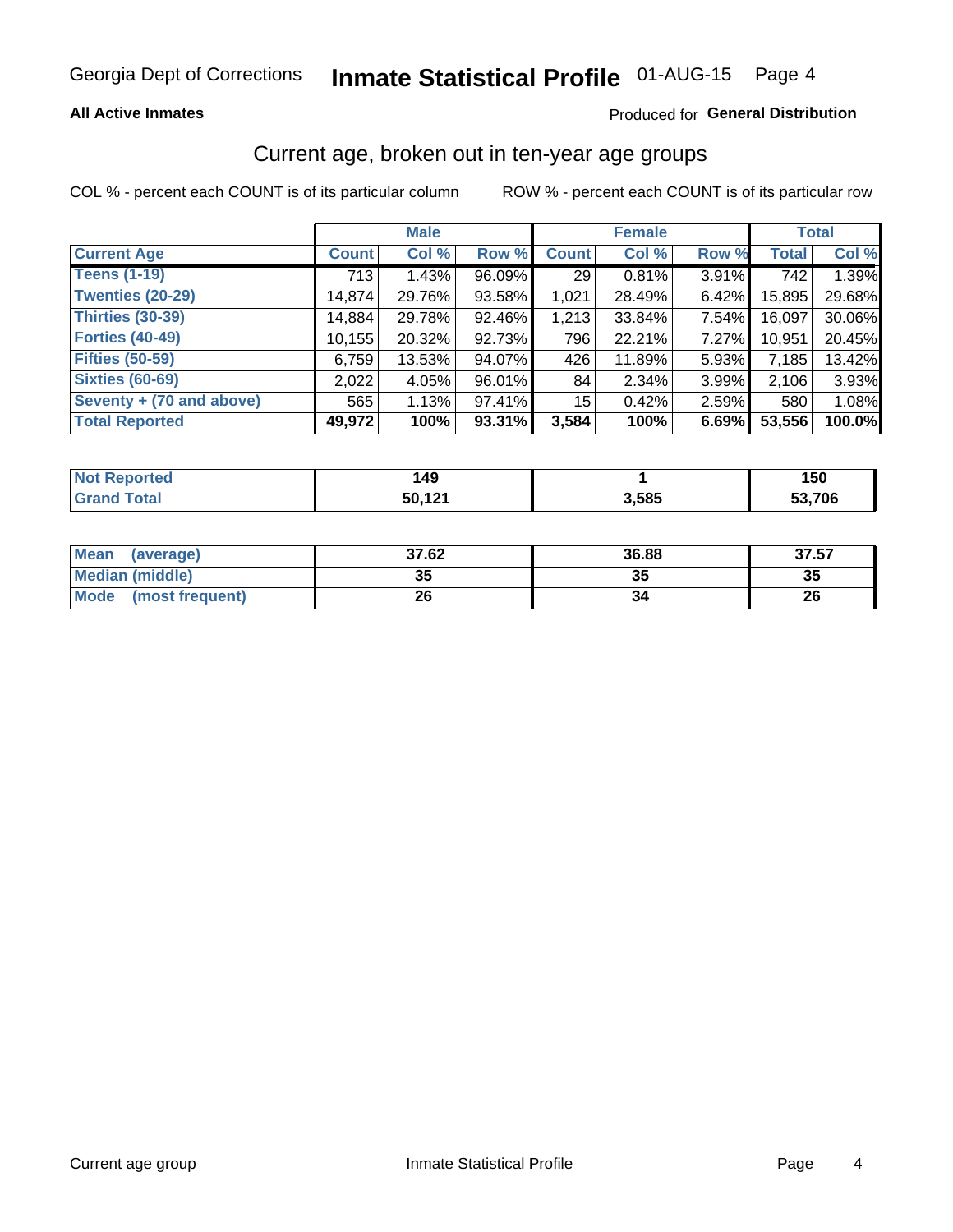## Inmate Statistical Profile 01-AUG-15 Page 5

### **All Active Inmates**

#### Produced for General Distribution

### Race group

COL % - percent each COUNT is of its particular column

|                   |                        |              | <b>Male</b> |         |             | <b>Female</b> |        |              | <b>Total</b> |  |
|-------------------|------------------------|--------------|-------------|---------|-------------|---------------|--------|--------------|--------------|--|
|                   | <b>Race Group</b>      | <b>Count</b> | Col %       |         | Row % Count | Col %         | Row %  | <b>Total</b> | Col %        |  |
|                   | <b>White</b>           | 16,477       | 32.87%      | 89.16%  | 2,004       | 55.90%        | 10.84% | 18,481       | 34.41%       |  |
| 2                 | <b>Black</b>           | 31,358       | 62.56%      | 95.43%  | ,503        | 41.92%        | 4.57%  | 32,861       | 61.19%       |  |
| 5                 | <b>Other</b>           | 46           | .09%        | 86.79%  |             | .20%          | 13.21% | 53           | .10%         |  |
| 6                 | <b>Asian</b>           | 163          | $.33\%$     | 93.14%  | 12          | .33%          | 6.86%  | 175          | .33%         |  |
| 9                 | <b>Unknown</b>         | 9            | $.02\%$     | 90.00%  |             | .03%          | 10.00% | 10           | .02%         |  |
| 10                | <b>Hispanic</b>        | 2,041        | 4.07%       | 97.28%  | 57          | 1.59%         | 2.72%  | 2,098        | 3.91%        |  |
| $12 \overline{ }$ | <b>Native American</b> | 26           | .05%        | 96.30%  |             | .03%          | 3.70%  | 27           | .05%         |  |
| 13                | <b>Native Hawaiian</b> |              | $.01\%$     | 100.00% |             |               |        |              | .01%         |  |
|                   | <b>Total Reported</b>  | 50,121       | 100%        | 93.32%  | 3,585       | 100%          | 6.68%  | 53,706       | 100%         |  |

| <b>Not Reported</b>    |                   |       |        |
|------------------------|-------------------|-------|--------|
| <b>Total</b><br>'Grand | 50,121<br>'. IZ I | 3,585 | 53,706 |

| <b>Mode</b><br>---<br>most frequent) | Black | White | <b>Black</b> |
|--------------------------------------|-------|-------|--------------|
|                                      |       |       |              |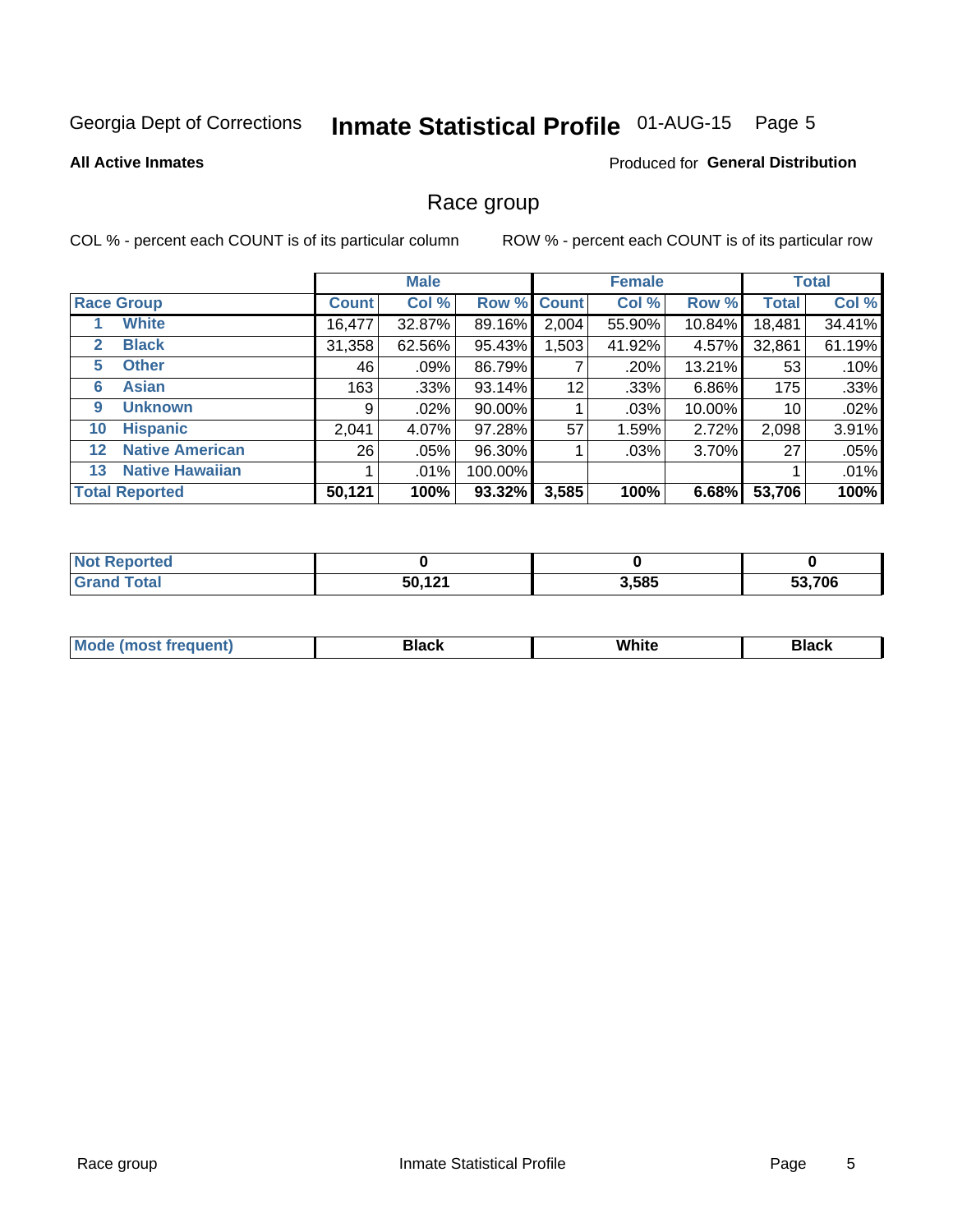## Inmate Statistical Profile 01-AUG-15 Page 6

**All Active Inmates** 

#### Produced for General Distribution

## Marital status, self-reported at entry to prison

COL % - percent each COUNT is of its particular column

|                            | <b>Male</b>  |         |        |              | <b>Female</b> | <b>Total</b> |              |        |
|----------------------------|--------------|---------|--------|--------------|---------------|--------------|--------------|--------|
| <b>Marital Status</b>      | <b>Count</b> | Col %   | Row %  | <b>Count</b> | Col %         | Row %        | <b>Total</b> | Col %  |
| <b>Unknown</b><br>$\bf{0}$ | 554          | 1.11%   | 95.68% | 25           | .70%          | 4.32%        | 579          | 1.08%  |
| <b>Divorced</b><br>D       | 4,596        | 9.17%   | 89.71% | 527          | 14.70%        | 10.29%       | 5,123        | 9.54%  |
| <b>Married</b><br>М        | 6,699        | 13.37%  | 91.79% | 599          | 16.71%        | 8.21%        | 7,298        | 13.59% |
| <b>Separated</b><br>S.     | 1,769        | 3.53%   | 84.88% | 315          | 8.79%         | 15.12%       | 2,084        | 3.88%  |
| <b>Unmarried</b><br>U      | 36,031       | 71.89%  | 94.81% | 1,973        | 55.03%        | 5.19%        | 38,004       | 70.76% |
| <b>Widow</b><br>W          | 472          | $.94\%$ | 76.38% | 146          | 4.07%         | 23.62%       | 618          | 1.15%  |
| <b>Total Reported</b>      | 50,121       | 100%    | 93.32% | 3,585        | 100%          | 6.68%        | 53,706       | 100%   |

| <b>Not Reported</b> |             |       |      |
|---------------------|-------------|-------|------|
| <b>Total</b>        | $\sim$<br>. | 3,585 | .706 |

|--|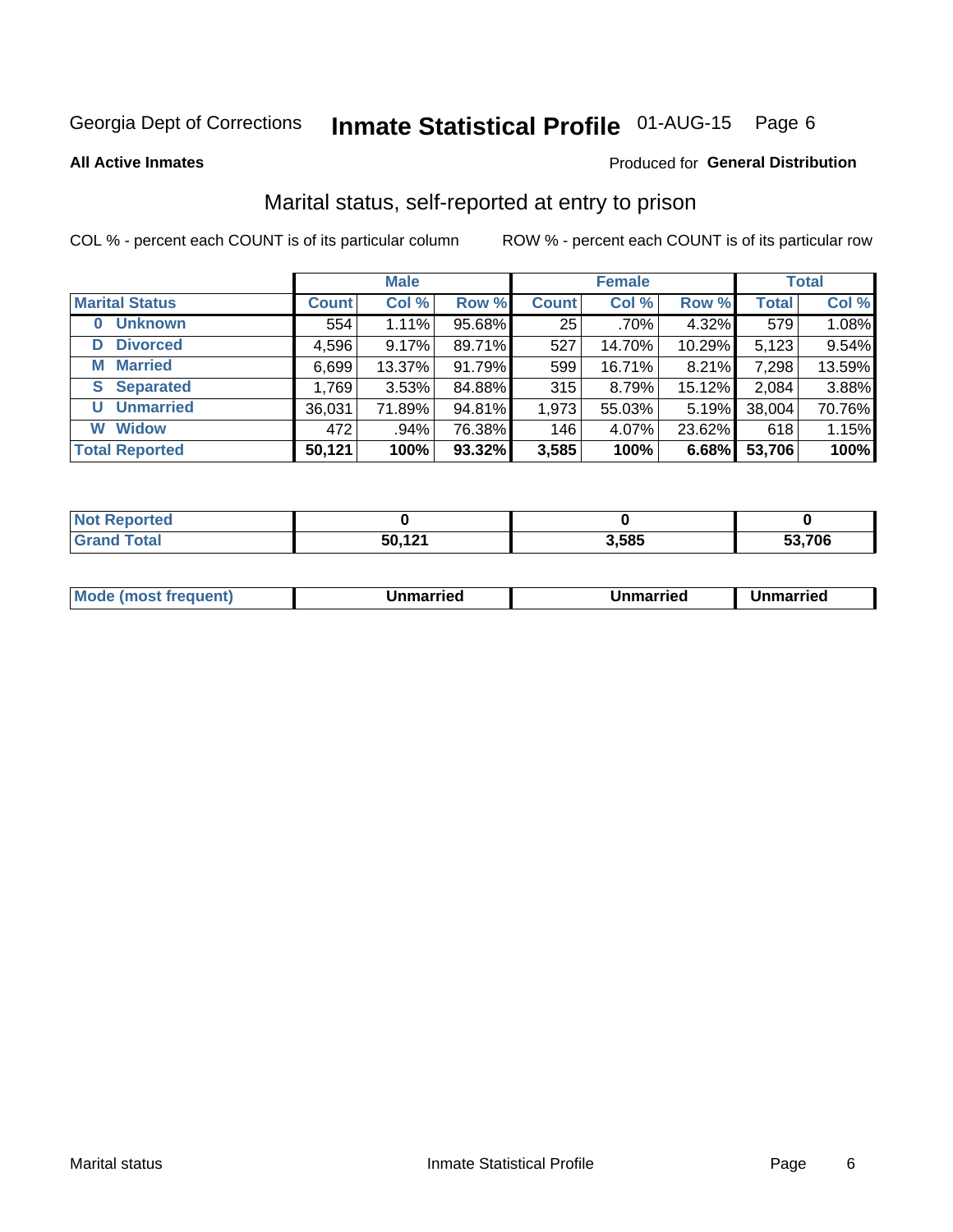## Inmate Statistical Profile 01-AUG-15 Page 7

#### **All Active Inmates**

#### Produced for General Distribution

## Number of children, self reported at entry to prison

COL % - percent each COUNT is of its particular column

|                           |              | <b>Male</b> |        |              | <b>Female</b> |       |              | <b>Total</b> |
|---------------------------|--------------|-------------|--------|--------------|---------------|-------|--------------|--------------|
| <b>Number of Children</b> | <b>Count</b> | Col %       | Row %  | <b>Count</b> | Col %         | Row % | <b>Total</b> | Col %        |
| $\bf{0}$                  | 20,183       | 40.69%      | 94.23% | 1,237        | 34.54%        | 5.77% | 21,420       | 40.28%       |
|                           | 11,125       | 22.43%      | 94.06% | 703          | 19.63%        | 5.94% | 11,828       | 22.24%       |
| $\overline{2}$            | 8,093        | 16.32%      | 91.47% | 755          | 21.08%        | 8.53% | 8,848        | 16.64%       |
| 3                         | 5,014        | 10.11%      | 91.20% | 484          | 13.52%        | 8.80% | 5,498        | 10.34%       |
| 4                         | 2,520        | 5.08%       | 91.40% | 237          | 6.62%         | 8.60% | 2,757        | 5.18%        |
| 5                         | 1,271        | 2.56%       | 93.52% | 88           | 2.46%         | 6.48% | 1,359        | 2.56%        |
| 6                         | 658          | 1.33%       | 93.73% | 44           | 1.23%         | 6.27% | 702          | 1.32%        |
| 7                         | 317          | 0.64%       | 95.77% | 14           | 0.39%         | 4.23% | 331          | 0.62%        |
| 8                         | 164          | 0.33%       | 93.71% | 11           | 0.31%         | 6.29% | 175          | 0.33%        |
| 9                         | 92           | 0.19%       | 96.84% | 3            | 0.08%         | 3.16% | 95           | 0.18%        |
| 10                        | 76           | 0.15%       | 98.70% |              | 0.03%         | 1.30% | 77           | 0.14%        |
| Over 10                   | 89           | 0.18%       | 95.70% | 4            | 0.11%         | 4.30% | 93           | 0.17%        |
| <b>Total Reported</b>     | 49,602       | 100%        | 93.27% | 3,581        | 100%          | 6.73% | 53,183       | 100%         |

|      | 51 0<br>JIJ |      | 523    |
|------|-------------|------|--------|
| υιαι | 50 121      | .585 | 53,706 |

| <b>Mean</b><br>(average) | 1.39 | 1.56 | 1.40 |
|--------------------------|------|------|------|
| <b>Median (middle)</b>   |      |      |      |
| Mode<br>(most frequent)  |      |      |      |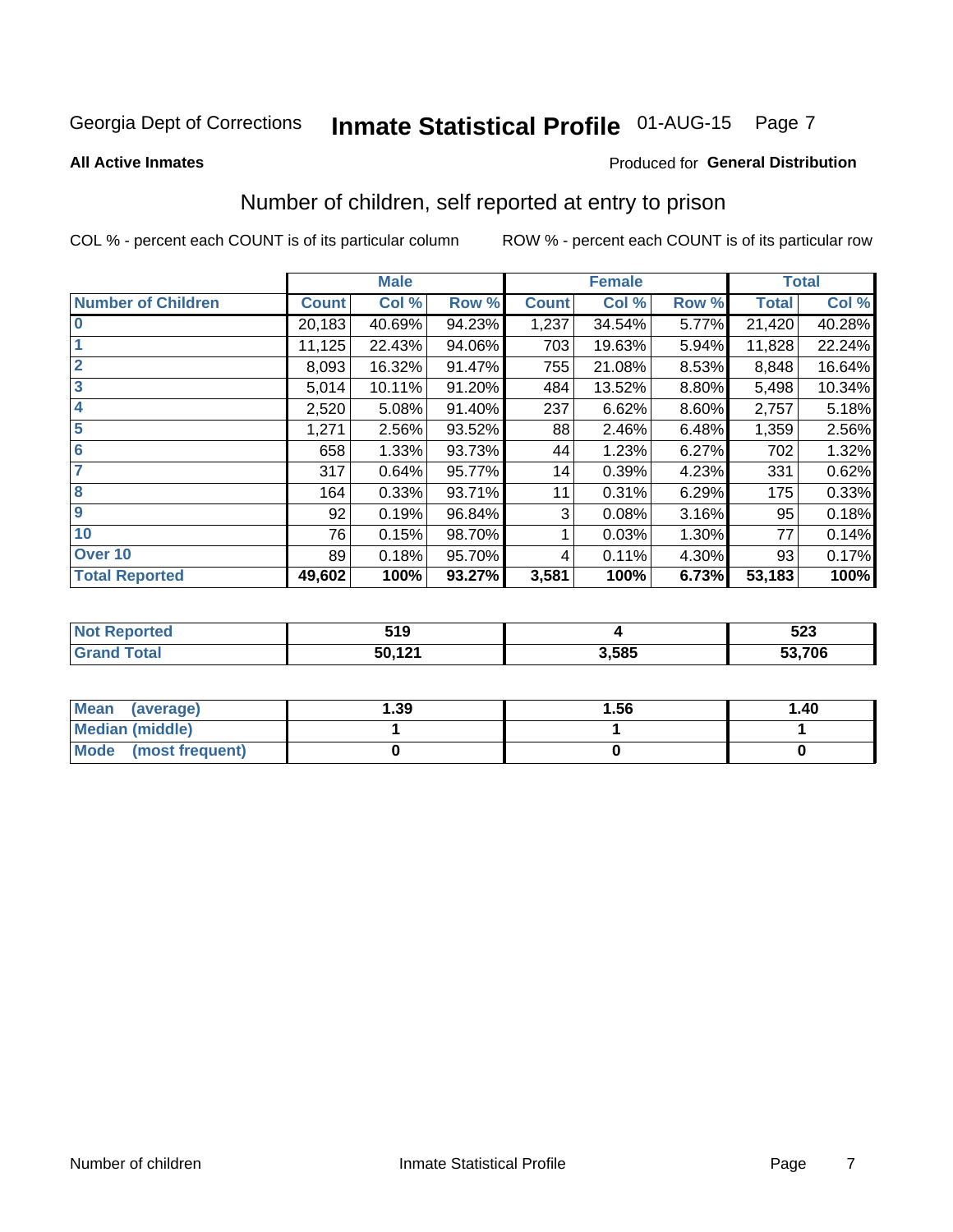## Inmate Statistical Profile 01-AUG-15 Page 8

#### **All Active Inmates**

#### Produced for General Distribution

## Religious affiliation, self-reported at entry to prison

COL % - percent each COUNT is of its particular column

|                         |                              |                | <b>Male</b> |         |              | <b>Female</b> |        |              | <b>Total</b> |
|-------------------------|------------------------------|----------------|-------------|---------|--------------|---------------|--------|--------------|--------------|
|                         | <b>Religious Affiliation</b> | <b>Count</b>   | Col %       | Row %   | <b>Count</b> | Col %         | Row %  | <b>Total</b> | Col %        |
| 1                       | <b>Islam</b>                 | 1,001          | 4.87%       | 96.62%  | 35           | 1.32%         | 3.38%  | 1,036        | 4.47%        |
| $\overline{2}$          | <b>Catholic</b>              | 1,052          | 5.12%       | 87.45%  | 151          | 5.71%         | 12.55% | 1,203        | 5.19%        |
| $\overline{\mathbf{3}}$ | <b>Baptist</b>               | 11,429         | 55.61%      | 85.45%  | 1,946        | 73.54%        | 14.55% | 13,375       | 57.66%       |
| $\overline{\mathbf{4}}$ | <b>Methodist</b>             | 415            | 2.02%       | 85.92%  | 68           | 2.57%         | 14.08% | 483          | 2.08%        |
| 5                       | <b>EpiscopIn</b>             | 49             | .24%        | 92.45%  | 4            | .15%          | 7.55%  | 53           | .23%         |
| $6\phantom{1}6$         | <b>Presbytrn</b>             | 68             | .33%        | 91.89%  | 6            | .23%          | 8.11%  | 74           | .32%         |
| 7                       | <b>Chc Of God</b>            | 387            | 1.88%       | 88.76%  | 49           | 1.85%         | 11.24% | 436          | 1.88%        |
| 8                       | <b>Holiness</b>              | 659            | 3.21%       | 82.27%  | 142          | 5.37%         | 17.73% | 801          | 3.45%        |
| 9                       | <b>Jewish</b>                | 42             | .20%        | 77.78%  | 12           | .45%          | 22.22% | 54           | .23%         |
| 10                      | <b>Anglican</b>              | 18             | .09%        | 94.74%  | 1            | .04%          | 5.26%  | 19           | .08%         |
| 11                      | <b>Grk Orthdx</b>            | $\overline{7}$ | .03%        | 87.50%  | 1            | .04%          | 12.50% | 8            | .03%         |
| 12                      | <b>Hindu</b>                 | 7              | .03%        | 100.00% |              |               |        | 7            | .03%         |
| 13                      | <b>Buddhist</b>              | 38             | .18%        | 73.08%  | 14           | .53%          | 26.92% | 52           | .22%         |
| 14                      | <b>Taoist</b>                | 2              | .01%        | 100.00% |              |               |        | 2            | .01%         |
| 15                      | <b>Shintoist</b>             | 4              | .02%        | 100.00% |              |               |        | 4            | .02%         |
| 16                      | <b>Seven D Ad</b>            | 59             | .29%        | 90.77%  | 6            | .23%          | 9.23%  | 65           | .28%         |
| 17                      | <b>Jehovah Wt</b>            | 265            | 1.29%       | 88.93%  | 33           | 1.25%         | 11.07% | 298          | 1.28%        |
| 18                      | <b>Latr Day S</b>            | 24             | .12%        | 85.71%  | 4            | .15%          | 14.29% | 28           | .12%         |
| 19                      | Quaker                       |                | .01%        | 100.00% |              |               |        |              | .01%         |
| 20                      | <b>Other Prot</b>            | 2,593          | 12.62%      | 94.53%  | 150          | 5.67%         | 5.47%  | 2,743        | 11.82%       |
| 96                      | <b>None</b>                  | 2,432          | 11.83%      | 99.02%  | 24           | .91%          | .98%   | 2,456        | 10.59%       |
|                         | <b>Total Reported</b>        | 20,552         | 100%        | 88.59%  | 2,646        | 100%          | 11.41% | 23,198       | 100%         |

| Reported<br>NO. | 29,569 | 939   | 30,508 |
|-----------------|--------|-------|--------|
| `otal           | 50,121 | 3,585 | 53,706 |

| <b>Mode (most frequent)</b> | aptist | <b>3aptist</b> | 3aptist |
|-----------------------------|--------|----------------|---------|
|                             |        |                |         |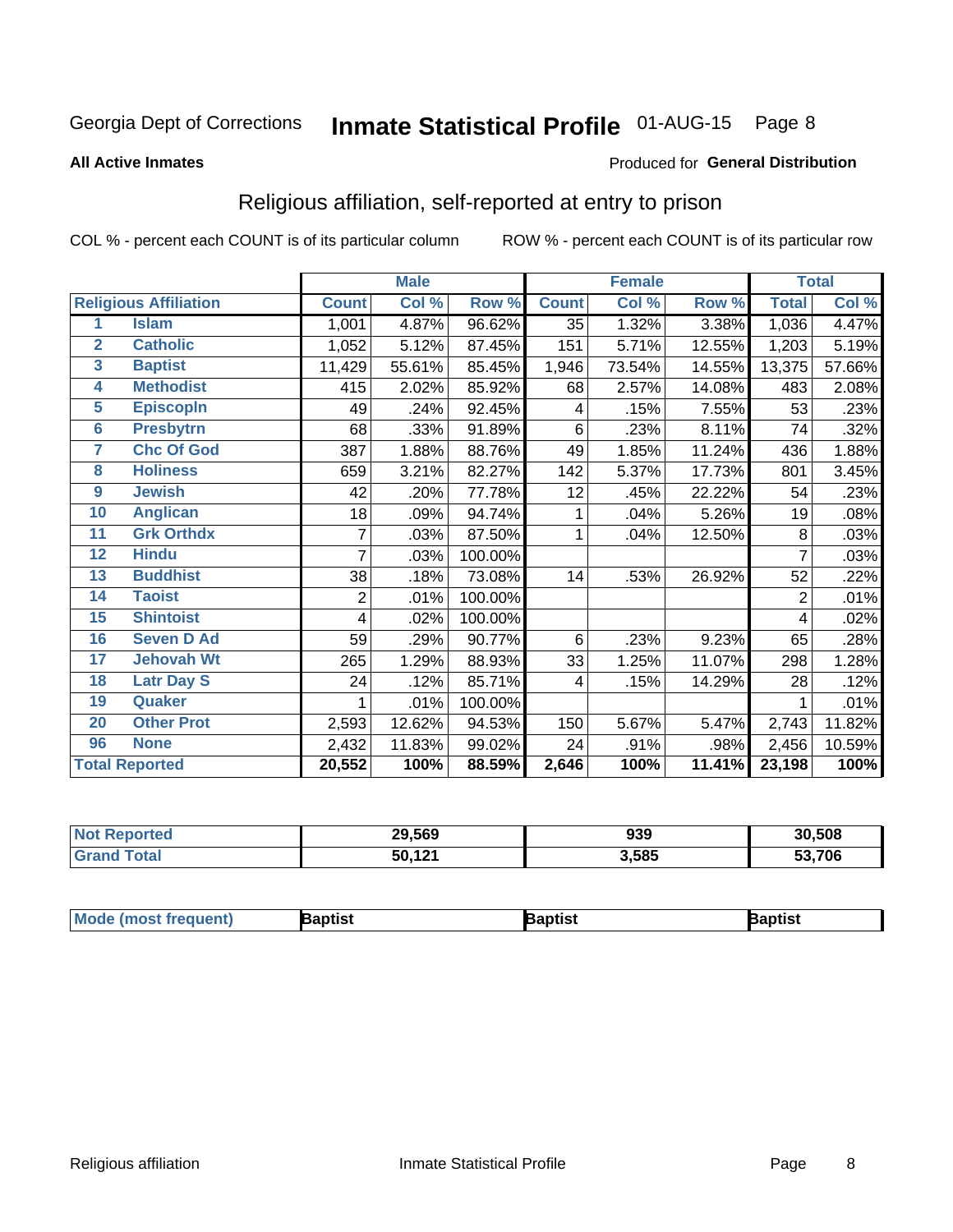## Inmate Statistical Profile 01-AUG-15 Page 9

#### **All Active Inmates**

#### Produced for General Distribution

## Home county, self-reported at entry to prison

COL % - percent each COUNT is of its particular column

|     |                             |              | <b>Male</b> |                  |                  | <b>Female</b> |        | <b>Total</b> |        |
|-----|-----------------------------|--------------|-------------|------------------|------------------|---------------|--------|--------------|--------|
|     | <b>Home County</b>          | <b>Count</b> | Col %       | Row <sup>%</sup> | <b>Count</b>     | Col %         | Row %  | <b>Total</b> | Col %  |
| 000 | <b>Unknown</b>              | 5,623        | 11.22%      | 92.83%           | 434              | 12.11%        | 7.17%  | 6,057        | 11.28% |
| 001 | <b>Appling County</b>       | 111          | .22%        | 94.07%           | 7                | .20%          | 5.93%  | 118          | .22%   |
| 002 | <b>Atkinson County</b>      | 38           | .08%        | 92.68%           | 3                | .08%          | 7.32%  | 41           | .08%   |
| 003 | <b>Bacon County</b>         | 81           | .16%        | 94.19%           | 5                | .14%          | 5.81%  | 86           | .16%   |
| 004 | <b>Baker County</b>         | 19           | .04%        | 100.00%          |                  |               |        | 19           | .04%   |
| 005 | <b>Baldwin County</b>       | 221          | .44%        | 92.08%           | 19               | .53%          | 7.92%  | 240          | .45%   |
| 006 | <b>Banks County</b>         | 66           | .13%        | 91.67%           | $\,6$            | .17%          | 8.33%  | 72           | .13%   |
| 007 | <b>Barrow County</b>        | 260          | .52%        | 92.53%           | 21               | .59%          | 7.47%  | 281          | .52%   |
| 008 | <b>Bartow County</b>        | 522          | 1.04%       | 86.86%           | 79               | 2.20%         | 13.14% | 601          | 1.12%  |
| 009 | <b>Ben Hill County</b>      | 198          | .40%        | 94.29%           | 12               | .33%          | 5.71%  | 210          | .39%   |
| 010 | <b>Berrien County</b>       | 72           | .14%        | 94.74%           | 4                | .11%          | 5.26%  | 76           | .14%   |
| 011 | <b>Bibb County</b>          | 1,106        | 2.21%       | 95.84%           | 48               | 1.34%         | 4.16%  | 1,154        | 2.15%  |
| 012 | <b>Bleckley County</b>      | 58           | .12%        | 95.08%           | 3                | .08%          | 4.92%  | 61           | .11%   |
| 013 | <b>Brantley County</b>      | 69           | .14%        | 88.46%           | $\boldsymbol{9}$ | .25%          | 11.54% | 78           | .15%   |
| 014 | <b>Brooks County</b>        | 184          | .37%        | 97.87%           | 4                | .11%          | 2.13%  | 188          | .35%   |
| 015 | <b>Bryan County</b>         | 96           | .19%        | 96.97%           | 3                | .08%          | 3.03%  | 99           | .18%   |
| 016 | <b>Bulloch County</b>       | 362          | .72%        | 94.76%           | 20               | .56%          | 5.24%  | 382          | .71%   |
| 017 | <b>Burke County</b>         | 224          | .45%        | 95.73%           | 10               | .28%          | 4.27%  | 234          | .44%   |
| 018 | <b>Butts County</b>         | 129          | .26%        | 94.85%           | 7                | .20%          | 5.15%  | 136          | .25%   |
| 019 | <b>Calhoun County</b>       | 74           | .15%        | 97.37%           | $\overline{c}$   | .06%          | 2.63%  | 76           | .14%   |
| 020 | <b>Camden County</b>        | 133          | .27%        | 93.66%           | 9                | .25%          | 6.34%  | 142          | .26%   |
| 021 | <b>Candler County</b>       | 103          | .21%        | 82.40%           | 22               | .61%          | 17.60% | 125          | .23%   |
| 022 | <b>Carroll County</b>       | 534          | 1.07%       | 91.28%           | 51               | 1.42%         | 8.72%  | 585          | 1.09%  |
| 023 | <b>Catoosa County</b>       | 216          | .43%        | 90.00%           | 24               | .67%          | 10.00% | 240          | .45%   |
| 024 | <b>Charlton County</b>      | 37           | .07%        | 88.10%           | 5                | .14%          | 11.90% | 42           | .08%   |
| 025 | <b>Chatham County</b>       | 1,783        | 3.56%       | 96.80%           | 59               | 1.65%         | 3.20%  | 1,842        | 3.43%  |
| 026 | <b>Chattahoochee County</b> | 30           | .06%        | 96.77%           | 1                | .03%          | 3.23%  | 31           | .06%   |
| 027 | <b>Chattooga County</b>     | 223          | .44%        | 88.49%           | 29               | .81%          | 11.51% | 252          | .47%   |
| 028 | <b>Cherokee County</b>      | 413          | .82%        | 90.97%           | 41               | 1.14%         | 9.03%  | 454          | .85%   |
| 029 | <b>Clarke County</b>        | 445          | .89%        | 92.71%           | 35               | .98%          | 7.29%  | 480          | .89%   |
| 030 | <b>Clay County</b>          | 30           | .06%        | 96.77%           | 1                | .03%          | 3.23%  | 31           | .06%   |
| 031 | <b>Clayton County</b>       | 1,484        | 2.96%       | 94.58%           | 85               | 2.37%         | 5.42%  | 1,569        | 2.92%  |
| 032 | <b>Clinch County</b>        | 47           | .09%        | 92.16%           | 4                | .11%          | 7.84%  | 51           | .09%   |
| 033 | <b>Cobb County</b>          | 2,040        | 4.07%       | 90.87%           | 205              | 5.72%         | 9.13%  | 2,245        | 4.18%  |
| 034 | <b>Coffee County</b>        | 266          | .53%        | 93.66%           | 18               | .50%          | 6.34%  | 284          | .53%   |
| 035 | <b>Colquitt County</b>      | 231          | .46%        | 95.45%           | 11               | .31%          | 4.55%  | 242          | .45%   |
| 036 | <b>Columbia County</b>      | 301          | .60%        | 90.94%           | 30               | .84%          | 9.06%  | 331          | .62%   |
| 037 | <b>Cook County</b>          | 143          | .29%        | 95.33%           | $\overline{7}$   | .20%          | 4.67%  | 150          | .28%   |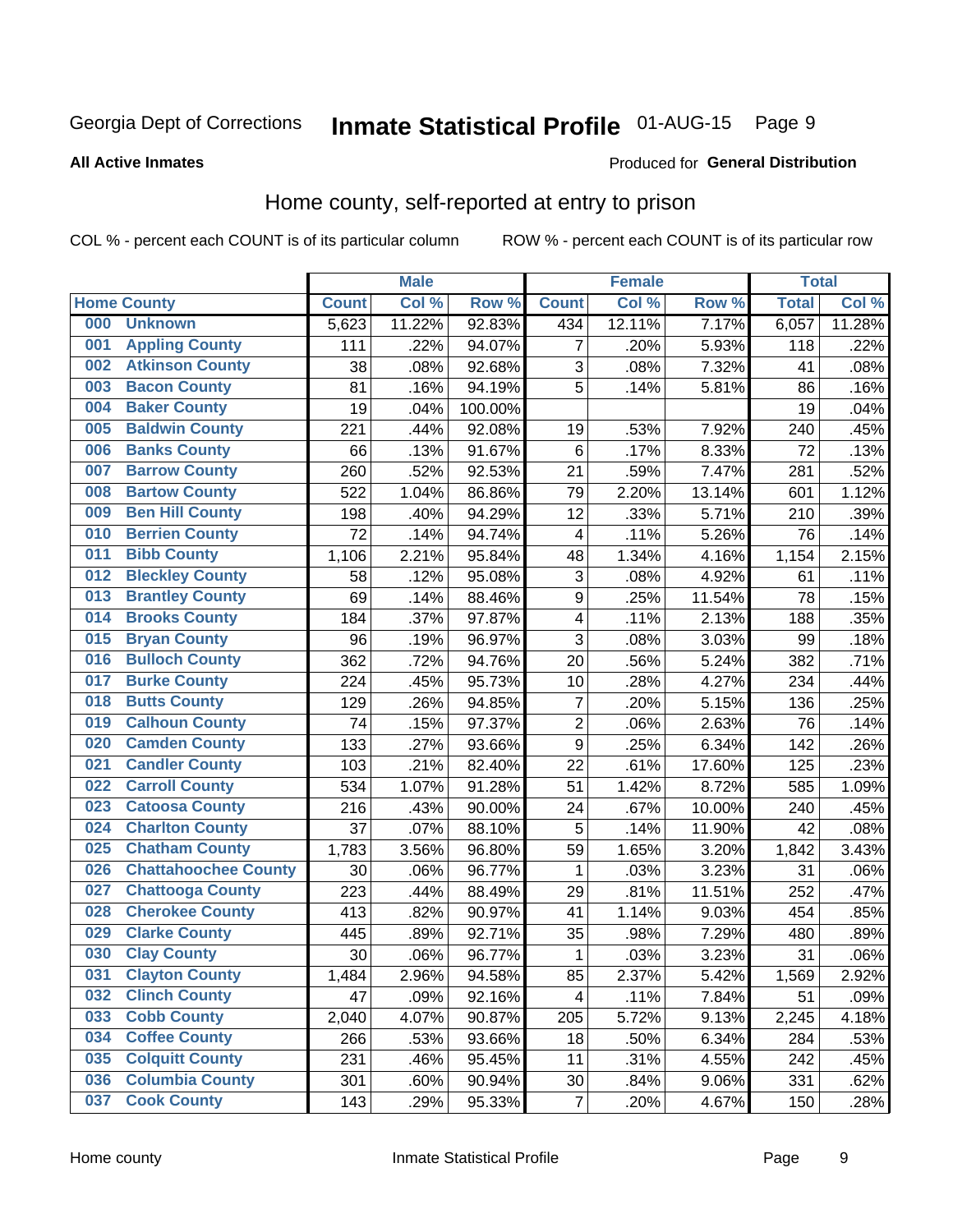## Inmate Statistical Profile 01-AUG-15 Page 10

#### **All Active Inmates**

#### Produced for General Distribution

### Home county, self-reported at entry to prison

COL % - percent each COUNT is of its particular column

|     |                         |              | <b>Male</b> |                  |                  | <b>Female</b> |        | <b>Total</b> |       |
|-----|-------------------------|--------------|-------------|------------------|------------------|---------------|--------|--------------|-------|
|     | <b>Home County</b>      | <b>Count</b> | Col %       | Row <sup>%</sup> | <b>Count</b>     | Col %         | Row %  | <b>Total</b> | Col % |
| 038 | <b>Coweta County</b>    | 435          | .87%        | 93.95%           | 28               | .78%          | 6.05%  | 463          | .86%  |
| 039 | <b>Crawford County</b>  | 41           | .08%        | 93.18%           | 3                | .08%          | 6.82%  | 44           | .08%  |
| 040 | <b>Crisp County</b>     | 224          | .45%        | 96.14%           | $\boldsymbol{9}$ | .25%          | 3.86%  | 233          | .43%  |
| 041 | <b>Dade County</b>      | 58           | .12%        | 85.29%           | 10               | .28%          | 14.71% | 68           | .13%  |
| 042 | <b>Dawson County</b>    | 92           | .18%        | 89.32%           | 11               | .31%          | 10.68% | 103          | .19%  |
| 043 | <b>Decatur County</b>   | 245          | .49%        | 93.87%           | 16               | .45%          | 6.13%  | 261          | .49%  |
| 044 | <b>Dekalb County</b>    | 3,050        | 6.09%       | 94.43%           | 180              | 5.02%         | 5.57%  | 3,230        | 6.01% |
| 045 | <b>Dodge County</b>     | 120          | .24%        | 89.55%           | 14               | .39%          | 10.45% | 134          | .25%  |
| 046 | <b>Dooly County</b>     | 79           | .16%        | 96.34%           | 3                | .08%          | 3.66%  | 82           | .15%  |
| 047 | <b>Dougherty County</b> | 863          | 1.72%       | 94.21%           | 53               | 1.48%         | 5.79%  | 916          | 1.71% |
| 048 | <b>Douglas County</b>   | 622          | 1.24%       | 93.53%           | 43               | 1.20%         | 6.47%  | 665          | 1.24% |
| 049 | <b>Early County</b>     | 79           | .16%        | 92.94%           | $6\phantom{1}6$  | .17%          | 7.06%  | 85           | .16%  |
| 050 | <b>Echols County</b>    | 6            | .01%        | 100.00%          |                  |               |        | $\,6$        | .01%  |
| 051 | <b>Effingham County</b> | 182          | .36%        | 92.39%           | 15               | .42%          | 7.61%  | 197          | .37%  |
| 052 | <b>Elbert County</b>    | 126          | .25%        | 92.65%           | 10               | .28%          | 7.35%  | 136          | .25%  |
| 053 | <b>Emanuel County</b>   | 167          | .33%        | 95.43%           | 8                | .22%          | 4.57%  | 175          | .33%  |
| 054 | <b>Evans County</b>     | 77           | .15%        | 93.90%           | 5                | .14%          | 6.10%  | 82           | .15%  |
| 055 | <b>Fannin County</b>    | 88           | .18%        | 85.44%           | 15               | .42%          | 14.56% | 103          | .19%  |
| 056 | <b>Fayette County</b>   | 176          | .35%        | 86.27%           | 28               | .78%          | 13.73% | 204          | .38%  |
| 057 | <b>Floyd County</b>     | 771          | 1.54%       | 91.46%           | 72               | 2.01%         | 8.54%  | 843          | 1.57% |
| 058 | <b>Forsyth County</b>   | 247          | .49%        | 92.51%           | 20               | .56%          | 7.49%  | 267          | .50%  |
| 059 | <b>Franklin County</b>  | 115          | .23%        | 93.50%           | 8                | .22%          | 6.50%  | 123          | .23%  |
| 060 | <b>Fulton County</b>    | 5,058        | 10.09%      | 95.34%           | 247              | 6.89%         | 4.66%  | 5,305        | 9.88% |
| 061 | <b>Gilmer County</b>    | 102          | .20%        | 93.58%           | 7                | .20%          | 6.42%  | 109          | .20%  |
| 062 | <b>Glascock County</b>  | 12           | .02%        | 92.31%           | 1                | .03%          | 7.69%  | 13           | .02%  |
| 063 | <b>Glynn County</b>     | 400          | .80%        | 93.68%           | 27               | .75%          | 6.32%  | 427          | .80%  |
| 064 | <b>Gordon County</b>    | 284          | .57%        | 86.85%           | 43               | 1.20%         | 13.15% | 327          | .61%  |
| 065 | <b>Grady County</b>     | 145          | .29%        | 92.36%           | 12               | .33%          | 7.64%  | 157          | .29%  |
| 066 | <b>Greene County</b>    | 110          | .22%        | 93.22%           | 8                | 22%           | 6.78%  | 118          | .22%  |
| 067 | <b>Gwinnett County</b>  | 1,672        | 3.34%       | 91.92%           | 147              | 4.10%         | 8.08%  | 1,819        | 3.39% |
| 068 | <b>Habersham County</b> | 103          | .21%        | 85.83%           | 17               | .47%          | 14.17% | 120          | .22%  |
| 069 | <b>Hall County</b>      | 607          | 1.21%       | 91.97%           | 53               | 1.48%         | 8.03%  | 660          | 1.23% |
| 070 | <b>Hancock County</b>   | 57           | .11%        | 91.94%           | 5                | .14%          | 8.06%  | 62           | .12%  |
| 071 | <b>Haralson County</b>  | 176          | .35%        | 95.14%           | 9                | .25%          | 4.86%  | 185          | .34%  |
| 072 | <b>Harris County</b>    | 99           | .20%        | 92.52%           | $\bf 8$          | .22%          | 7.48%  | 107          | .20%  |
| 073 | <b>Hart County</b>      | 139          | .28%        | 95.86%           | 6                | .17%          | 4.14%  | 145          | .27%  |
| 074 | <b>Heard County</b>     | 52           | .10%        | 92.86%           | 4                | .11%          | 7.14%  | 56           | .10%  |
| 075 | <b>Henry County</b>     | 548          | 1.09%       | 93.68%           | 37               | 1.03%         | 6.32%  | 585          | 1.09% |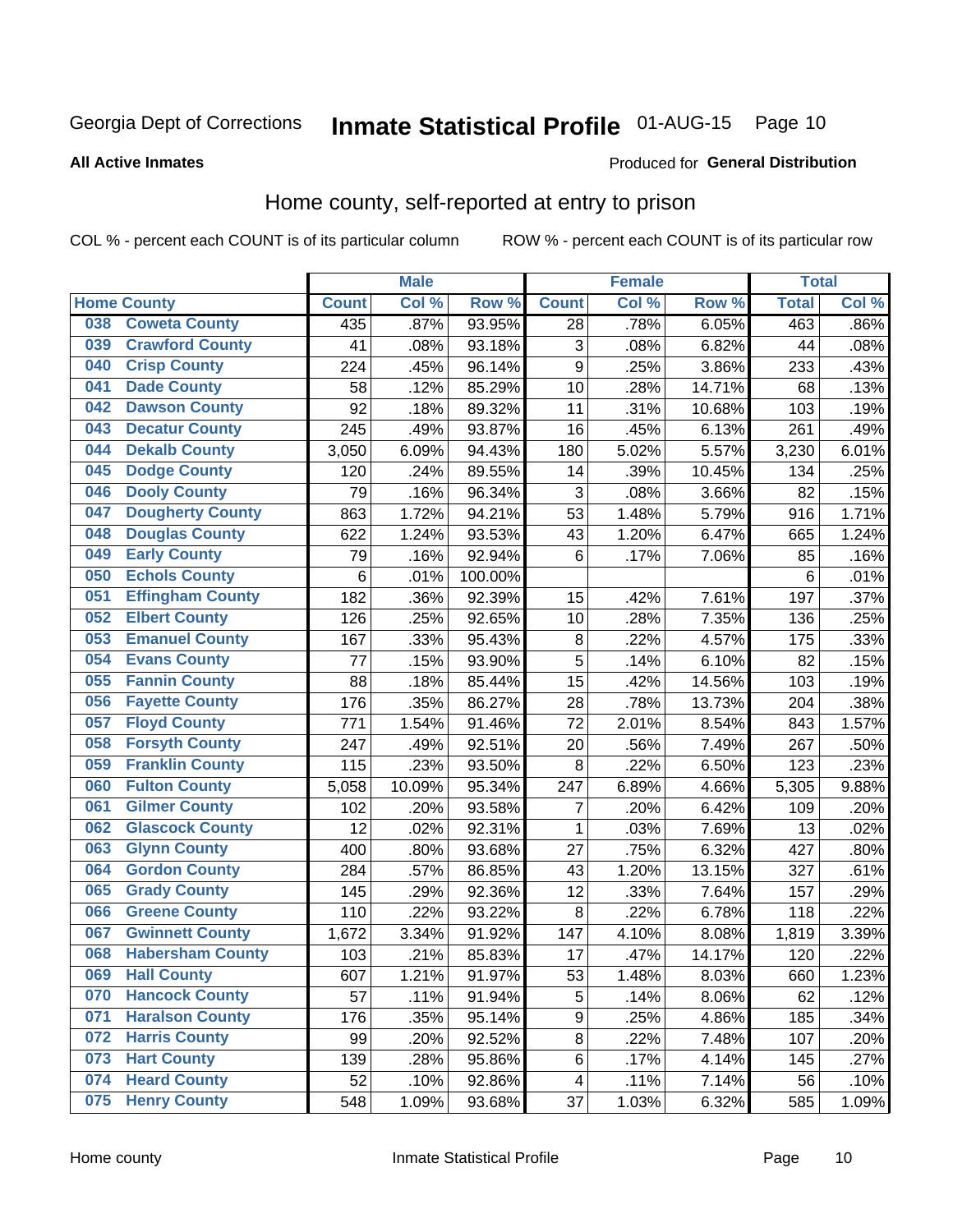## Inmate Statistical Profile 01-AUG-15 Page 11

**All Active Inmates** 

### **Produced for General Distribution**

### Home county, self-reported at entry to prison

COL % - percent each COUNT is of its particular column

|                  |                          |              | <b>Male</b> |                  |                         | <b>Female</b> |        | <b>Total</b> |       |
|------------------|--------------------------|--------------|-------------|------------------|-------------------------|---------------|--------|--------------|-------|
|                  | <b>Home County</b>       | <b>Count</b> | Col %       | Row <sup>%</sup> | <b>Count</b>            | Col %         | Row %  | <b>Total</b> | Col % |
| 076              | <b>Houston County</b>    | 566          | 1.13%       | 92.64%           | 45                      | 1.26%         | 7.36%  | 611          | 1.14% |
| 077              | <b>Irwin County</b>      | 58           | .12%        | 95.08%           | 3                       | .08%          | 4.92%  | 61           | .11%  |
| 078              | <b>Jackson County</b>    | 228          | .45%        | 92.31%           | 19                      | .53%          | 7.69%  | 247          | .46%  |
| 079              | <b>Jasper County</b>     | 75           | .15%        | 94.94%           | 4                       | .11%          | 5.06%  | 79           | .15%  |
| 080              | <b>Jeff Davis County</b> | 90           | .18%        | 96.77%           | 3                       | .08%          | 3.23%  | 93           | .17%  |
| 081              | <b>Jefferson County</b>  | 176          | .35%        | 96.17%           | 7                       | .20%          | 3.83%  | 183          | .34%  |
| 082              | <b>Jenkins County</b>    | 63           | .13%        | 94.03%           | $\overline{\mathbf{4}}$ | .11%          | 5.97%  | 67           | .12%  |
| 083              | <b>Johnson County</b>    | 42           | .08%        | 89.36%           | 5                       | .14%          | 10.64% | 47           | .09%  |
| 084              | <b>Jones County</b>      | 113          | .23%        | 91.13%           | 11                      | .31%          | 8.87%  | 124          | .23%  |
| 085              | <b>Lamar County</b>      | 63           | .13%        | 94.03%           | 4                       | .11%          | 5.97%  | 67           | .12%  |
| 086              | <b>Lanier County</b>     | 36           | .07%        | 94.74%           | $\overline{2}$          | .06%          | 5.26%  | 38           | .07%  |
| 087              | <b>Laurens County</b>    | 283          | .56%        | 94.33%           | 17                      | .47%          | 5.67%  | 300          | .56%  |
| 088              | <b>Lee County</b>        | 99           | .20%        | 91.67%           | 9                       | .25%          | 8.33%  | 108          | .20%  |
| 089              | <b>Liberty County</b>    | 214          | .43%        | 95.11%           | 11                      | .31%          | 4.89%  | 225          | .42%  |
| 090              | <b>Lincoln County</b>    | 26           | .05%        | 89.66%           | 3                       | .08%          | 10.34% | 29           | .05%  |
| 091              | <b>Long County</b>       | 45           | .09%        | 84.91%           | 8                       | .22%          | 15.09% | 53           | .10%  |
| 092              | <b>Lowndes County</b>    | 460          | .92%        | 95.83%           | 20                      | .56%          | 4.17%  | 480          | .89%  |
| 093              | <b>Lumpkin County</b>    | 102          | .20%        | 95.33%           | 5                       | .14%          | 4.67%  | 107          | .20%  |
| 094              | <b>Macon County</b>      | 78           | .16%        | 96.30%           | 3                       | .08%          | 3.70%  | 81           | .15%  |
| 095              | <b>Madison County</b>    | 153          | .31%        | 96.23%           | 6                       | .17%          | 3.77%  | 159          | .30%  |
| 096              | <b>Marion County</b>     | 45           | .09%        | 90.00%           | 5                       | .14%          | 10.00% | 50           | .09%  |
| 097              | <b>Mcduffie County</b>   | 144          | .29%        | 94.74%           | $\overline{8}$          | .22%          | 5.26%  | 152          | .28%  |
| 098              | <b>Mcintosh County</b>   | 62           | .12%        | 98.41%           | $\mathbf 1$             | .03%          | 1.59%  | 63           | .12%  |
| 099              | <b>Meriwether County</b> | 167          | .33%        | 92.27%           | 14                      | .39%          | 7.73%  | 181          | .34%  |
| 100              | <b>Miller County</b>     | 29           | .06%        | 90.63%           | 3                       | .08%          | 9.38%  | 32           | .06%  |
| 101              | <b>Mitchell County</b>   | 162          | .32%        | 94.74%           | $\boldsymbol{9}$        | .25%          | 5.26%  | 171          | .32%  |
| 102              | <b>Monroe County</b>     | 113          | .23%        | 92.62%           | $\overline{9}$          | .25%          | 7.38%  | 122          | .23%  |
| 103              | <b>Montgomery County</b> | 58           | .12%        | 85.29%           | 10                      | .28%          | 14.71% | 68           | .13%  |
| 104              | <b>Morgan County</b>     | 107          | .21%        | 95.54%           | 5                       | .14%          | 4.46%  | 112          | .21%  |
| 105              | <b>Murray County</b>     | 164          | .33%        | 92.66%           | 13                      | .36%          | 7.34%  | 177          | .33%  |
| 106              | <b>Muscogee County</b>   | 1,049        | 2.09%       | 95.62%           | 48                      | 1.34%         | 4.38%  | 1,097        | 2.04% |
| 107              | <b>Newton County</b>     | 554          | 1.11%       | 91.57%           | 51                      | 1.42%         | 8.43%  | 605          | 1.13% |
| 108              | <b>Oconee County</b>     | 38           | .08%        | 88.37%           | 5                       | .14%          | 11.63% | 43           | .08%  |
| 109              | <b>Oglethorpe County</b> | 71           | .14%        | 94.67%           | 4                       | .11%          | 5.33%  | 75           | .14%  |
| 110              | <b>Paulding County</b>   | 313          | .62%        | 91.25%           | 30                      | .84%          | 8.75%  | 343          | .64%  |
| 111              | <b>Peach County</b>      | 116          | .23%        | 95.87%           | 5                       | .14%          | 4.13%  | 121          | .23%  |
| $\overline{112}$ | <b>Pickens County</b>    | 104          | .21%        | 86.67%           | 16                      | .45%          | 13.33% | 120          | .22%  |
| 113              | <b>Pierce County</b>     | 90           | .18%        | 91.84%           | $\bf 8$                 | .22%          | 8.16%  | 98           | .18%  |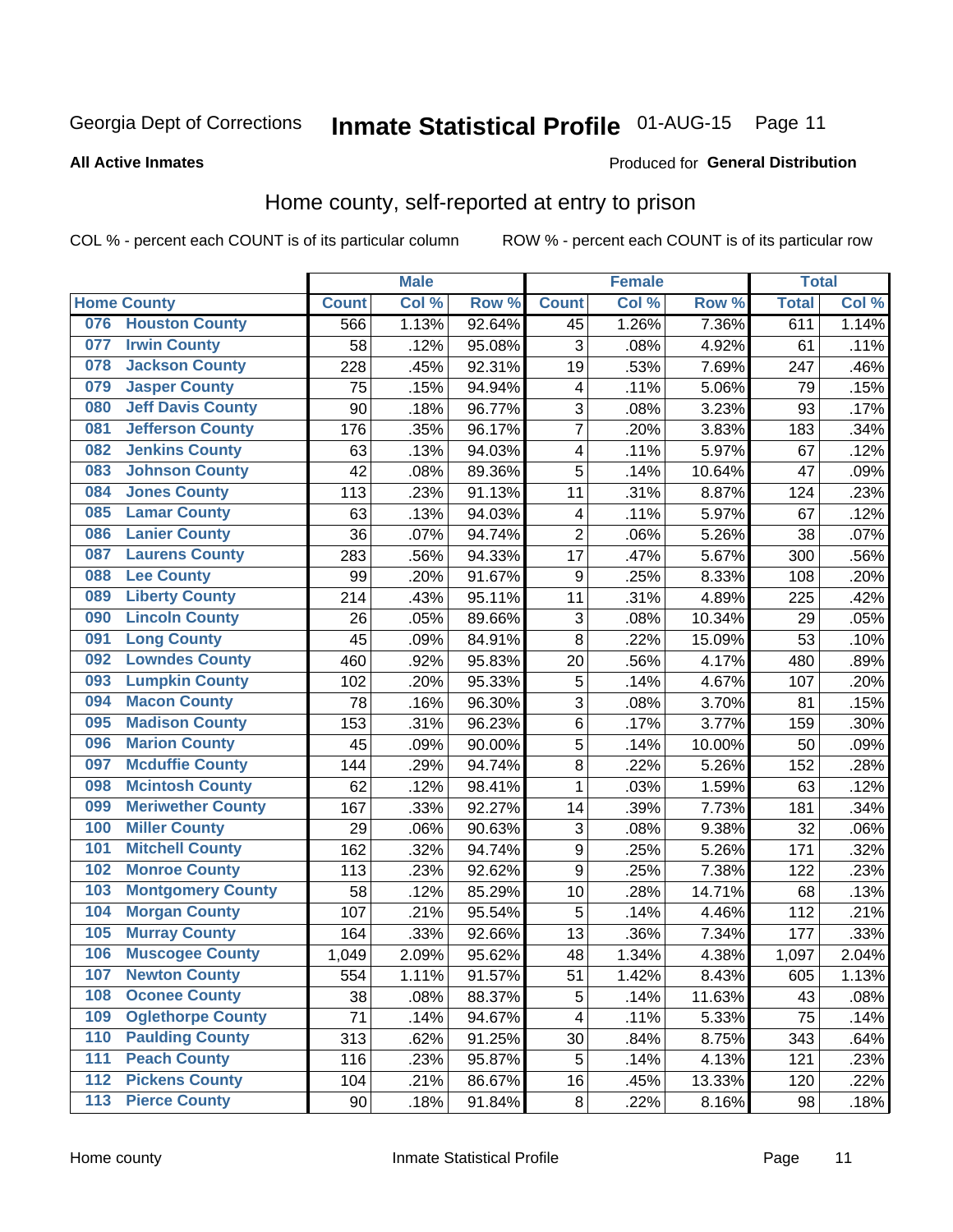## Inmate Statistical Profile 01-AUG-15 Page 12

#### **All Active Inmates**

#### Produced for General Distribution

### Home county, self-reported at entry to prison

COL % - percent each COUNT is of its particular column

|                  |                          |              | <b>Male</b> |         |                           | <b>Female</b> |        | <b>Total</b>    |       |
|------------------|--------------------------|--------------|-------------|---------|---------------------------|---------------|--------|-----------------|-------|
|                  | <b>Home County</b>       | <b>Count</b> | Col %       | Row %   | <b>Count</b>              | Col %         | Row %  | <b>Total</b>    | Col % |
| 114              | <b>Pike County</b>       | 51           | .10%        | 94.44%  | 3                         | .08%          | 5.56%  | $\overline{54}$ | .10%  |
| 115              | <b>Polk County</b>       | 254          | .51%        | 93.04%  | 19                        | .53%          | 6.96%  | 273             | .51%  |
| 116              | <b>Pulaski County</b>    | 72           | .14%        | 96.00%  | $\mathbf{3}$              | .08%          | 4.00%  | 75              | .14%  |
| 117              | <b>Putnam County</b>     | 145          | .29%        | 93.55%  | 10                        | .28%          | 6.45%  | 155             | .29%  |
| 118              | <b>Quitman County</b>    | 15           | .03%        | 100.00% |                           |               |        | 15              | .03%  |
| 119              | <b>Rabun County</b>      | 44           | .09%        | 86.27%  | $\overline{7}$            | .20%          | 13.73% | 51              | .09%  |
| 120              | <b>Randolph County</b>   | 71           | .14%        | 97.26%  | $\overline{2}$            | .06%          | 2.74%  | 73              | .14%  |
| 121              | <b>Richmond County</b>   | 1,670        | 3.33%       | 94.67%  | 94                        | 2.62%         | 5.33%  | 1,764           | 3.28% |
| 122              | <b>Rockdale County</b>   | 370          | .74%        | 91.81%  | 33                        | .92%          | 8.19%  | 403             | .75%  |
| 123              | <b>Schley County</b>     | 18           | .04%        | 90.00%  | $\overline{2}$            | .06%          | 10.00% | 20              | .04%  |
| 124              | <b>Screven County</b>    | 122          | .24%        | 94.57%  | $\overline{7}$            | .20%          | 5.43%  | 129             | .24%  |
| 125              | <b>Seminole County</b>   | 66           | .13%        | 91.67%  | 6                         | .17%          | 8.33%  | 72              | .13%  |
| 126              | <b>Spalding County</b>   | 477          | .95%        | 93.53%  | 33                        | .92%          | 6.47%  | 510             | .95%  |
| 127              | <b>Stephens County</b>   | 132          | .26%        | 91.03%  | 13                        | .36%          | 8.97%  | 145             | .27%  |
| 128              | <b>Stewart County</b>    | 32           | .06%        | 100.00% |                           |               |        | 32              | .06%  |
| 129              | <b>Sumter County</b>     | 192          | .38%        | 94.12%  | 12                        | .33%          | 5.88%  | 204             | .38%  |
| 130              | <b>Talbot County</b>     | 44           | .09%        | 93.62%  | $\ensuremath{\mathsf{3}}$ | .08%          | 6.38%  | 47              | .09%  |
| 131              | <b>Taliaferro County</b> | 17           | .03%        | 94.44%  | 1                         | .03%          | 5.56%  | 18              | .03%  |
| 132              | <b>Tattnall County</b>   | 152          | .30%        | 96.20%  | $\,6$                     | .17%          | 3.80%  | 158             | .29%  |
| 133              | <b>Taylor County</b>     | 58           | .12%        | 93.55%  | 4                         | .11%          | 6.45%  | 62              | .12%  |
| 134              | <b>Telfair County</b>    | 100          | .20%        | 92.59%  | 8                         | .22%          | 7.41%  | 108             | .20%  |
| 135              | <b>Terrell County</b>    | 79           | .16%        | 94.05%  | 5                         | .14%          | 5.95%  | 84              | .16%  |
| 136              | <b>Thomas County</b>     | 205          | .41%        | 92.76%  | 16                        | .45%          | 7.24%  | 221             | .41%  |
| 137              | <b>Tift County</b>       | 323          | .64%        | 95.85%  | 14                        | .39%          | 4.15%  | 337             | .63%  |
| 138              | <b>Toombs County</b>     | 300          | .60%        | 90.63%  | 31                        | .86%          | 9.37%  | 331             | .62%  |
| 139              | <b>Towns County</b>      | 24           | .05%        | 85.71%  | 4                         | .11%          | 14.29% | 28              | .05%  |
| 140              | <b>Treutlen County</b>   | 70           | .14%        | 92.11%  | 6                         | .17%          | 7.89%  | 76              | .14%  |
| 141              | <b>Troup County</b>      | 482          | .96%        | 92.69%  | 38                        | 1.06%         | 7.31%  | 520             | .97%  |
| $\overline{142}$ | <b>Turner County</b>     | 61           | .12%        | 91.04%  | 6                         | .17%          | 8.96%  | 67              | .12%  |
| 143              | <b>Twiggs County</b>     | 57           | .11%        | 93.44%  | 4                         | .11%          | 6.56%  | 61              | .11%  |
| 144              | <b>Union County</b>      | 50           | .10%        | 73.53%  | 18                        | .50%          | 26.47% | 68              | .13%  |
| 145              | <b>Upson County</b>      | 142          | .28%        | 91.61%  | 13                        | .36%          | 8.39%  | 155             | .29%  |
| 146              | <b>Walker County</b>     | 361          | .72%        | 92.09%  | 31                        | .86%          | 7.91%  | 392             | .73%  |
| 147              | <b>Walton County</b>     | 440          | .88%        | 92.44%  | 36                        | 1.00%         | 7.56%  | 476             | .89%  |
| 148              | <b>Ware County</b>       | 284          | .57%        | 94.35%  | 17                        | .47%          | 5.65%  | 301             | .56%  |
| 149              | <b>Warren County</b>     | 30           | .06%        | 93.75%  | $\overline{2}$            | .06%          | 6.25%  | 32              | .06%  |
| 150              | <b>Washington County</b> | 176          | .35%        | 92.63%  | 14                        | .39%          | 7.37%  | 190             | .35%  |
| 151              | <b>Wayne County</b>      | 192          | .38%        | 93.20%  | 14                        | .39%          | 6.80%  | 206             | .38%  |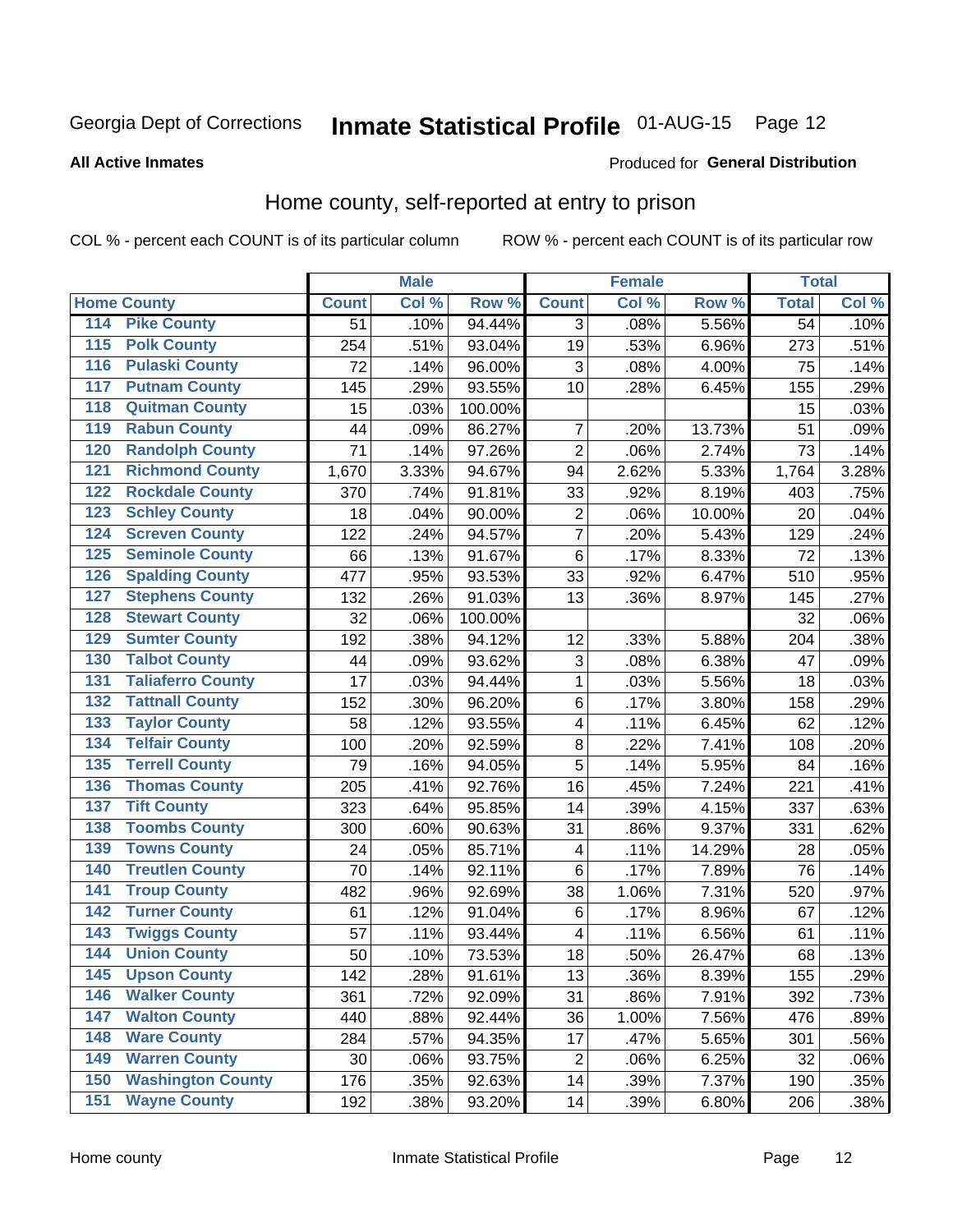## Inmate Statistical Profile 01-AUG-15 Page 13

**All Active Inmates** 

#### Produced for General Distribution

### Home county, self-reported at entry to prison

COL % - percent each COUNT is of its particular column

|     |                             |              | <b>Male</b> |         |              | <b>Female</b> |        | <b>Total</b> |         |
|-----|-----------------------------|--------------|-------------|---------|--------------|---------------|--------|--------------|---------|
|     | <b>Home County</b>          | <b>Count</b> | Col %       | Row %   | <b>Count</b> | Col %         | Row %  | <b>Total</b> | Col %   |
| 152 | <b>Webster County</b>       | 8            | .02%        | 100.00% |              |               |        | 8            | .01%    |
| 153 | <b>Wheeler County</b>       | 23           | .05%        | 95.83%  |              | .03%          | 4.17%  | 24           | .04%    |
| 154 | <b>White County</b>         | 91           | .18%        | 85.85%  | 15           | .42%          | 14.15% | 106          | .20%    |
| 155 | <b>Whitfield County</b>     | 408          | .81%        | 89.08%  | 50           | 1.39%         | 10.92% | 458          | .85%    |
| 156 | <b>Wilcox County</b>        | 56           | .11%        | 94.92%  | 3            | .08%          | 5.08%  | 59           | .11%    |
| 157 | <b>Wilkes County</b>        | 61           | .12%        | 95.31%  | 3            | .08%          | 4.69%  | 64           | .12%    |
| 158 | <b>Wilkinson County</b>     | 54           | .11%        | 96.43%  | 2            | .06%          | 3.57%  | 56           | .10%    |
| 159 | <b>Worth County</b>         | 103          | .21%        | 92.79%  | 8            | .22%          | 7.21%  | 111          | .21%    |
| 999 | <b>Other Custody/Out Of</b> | 184          | .37%        | 92.93%  | 14           | .39%          | 7.07%  | 198          | $.37\%$ |
|     | <b>State</b>                |              |             |         |              |               |        |              |         |
|     | <b>Total Rported</b>        | 50,121       | 100%        | 93.32%  | 3,585        | 100%          | 6.68%  | 53,706       | 100%    |

| τeα |        |       |        |
|-----|--------|-------|--------|
|     | 50,121 | 3,585 | 53,706 |

|  | Mode (most frequent) | <b>Fulton County</b> | <b>Fulton County</b> | <b>Fulton County</b> |
|--|----------------------|----------------------|----------------------|----------------------|
|--|----------------------|----------------------|----------------------|----------------------|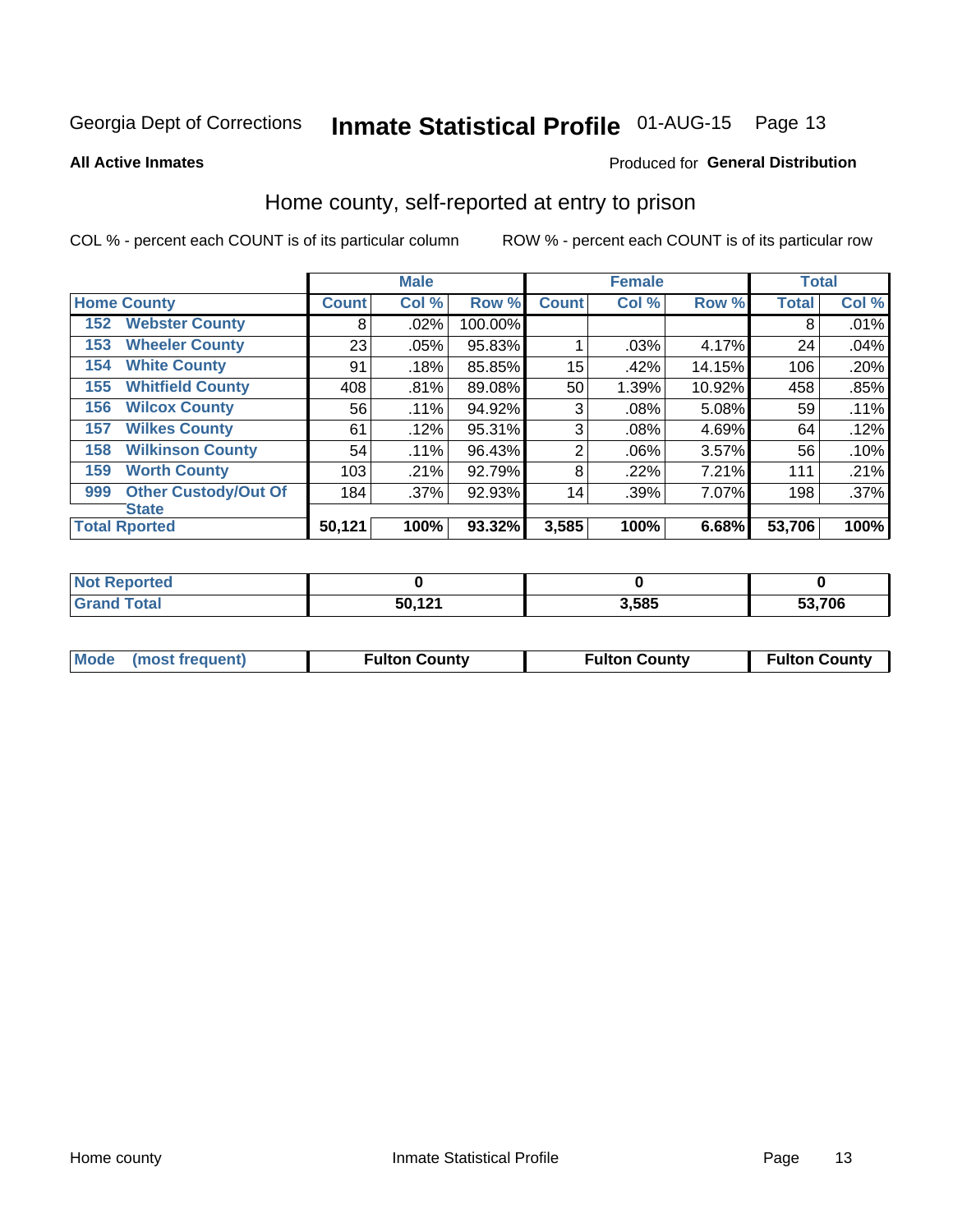## Inmate Statistical Profile 01-AUG-15 Page 14

### **All Active Inmates**

### Produced for General Distribution

## Employment status before prison, self-reported at entry to prison

COL % - percent each COUNT is of its particular column

|                           |              | <b>Male</b> |         |              | <b>Female</b> |        |        | <b>Total</b> |
|---------------------------|--------------|-------------|---------|--------------|---------------|--------|--------|--------------|
| <b>Employment Status</b>  | <b>Count</b> | Col %       | Row %   | <b>Count</b> | Col %         | Row %  | Total  | Col %        |
| <b>Full Time</b><br>01    | 18,388       | 44.98%      | 95.13%  | 942          | 29.12%        | 4.87%  | 19,330 | 43.81%       |
| <b>Part Time</b><br>02    | 3,285        | 8.03%       | 93.06%  | 245          | 7.57%         | 6.94%  | 3,530  | 8.00%        |
| Unempl $<$ 6M<br>03       | 2,537        | 6.21%       | 97.65%  | 61           | 1.89%         | 2.35%  | 2,598  | 5.89%        |
| Unempl > 6M<br>04         | 9,451        | 23.12%      | 88.06%  | 1,281        | 39.60%        | 11.94% | 10,732 | 24.33%       |
| <b>Never Worked</b><br>05 | 4,223        | 10.33%      | 94.66%  | 238          | 7.36%         | 5.34%  | 4,461  | 10.11%       |
| <b>Student</b><br>06      | .171         | 2.86%       | 96.30%  | 45           | 1.39%         | 3.70%  | 1,216  | 2.76%        |
| 07<br><b>Incapable</b>    | .827         | 4.47%       | 81.20%  | 423          | 13.08%        | 18.80% | 2,250  | 5.10%        |
| <b>UNKNOWN</b><br>20      | 2            | .01%        | 100.00% |              |               |        | 2      | .01%         |
| <b>Total Reported</b>     | 40,884       | 100%        | 92.67%  | 3,235        | 100%          | 7.33%  | 44,119 | 100%         |

| <b>Not Reported</b> | 9,239  | 350   | 9,589  |
|---------------------|--------|-------|--------|
| <b>Grand Total</b>  | 50,123 | 3,585 | 53,708 |

| <b>Mode (most frequent)</b> | Unempl > 6M | <b>Full Time</b> |
|-----------------------------|-------------|------------------|
|                             |             |                  |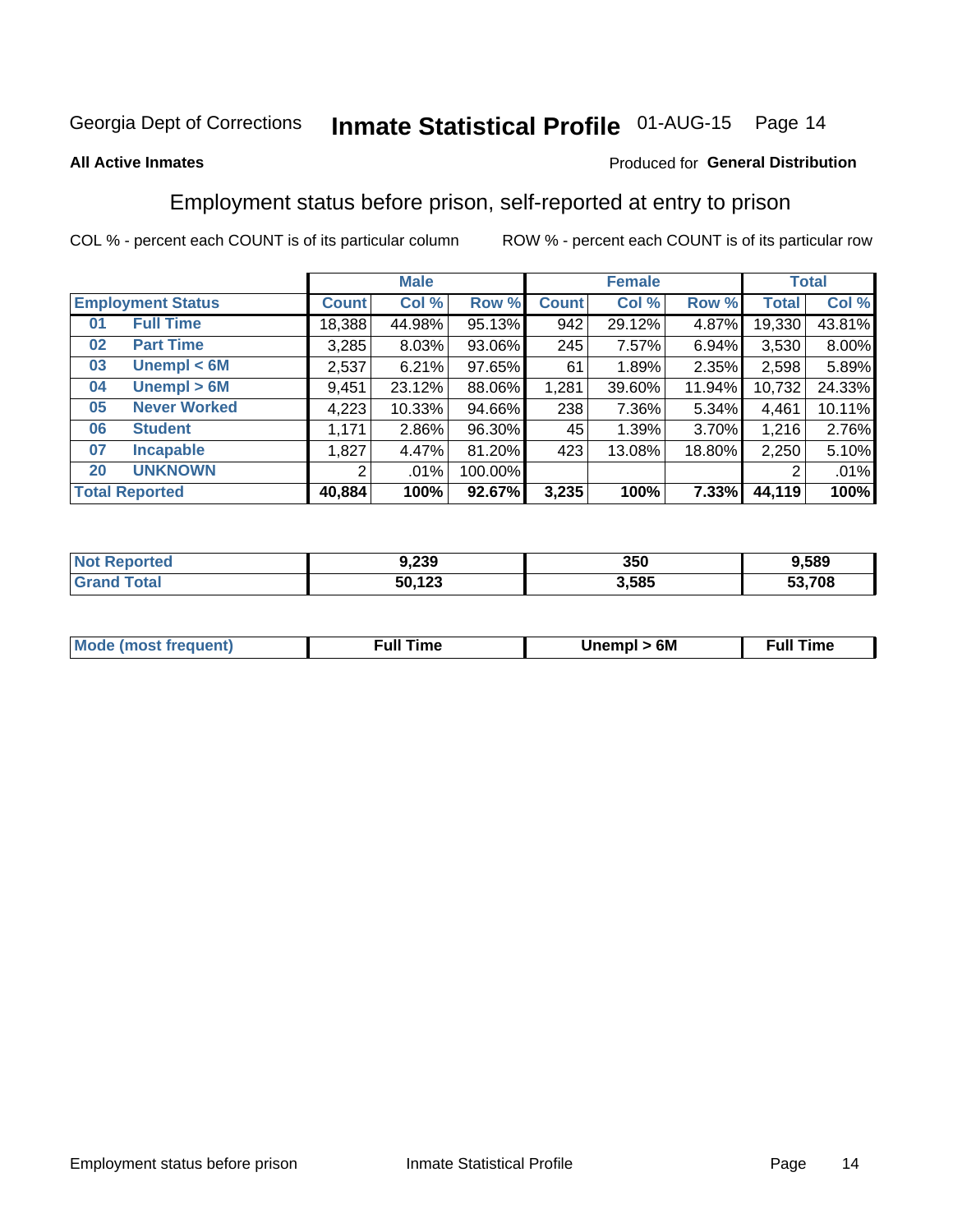### **All Active Inmates**

Produced for General Distribution

### Age at admission

COL % - percent each COUNT is of its particular column

|                         |              | <b>Male</b> |        |              | Female   |        |              | <b>Total</b> |
|-------------------------|--------------|-------------|--------|--------------|----------|--------|--------------|--------------|
| <b>Age At Admission</b> | <b>Count</b> | Col %       | Row %  | <b>Count</b> | Col %    | Row %  | <b>Total</b> | Col %        |
| 14                      | 16           | 0.03%       | 88.89% | 2            | 0.06%    | 11.11% | 18           | 0.03%        |
| 15                      | 60           | 0.12%       | 98.36% | $\mathbf{1}$ | 0.03%    | 1.64%  | 61           | 0.11%        |
| 16                      | 190          | 0.38%       | 97.44% | 5            | 0.14%    | 2.56%  | 195          | 0.36%        |
| 17                      | 717          | 1.43%       | 95.86% | 31           | 0.86%    | 4.14%  | 748          | 1.39%        |
| $\overline{18}$         | 1,292        | 2.58%       | 97.07% | 39           | 1.09%    | 2.93%  | 1,331        | 2.48%        |
| 19                      | 1,963        | 3.92%       | 96.60% | 69           | 1.93%    | 3.40%  | 2,032        | 3.78%        |
| $\overline{20}$         | 2,216        | 4.42%       | 95.39% | 107          | 2.99%    | 4.61%  | 2,323        | 4.33%        |
| $\overline{21}$         | 2,203        | 4.40%       | 95.62% | 101          | 2.82%    | 4.38%  | 2,304        | 4.29%        |
| $\overline{22}$         | 2,321        | 4.63%       | 95.08% | 120          | 3.35%    | 4.92%  | 2,441        | 4.55%        |
| $\overline{23}$         | 2,075        | 4.14%       | 93.81% | 137          | 3.82%    | 6.19%  | 2,212        | 4.12%        |
| $\overline{24}$         | 2,078        | 4.15%       | 92.73% | 163          | 4.55%    | 7.27%  | 2,241        | 4.17%        |
| 25                      | 1,916        | 3.82%       | 93.37% | 136          | 3.79%    | 6.63%  | 2,052        | 3.82%        |
| $\overline{26}$         | 1,851        | 3.69%       | 93.58% | 127          | 3.54%    | 6.42%  | 1,978        | 3.68%        |
| $\overline{27}$         | 1,771        | 3.53%       | 93.11% | 131          | 3.66%    | 6.89%  | 1,902        | 3.54%        |
| 28                      | 1,744        | 3.48%       | 93.26% | 126          | 3.52%    | 6.74%  | 1,870        | 3.48%        |
| 29                      | 1,693        | 3.38%       | 92.61% | 135          | 3.77%    | 7.39%  | 1,828        | 3.40%        |
| 30                      | 1,670        | 3.33%       | 93.77% | 111          | 3.10%    | 6.23%  | 1,781        | 3.32%        |
| $\overline{31}$         | 1,529        | 3.05%       | 92.55% | 123          | 3.43%    | 7.45%  | 1,652        | 3.08%        |
| 32                      | 1,452        | 2.90%       | 91.61% | 133          | 3.71%    | 8.39%  | 1,585        | 2.95%        |
| 33                      | 1,467        | 2.93%       | 91.29% | 140          | 3.91%    | 8.71%  | 1,607        | 2.99%        |
| 34                      | 1,429        | 2.85%       | 92.19% | 121          | 3.38%    | 7.81%  | 1,550        | 2.89%        |
| 35                      | 1,323        | 2.64%       | 92.58% | 106          | 2.96%    | 7.42%  | 1,429        | 2.66%        |
| 36                      | 1,282        | 2.56%       | 92.43% | 105          | 2.93%    | 7.57%  | 1,387        | 2.58%        |
| $\overline{37}$         | 1,173        | 2.34%       | 92.29% | 98           | 2.73%    | 7.71%  | 1,271        | 2.37%        |
| 38                      | 1,091        | 2.18%       | 92.69% | 86           | 2.40%    | 7.31%  | 1,177        | 2.19%        |
| 39                      | 998          | 1.99%       | 91.39% | 94           | 2.62%    | 8.61%  | 1,092        | 2.03%        |
| 40                      | 1,018        | 2.03%       | 92.46% | 83           | 2.32%    | 7.54%  | 1,101        | 2.05%        |
| 41                      | 956          | 1.91%       | 92.73% | 75           | 2.09%    | 7.27%  | 1,031        | 1.92%        |
| 42                      | 899          | 1.79%       | 92.87% | 69           | 1.93%    | 7.13%  | 968          | 1.80%        |
| 43                      | 903          | 1.80%       | 91.21% | 87           | 2.43%    | 8.79%  | 990          | 1.84%        |
| 44                      | 833          | 1.66%       | 90.74% | 85           | 2.37%    | 9.26%  | 918          | 1.71%        |
| 45                      | 793          | 1.58%       | 91.57% | 73           | $2.04\%$ | 8.43%  | 866          | 1.61%        |
| 46                      | 698          | 1.39%       | 91.00% | 69           | 1.93%    | 9.00%  | 767          | 1.43%        |
| 47                      | 700          | 1.40%       | 92.96% | 53           | 1.48%    | 7.04%  | 753          | 1.40%        |
| 48                      | 687          | 1.37%       | 92.84% | 53           | 1.48%    | 7.16%  | 740          | 1.38%        |
| 49                      | 653          | 1.30%       | 92.36% | 54           | 1.51%    | 7.64%  | 707          | 1.32%        |
| 50                      | 550          | 1.10%       | 91.36% | 52           | 1.45%    | 8.64%  | 602          | 1.12%        |
| 51                      | 494          | 0.99%       | 91.48% | 46           | 1.28%    | 8.52%  | 540          | 1.01%        |
| 52                      | 474          | 0.95%       | 90.11% | 52           | 1.45%    | 9.89%  | 526          | 0.98%        |
| 53                      | 441          | 0.88%       | 90.00% | 49           | 1.37%    | 10.00% | 490          | 0.91%        |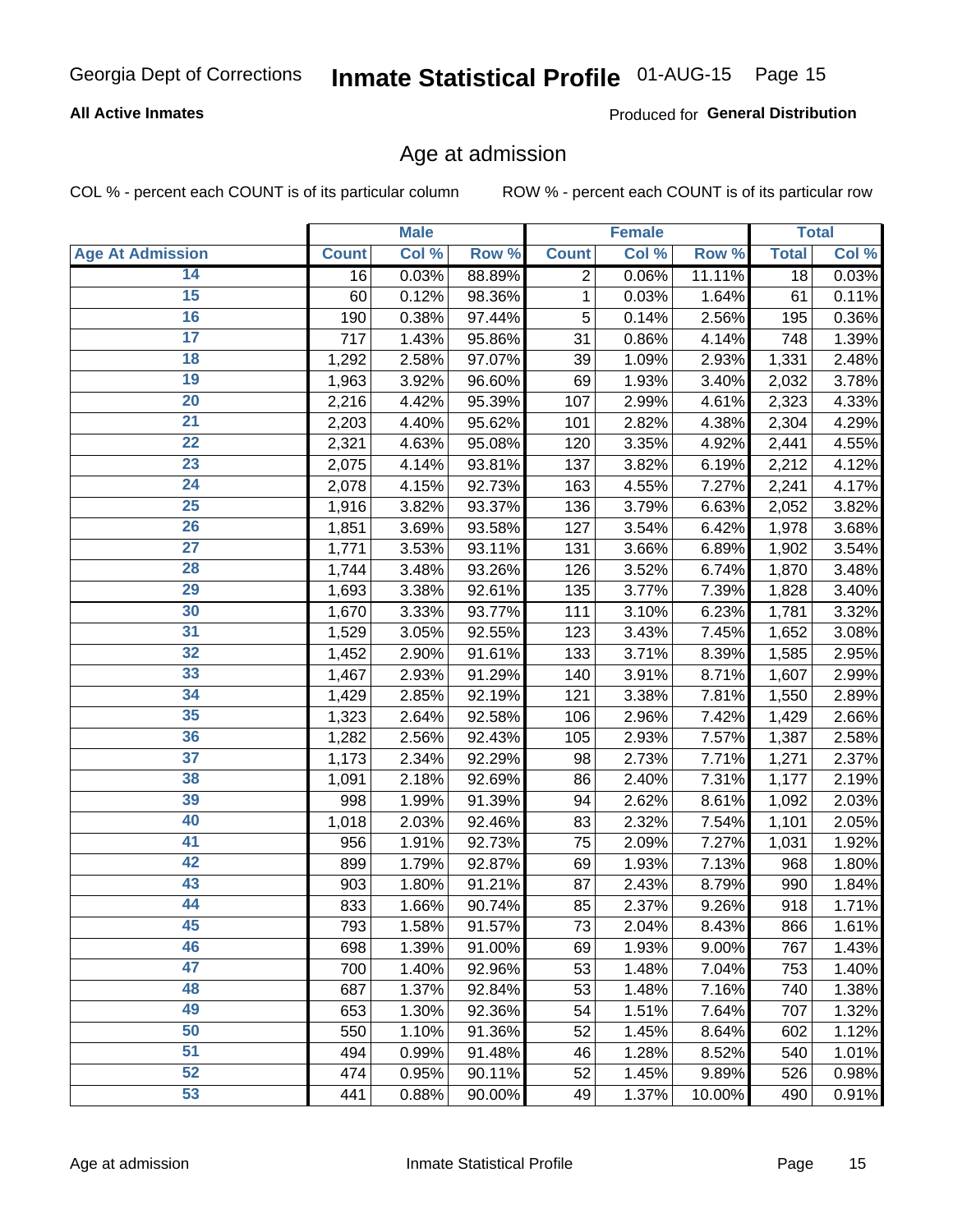### **All Active Inmates**

Produced for General Distribution

### Age at admission

COL % - percent each COUNT is of its particular column

|                         |                | <b>Male</b> |         |                         | <b>Female</b> |        |                 | <b>Total</b> |
|-------------------------|----------------|-------------|---------|-------------------------|---------------|--------|-----------------|--------------|
| <b>Age At Admission</b> | <b>Count</b>   | Col %       | Row %   | <b>Count</b>            | Col %         | Row %  | <b>Total</b>    | Col %        |
| 54                      | 391            | 0.78%       | 93.32%  | 28                      | 0.78%         | 6.68%  | 419             | 0.78%        |
| 55                      | 335            | 0.67%       | 94.10%  | 21                      | 0.59%         | 5.90%  | 356             | 0.66%        |
| 56                      | 302            | 0.60%       | 94.67%  | 17                      | 0.47%         | 5.33%  | 319             | 0.59%        |
| $\overline{57}$         | 238            | 0.47%       | 94.07%  | 15                      | 0.42%         | 5.93%  | 253             | 0.47%        |
| 58                      | 209            | 0.42%       | 96.76%  | $\overline{7}$          | 0.20%         | 3.24%  | 216             | 0.40%        |
| 59                      | 180            | 0.36%       | 92.31%  | 15                      | 0.42%         | 7.69%  | 195             | 0.36%        |
| 60                      | 144            | 0.29%       | 94.74%  | 8                       | 0.22%         | 5.26%  | 152             | 0.28%        |
| 61                      | 125            | 0.25%       | 96.90%  | $\overline{\mathbf{4}}$ | 0.11%         | 3.10%  | 129             | 0.24%        |
| 62                      | 117            | 0.23%       | 97.50%  | 3                       | 0.08%         | 2.50%  | 120             | 0.22%        |
| 63                      | 75             | 0.15%       | 93.75%  | 5                       | 0.14%         | 6.25%  | 80              | 0.15%        |
| 64                      | 85             | 0.17%       | 96.59%  | 3                       | 0.08%         | 3.41%  | 88              | 0.16%        |
| 65                      | 51             | 0.10%       | 92.73%  | $\overline{4}$          | 0.11%         | 7.27%  | 55              | 0.10%        |
| 66                      | 46             | 0.09%       | 100.00% |                         |               |        | 46              | 0.09%        |
| 67                      | 38             | 0.08%       | 97.44%  | 1                       | 0.03%         | 2.56%  | $\overline{39}$ | 0.07%        |
| 68                      | 31             | 0.06%       | 96.88%  | 1                       | 0.03%         | 3.13%  | 32              | 0.06%        |
| 69                      | 28             | 0.06%       | 100.00% |                         |               |        | 28              | 0.05%        |
| 70                      | 23             | 0.05%       | 92.00%  | $\overline{2}$          | 0.06%         | 8.00%  | 25              | 0.05%        |
| $\overline{71}$         | 11             | 0.02%       | 100.00% |                         |               |        | 11              | 0.02%        |
| $\overline{72}$         | 21             | 0.04%       | 95.45%  | 1                       | 0.03%         | 4.55%  | 22              | 0.04%        |
| $\overline{73}$         | $\overline{7}$ | 0.01%       | 100.00% |                         |               |        | $\overline{7}$  | 0.01%        |
| $\overline{74}$         | 8              | 0.02%       | 88.89%  | 1                       | 0.03%         | 11.11% | 9               | 0.02%        |
| $\overline{75}$         | 8              | 0.02%       | 100.00% |                         |               |        | 8               | 0.01%        |
| 76                      | 8              | 0.02%       | 100.00% |                         |               |        | 8               | 0.01%        |
| $\overline{77}$         | $\overline{5}$ | 0.01%       | 83.33%  | $\mathbf{1}$            | 0.03%         | 16.67% | 6               | 0.01%        |
| 78                      | $\overline{3}$ | 0.01%       | 100.00% |                         |               |        | $\overline{3}$  | 0.01%        |
| 79                      | $\overline{2}$ | 0.01%       | 100.00% |                         |               |        | $\overline{2}$  | 0.01%        |
| 80                      | $\mathbf{1}$   | 0.01%       | 100.00% |                         |               |        | $\mathbf{1}$    | 0.01%        |
| $\overline{81}$         | $\overline{3}$ | 0.01%       | 100.00% |                         |               |        | $\overline{3}$  | 0.01%        |
| 82                      | $\overline{3}$ | 0.01%       | 100.00% |                         |               |        | $\overline{3}$  | 0.01%        |
| 83                      | $\mathbf{1}$   | 0.01%       | 100.00% |                         |               |        | $\mathbf{1}$    | 0.01%        |
| 84                      | $\overline{2}$ | 0.01%       | 100.00% |                         |               |        | $\overline{2}$  | 0.01%        |
| <b>Total Reported</b>   | 50,120         | 100%        | 93.33%  | 3,584                   | 100%          | 6.67%  | 53,704          | 100%         |

| Reported<br><b>NOT</b> |        |       |               |
|------------------------|--------|-------|---------------|
| Total                  | 50,121 | 3,585 | 53,706<br>эə. |

| Mean (average)          | 32.36 | 33.93    | 32.46    |
|-------------------------|-------|----------|----------|
| Median (middle)         | 30    | ^^<br>ॐ∠ | 30       |
| Mode<br>(most frequent) | ∸∸    | 24       | ጣጣ<br>LL |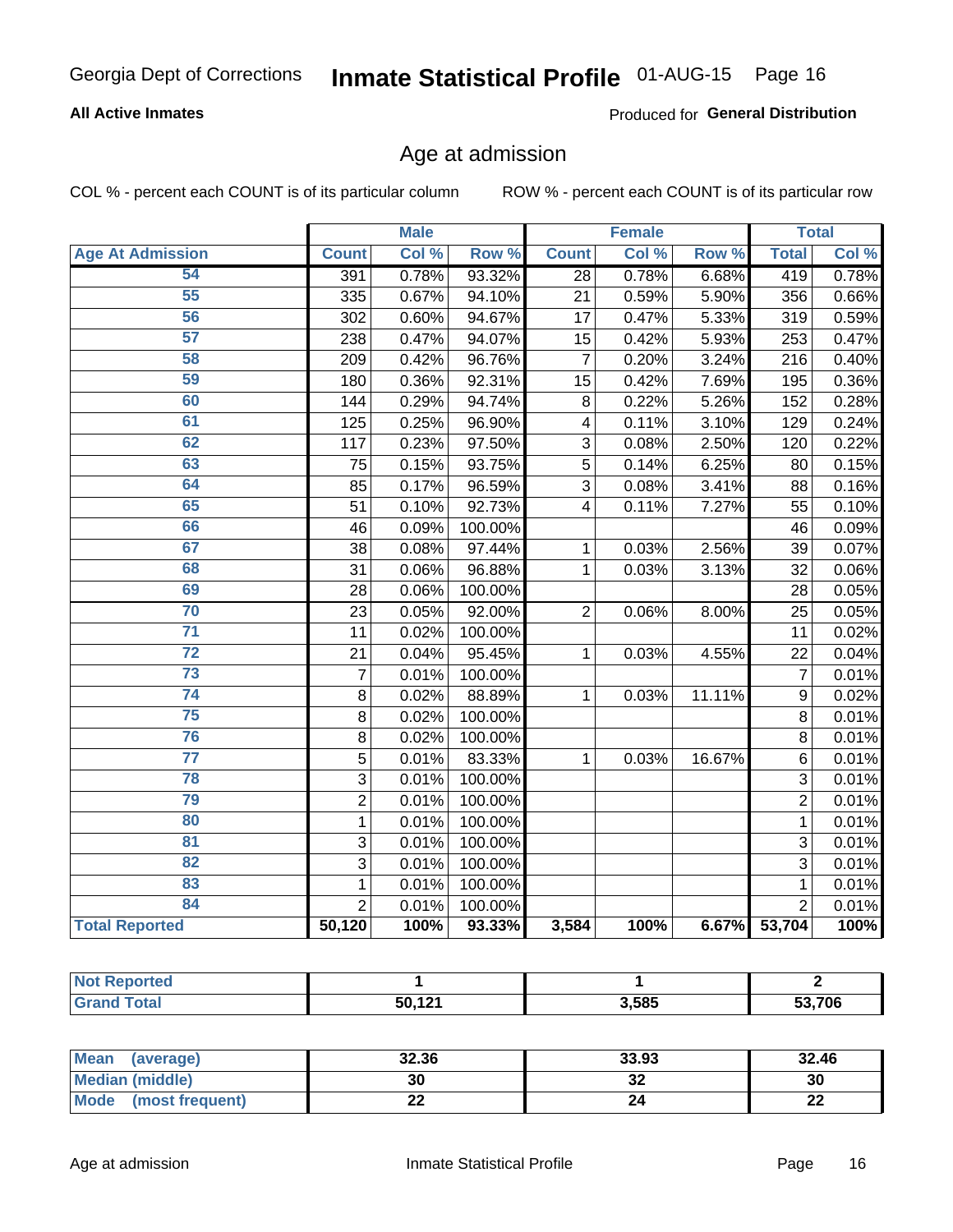### **All Active Inmates**

### Produced for General Distribution

### Height, measured at entry to prison

COL % - percent each COUNT is of its particular column

|                         |                | <b>Male</b> |         |                  | <b>Female</b> |         |                | <b>Total</b> |
|-------------------------|----------------|-------------|---------|------------------|---------------|---------|----------------|--------------|
| <b>Height</b>           | <b>Count</b>   | Col %       | Row %   | <b>Count</b>     | Col %         | Row %   | <b>Total</b>   | Col %        |
| $\overline{\mathbf{0}}$ | 540            | 1.08%       | 98.00%  | 11               | 0.31%         | 2.00%   | 551            | 1.03%        |
| 4'00"                   | $\overline{2}$ | 0.01%       | 100.00% |                  |               |         | 2              | 0.01%        |
| 4'01''                  |                |             |         | 1                | 0.03%         | 100.00% | 1              | 0.01%        |
| 4'02"                   | 1              | 0.01%       | 100.00% |                  |               |         | 1              | 0.01%        |
| 4'03"                   | $\overline{2}$ | 0.01%       | 100.00% |                  |               |         | $\overline{2}$ | 0.01%        |
| 4'04"                   | 1              | 0.01%       | 100.00% |                  |               |         | 1              | 0.01%        |
| 4'06"                   | 1              | 0.01%       | 50.00%  | 1                | 0.03%         | 50.00%  | 2              | 0.01%        |
| 4'08"                   | $\overline{2}$ | 0.01%       | 50.00%  | 2                | 0.06%         | 50.00%  | 4              | 0.01%        |
| 4'09"                   | $\overline{2}$ | 0.01%       | 18.18%  | $\boldsymbol{9}$ | 0.25%         | 81.82%  | 11             | 0.02%        |
| 4'10"                   | $\overline{3}$ | 0.01%       | 15.79%  | 16               | 0.45%         | 84.21%  | 19             | 0.04%        |
| 4'11''                  | 10             | 0.02%       | 14.49%  | 59               | 1.65%         | 85.51%  | 69             | 0.13%        |
| 5'00''                  | 84             | 0.17%       | 37.67%  | 139              | 3.88%         | 62.33%  | 223            | 0.42%        |
| 5'01''                  | 92             | 0.18%       | 32.06%  | 195              | 5.44%         | 67.94%  | 287            | 0.53%        |
| 5'02"                   | 244            | 0.49%       | 39.04%  | 381              | 10.63%        | 60.96%  | 625            | 1.16%        |
| 5'03''                  | 380            | 0.76%       | 48.84%  | 398              | 11.10%        | 51.16%  | 778            | 1.45%        |
| 5'04"                   | 980            | 1.96%       | 63.02%  | 575              | 16.04%        | 36.98%  | 1,555          | 2.90%        |
| 5'05"                   | 1,702          | 3.40%       | 81.36%  | 390              | 10.88%        | 18.64%  | 2,092          | 3.90%        |
| 5'06''                  | 3,433          | 6.85%       | 87.73%  | 480              | 13.39%        | 12.27%  | 3,913          | 7.29%        |
| 5'07''                  | 4,073          | 8.13%       | 91.08%  | 399              | 11.13%        | 8.92%   | 4,472          | 8.33%        |
| 5'08''                  | 4,964          | 9.90%       | 96.33%  | 189              | 5.27%         | 3.67%   | 5,153          | 9.59%        |
| 5'09''                  | 6,332          | 12.63%      | 97.34%  | 173              | 4.83%         | 2.66%   | 6,505          | 12.11%       |
| 5'10''                  | 5,542          | 11.06%      | 98.68%  | 74               | 2.06%         | 1.32%   | 5,616          | 10.46%       |
| 5'11"                   | 5,889          | 11.75%      | 99.16%  | 50               | 1.39%         | 0.84%   | 5,939          | 11.06%       |
| 6'00''                  | 5,606          | 11.18%      | 99.63%  | 21               | 0.59%         | 0.37%   | 5,627          | 10.48%       |
| 6'01''                  | 4,052          | 8.08%       | 99.66%  | 14               | 0.39%         | 0.34%   | 4,066          | 7.57%        |
| 6'02"                   | 2,983          | 5.95%       | 99.90%  | 3                | 0.08%         | 0.10%   | 2,986          | 5.56%        |
| 6'03''                  | 1,618          | 3.23%       | 99.81%  | 3                | 0.08%         | 0.19%   | 1,621          | 3.02%        |
| 6'04"                   | 884            | 1.76%       | 99.77%  | $\overline{2}$   | 0.06%         | 0.23%   | 886            | 1.65%        |
| 6'05"                   | 387            | 0.77%       | 100.00% |                  |               |         | 387            | 0.72%        |
| 6'06''                  | 171            | 0.34%       | 100.00% |                  |               |         | 171            | 0.32%        |
| 6'07''                  | 47             | 0.09%       | 100.00% |                  |               |         | 47             | 0.09%        |
| 6'08"                   | 39             | 0.08%       | 100.00% |                  |               |         | 39             | 0.07%        |
| 6'09''                  | 33             | 0.07%       | 100.00% |                  |               |         | 33             | 0.06%        |
| 6'10''                  | 6              | 0.01%       | 100.00% |                  |               |         | 6              | 0.01%        |
| 6'11''                  | 8              | 0.02%       | 100.00% |                  |               |         | $\bf 8$        | 0.01%        |
| 7'00"                   | 5              | 0.01%       | 100.00% |                  |               |         | 5              | 0.01%        |
| 7'02"                   | 1              | 0.01%       | 100.00% |                  |               |         | 1              | 0.01%        |
| 7'03''                  | 1              | 0.01%       | 100.00% |                  |               |         | 1              | 0.01%        |
| 7'10''                  | 1              | 0.01%       | 100.00% |                  |               |         | 1              | 0.01%        |
| <b>Total Reported</b>   | 50,121         | 100%        | 93.32%  | 3,585            | 100%          | 6.68%   | 53,706         | 100%         |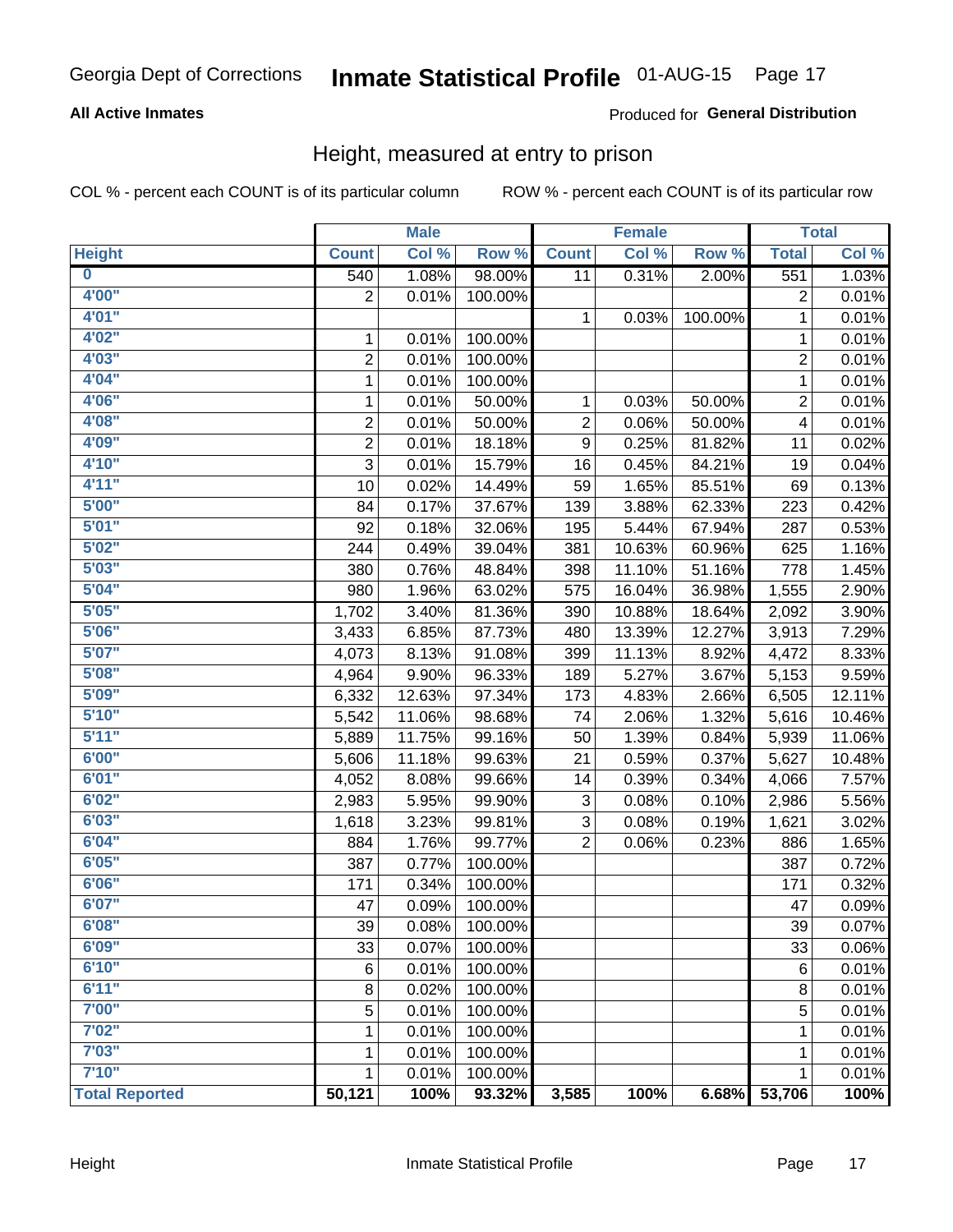### **All Active Inmates**

Produced for General Distribution

### Height, measured at entry to prison

COL % - percent each COUNT is of its particular column

|                     | <b>Male</b> | Female | Total  |
|---------------------|-------------|--------|--------|
| <b>Not Reported</b> |             |        |        |
| <b>Grand Total</b>  | 50,121      | 3,585  | 53,706 |

| <b>Mean</b> | erage) | 5'10" | 5'05" | <b>CIA AIL</b><br>. . |
|-------------|--------|-------|-------|-----------------------|
|             |        |       |       |                       |
| <b>Mode</b> |        | 5'09" | 5'04" | 5'09"                 |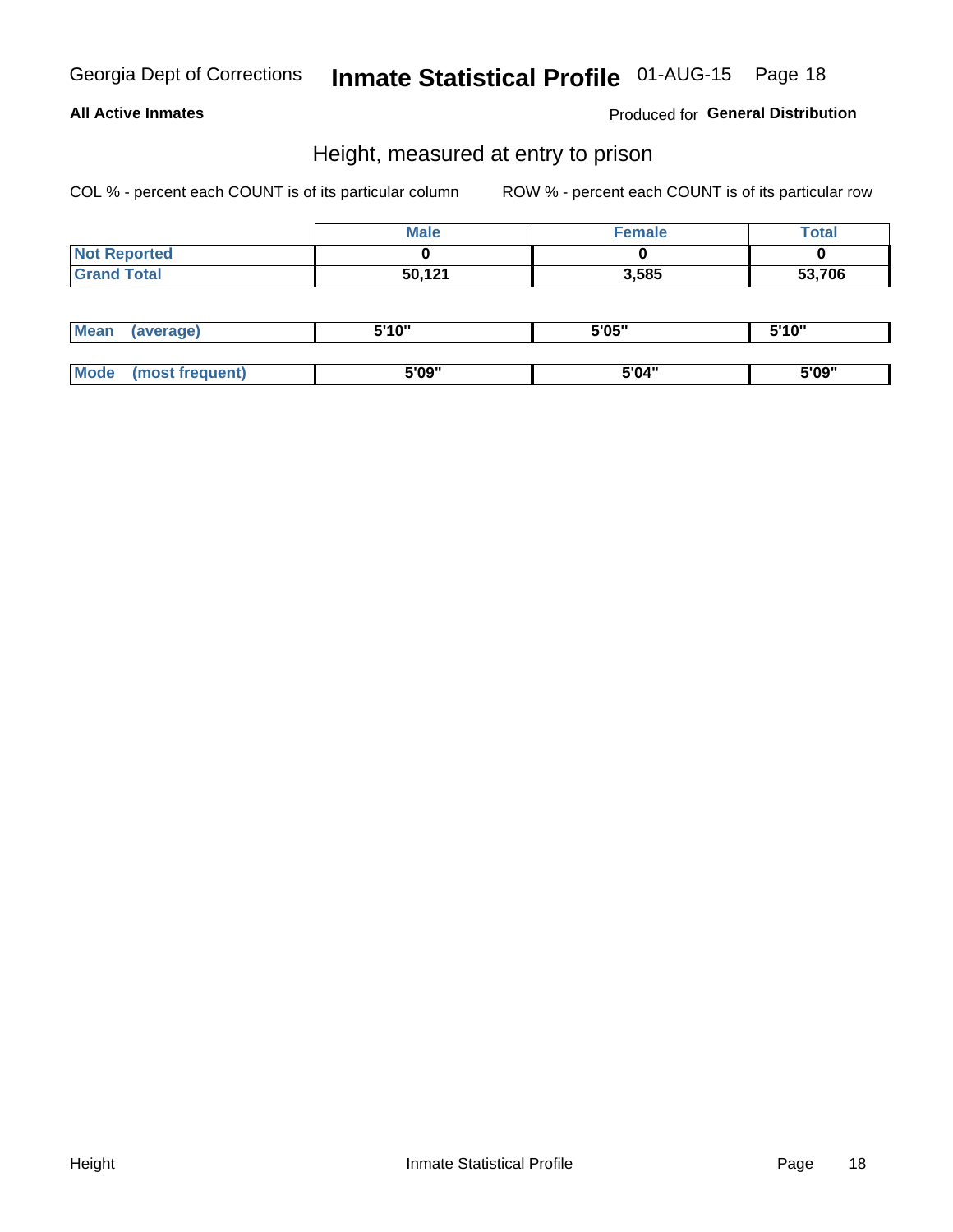**All Active Inmates** 

Produced for General Distribution

## Weight, measured at entry to prison

COL % - percent each COUNT is of its particular column

|                          |                | <b>Male</b> |         |                         | <b>Female</b>   |        |                | <b>Total</b> |
|--------------------------|----------------|-------------|---------|-------------------------|-----------------|--------|----------------|--------------|
| Weight                   | <b>Count</b>   | Col %       | Row %   | <b>Count</b>            | Col %           | Row %  | <b>Total</b>   | Col %        |
| <b>Under 80 pounds</b>   | 11             | 0.02%       | 91.67%  | 1                       | 0.03%           | 8.33%  | 12             | 0.02%        |
| 80 - 89 pounds           | $\overline{c}$ | 0.01%       | 100.00% |                         |                 |        | $\overline{c}$ | 0.01%        |
| 90 - 99 pounds           | 3              | 0.01%       | 21.43%  | 11                      | 0.31%           | 78.57% | 14             | 0.03%        |
| 100 - 109 pounds         | 27             | 0.05%       | 52.94%  | 24                      | 0.67%           | 47.06% | 51             | 0.10%        |
| 110 - 119 pounds         | 100            | 0.20%       | 49.75%  | 101                     | 2.83%           | 50.25% | 201            | 0.38%        |
| 120 - 129 pounds         | 483            | 0.97%       | 72.31%  | 185                     | 5.18%           | 27.69% | 668            | 1.26%        |
| 130 - 139 pounds         | 1,546          | 3.12%       | 81.80%  | 344                     | 9.64%           | 18.20% | 1,890          | 3.56%        |
| 140 - 149 pounds         | 3,264          | 6.58%       | 89.38%  | 388                     | 10.87%          | 10.62% | 3,652          | 6.87%        |
| 150 - 159 pounds         | 5,061          | 10.21%      | 92.20%  | 428                     | 11.99%          | 7.80%  | 5,489          | 10.33%       |
| 160 - 169 pounds         | 6,562          | 13.23%      | 93.98%  | 420                     | 11.76%          | 6.02%  | 6,982          | 13.14%       |
| 170 - 179 pounds         | 6,257          | 12.62%      | 94.53%  | 362                     | 10.14%          | 5.47%  | 6,619          | 12.45%       |
| 180 - 189 pounds         | 6,577          | 13.26%      | 95.36%  | 320                     | 8.96%           | 4.64%  | 6,897          | 12.98%       |
| 190 - 199 pounds         | 4,518          | 9.11%       | 95.56%  | 210                     | 5.88%           | 4.44%  | 4,728          | 8.90%        |
| 200 - 209 pounds         | 4,012          | 8.09%       | 95.43%  | 192                     | 5.38%           | 4.57%  | 4,204          | 7.91%        |
| 210 - 219 pounds         | 3,017          | 6.08%       | 96.21%  | 119                     | 3.33%           | 3.79%  | 3,136          | 5.90%        |
| 220 - 229 pounds         | 2,398          | 4.84%       | 95.73%  | 107                     | 3.00%           | 4.27%  | 2,505          | 4.71%        |
| 230 - 239 pounds         | 1,635          | 3.30%       | 94.62%  | 93                      | 2.61%           | 5.38%  | 1,728          | 3.25%        |
| 240 - 249 pounds         | 1,200          | 2.42%       | 94.34%  | 72                      | 2.02%           | 5.66%  | 1,272          | 2.39%        |
| 250 - 259 pounds         | 876            | 1.77%       | 93.69%  | 59                      | 1.65%           | 6.31%  | 935            | 1.76%        |
| 260 - 269 pounds         | 595            | 1.20%       | 93.55%  | 41                      | 1.15%           | 6.45%  | 636            | 1.20%        |
| 270 - 279 pounds         | 415            | 0.84%       | 96.51%  | 15                      | 0.42%           | 3.49%  | 430            | 0.81%        |
| 280 - 289 pounds         | 309            | 0.62%       | 92.51%  | 25                      | 0.70%           | 7.49%  | 334            | 0.63%        |
| 290 - 299 pounds         | 171            | 0.34%       | 95.00%  | 9                       | 0.25%           | 5.00%  | 180            | 0.34%        |
| 300 - 309 pounds         | 171            | 0.34%       | 87.24%  | 25                      | 0.70%           | 12.76% | 196            | 0.37%        |
| 310 - 319 pounds         | 91             | 0.18%       | 96.81%  | $\mathbf{3}$            | 0.08%           | 3.19%  | 94             | 0.18%        |
| 320 - 329 pounds         | 86             | 0.17%       | 96.63%  | 3                       | 0.08%           | 3.37%  | 89             | 0.17%        |
| 330 - 339 pounds         | 53             | 0.11%       | 100.00% |                         |                 |        | 53             | 0.10%        |
| 340 - 349 pounds         | 37             | 0.07%       | 90.24%  | $\overline{\mathbf{4}}$ | 0.11%           | 9.76%  | 41             | 0.08%        |
| 350 - 359 pounds         | 36             | 0.07%       | 85.71%  | 6                       | 0.17%           | 14.29% | 42             | 0.08%        |
| 360 - 369 pounds         | 14             | 0.03%       | 100.00% |                         |                 |        | 14             | 0.03%        |
| 370 - 379 pounds         | 18             | 0.04%       | 94.74%  | 1                       | 0.03%           | 5.26%  | 19             | 0.04%        |
| 380 - 389 pounds         | 9              | 0.02%       | 90.00%  | 1                       | 0.03%           | 10.00% | 10             | 0.02%        |
| 390 - 399 pounds         | 4              | 0.01%       | 80.00%  | 1                       | 0.03%           | 20.00% | 5              | 0.01%        |
| 400 pounds and over      | 24             | 0.05%       | 100.00% |                         |                 |        | 24             | 0.05%        |
| <b>Total Reported</b>    | 49,582         | 100%        | 93.28%  | 3,570                   | 100%            | 6.72%  | 53,152         | 100.1%       |
|                          |                |             |         |                         |                 |        |                |              |
| <b>Not Reported</b>      |                | 539         |         |                         | $\overline{15}$ |        |                | 554          |
| <b>Grand Total</b>       |                | 50,121      |         |                         | 3,585           |        |                | 53,706       |
|                          |                |             |         |                         |                 |        |                |              |
| <b>Mean</b><br>(average) |                | 186         |         |                         | 172             |        |                | 185          |
| <b>Median (middle)</b>   |                | 180         |         |                         | 165             |        |                | 180          |
| Mode (most frequent)     |                | 180         |         |                         | 150             |        |                | 180          |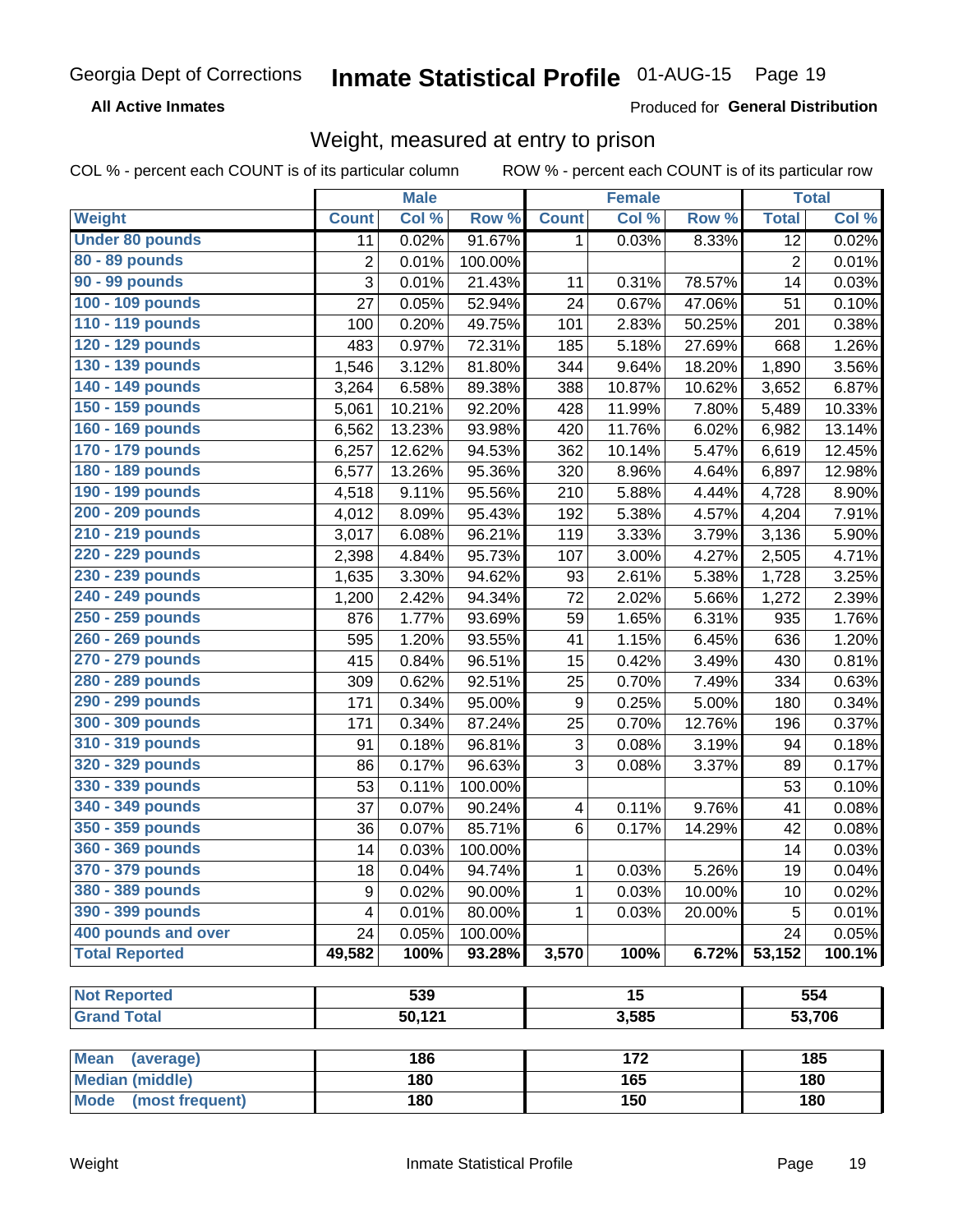## Inmate Statistical Profile 01-AUG-15 Page 20

**All Active Inmates** 

#### Produced for General Distribution

## Veterans validated by Veteran's Administration

COL % - percent each COUNT is of its particular column

|                          | <b>Male</b>  |        |             | <b>Female</b> |        |           | <b>Total</b> |        |
|--------------------------|--------------|--------|-------------|---------------|--------|-----------|--------------|--------|
| <b>Military service</b>  | <b>Count</b> | Col %  | Row % Count |               | Col %  | Row %     | <b>Total</b> | Col %  |
| <b>Others</b><br>0       | 790          | 34.23% | 98.14%      | 15            | 33.33% | 1.86%     | 805          | 34.21% |
| <b>Air Force</b>         | 897          | 38.86% | 97.71%      | 21            | 46.67% | 2.29%     | 918          | 39.01% |
| 2<br><b>Army</b>         | 128          | 5.55%  | 96.97%      | 4             | 8.89%  | 3.03%     | 132          | 5.61%  |
| <b>Navy</b><br>3         | 292          | 12.65% | 99.66%      |               | 2.22%  | .34%      | 293          | 12.45% |
| <b>Marines</b><br>4      | 9            | .39%   | 90.00%      |               | 2.22%  | $10.00\%$ | 10           | .42%   |
| <b>Coast Guard</b><br>5. | 192          | 8.32%  | 98.46%      | 3             | 6.67%  | 1.54%     | 195          | 8.29%  |
| <b>Total Reported</b>    | 2,308        | 100%   | 98.09%      | 45            | 100%   | 1.91%     | 2,353        | 100%   |

| <b>rted</b><br>NOI | 17 912<br>נוס, | 3,540 | 51,353 |
|--------------------|----------------|-------|--------|
| $\sim$             | 50,121         | 3,585 | 53,706 |

| <b>Mode (most frequent)</b><br>Force<br><b>Force</b><br>orce<br>Aır |
|---------------------------------------------------------------------|
|---------------------------------------------------------------------|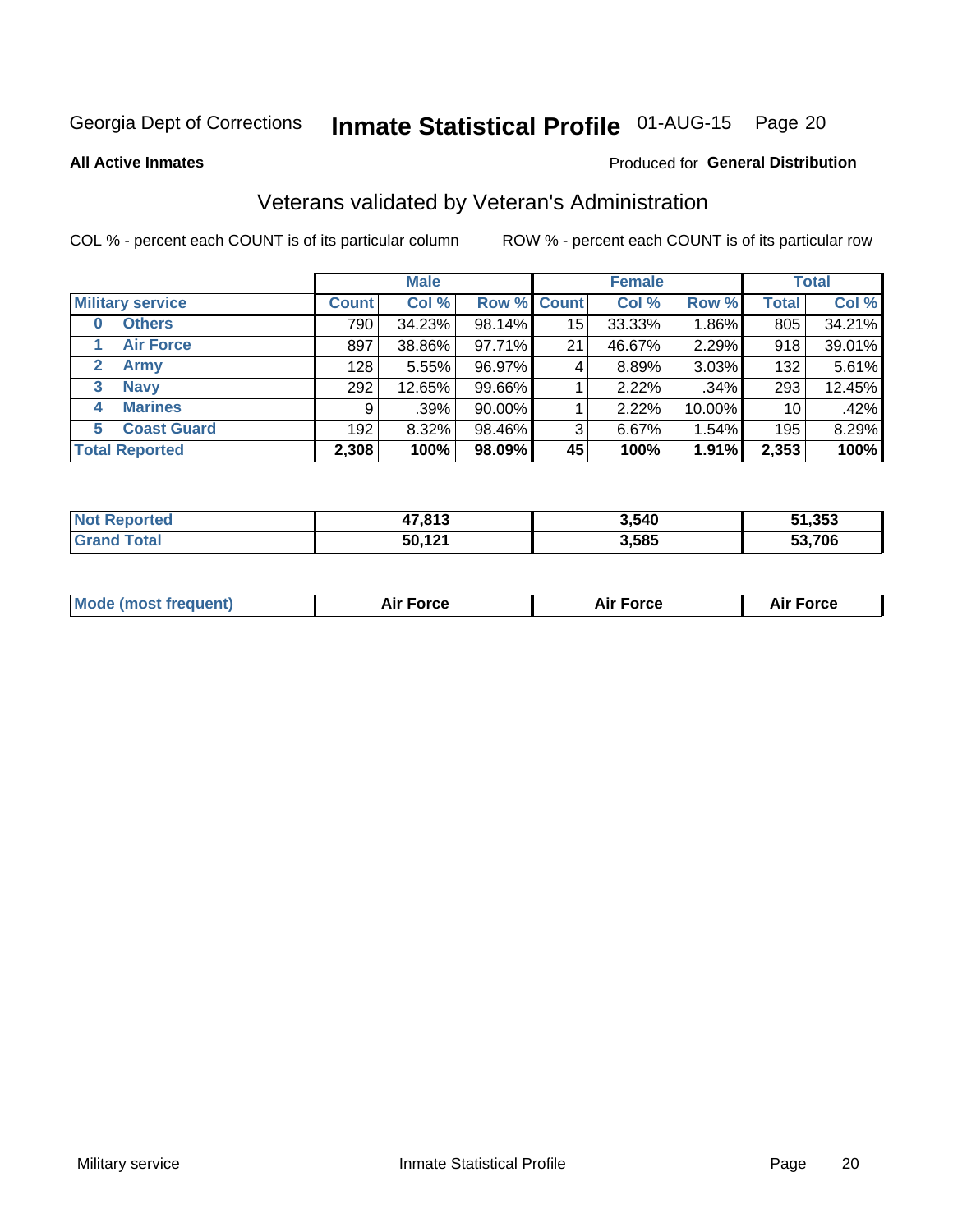## Inmate Statistical Profile 01-AUG-15 Page 21

#### **All Active Inmates**

#### Produced for General Distribution

### Type of admission to prison

COL % - percent each COUNT is of its particular column

|    |                                |                | <b>Male</b> |                    |     | <b>Female</b> |       |        | <b>Total</b> |
|----|--------------------------------|----------------|-------------|--------------------|-----|---------------|-------|--------|--------------|
|    | <b>Type of Admission</b>       | <b>Count</b>   | Col %       | <b>Row % Count</b> |     | Col %         | Row % | Total  | Col %        |
| 52 | <b>New Sentence</b>            | 40,970         | 81.78%      | 93.34% 2,921       |     | 81.50%        | 6.66% | 43,891 | 81.76%       |
| 53 | <b>Probation Rev Partial</b>   | 1,844          | 3.68%       | 90.53%             | 193 | 5.39%         | 9.47% | 2,037  | 3.79%        |
| 54 | <b>Probation Rev Remainder</b> | 2,771          | 5.53%       | 91.09%             | 271 | 7.56%         | 8.91% | 3,042  | 5.67%        |
| 55 | <b>Parole Rev New Sentence</b> | 1,878          | 3.75%       | 95.91%             | 80  | 2.23%         | 4.09% | 1,958  | 3.65%        |
| 56 | <b>Parole Rev No New</b>       | 2,568          | 5.13%       | 95.57%             | 119 | 3.32%         | 4.43% | 2,687  | 5.01%        |
|    | <b>Sentence</b>                |                |             |                    |     |               |       |        |              |
| 57 | <b>Released In Error</b>       | 6              | .01%        | 100.00%            |     |               |       | 6      | .01%         |
| 65 | <b>Return Appeal/Bond</b>      | $\overline{2}$ | .01%        | 100.00%            |     |               |       | 2      | .01%         |
| 66 | <b>Prob Viol/Total Rev</b>     |                | .01%        | 100.00%            |     |               |       |        | .01%         |
| 67 | <b>Admit Fm Other Cust</b>     | $\overline{7}$ | .01%        | 100.00%            |     |               |       | 7      | .01%         |
| 69 | <b>New Sent/Par Rev Pnd</b>    | 5              | .01%        | 100.00%            |     |               |       | 5      | .01%         |
| 70 | <b>Life W/O Parole</b>         | 14             | .03%        | 100.00%            |     |               |       | 14     | .03%         |
| 72 | <b>Par Rev/Rsn Unknown</b>     | 27             | .05%        | 100.00%            |     |               |       | 27     | .05%         |
| 74 | <b>Pb Parole Rescinded</b>     | 2              | .01%        | 100.00%            |     |               |       | 2      | .01%         |
| 76 | <b>Par Rev/Revoc Center</b>    |                | .01%        | 100.00%            |     |               |       |        | .01%         |
|    | <b>Total Reported</b>          | 50,096         | 100%        | 93.32% 3,584       |     | 100%          | 6.68% | 53,680 | 100%         |

| NO  | - -    |      | oc.    |
|-----|--------|------|--------|
| neo | ΔJ     |      | ZU     |
|     | 50,121 | .585 | 53,706 |

| <b>Mode (most frequent)</b> | <b>New Sentence</b> | <b>New Sentence</b> | <b>New Sentence</b> |
|-----------------------------|---------------------|---------------------|---------------------|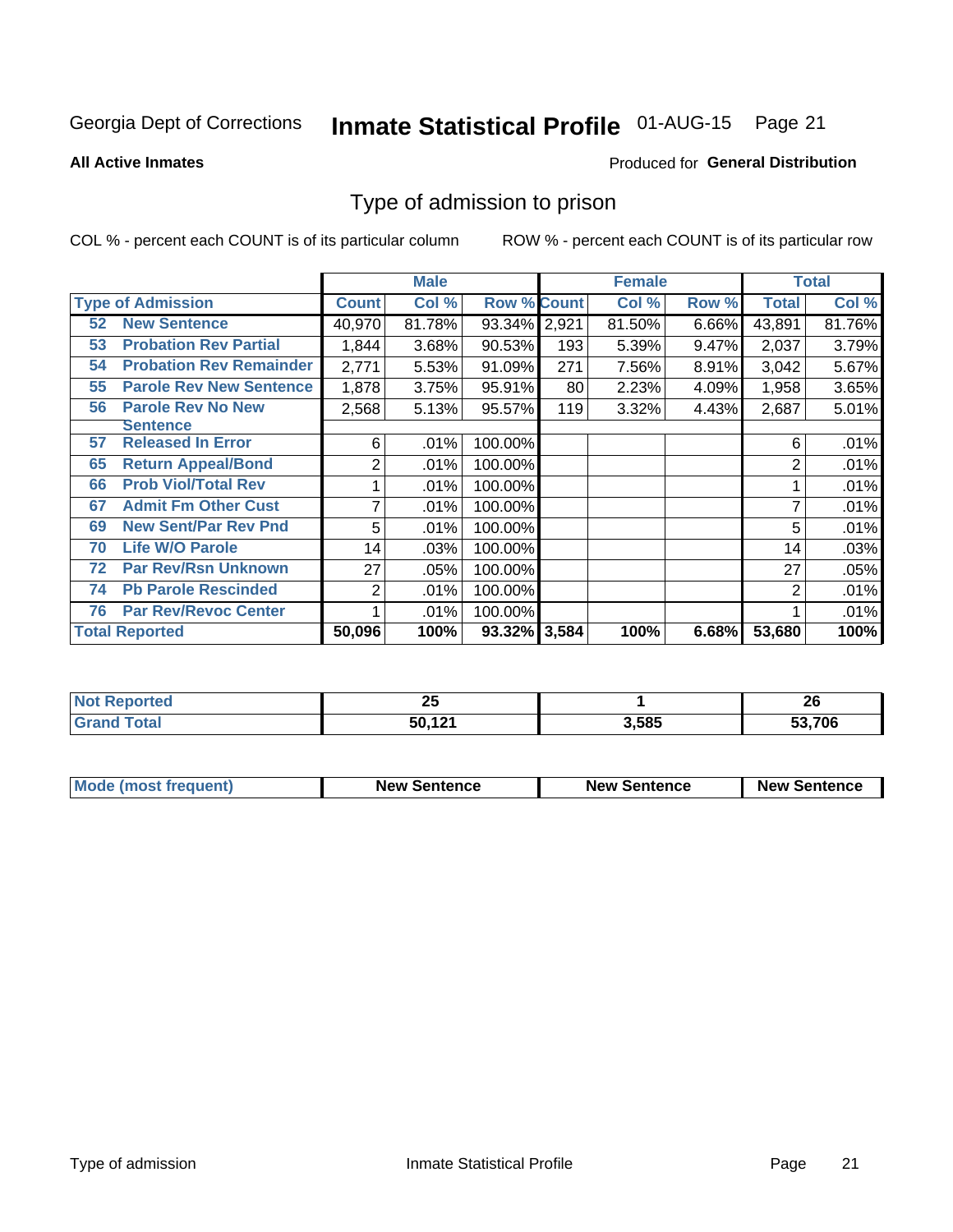## Inmate Statistical Profile 01-AUG-15 Page 22

**All Active Inmates** 

#### Produced for General Distribution

## Current / last supervision level

COL % - percent each COUNT is of its particular column

|                        |              | <b>Male</b> |                    |       | <b>Female</b> |          |        | <b>Total</b> |
|------------------------|--------------|-------------|--------------------|-------|---------------|----------|--------|--------------|
| <b>Security Status</b> | <b>Count</b> | Col %       | <b>Row % Count</b> |       | Col %         | Row %    | Total  | Col %        |
| 3 Minimum              | 3,962        | $7.91\%$    | 74.06%             | 1,388 | 38.75%        | 25.94%   | 5,350  | 9.96%        |
| 4 Medium               | 37.615       | 75.07%      | 94.96%             | 1,997 | 55.75%        | $5.04\%$ | 39,612 | 73.78%       |
| 5 Close                | 8,531        | 17.03%      | 97.74%             | 197   | 5.50%         | $2.26\%$ | 8,728  | 16.26%       |
| <b>Total Reported</b>  | 50,108       | 100%        | $93.33\%$          | 3,582 | 100%          | $6.67\%$ | 53,690 | 100%         |

| <b>Still being diagnosed</b> |        |       |        |
|------------------------------|--------|-------|--------|
| <b>Not Reported</b>          |        |       |        |
| <b>Grand Total</b>           | 50,121 | 3,585 | 53,706 |

| M | . | -- |
|---|---|----|
|   |   |    |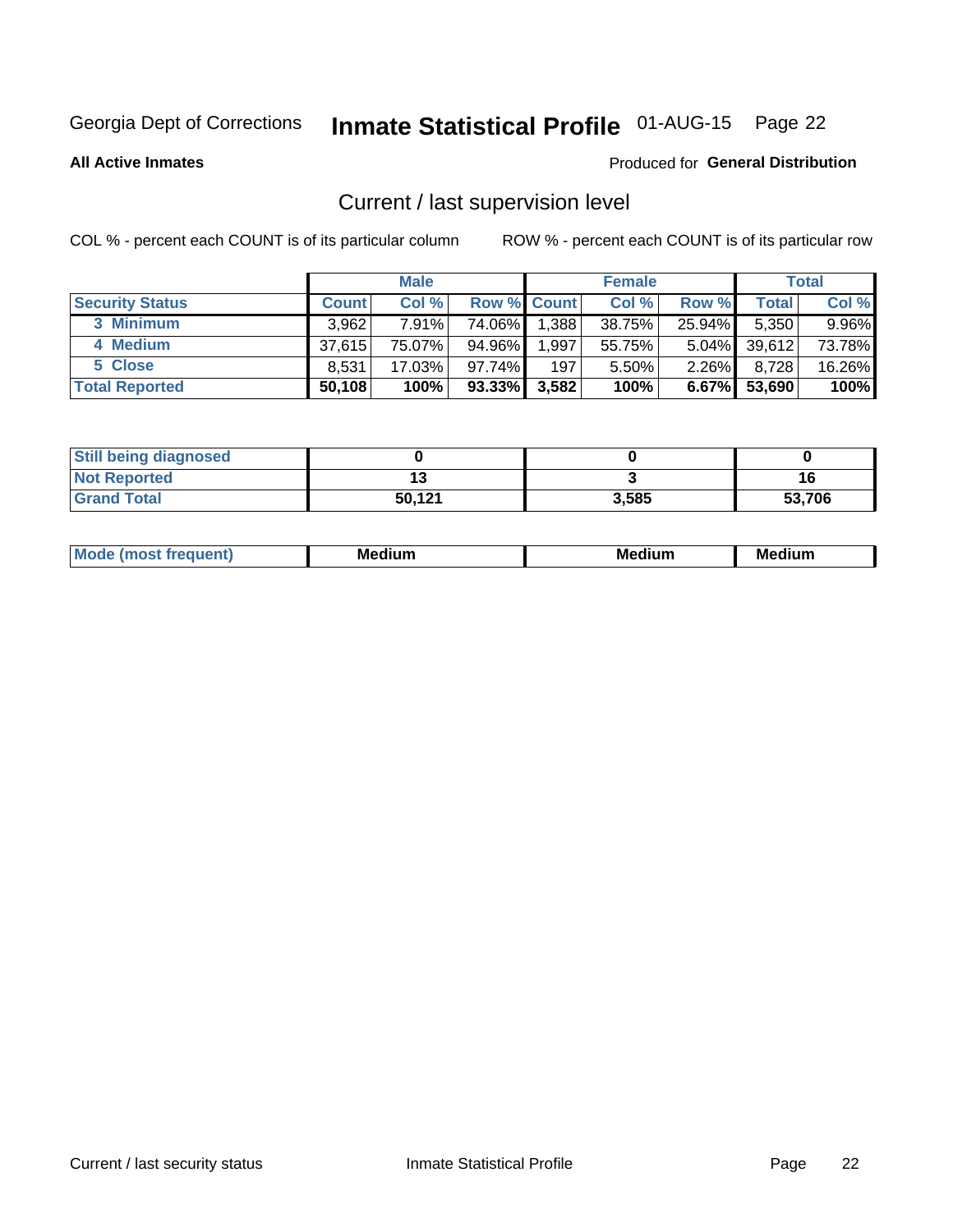## Inmate Statistical Profile 01-AUG-15 Page 23

**All Active Inmates** 

### Produced for General Distribution

## Current / last type of institution

COL % - percent each COUNT is of its particular column

|                            |                 | <b>Male</b> |             |       | <b>Female</b> |        |              | <b>Total</b> |
|----------------------------|-----------------|-------------|-------------|-------|---------------|--------|--------------|--------------|
| <b>Type of Institution</b> | <b>Count</b>    | Col %       | Row % Count |       | Col %         | Row %  | <b>Total</b> | Col %        |
| <b>County Ci</b>           | 5,096           | 10.21%      | 99.98%      |       | .03%          | .02%   | 5,097        | 9.53%        |
| <b>State Prison</b>        | 34,668          | 69.48%      | 91.23%      | 3,332 | 92.94%        | 8.77%  | 38,000       | 71.05%       |
| <b>Transitional Center</b> | 2,099           | 4.21%       | $90.01\%$   | 233   | 6.50%         | 9.99%  | 2,332        | 4.36%        |
| <b>Private Prison</b>      | 8,014           | 16.06%      | 100.00%     |       |               |        | 8,014        | 14.99%       |
| <b>County Jail</b>         | 12 <sub>1</sub> | .02%        | 92.31%      |       | .03%          | 7.69%  | 13           | .02%         |
| <b>Rsat - Center</b>       | 3               | $.01\%$     | 15.00%      | 17    | .47%          | 85.00% | 20           | .04%         |
| <b>State Hospital</b>      | 3 <sup>1</sup>  | $.01\%$     | 75.00%      |       | .03%          | 25.00% | 4            | .01%         |
| <b>Total Reported</b>      | 49,895          | 100%        | 93.3%       | 3,585 | 100%          | 6.7%   | 53,480       | 100%         |

| portea<br>NG |        |       |        |
|--------------|--------|-------|--------|
| $\sim$ 40    | 49,895 | 3,585 | 53,480 |

| <b>Mode (most frequent)</b> | <b>State Prison</b> | <b>State Prison</b> | <b>State Prison</b> |
|-----------------------------|---------------------|---------------------|---------------------|
|                             |                     |                     |                     |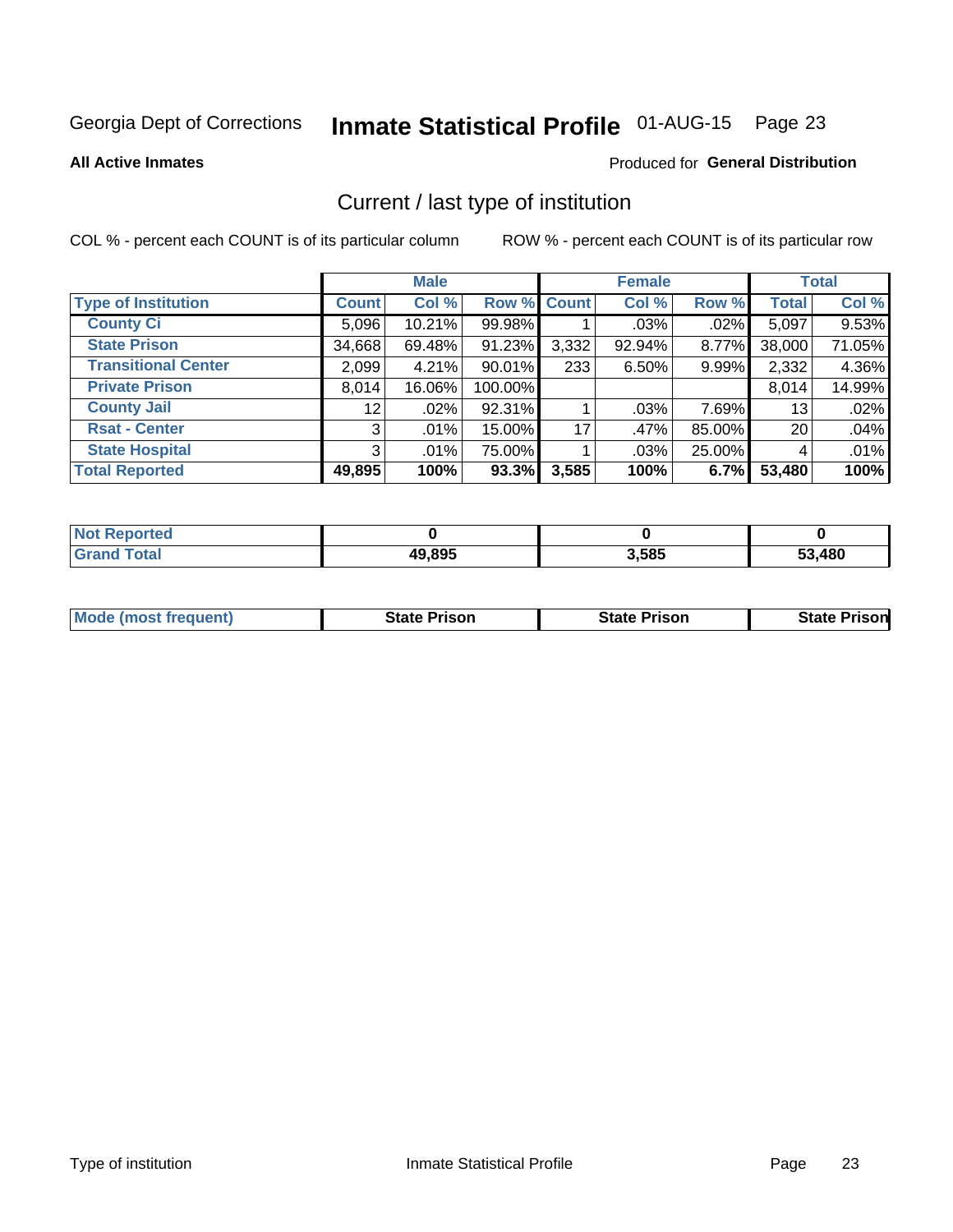## Inmate Statistical Profile 01-AUG-15 Page 24

#### **All Active Inmates**

### Produced for General Distribution

### Institution type - transitional centers

COL % - percent each COUNT is of its particular column

|                                          |              | <b>Male</b> |         |              | <b>Female</b> |         |              | <b>Total</b> |
|------------------------------------------|--------------|-------------|---------|--------------|---------------|---------|--------------|--------------|
| <b>Institution Type - Trans. Centers</b> | <b>Count</b> | Col %       | Row %   | <b>Count</b> | Col %         | Row %   | <b>Total</b> | Col %        |
| <b>Albany Tc</b>                         | 153          | 6.69%       | 100.00% |              |               |         | 153          | 5.84%        |
| <b>Arrendale State Prison</b>            |              |             |         | 103          | 30.65%        | 100.00% | 103          | 3.93%        |
| <b>Atlanta Tc</b>                        | 277          | 12.12%      | 100.00% |              |               |         | 277          | 10.56%       |
| <b>Augusta Tc</b>                        | 223          | 9.76%       | 100.00% |              |               |         | 223          | 8.50%        |
| <b>Charles D. Hudson Tc</b>              | 152          | 6.65%       | 100.00% |              |               |         | 152          | 5.80%        |
| <b>Clayton Tc</b>                        | 368          | 16.10%      | 100.00% |              |               |         | 368          | 14.04%       |
| <b>Coastal Tc</b>                        | 261          | 11.42%      | 100.00% |              |               |         | 261          | 9.95%        |
| <b>Columbus Tc</b>                       | 141          | 6.17%       | 100.00% |              |               |         | 141          | 5.38%        |
| <b>Macon Tc</b>                          | 158          | 6.91%       | 100.00% |              |               |         | 158          | 6.03%        |
| <b>Macon Womens Tc</b>                   |              |             |         | 3            | .89%          | 100.00% | 3            | .11%         |
| <b>Metro Tc</b>                          |              |             |         | 230          | 68.45%        | 100.00% | 230          | 8.77%        |
| <b>Phillips State Prison</b>             | 187          | 8.18%       | 100.00% |              |               |         | 187          | 7.13%        |
| <b>Smith Tc</b>                          | 207          | 9.06%       | 100.00% |              |               |         | 207          | 7.89%        |
| <b>Valdosta Tc</b>                       | 159          | 6.96%       | 100.00% |              |               |         | 159          | 6.06%        |
| <b>Total Reported</b>                    | 2,286        | 100%        | 87.19%  | 336          | 100%          | 12.81%  | 2,622        | 100%         |

| orted         |       |                   |       |
|---------------|-------|-------------------|-------|
| <b>c</b> otal | 2,286 | <b>220</b><br>აათ | 2,622 |

| Mode (most frequent) | <b>Clayton Tc</b> | <b>Metro Tc</b> | <b>Clayton Tc</b> |
|----------------------|-------------------|-----------------|-------------------|
|                      |                   |                 |                   |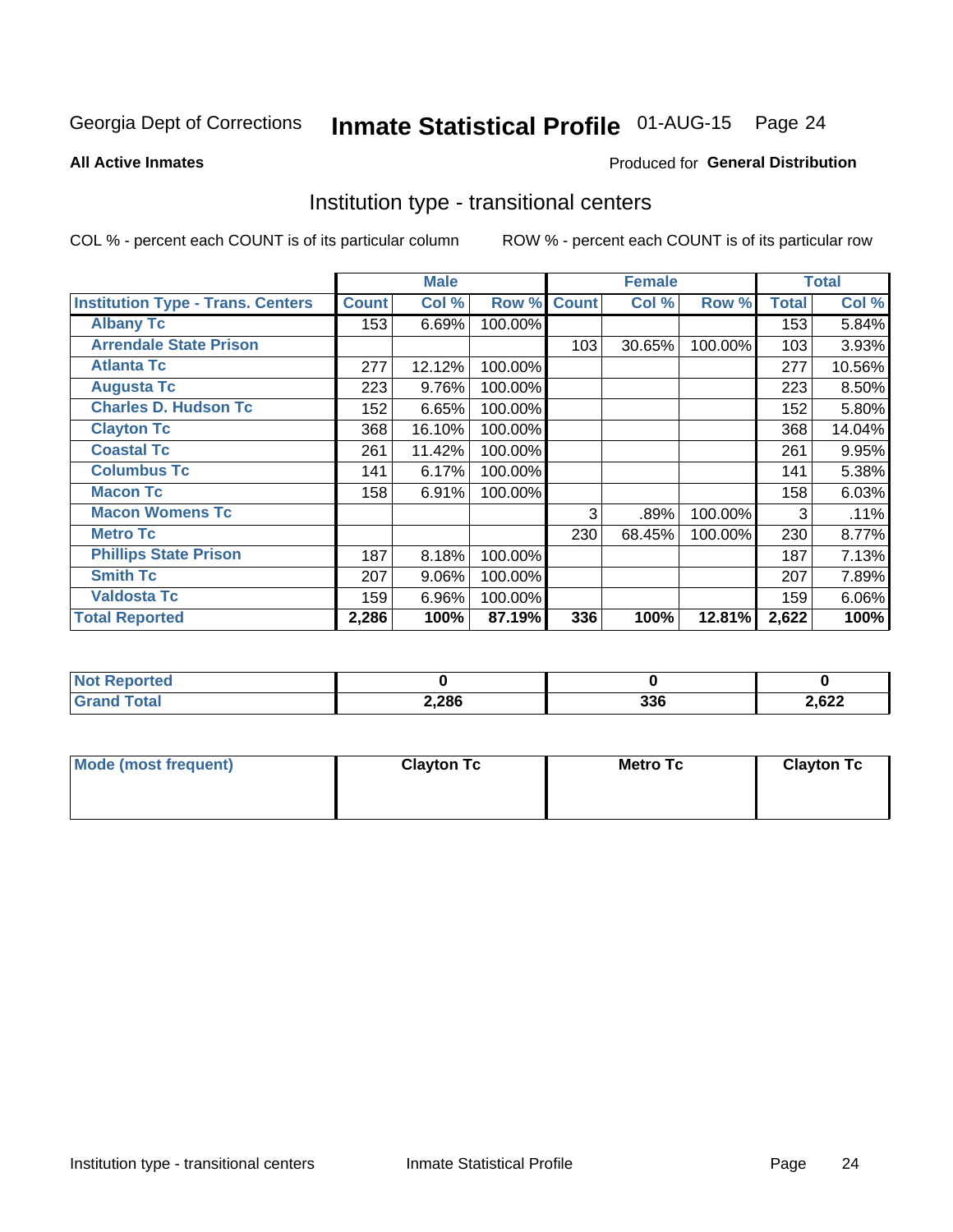## Inmate Statistical Profile 01-AUG-15 Page 25

**All Active Inmates** 

#### Produced for General Distribution

### Institution type - county prisons

COL % - percent each COUNT is of its particular column

|                                          |                         | <b>Male</b> |         |              | <b>Female</b> |       |                  | <b>Total</b> |
|------------------------------------------|-------------------------|-------------|---------|--------------|---------------|-------|------------------|--------------|
| <b>Institution Type - County Prisons</b> | <b>Count</b>            | Col %       | Row %   | <b>Count</b> | Col %         | Row % | <b>Total</b>     | Col %        |
| <b>Baldwin County Ci</b>                 | $\mathbf{1}$            | .02%        | 100.00% |              |               |       | $\mathbf 1$      | .02%         |
| <b>Bulloch County Ci</b>                 | 156                     | 3.06%       | 100.00% |              |               |       | 156              | 3.06%        |
| <b>Carroll County Ci</b>                 | 246                     | 4.83%       | 100.00% |              |               |       | 246              | 4.83%        |
| <b>Clarke County Ci</b>                  | 105                     | 2.06%       | 100.00% |              |               |       | 105              | 2.06%        |
| <b>Clayton County Ci</b>                 | 243                     | 4.77%       | 100.00% |              |               |       | 243              | 4.77%        |
| <b>Colquitt County Ci</b>                | 184                     | 3.61%       | 100.00% |              |               |       | 184              | 3.61%        |
| <b>Coweta County Ci</b>                  | 231                     | 4.53%       | 100.00% |              |               |       | 231              | 4.53%        |
| <b>Decatur County Ci</b>                 | 131                     | 2.57%       | 100.00% |              |               |       | 131              | 2.57%        |
| <b>Dougherty County Ci</b>               | 1                       | .02%        | 100.00% |              |               |       | 1                | .02%         |
| <b>Effingham County Ci</b>               | 189                     | 3.71%       | 100.00% |              |               |       | 189              | 3.71%        |
| <b>Floyd County Ci</b>                   | 427                     | 8.38%       | 100.00% |              |               |       | 427              | 8.38%        |
| <b>Fulton County Ci</b>                  | 9                       | .18%        | 100.00% |              |               |       | $\boldsymbol{9}$ | .18%         |
| <b>Gilmer County Ci</b>                  | $\overline{\mathbf{4}}$ | .08%        | 100.00% |              |               |       | 4                | .08%         |
| <b>Grady County Ci</b>                   | $\overline{c}$          | .04%        | 100.00% |              |               |       | $\overline{2}$   | .04%         |
| <b>Gwinnett County Ci</b>                | 124                     | 2.43%       | 100.00% |              |               |       | 124              | 2.43%        |
| <b>Hall County Ci</b>                    | 216                     | 4.24%       | 100.00% |              |               |       | 216              | 4.24%        |
| <b>Hancock County Ci</b>                 | 1                       | .02%        | 100.00% |              |               |       | 1                | .02%         |
| <b>Harris County Ci</b>                  | 146                     | 2.86%       | 100.00% |              |               |       | 146              | 2.86%        |
| <b>Hart County Ci</b>                    | 5                       | .10%        | 100.00% |              |               |       | 5                | .10%         |
| <b>Jackson County Ci</b>                 | 150                     | 2.94%       | 100.00% |              |               |       | 150              | 2.94%        |
| <b>Jefferson County Ci</b>               | 138                     | 2.71%       | 100.00% |              |               |       | 138              | 2.71%        |
| <b>Meriwether County Ci</b>              | 3                       | .06%        | 100.00% |              |               |       | 3                | .06%         |
| <b>Miller County Ci</b>                  | $\overline{2}$          | .04%        | 100.00% |              |               |       | $\overline{2}$   | .04%         |
| <b>Mitchell County Ci</b>                | 134                     | 2.63%       | 100.00% |              |               |       | 134              | 2.63%        |
| <b>Morgan County Ci</b>                  | $\mathbf{1}$            | .02%        | 100.00% |              |               |       | 1                | .02%         |
| <b>Muscogee County Ci</b>                | 536                     | 10.52%      | 100.00% |              |               |       | 536              | 10.52%       |
| <b>Richmond County Ci</b>                | 236                     | 4.63%       | 100.00% |              |               |       | 236              | 4.63%        |
| <b>Screven County Ci</b>                 | 146                     | 2.86%       | 100.00% |              |               |       | 146              | 2.86%        |
| <b>Spalding County Ci</b>                | 373                     | 7.32%       | 100.00% |              |               |       | 373              | 7.32%        |
| <b>Stewart County Ci</b>                 | $\mathbf 2$             | .04%        | 100.00% |              |               |       | $\overline{2}$   | .04%         |
| <b>Sumter County Ci</b>                  | 349                     | 6.85%       | 100.00% |              |               |       | 349              | 6.85%        |
| <b>Terrell County Ci</b>                 | 142                     | 2.79%       | 100.00% |              |               |       | 142              | 2.79%        |
| <b>Thomas County Ci</b>                  | 183                     | 3.59%       | 100.00% |              |               |       | 183              | 3.59%        |
| <b>Tift County Ci</b>                    | $\overline{2}$          | .04%        | 100.00% |              |               |       | 2                | .04%         |
| <b>Troup County Ci</b>                   | 268                     | 5.26%       | 100.00% |              |               |       | 268              | 5.26%        |
| <b>Upson County Ci</b>                   | 1                       | .02%        | 100.00% |              |               |       | 1                | .02%         |
| <b>Walker County Ci</b>                  | 4                       | .08%        | 100.00% |              |               |       | 4                | .08%         |
| <b>Walton County Ci</b>                  | 3                       | .06%        | 100.00% |              |               |       | 3                | .06%         |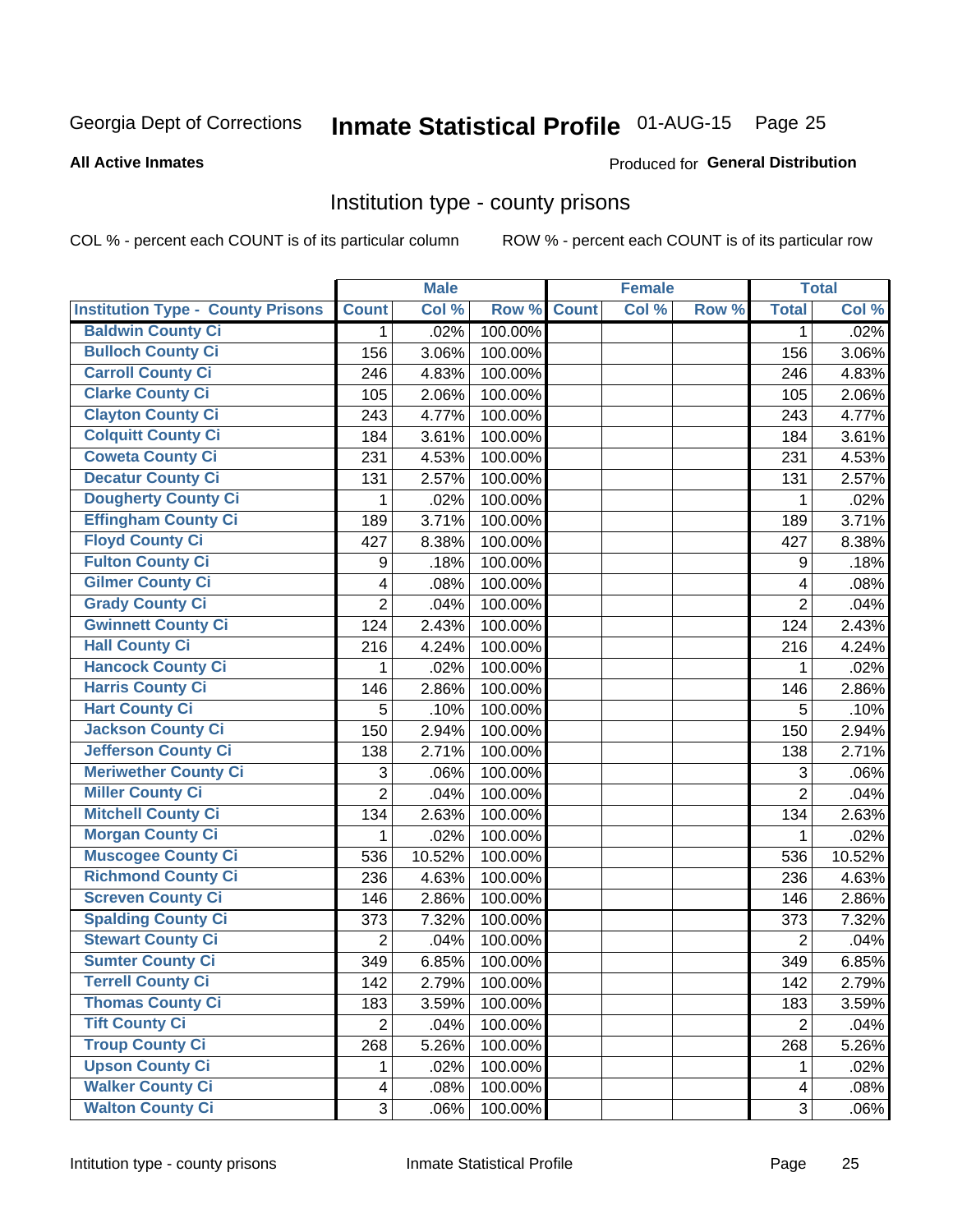## Inmate Statistical Profile 01-AUG-15 Page 26

**All Active Inmates** 

#### Produced for General Distribution

### Institution type - county prisons

COL % - percent each COUNT is of its particular column

|                                          | <b>Male</b>  |         |                    | <b>Female</b> |              |         | Total |         |
|------------------------------------------|--------------|---------|--------------------|---------------|--------------|---------|-------|---------|
| <b>Institution Type - County Prisons</b> | <b>Count</b> | Col%    | <b>Row % Count</b> |               | Col%         | Row %   | Total | Col %   |
| <b>Wilkes County Ci</b>                  |              | $.02\%$ | 100.00%            |               |              |         |       | $.02\%$ |
| <b>Womens Ci</b>                         |              |         |                    |               | $ 100.00\% $ | 100.00% |       | .02%    |
| <b>Worth County Ci</b>                   |              | $.02\%$ | 100.00%            |               |              |         |       | .02% l  |
| <b>Total Reported</b>                    | 5,096        | 100%    | $99.98\%$          |               | 100%         | $.02\%$ | 5,097 | 100%    |

| τeα |       |       |
|-----|-------|-------|
| .   | 5,096 | 5,097 |

| Mode (most frequent) | <b>Muscogee County Ci</b> | <b>Womens Ci</b> Muscogee County |
|----------------------|---------------------------|----------------------------------|
|----------------------|---------------------------|----------------------------------|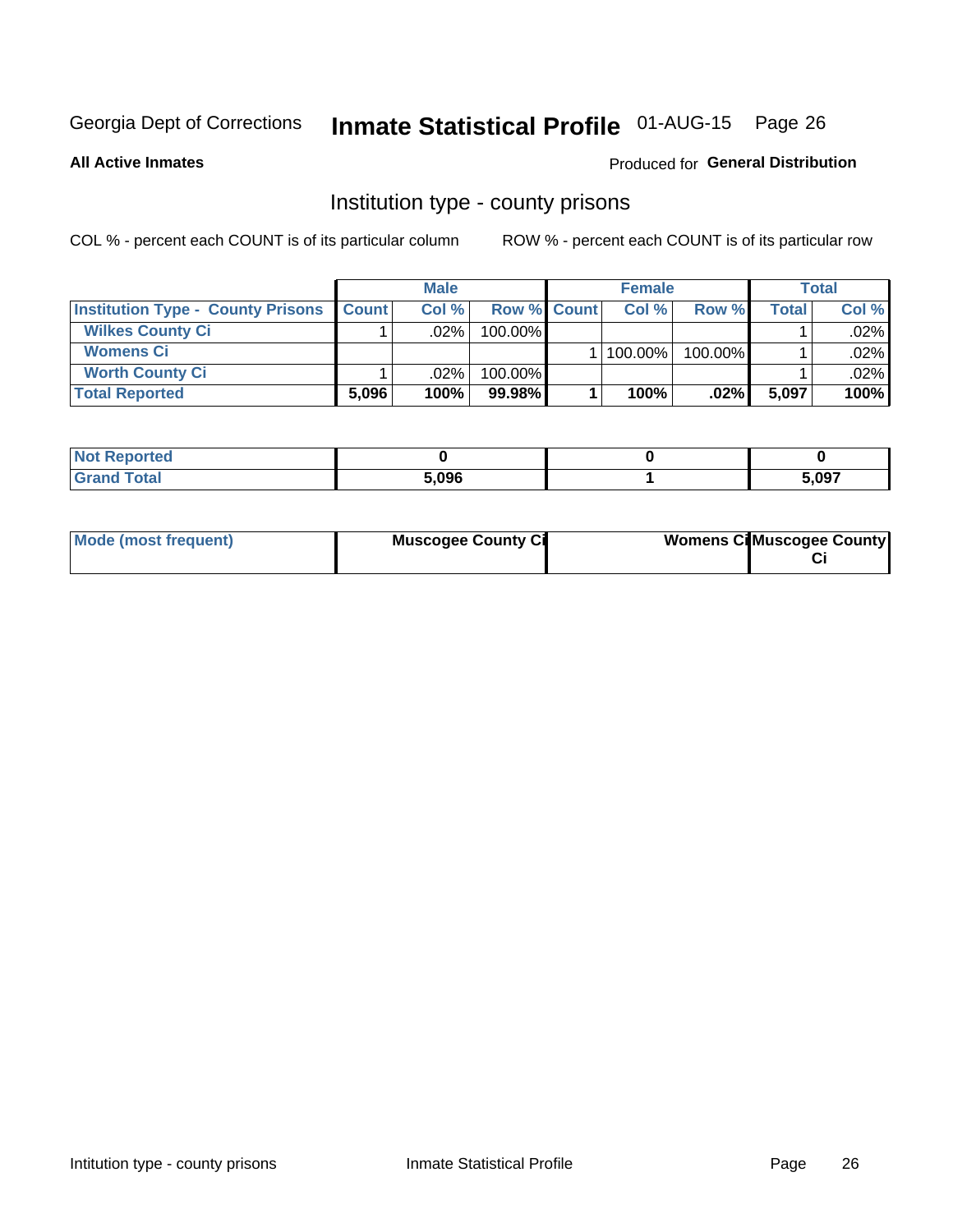## Inmate Statistical Profile 01-AUG-15 Page 27

#### **All Active Inmates**

#### Produced for General Distribution

### Institution type - state prisons

COL % - percent each COUNT is of its particular column

|                                         |                | <b>Male</b> |         |              | <b>Female</b> |         | <b>Total</b> |       |
|-----------------------------------------|----------------|-------------|---------|--------------|---------------|---------|--------------|-------|
| <b>Institution Type - State Prisons</b> | <b>Count</b>   | Col %       | Row %   | <b>Count</b> | Col %         | Row %   | <b>Total</b> | Col % |
| <b>Arrendale State Prison</b>           |                |             |         | 1,396        | 41.90%        | 100.00% | 1,396        | 3.67% |
| <b>Augusta State Med. Prison</b>        | 1,231          | 3.55%       | 100.00% |              |               |         | 1,231        | 3.24% |
| <b>Autry State Prison</b>               | 1,707          | 4.92%       | 100.00% |              |               |         | 1,707        | 4.49% |
| <b>Baldwin State Prison</b>             | 953            | 2.75%       | 100.00% |              |               |         | 953          | 2.51% |
| <b>Burruss Correctional Training</b>    | 703            | 2.03%       | 100.00% |              |               |         | 703          | 1.85% |
| <b>Ctr</b>                              |                |             |         |              |               |         |              |       |
| <b>Calhoun State Prison</b>             | 1,529          | 4.41%       | 100.00% |              |               |         | 1,529        | 4.02% |
| <b>Central State Prison</b>             | 1,105          | 3.19%       | 100.00% |              |               |         | 1,105        | 2.91% |
| <b>Chatham State Prison</b>             | 6              | .02%        | 100.00% |              |               |         | 6            | .02%  |
| <b>Coastal State Prison</b>             | 1,673          | 4.83%       | 100.00% |              |               |         | 1,673        | 4.40% |
| <b>Dodge State Prison</b>               | 1,209          | 3.49%       | 100.00% |              |               |         | 1,209        | 3.18% |
| <b>Dooly State Prison</b>               | 1,700          | 4.90%       | 100.00% |              |               |         | 1,700        | 4.47% |
| <b>Emanuel - Swainsboro</b>             |                |             |         | 356          | 10.68%        | 100.00% | 356          | .94%  |
| <b>Ga Diag Class Prison</b>             | 2,987          | 8.62%       | 100.00% |              |               |         | 2,987        | 7.86% |
| <b>Ga State Prison</b>                  | 1,474          | 4.25%       | 100.00% |              |               |         | 1,474        | 3.88% |
| <b>Hancock State Prison</b>             | 1,170          | 3.37%       | 100.00% |              |               |         | 1,170        | 3.08% |
| <b>Hays State Prison</b>                | 1,044          | 3.01%       | 100.00% |              |               |         | 1,044        | 2.75% |
| <b>Helms Facility</b>                   | 18             | .05%        | 47.37%  | 20           | .60%          | 52.63%  | 38           | .10%  |
| <b>Johnson State Prison</b>             | 1,493          | 4.31%       | 100.00% |              |               |         | 1,493        | 3.93% |
| <b>Lee State Prison</b>                 | 730            | 2.11%       | 100.00% |              |               |         | 730          | 1.92% |
| Long                                    | 203            | .59%        | 100.00% |              |               |         | 203          | .53%  |
| <b>Lowndes Unit</b>                     | $\overline{7}$ | .02%        | 100.00% |              |               |         | 7            | .02%  |
| <b>Macon State Prison</b>               | 1,707          | 4.92%       | 100.00% |              |               |         | 1,707        | 4.49% |
| <b>Metro State Prison (W)</b>           |                |             |         | $\mathbf 1$  | .03%          | 100.00% | 1            | .01%  |
| <b>Montgomery State Prison</b>          | 397            | 1.15%       | 100.00% |              |               |         | 397          | 1.04% |
| <b>Phillips State Prison</b>            | 1,021          | 2.95%       | 100.00% |              |               |         | 1,021        | 2.69% |
| <b>Pulaski State Prison</b>             |                |             |         | 1,128        | 33.85%        | 100.00% | 1,128        | 2.97% |
| <b>Putnam State Prison</b>              | 2              | .01%        | 100.00% |              |               |         | 2            | .01%  |
| <b>Rivers State Prison</b>              | $\mathbf{1}$   | .01%        | 100.00% |              |               |         | 1            | .01%  |
| <b>Rogers State Prison</b>              | 1,364          | 3.93%       | 100.00% |              |               |         | 1,364        | 3.59% |
| <b>Rutledge State Prison</b>            | 606            | 1.75%       | 100.00% |              |               |         | 606          | 1.59% |
| <b>Smith State Prison</b>               | 1,501          | 4.33%       | 100.00% |              |               |         | 1,501        | 3.95% |
| <b>Telfair State Prison</b>             | 1,317          | 3.80%       | 100.00% |              |               |         | 1,317        | 3.47% |
| <b>Valdosta State Prison</b>            | 958            | 2.76%       | 100.00% |              |               |         | 958          | 2.52% |
| <b>Walker State Prison</b>              | 413            | 1.19%       | 100.00% |              |               |         | 413          | 1.09% |
| <b>Ware State Prison</b>                | 1,368          | 3.95%       | 100.00% |              |               |         | 1,368        | 3.60% |
| <b>Washington State Prison</b>          | 1,208          | 3.48%       | 100.00% |              |               |         | 1,208        | 3.18% |
| <b>Wayne State Prison</b>               | $\overline{2}$ | .01%        | 100.00% |              |               |         | 2            | .01%  |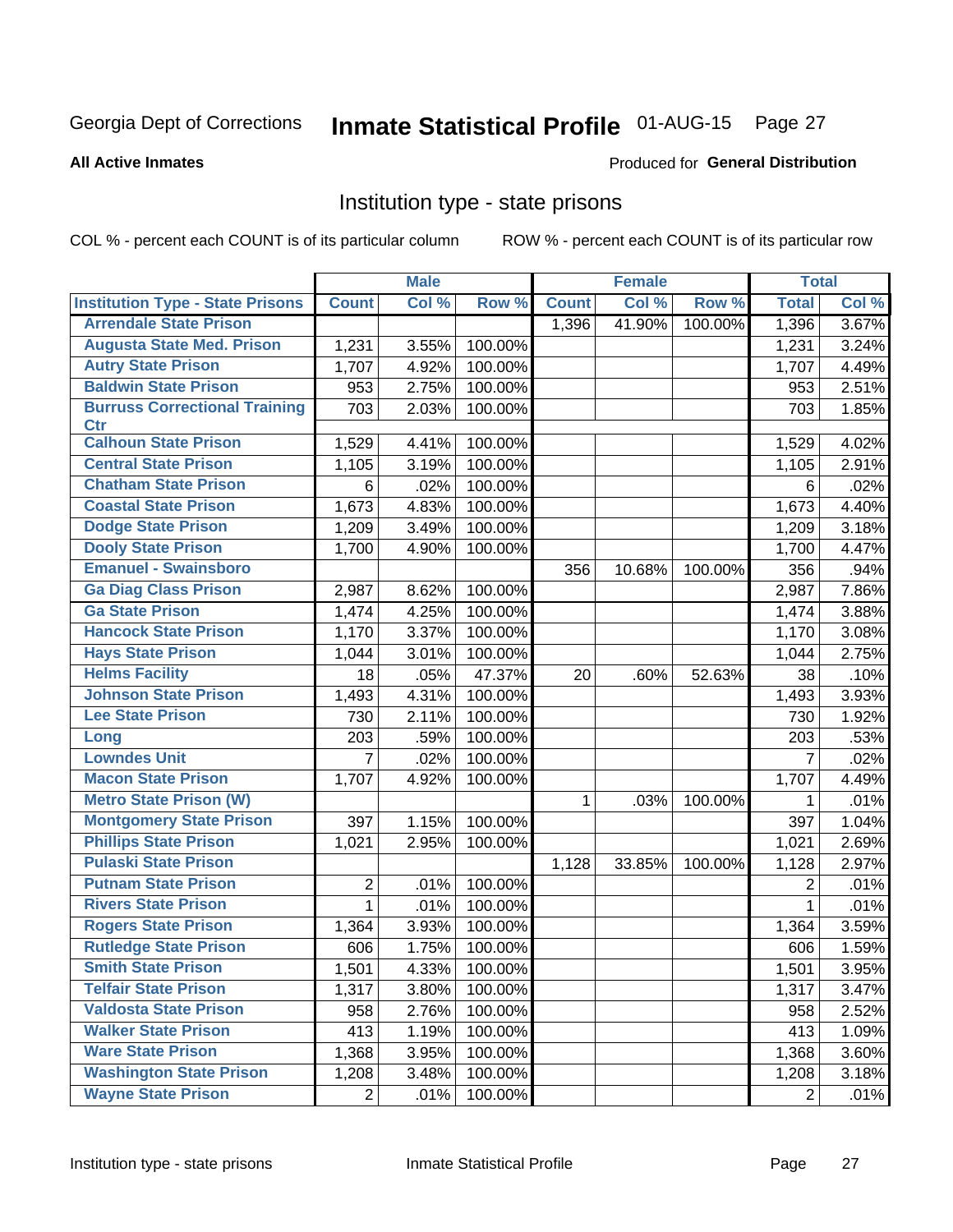## Inmate Statistical Profile 01-AUG-15 Page 28

**All Active Inmates** 

#### Produced for General Distribution

### Institution type - state prisons

COL % - percent each COUNT is of its particular column

|                                         | <b>Male</b>                 |        |         | <b>Female</b>                 |        |         | <b>Total</b>                   |       |
|-----------------------------------------|-----------------------------|--------|---------|-------------------------------|--------|---------|--------------------------------|-------|
| <b>Institution Type - State Prisons</b> | <b>Count</b>                | Col %  | Row %   | <b>Count</b>                  | Col %  | Row %   | <b>Total</b>                   | Col % |
| <b>Whitworth Facility</b>               |                             |        |         | 431                           | 12.94% | 100.00% | 431                            | 1.13% |
| <b>Wilcox State Prison</b>              | l.861                       | 5.37%  | 100.00% |                               |        |         | 1.861                          | 4.90% |
| <b>Total Reported</b>                   | 34,668                      | 100%   | 91.23%  | 3,332                         | 100%   | 8.77%   | 38,000                         | 100%  |
|                                         |                             |        |         |                               |        |         |                                |       |
| <b>Not Reported</b>                     |                             | 0      |         |                               | 0      |         | 0                              |       |
| <b>Grand Total</b>                      |                             | 34,668 |         | 3,332                         |        |         | 38,000                         |       |
| <b>Mode (most frequent)</b>             | <b>Ga Diag Class Prison</b> |        |         | <b>Arrendale State Prison</b> |        |         | <b>Ga Diag Class</b><br>Prison |       |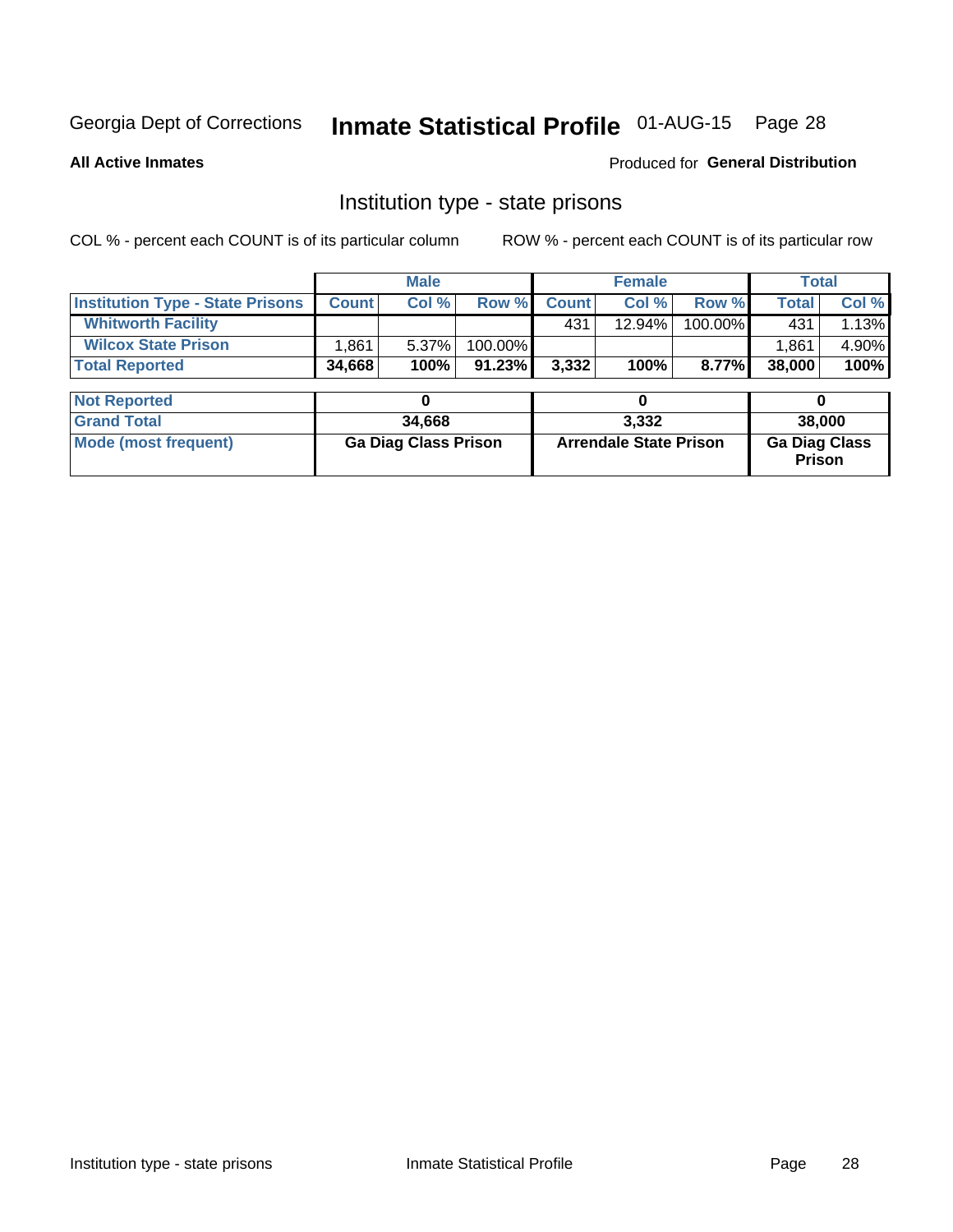## Inmate Statistical Profile 01-AUG-15 Page 29

**All Active Inmates** 

#### Produced for General Distribution

## Institution type - private prisons

COL % - percent each COUNT is of its particular column

|                                           | <b>Male</b>          |           |                    | <b>Female</b> |       |       | <b>Total</b> |        |
|-------------------------------------------|----------------------|-----------|--------------------|---------------|-------|-------|--------------|--------|
| <b>Institution Type - Private Prisons</b> | <b>Count</b>         | Col %     | <b>Row % Count</b> |               | Col % | Row % | Total        | Col %  |
| <b>Coffee Corr Facility</b>               | 2,673                | 33.35%    | 100.00%            |               |       |       | 2,673        | 33.35% |
| <b>Jenkins Corr Facility</b>              | $1.164$ <sup>1</sup> | 14.52%    | 100.00%            |               |       |       | 1,164        | 14.52% |
| <b>Riverbend Corr Facility</b>            | .499                 | $18.70\%$ | 100.00%            |               |       |       | 1,499        | 18.70% |
| <b>Wheeler Corr Facility</b>              | 2.678                | $33.42\%$ | 100.00%            |               |       |       | 2,678        | 33.42% |
| <b>Total Reported</b>                     | 8,014                | 100%      | $100\%$            |               |       | %Ⅰ    | 8,014        | 100%   |

| 'Noi<br><b>Reported</b> |       |       |
|-------------------------|-------|-------|
| <b>otal</b>             | R N14 | 0.011 |

| <b>Mode (most frequent)</b> | <b>Wheeler Corr Facility</b> | <b>Null</b> | <b>Wheeler Corr</b><br><b>Facility</b> |
|-----------------------------|------------------------------|-------------|----------------------------------------|
|-----------------------------|------------------------------|-------------|----------------------------------------|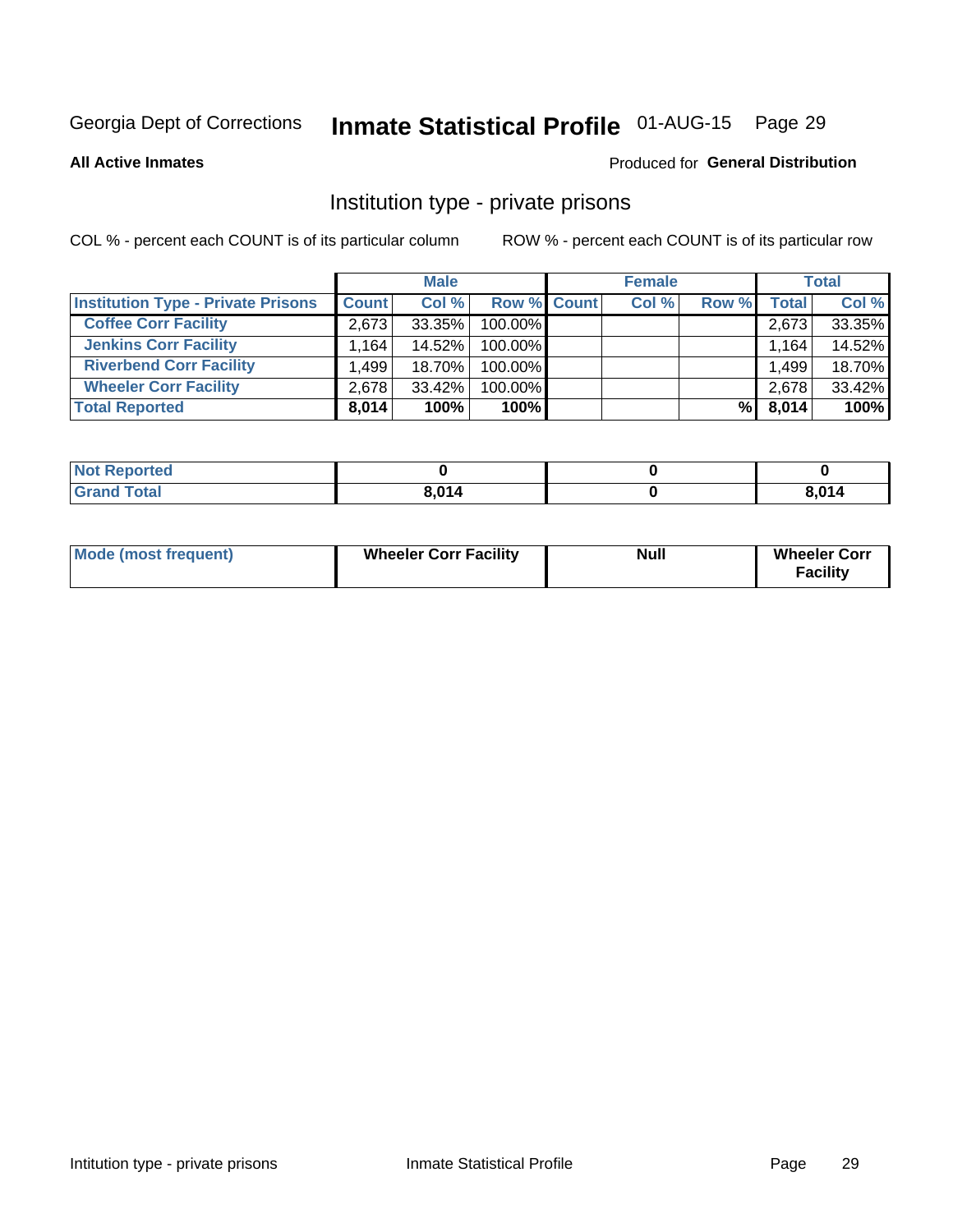## Inmate Statistical Profile 01-AUG-15 Page 30

**All Active Inmates** 

### Produced for General Distribution

## Institution type - inmate boot camp

COL % - percent each COUNT is of its particular column

|                                      |              | <b>Male</b> |               |              | <b>Female</b> |             | <b>Total</b> |
|--------------------------------------|--------------|-------------|---------------|--------------|---------------|-------------|--------------|
| <b>Institution Type - Boot Camps</b> | <b>Count</b> | Col %       | <b>Row %I</b> | <b>Count</b> | Col %         | Row % Total | Col %        |
| <b>Total Rported</b>                 |              |             |               |              |               |             |              |

| <b>Not Reported</b>            |  |  |
|--------------------------------|--|--|
| <b>Total</b><br>C <sub>r</sub> |  |  |

| Mod<br>uamo | Nul.<br>$- - - - - -$ | <b>Null</b> | <br>uu.<br>------ |
|-------------|-----------------------|-------------|-------------------|
|             |                       |             |                   |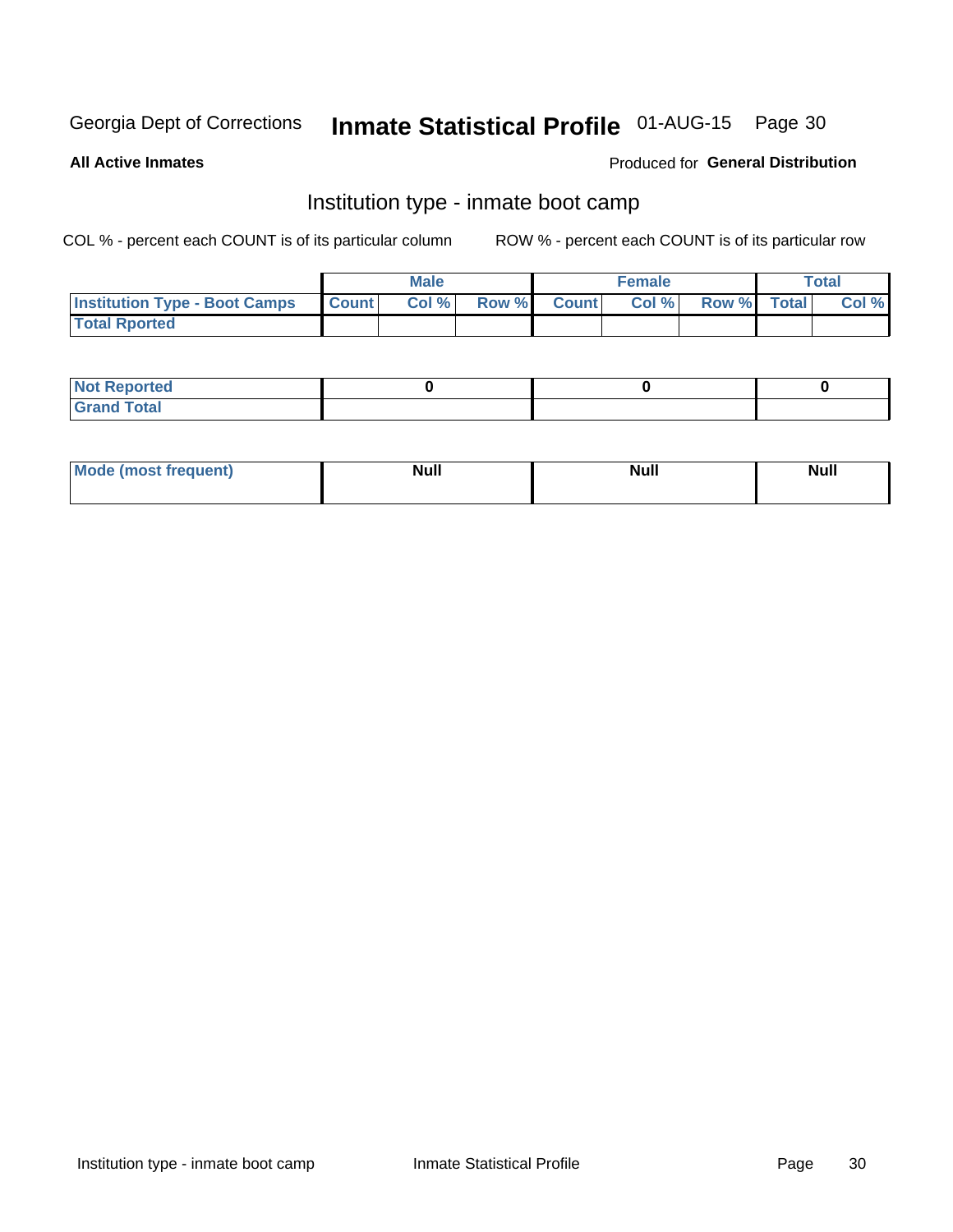## Inmate Statistical Profile 01-AUG-15 Page 31

#### **All Active Inmates**

#### Produced for General Distribution

## Number of disciplinary reports

COL % - percent each COUNT is of its particular column

|                                       |              | <b>Male</b> |             |       | <b>Female</b> |       |        | <b>Total</b> |
|---------------------------------------|--------------|-------------|-------------|-------|---------------|-------|--------|--------------|
| <b>Number of Disciplinary Reports</b> | <b>Count</b> | Col %       | Row % Count |       | Col %         | Row % | Total  | Col %        |
|                                       | 20,278       | 40.46%      | $91.11\%$   | 1,978 | 55.17%        | 8.89% | 22,256 | 41.44%       |
|                                       | 6,693        | 13.35%      | $92.93\%$   | 509   | 14.20%        | 7.07% | 7,202  | 13.41%       |
|                                       | 4,169        | 8.32%       | 94.24%      | 255   | 7.11%         | 5.76% | 4,424  | 8.24%        |
| 3                                     | 2,865        | 5.72%       | 94.46%      | 168   | 4.69%         | 5.54% | 3,033  | 5.65%        |
|                                       | 2,128        | 4.25%       | 95.60%      | 98    | 2.73%         | 4.40% | 2,226  | 4.14%        |
| 5                                     | 1.712        | 3.42%       | 94.95%      | 91    | 2.54%         | 5.05% | 1,803  | 3.36%        |
| <b>More Than 5</b>                    | 12,276       | 24.49%      | 96.19%      | 486   | 13.56%        | 3.81% | 12,762 | 23.76%       |
| <b>Total Reported</b>                 | 50,121       | 100%        | 93.32%      | 3,585 | 100%          | 6.68% | 53,706 | 100%         |

| วrted<br>NO  |        |       |        |
|--------------|--------|-------|--------|
| <b>Total</b> | 50 121 | 3,585 | 53.706 |

| Mean (average)       | 5.51 | 3.13 | 5.35 |
|----------------------|------|------|------|
| Median (middle)      |      |      |      |
| Mode (most frequent) |      |      |      |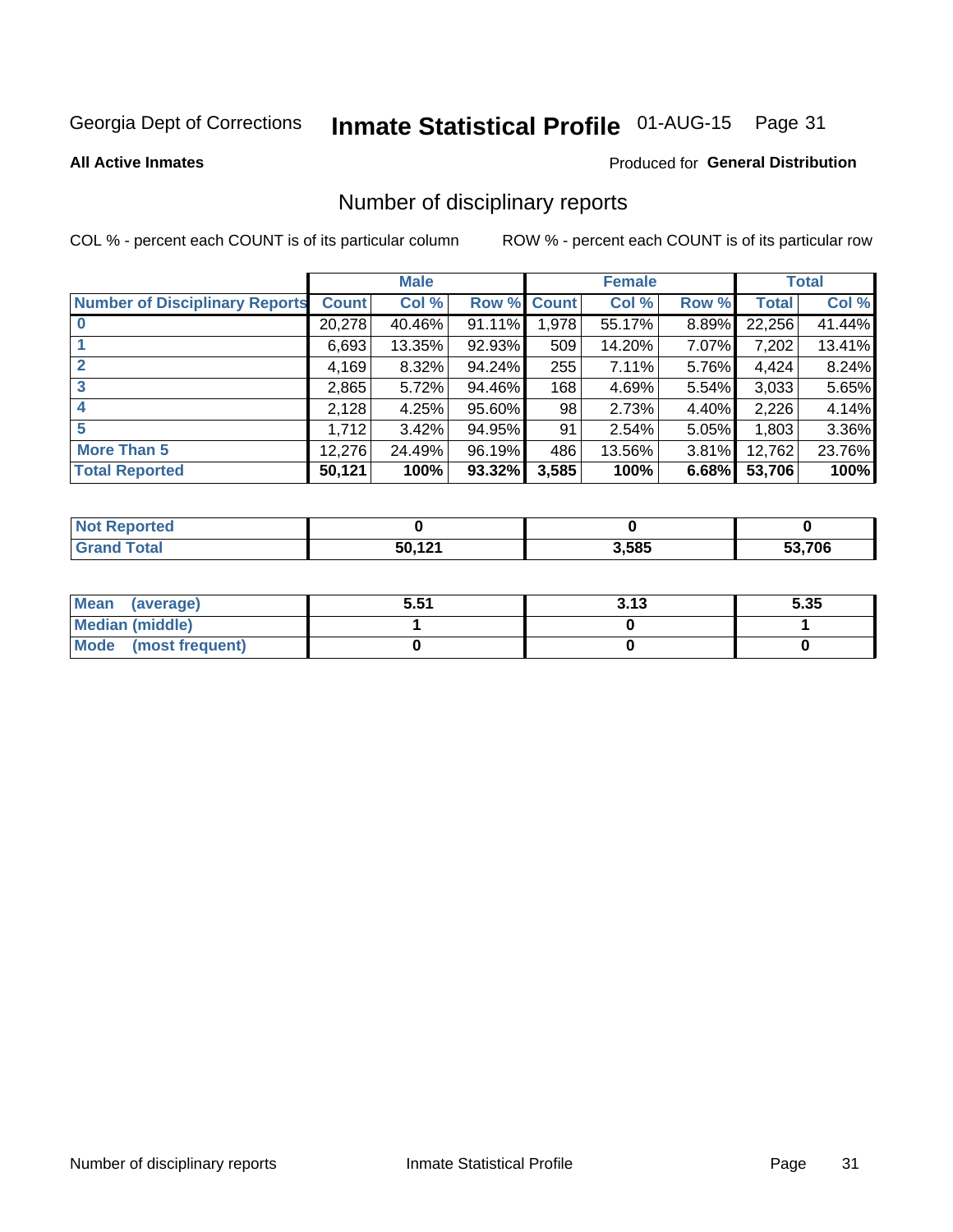## Inmate Statistical Profile 01-AUG-15 Page 32

### **All Active Inmates**

#### Produced for General Distribution

## Number of transfers

COL % - percent each COUNT is of its particular column

|                            |         | <b>Male</b> |        |              | <b>Female</b> |          |              | <b>Total</b> |
|----------------------------|---------|-------------|--------|--------------|---------------|----------|--------------|--------------|
| <b>Number of Transfers</b> | Count l | Col %       | Row %  | <b>Count</b> | Col %         | Row %    | <b>Total</b> | Col %        |
|                            | 3,910   | 7.80%       | 84.52% | 716          | 19.97%        | 15.48%   | 4,626        | 8.61%        |
|                            | 347     | 0.69%       | 82.82% | 72           | 2.01%         | 17.18%   | 419          | 0.78%        |
| $\mathbf{2}$               | 15,380  | 30.69%      | 91.29% | 1,468        | 40.95%        | $8.71\%$ | 16,848       | 31.37%       |
| 3                          | 1,423   | 2.84%       | 91.57% | 131          | 3.65%         | $8.43\%$ | 1,554        | 2.89%        |
| 4                          | 8.044   | 16.05%      | 93.29% | 579          | 16.15%        | $6.71\%$ | 8,623        | 16.06%       |
| 5                          | 1,828   | 3.65%       | 94.72% | 102          | 2.85%         | 5.28%    | 1,930        | 3.59%        |
| <b>More Than 5</b>         | 19,189  | 38.29%      | 97.38% | 517          | 14.42%        | 2.62%    | 19,706       | 36.69%       |
| <b>Total Reported</b>      | 50,121  | 100%        | 93.32% | 3,585        | 100%          | 6.68%    | 53,706       | 100%         |

| วrted<br>NO1 |        |       |        |
|--------------|--------|-------|--------|
| <b>Total</b> | 50 121 | 3,585 | 53.706 |

| Mean (average)       | 6.14 | 2.97 | 5.93 |
|----------------------|------|------|------|
| Median (middle)      |      |      |      |
| Mode (most frequent) |      |      |      |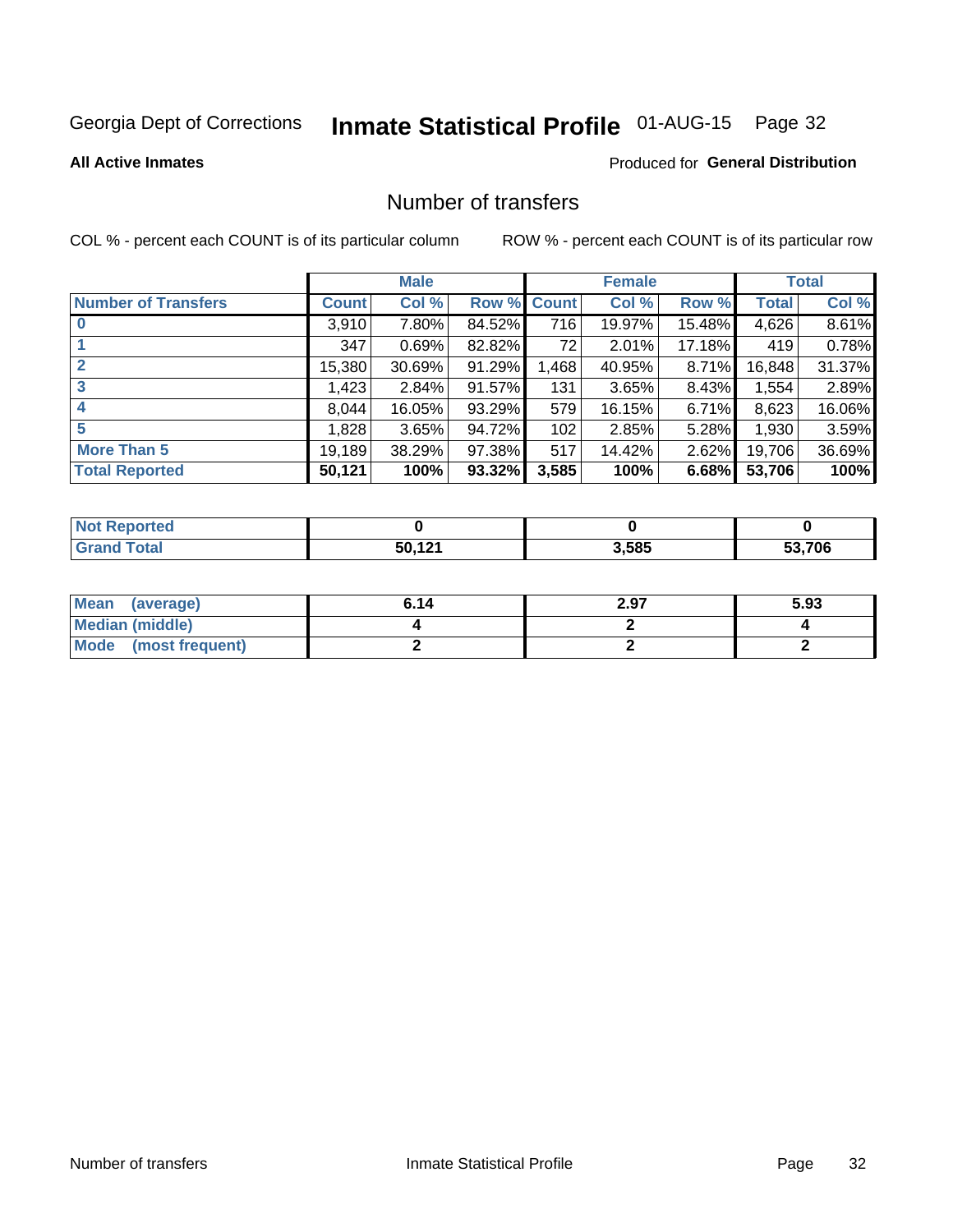## Inmate Statistical Profile 01-AUG-15 Page 33

**All Active Inmates** 

#### Produced for General Distribution

## Number of escapes

COL % - percent each COUNT is of its particular column

|                          | <b>Male</b>  |        | <b>Female</b> |       |        | <b>Total</b> |        |        |
|--------------------------|--------------|--------|---------------|-------|--------|--------------|--------|--------|
| <b>Number of Escapes</b> | <b>Count</b> | Col %  | Row % Count   |       | Col %  | Row %        | Total  | Col %  |
|                          | 49,557       | 98.87% | 93.27%        | 3,574 | 99.69% | 6.73%        | 53,131 | 98.93% |
|                          | 524          | 1.05%  | 97.94%        | 11    | 0.31%  | 2.06%        | 535    | 1.00%  |
| 2                        | 33           | 0.07%  | 100.00%       |       |        |              | 33     | 0.06%  |
|                          | 6            | 0.01%  | 100.00%       |       |        |              | 6      | 0.01%  |
|                          |              | 0.01%  | 100.00%       |       |        |              |        | 0.01%  |
| <b>Total Reported</b>    | 50,121       | 100%   | $93.32\%$     | 3,585 | 100%   | 6.68%        | 53,706 | 100.0% |

| ported<br>NOT. |        |       |        |
|----------------|--------|-------|--------|
| <b>Total</b>   | EN 191 | 3,585 | 53,706 |

| Mean (average)       |  | ו ש. |
|----------------------|--|------|
| Median (middle)      |  |      |
| Mode (most frequent) |  |      |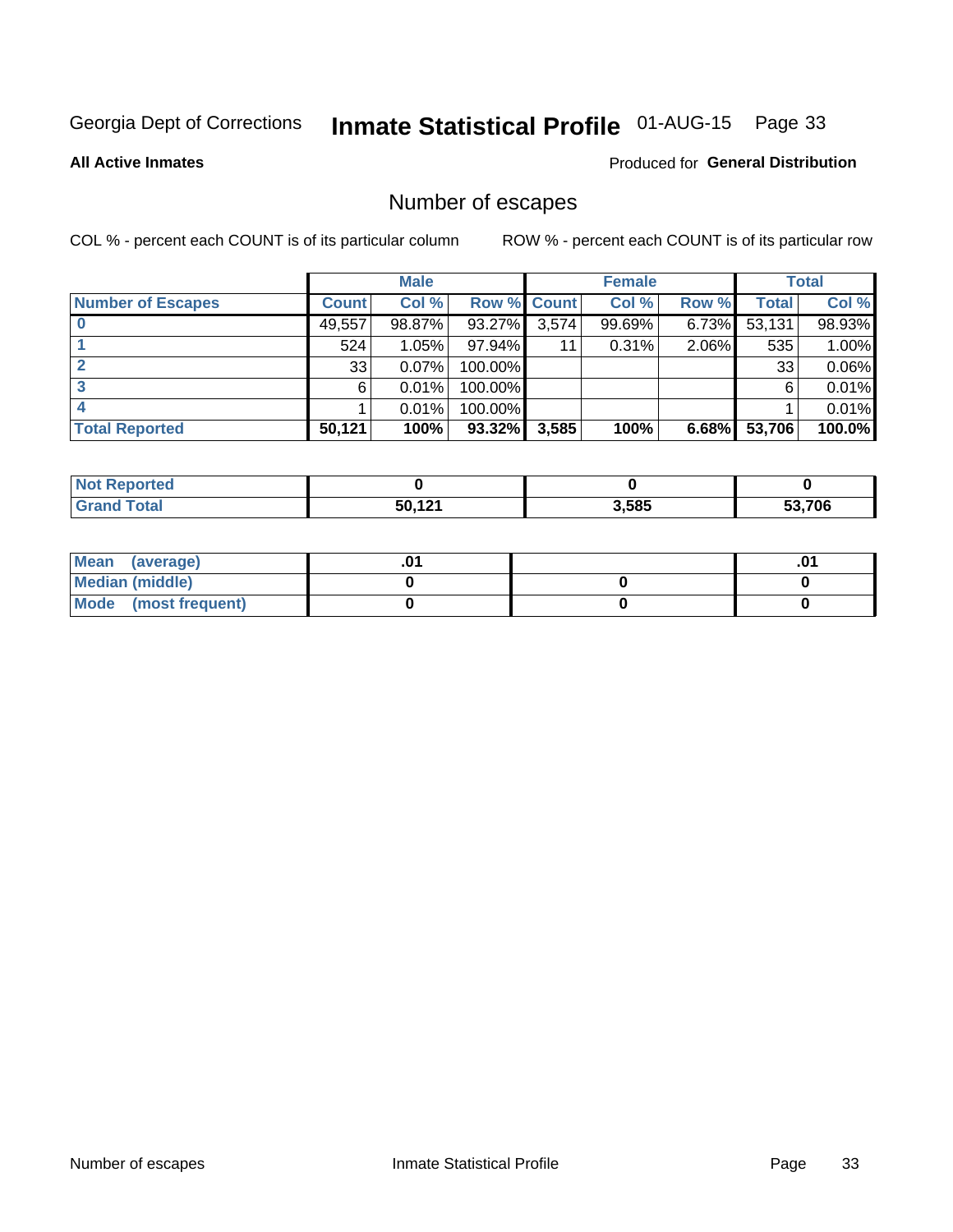## Inmate Statistical Profile 01-AUG-15 Page 34

**All Active Inmates** 

### Produced for General Distribution

## Split sentences - Probation to follow

COL % - percent each COUNT is of its particular column

|                            | <b>Male</b>  |           |                 | <b>Female</b> |        |       | <b>Total</b>      |        |
|----------------------------|--------------|-----------|-----------------|---------------|--------|-------|-------------------|--------|
| <b>Probation to follow</b> | <b>Count</b> | Col%      | Row % Count     |               | Col %  | Row % | <b>Total</b>      | Col %  |
| <b>Yes</b>                 | 34.008       | $67.85\%$ | $92.73\%$ 2,668 |               | 74.42% |       | 7.27% 36,676      | 68.29% |
| <b>No</b>                  | 16.113       | 32.15%    | 94.62%          | 917           | 25.58% |       | $5.38\%$   17,030 | 31.71% |
| <b>Total Reported</b>      | 50,121       | 100%      | $93.32\%$ 3,585 |               | 100%   |       | $6.68\%$ 53,706   | 100%   |

| ________ | $   -$<br>. —<br>$\sim$ | 3.585 | - - - - - |
|----------|-------------------------|-------|-----------|
|          |                         |       |           |

| $Moo$<br>requent<br>′es<br>Yes<br><b>YAC</b><br>. |
|---------------------------------------------------|
|---------------------------------------------------|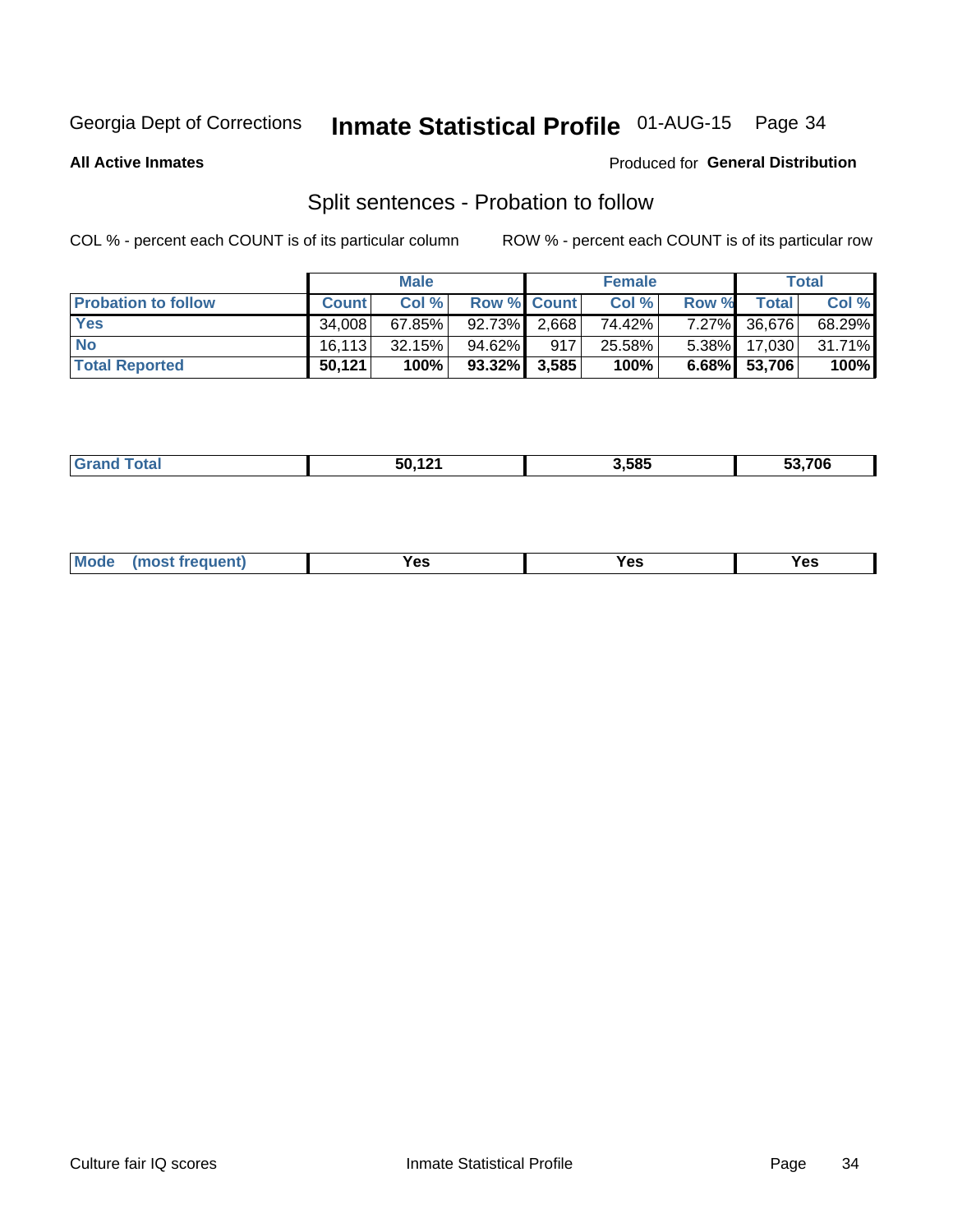## Inmate Statistical Profile 01-AUG-15 Page 35

**All Active Inmates** 

#### Produced for General Distribution

## Probable future release type of still active inmates

COL % - percent each COUNT is of its particular column

|                                         |              | <b>Male</b> |                    |                | <b>Female</b> |          | <b>Total</b> |        |
|-----------------------------------------|--------------|-------------|--------------------|----------------|---------------|----------|--------------|--------|
| <b>Probable Future Release Type</b>     | <b>Count</b> | Col %       | <b>Row % Count</b> |                | Col %         | Row %    | <b>Total</b> | Col %  |
| <b>Paroled with probation to follow</b> | 21,476       | 43.19%      | 91.82% 1,914       |                | 53.61%        | 8.18%    | 23,390       | 43.89% |
| Paroled w/o probation to follow         | 8,318        | 16.73%      | $93.02\%$          | 624            | 17.48%        | 6.98%    | 8,942        | 16.78% |
| <b>Maxout with probation to follow</b>  | 11.912       | 23.96%      | 94.19%             | 735            | 20.59%        | $5.81\%$ | 12,647       | 23.73% |
| <b>Maxout w/o probation to follow</b>   | 3,272        | 6.58%       | 96.18%             | 130            | 3.64%         | 3.82%    | 3,402        | 6.38%  |
| Life, LWOP or death sentence            | 4,743        | 9.54%       | 96.60%             | 167            | 4.68%         | 3.40%    | 4,910        | 9.21%  |
| <b>Total Reported</b>                   | 49,721       | 100%        |                    | $93.3\%$ 3,570 | 100%          | 6.7%     | 53,291       | 100%   |

| eleased     |                    |      |        |
|-------------|--------------------|------|--------|
| <b>otal</b> | 10.72 <sup>4</sup> | .570 | 53,291 |

| <b>Mode (most frequent)</b> | <b>PAR with PROB follow</b> | <b>PAR with PROB follow</b> | <b>PAR with PROB</b> |
|-----------------------------|-----------------------------|-----------------------------|----------------------|
|                             |                             |                             | follow               |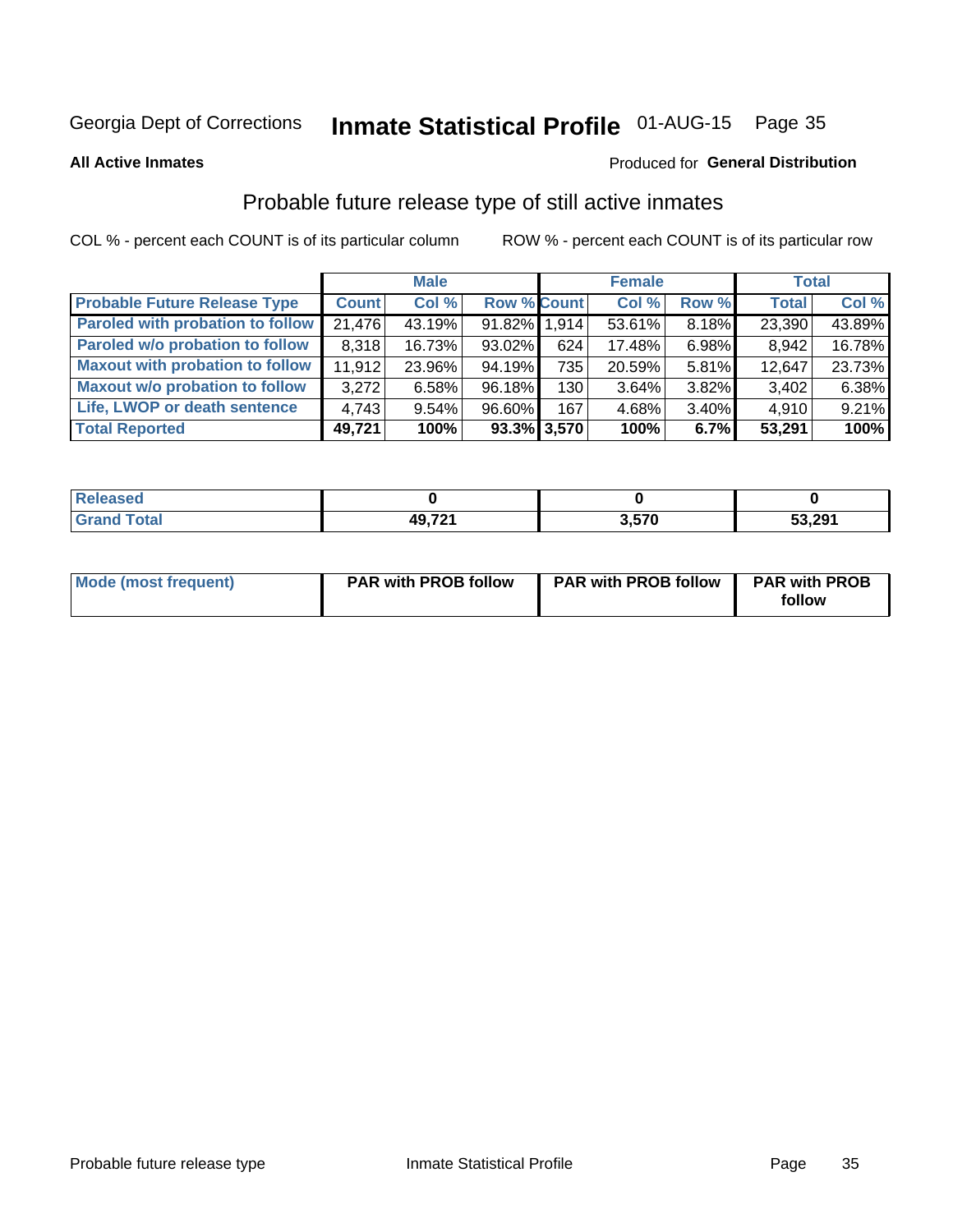### **All Active Inmates**

### **Produced for General Distribution**

### Time served in current (or last) institution

COL % - percent each COUNT is of its particular column

|                              |              | <b>Male</b> |        |              | <b>Female</b> |        |              | <b>Total</b> |
|------------------------------|--------------|-------------|--------|--------------|---------------|--------|--------------|--------------|
| <b>Time In Institution</b>   | <b>Count</b> | Col %       | Row %  | <b>Count</b> | Col %         | Row %  | <b>Total</b> | Col %        |
| 0 to 3 months                | 12,195       | 24.33%      | 91.74% | 1,098        | 30.63%        | 8.26%  | 13,293       | 24.75%       |
| <b>3.01 to 6 months</b>      | 7,006        | 13.98%      | 93.53% | 485          | 13.53%        | 6.47%  | 7,491        | 13.95%       |
| 6.01 to 9 months             | 6,494        | 12.96%      | 94.31% | 392          | 10.93%        | 5.69%  | 6,886        | 12.82%       |
| 9.01 to 12 months            | 4,372        | 8.72%       | 93.54% | 302          | 8.42%         | 6.46%  | 4,674        | 8.70%        |
| 12.01 to 18 months           | 5,630        | 11.23%      | 94.37% | 336          | 9.37%         | 5.63%  | 5,966        | 11.11%       |
| <b>18.01 to 24 months</b>    | 3,255        | 6.49%       | 95.37% | 158          | 4.41%         | 4.63%  | 3,413        | 6.35%        |
| 2.01 to 3 years              | 4,267        | 8.51%       | 93.55% | 294          | 8.20%         | 6.45%  | 4,561        | 8.49%        |
| $3.01$ to 4 years            | 2,528        | 5.04%       | 95.32% | 124          | 3.46%         | 4.68%  | 2,652        | 4.94%        |
| 4.01 to 5 years              | 1,437        | 2.87%       | 88.43% | 188          | 5.24%         | 11.57% | 1,625        | 3.03%        |
| $\overline{5.01}$ to 6 years | 886          | 1.77%       | 93.86% | 58           | 1.62%         | 6.14%  | 944          | 1.76%        |
| 6.01 to 7 years              | 610          | 1.22%       | 93.42% | 43           | 1.20%         | 6.58%  | 653          | 1.22%        |
| 7.01 to 8 years              | 309          | 0.62%       | 93.07% | 23           | 0.64%         | 6.93%  | 332          | 0.62%        |
| 8.01 to 9 years              | 181          | 0.36%       | 92.35% | 15           | 0.42%         | 7.65%  | 196          | 0.36%        |
| 9.01 to 10 years             | 134          | 0.27%       | 91.16% | 13           | 0.36%         | 8.84%  | 147          | 0.27%        |
| Over 10 years                | 817          | 1.63%       | 93.59% | 56           | 1.56%         | 6.41%  | 873          | 1.63%        |
| <b>Total Reported</b>        | 50,121       | 100%        | 93.32% | 3,585        | 100%          | 6.68%  | 53,706       | 100%         |

| orted<br>Not |           |       |        |
|--------------|-----------|-------|--------|
| $ofa$        | 101<br>50 | 3,585 | 53.706 |

| <b>Mean</b><br>(average) | 23 months | 18 months | 23 months |
|--------------------------|-----------|-----------|-----------|
| Median (middle)          | 9 months  | 7 months  | 9 months  |
| Mode (most frequent)     | 0 months  | months    | l months  |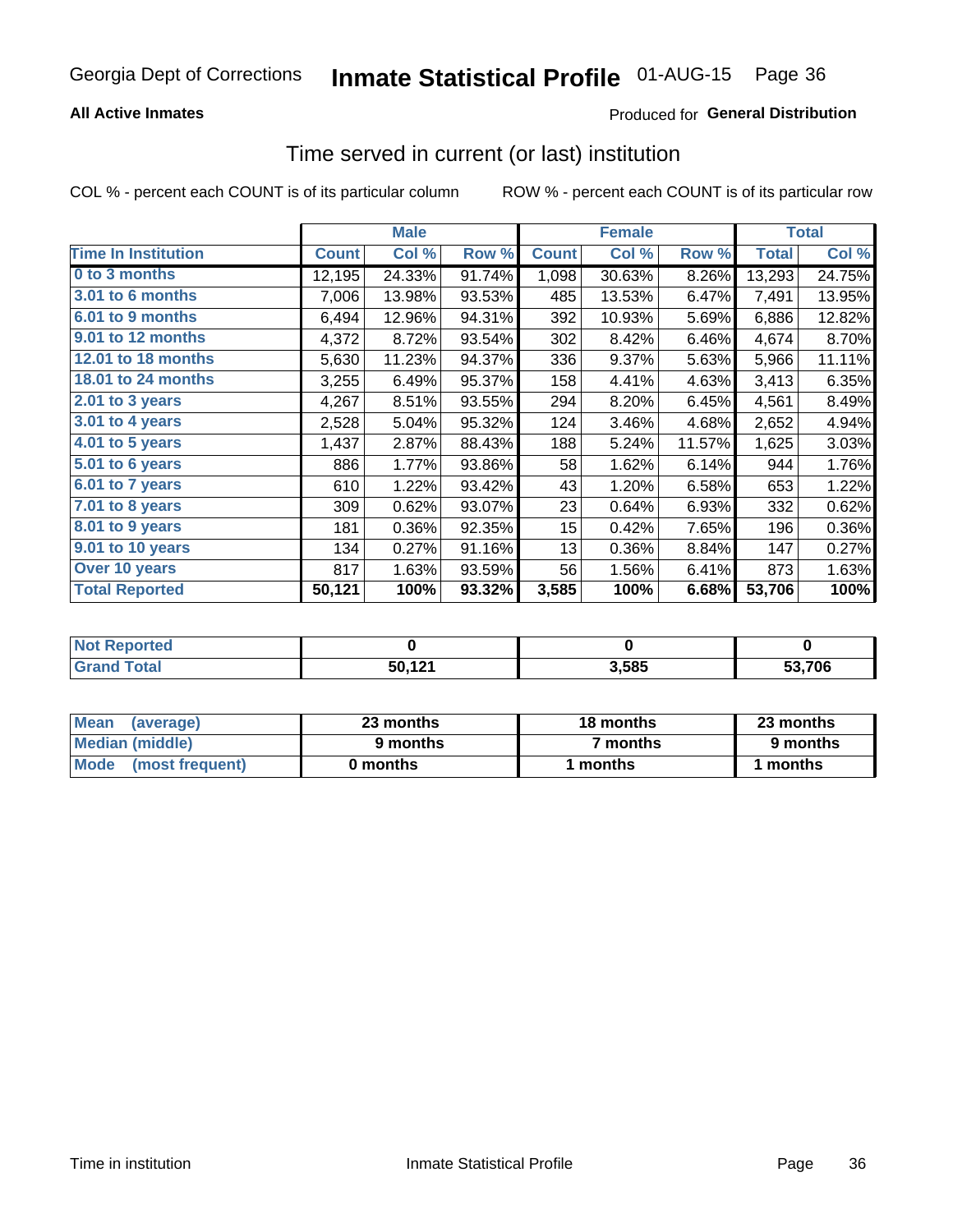# Inmate Statistical Profile 01-AUG-15 Page 37

#### **All Active Inmates**

#### Produced for General Distribution

### Highest grade level attained

COL % - percent each COUNT is of its particular column

|                              |                 | <b>Male</b> |         |                         | <b>Female</b> |                  |                  | <b>Total</b> |
|------------------------------|-----------------|-------------|---------|-------------------------|---------------|------------------|------------------|--------------|
| <b>Grade Level</b>           | <b>Count</b>    | Col %       | Row %   | <b>Count</b>            | Col %         | Row <sub>%</sub> | <b>Total</b>     | Col %        |
| No school at all             | $\overline{18}$ | 0.04%       | 100.00% |                         |               |                  | $\overline{18}$  | 0.04%        |
| <b>Grade 1</b>               | 21              | 0.05%       | 100.00% |                         |               |                  | 21               | 0.05%        |
| <b>Grade 2</b>               | 40              | 0.10%       | 93.02%  | 3                       | 0.11%         | 6.98%            | 43               | 0.10%        |
| Grade 3                      | 95              | 0.23%       | 97.94%  | $\overline{2}$          | 0.07%         | 2.06%            | 97               | 0.22%        |
| <b>Grade 4</b>               | 91              | 0.22%       | 95.79%  | $\overline{\mathbf{4}}$ | 0.15%         | 4.21%            | 95               | 0.22%        |
| Grade 5                      | 127             | 0.31%       | 96.21%  | 5                       | 0.18%         | 3.79%            | 132              | 0.30%        |
| Grade 6                      | 446             | 1.08%       | 94.89%  | 24                      | 0.88%         | 5.11%            | 470              | 1.07%        |
| <b>Grade 7</b>               | 804             | 1.95%       | 94.48%  | 47                      | 1.73%         | 5.52%            | 851              | 1.93%        |
| Grade 8                      | 2,915           | 7.06%       | 94.43%  | 172                     | 6.32%         | 5.57%            | 3,087            | 7.02%        |
| Grade 9                      | 5,410           | 13.11%      | 95.25%  | 270                     | 9.92%         | 4.75%            | 5,680            | 12.91%       |
| Grade 10                     | 7,471           | 18.10%      | 95.66%  | 339                     | 12.46%        | 4.34%            | 7,810            | 17.75%       |
| Grade 11                     | 7,316           | 17.72%      | 95.22%  | 367                     | 13.49%        | 4.78%            | 7,683            | 17.46%       |
| <b>Grade 12 or GED</b>       | 12,435          | 30.13%      | 92.96%  | 942                     | 34.62%        | 7.04%            | 13,377           | 30.40%       |
| <b>Some tech school</b>      | 299             | 0.72%       | 82.60%  | 63                      | 2.32%         | 17.40%           | 362              | 0.82%        |
| <b>Completed tech school</b> | 346             | 0.84%       | 86.07%  | 56                      | 2.06%         | 13.93%           | 402              | 0.91%        |
| College, 1 year              | 1,117           | 2.71%       | 89.86%  | 126                     | 4.63%         | 10.14%           | 1,243            | 2.83%        |
| College, 2 year              | 1,365           | 3.31%       | 88.98%  | 169                     | 6.21%         | 11.02%           | 1,534            | 3.49%        |
| College, 3 year              | 373             | 0.90%       | 89.45%  | 44                      | 1.62%         | 10.55%           | 417              | 0.95%        |
| <b>Bachelor's degree</b>     | 469             | 1.14%       | 86.53%  | 73                      | 2.68%         | 13.47%           | 542              | 1.23%        |
| <b>Master's degree</b>       | 82              | 0.20%       | 88.17%  | 11                      | 0.40%         | 11.83%           | 93               | 0.21%        |
| Ph.D. degree                 | 15              | 0.04%       | 93.75%  | $\mathbf{1}$            | 0.04%         | 6.25%            | 16               | 0.04%        |
| Law degree                   | 12              | 0.03%       | 80.00%  | 3                       | 0.11%         | 20.00%           | 15               | 0.03%        |
| <b>Some medical school</b>   | 1               | 0.01%       | 100.00% |                         |               |                  | 1                | 0.01%        |
| <b>Medical degree</b>        | 9               | 0.02%       | 100.00% |                         |               |                  | $\boldsymbol{9}$ | 0.02%        |
|                              | 1               | 0.01%       | 100.00% |                         |               |                  | $\mathbf{1}$     | 0.01%        |
| <b>Total Reported</b>        | 41,278          | 100%        | 93.82%  | 2,721                   | 100%          | 6.18%            | 43,999           | 100.0%       |

| 8.843  | 864   | 3,707 |
|--------|-------|-------|
| ED 404 | 3.585 | 70c   |

| Mean<br>(average)       | 10.75           | 11.31           | 10.79           |  |
|-------------------------|-----------------|-----------------|-----------------|--|
| Median (middle)         | Grade 11        | Grade 12 or GED | Grade 11        |  |
| Mode<br>(most frequent) | Grade 12 or GED | Grade 12 or GED | Grade 12 or GED |  |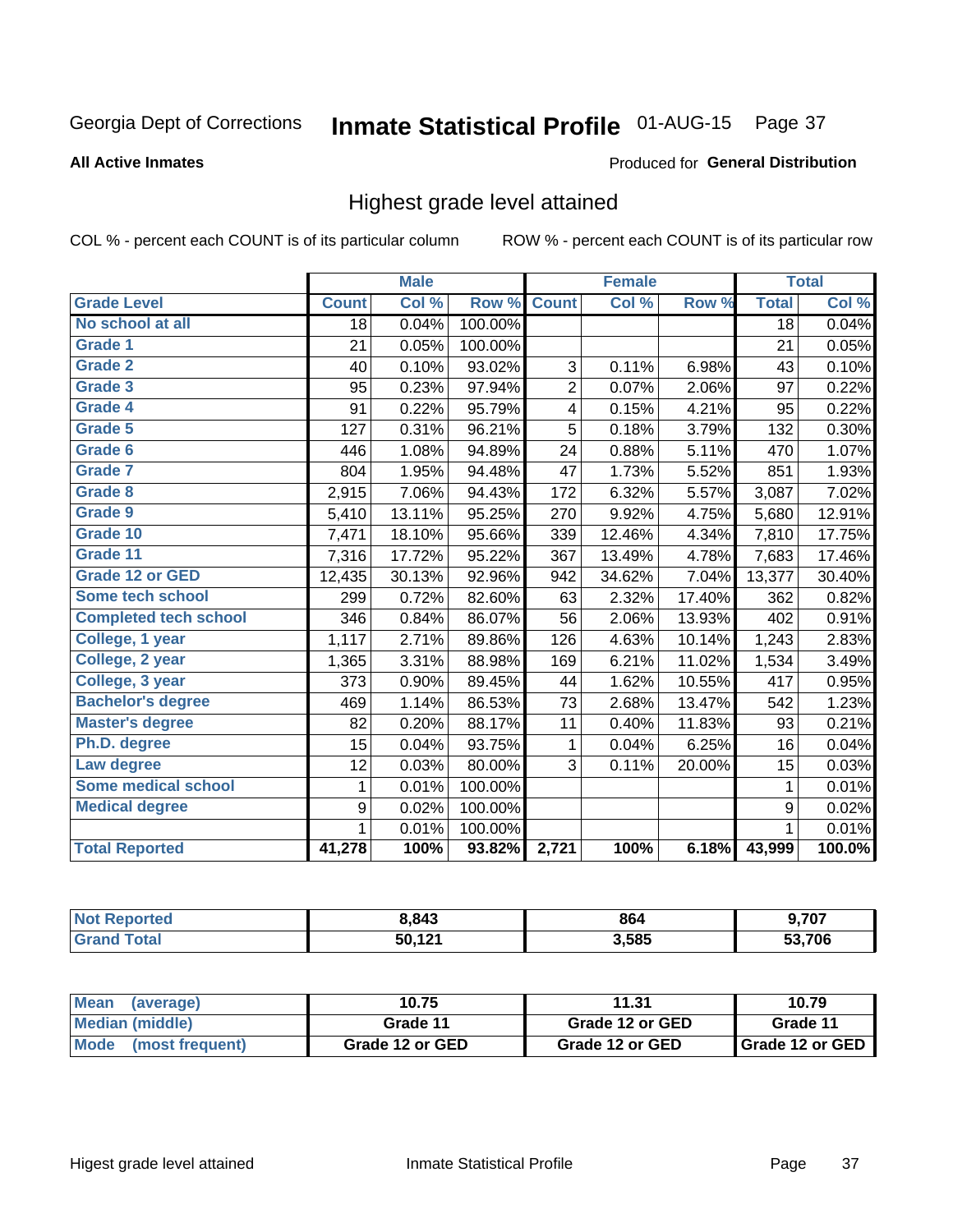# Inmate Statistical Profile 01-AUG-15 Page 38

#### **All Active Inmates**

#### Produced for General Distribution

### Culture fair IQ scores

COL % - percent each COUNT is of its particular column

|                       |              | <b>Male</b> |         |              | <b>Female</b> |        |              | <b>Total</b> |
|-----------------------|--------------|-------------|---------|--------------|---------------|--------|--------------|--------------|
| <b>IQ Scores</b>      | <b>Count</b> | Col %       | Row %   | <b>Count</b> | Col %         | Row %  | <b>Total</b> | Col %        |
| $60 - 69$             | 1,045        | 2.35%       | 94.66%  | 59           | 1.86%         | 5.34%  | 1,104        | 2.32%        |
| $70 - 79$             | 3,061        | 6.89%       | 93.49%  | 213          | 6.72%         | 6.51%  | 3,274        | 6.87%        |
| $80 - 89$             | 6,576        | 14.79%      | 89.54%  | 768          | 24.23%        | 10.46% | 7,344        | 15.42%       |
| $90 - 99$             | 12,353       | 27.79%      | 91.34%  | 1,171        | 36.94%        | 8.66%  | 13,524       | 28.40%       |
| $100 - 109$           | 12,253       | 27.56%      | 95.79%  | 539          | 17.00%        | 4.21%  | 12,792       | 26.86%       |
| $110 - 119$           | 7,658        | 17.23%      | 97.23%  | 218          | 6.88%         | 2.77%  | 7,876        | 16.54%       |
| 120 - 129             | 1,438        | 3.23%       | 91.88%  | 127          | 4.01%         | 8.12%  | 1,565        | 3.29%        |
| 130 - 139             | 58           | 0.13%       | 53.70%  | 50           | 1.58%         | 46.30% | 108          | 0.23%        |
| 140 & Up              | 10           | 0.02%       | 28.57%  | 25           | 0.79%         | 71.43% | 35           | 0.07%        |
|                       |              | 0.01%       | 100.00% |              |               |        | 1            | 0.01%        |
| <b>Total Reported</b> | 44,453       | 100%        | 93.34%  | 3,170        | 100.0%        | 6.66%  | 47,623       | 100.0%       |

| <b>Not Reported</b>  | 4,762  | 273   | 5,035  |
|----------------------|--------|-------|--------|
| Not Valid (under 60) | 906    | 142   | 1,048  |
| Grand Total          | 50,121 | 3,585 | 53,706 |

| Mean<br>(average)    | 98  | 96 | 98 |
|----------------------|-----|----|----|
| Median (middle)      | 99  | 94 | 99 |
| Mode (most frequent) | 101 | 99 | 99 |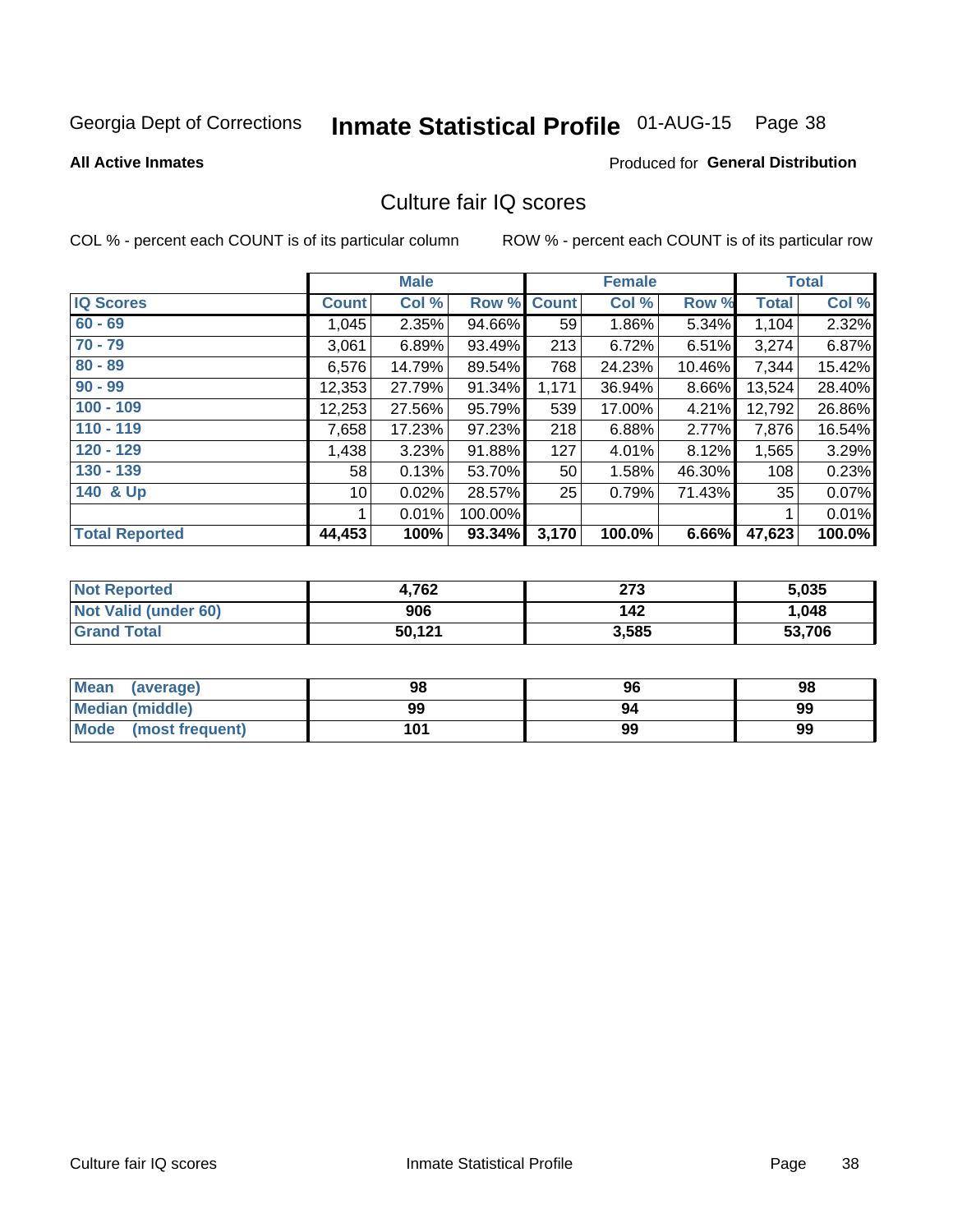# Inmate Statistical Profile 01-AUG-15 Page 39

**All Active Inmates** 

#### Produced for General Distribution

## Wide Range Achievement Test (WRAT) reading score

COL % - percent each COUNT is of its particular column

|                           |              | <b>Male</b> |        |              | <b>Female</b> |        |              | <b>Total</b> |
|---------------------------|--------------|-------------|--------|--------------|---------------|--------|--------------|--------------|
| <b>WRAT Reading Score</b> | <b>Count</b> | Col %       | Row %  | <b>Count</b> | Col %         | Row %  | <b>Total</b> | Col %        |
| 0.1 to 0.9                | 994          | 2.19%       | 99.40% | 6            | 0.18%         | 0.60%  | 1,000        | 2.05%        |
| 1.0 to 1.9                | 903          | 1.99%       | 97.94% | 19           | 0.57%         | 2.06%  | 922          | 1.89%        |
| 2.0 to 2.9                | 1,652        | 3.64%       | 96.83% | 54           | 1.63%         | 3.17%  | 1,706        | 3.50%        |
| 3.0 to 3.9                | 3,723        | 8.19%       | 96.48% | 136          | 4.10%         | 3.52%  | 3,859        | 7.91%        |
| 4.0 to 4.9                | 4,318        | 9.50%       | 94.57% | 248          | 7.47%         | 5.43%  | 4,566        | $9.36\%$     |
| 5.0 to 5.9                | 3,739        | 8.23%       | 94.61% | 213          | 6.42%         | 5.39%  | 3,952        | 8.10%        |
| 6.0 to 6.9                | 4,227        | 9.30%       | 93.48% | 295          | 8.89%         | 6.52%  | 4,522        | 9.27%        |
| 7.0 to 7.9                | 1,660        | 3.65%       | 93.47% | 116          | 3.50%         | 6.53%  | 1,776        | 3.64%        |
| 8.0 to 8.9                | 3,275        | 7.21%       | 92.41% | 269          | 8.11%         | 7.59%  | 3,544        | 7.27%        |
| 9.0 to 9.9                | 2,078        | 4.57%       | 92.98% | 157          | 4.73%         | 7.02%  | 2,235        | 4.58%        |
| 10.0 to 10.9              | 2,851        | 6.27%       | 90.45% | 301          | 9.07%         | 9.55%  | 3,152        | 6.46%        |
| 11.0 to 11.9              | 4,109        | 9.04%       | 89.35% | 490          | 14.77%        | 10.65% | 4,599        | 9.43%        |
| 12.0 to 12.9              | 11,105       | 24.44%      | 92.40% | 913          | 27.52%        | 7.60%  | 12,018       | 24.65%       |
| 13                        | 812          | 1.79%       | 88.94% | 101          | 3.04%         | 11.06% | 913          | 1.87%        |
| <b>Total Reported</b>     | 45,446       | 100%        | 93.20% | 3,318        | 100%          | 6.80%  | 48,764       | 100%         |

| NO | .675           | 267<br>___ | 1,942  |
|----|----------------|------------|--------|
|    | 50,121<br>14 L | 3,585      | 53.706 |

| <b>Mean</b><br>(average)       | 8.24       | 9.40 | 8.32 |
|--------------------------------|------------|------|------|
| <b>Median (middle)</b>         | י ה<br>0.Z | 10.5 | 8.5  |
| <b>Mode</b><br>(most frequent) | 12.9       | 12.9 | 12.9 |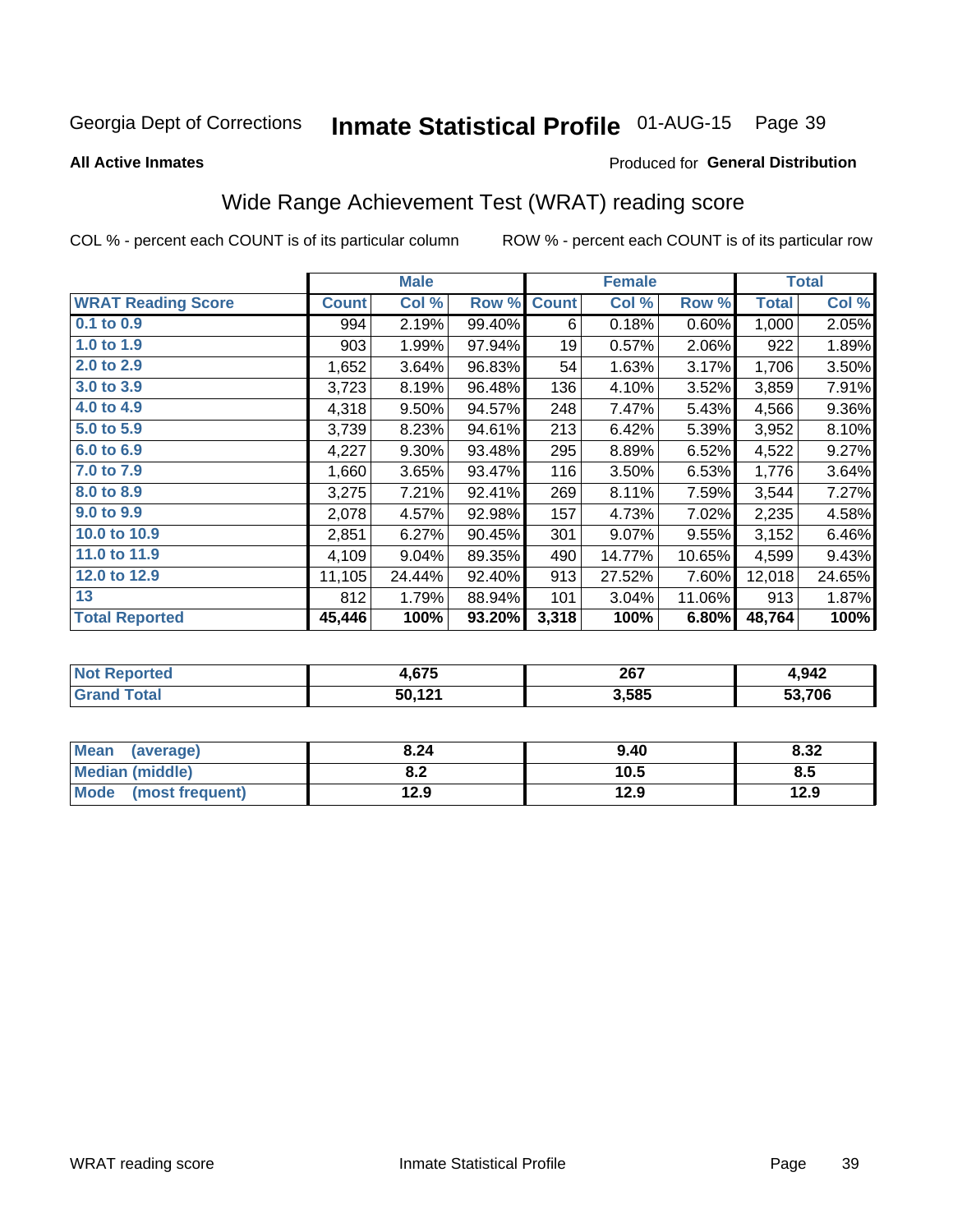# Inmate Statistical Profile 01-AUG-15 Page 40

**All Active Inmates** 

#### Produced for General Distribution

## Wide Range Achievement Test (WRAT) math score

COL % - percent each COUNT is of its particular column

|                              |              | <b>Male</b> |        |              | <b>Female</b> |        |              | <b>Total</b> |
|------------------------------|--------------|-------------|--------|--------------|---------------|--------|--------------|--------------|
| <b>WRAT Mathematic Score</b> | <b>Count</b> | Col %       | Row %  | <b>Count</b> | Col %         | Row %  | <b>Total</b> | Col %        |
| 0.1 to 0.9                   | 92           | 0.20%       | 98.92% | 1            | 0.03%         | 1.08%  | 93           | 0.19%        |
| 1.0 to 1.9                   | 304          | 0.67%       | 97.12% | 9            | 0.27%         | 2.88%  | 313          | 0.64%        |
| 2.0 to 2.9                   | 927          | 2.04%       | 95.96% | 39           | 1.17%         | 4.04%  | 966          | 1.98%        |
| 3.0 to 3.9                   | 2,195        | 4.83%       | 95.35% | 107          | 3.22%         | 4.65%  | 2,302        | 4.72%        |
| 4.0 to 4.9                   | 5,593        | 12.30%      | 95.09% | 289          | 8.70%         | 4.91%  | 5,882        | 12.06%       |
| 5.0 to 5.9                   | 7,264        | 15.98%      | 94.35% | 435          | 13.10%        | 5.65%  | 7,699        | 15.78%       |
| 6.0 to 6.9                   | 9,545        | 21.00%      | 93.47% | 667          | 20.09%        | 6.53%  | 10,212       | 20.94%       |
| 7.0 to 7.9                   | 3,858        | 8.49%       | 93.57% | 265          | 7.98%         | 6.43%  | 4,123        | 8.45%        |
| 8.0 to 8.9                   | 4,705        | 10.35%      | 91.57% | 433          | 13.04%        | 8.43%  | 5,138        | 10.53%       |
| 9.0 to 9.9                   | 2,598        | 5.72%       | 91.90% | 229          | 6.90%         | 8.10%  | 2,827        | 5.80%        |
| 10.0 to 10.9                 | 593          | 1.30%       | 96.58% | 21           | 0.63%         | 3.42%  | 614          | 1.26%        |
| 11.0 to 11.9                 | 1,829        | 4.02%       | 91.50% | 170          | 5.12%         | 8.50%  | 1,999        | 4.10%        |
| 12.0 to 12.9                 | 5,852        | 12.87%      | 90.21% | 635          | 19.13%        | 9.79%  | 6,487        | 13.30%       |
| 13                           | 101          | 0.22%       | 83.47% | 20           | 0.60%         | 16.53% | 121          | 0.25%        |
| <b>Total Reported</b>        | 45,456       | 100%        | 93.19% | 3,320        | 100%          | 6.81%  | 48,776       | 100%         |

| rteo<br>NO | .,665  | 265   | 4,930  |
|------------|--------|-------|--------|
|            | 50,121 | 3,585 | 53.706 |

| <b>Mean</b><br>(average) | 7.34 | 8.08 | 7.39 |
|--------------------------|------|------|------|
| Median (middle)          | o.o  | ۰.,  | 6.9  |
| Mode<br>(most frequent)  | 12.9 | 12.9 | 12.9 |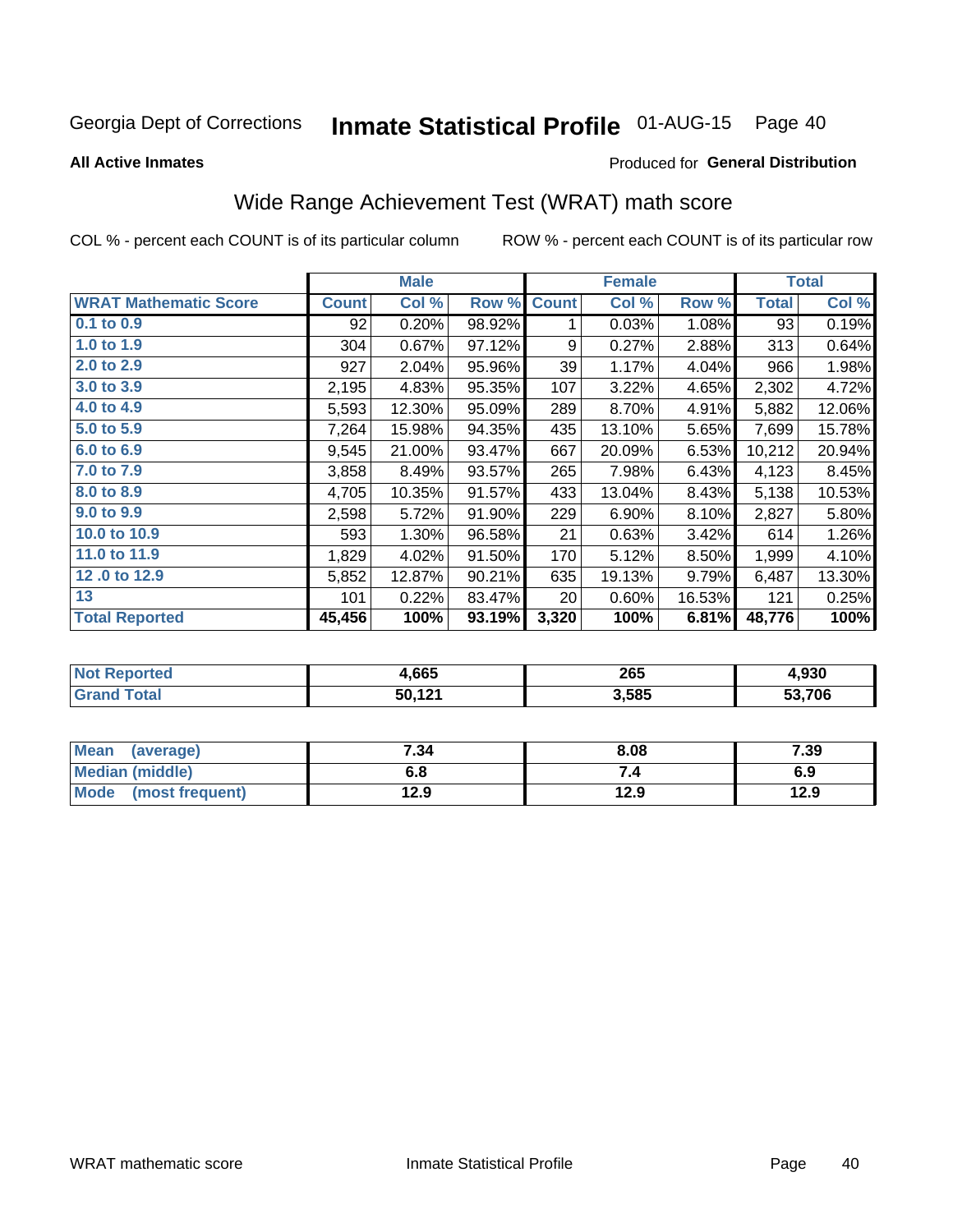#### **Inmate Statistical Profile 01-AUG-15** Page 41

#### **All Active Inmates**

### Produced for General Distribution

### Wide Range Achievement Test (WRAT) spelling score

COL % - percent each COUNT is of its particular column

|                            |              | <b>Male</b> |        |              | <b>Female</b> |        |              | <b>Total</b> |
|----------------------------|--------------|-------------|--------|--------------|---------------|--------|--------------|--------------|
| <b>WRAT Spelling Score</b> | <b>Count</b> | Col %       | Row %  | <b>Count</b> | Col %         | Row %  | <b>Total</b> | Col %        |
| $0.1$ to $0.9$             | 993          | 2.18%       | 99.50% | 5            | 0.15%         | 0.50%  | 998          | 2.05%        |
| 1.0 to 1.9                 | 1,244        | 2.74%       | 98.89% | 14           | 0.42%         | 1.11%  | 1,258        | 2.58%        |
| 2.0 to 2.9                 | 2,272        | 5.00%       | 97.93% | 48           | 1.45%         | 2.07%  | 2,320        | 4.76%        |
| 3.0 to 3.9                 | 3,297        | 7.25%       | 97.31% | 91           | 2.74%         | 2.69%  | 3,388        | 6.95%        |
| 4.0 to 4.9                 | 3,268        | 7.19%       | 96.43% | 121          | 3.65%         | 3.57%  | 3,389        | 6.95%        |
| 5.0 to 5.9                 | 5,260        | 11.57%      | 95.88% | 226          | 6.81%         | 4.12%  | 5,486        | 11.25%       |
| 6.0 to 6.9                 | 4,456        | 9.80%       | 95.48% | 211          | 6.36%         | 4.52%  | 4,667        | 9.57%        |
| 7.0 to 7.9                 | 3,996        | 8.79%       | 93.69% | 269          | 8.10%         | 6.31%  | 4,265        | 8.74%        |
| 8.0 to 8.9                 | 3,816        | 8.39%       | 93.74% | 255          | 7.68%         | 6.26%  | 4,071        | 8.35%        |
| 9.0 to 9.9                 | 2,279        | 5.01%       | 93.52% | 158          | 4.76%         | 6.48%  | 2,437        | 5.00%        |
| 10.0 to 10.9               | 2,148        | 4.72%       | 93.68% | 145          | 4.37%         | 6.32%  | 2,293        | 4.70%        |
| 11.0 to 11.9               | 3,250        | 7.15%       | 91.34% | 308          | 9.28%         | 8.66%  | 3,558        | 7.29%        |
| 12.0 to 12.9               | 8,796        | 19.35%      | 86.20% | 1,408        | 42.42%        | 13.80% | 10,204       | 20.92%       |
| 13                         | 386          | 0.85%       | 86.55% | 60           | 1.81%         | 13.45% | 446          | 0.91%        |
| <b>Total Reported</b>      | 45,461       | 100%        | 93.20% | 3,319        | 100%          | 6.80%  | 48,780       | 100.0%       |

| тес.<br>NO | .660   | 266   | റാഭ<br>סגע.ו |
|------------|--------|-------|--------------|
| $\sim$     | 50,121 | 3,585 | 53.706       |

| <b>Mean</b><br>(average) | 7.75 | 9.97 | 7.90 |
|--------------------------|------|------|------|
| Median (middle)          | ن. ا |      | .    |
| Mode (most frequent)     | 12.9 | 12.9 | 12.9 |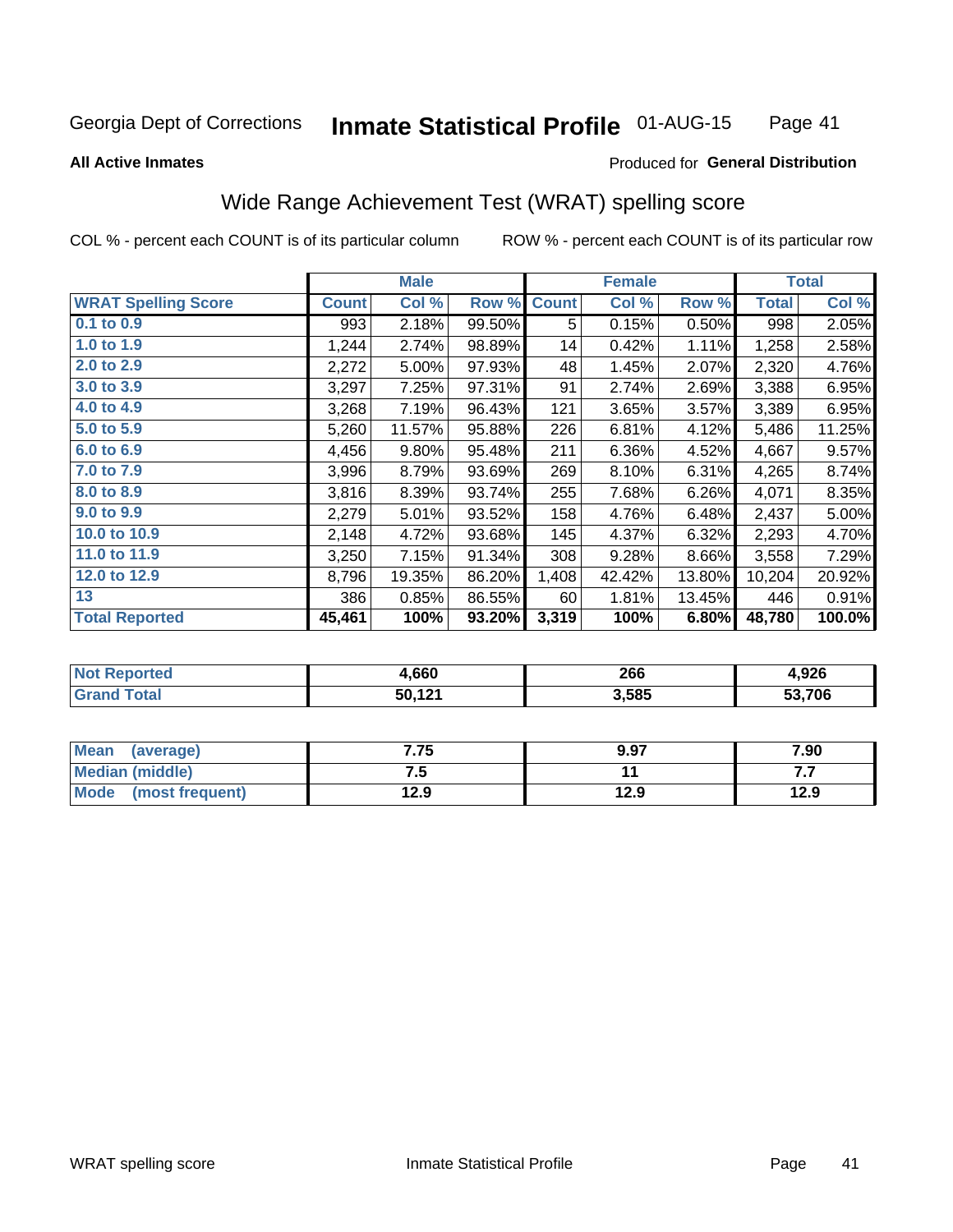# Inmate Statistical Profile 01-AUG-15 Page 42

#### **All Active Inmates**

#### Produced for General Distribution

### Current / last mental health treatment level

COL % - percent each COUNT is of its particular column

|                                    |              | <b>Male</b> |         |              | <b>Female</b> |        |              | <b>Total</b> |
|------------------------------------|--------------|-------------|---------|--------------|---------------|--------|--------------|--------------|
| <b>Mental Health Treatment Lev</b> | <b>Count</b> | Col %       | Row %   | <b>Count</b> | Col %         | Row %  | <b>Total</b> | Col %        |
| 1 No problem at current time       | 8,277        | 52.97%      | 92.63%  | 659          | 26.17%        | 7.37%  | 8,936        | 49.25%       |
| 2 Receiving outpatient             | 5,501        | 35.21%      | 75.42%  | 1,793        | 71.21%        | 24.58% | 7,294        | 40.20%       |
| <b>Treatment</b>                   |              |             |         |              |               |        |              |              |
| 3 Inpatient, moderate              | 1,480        | 9.47%       | 96.42%  | 55           | 2.18%         | 3.58%  | 1,535        | 8.46%        |
| Treatment                          |              |             |         |              |               |        |              |              |
| 4 Inpatient, intensive             | 347          | 2.22%       | 96.93%  | 11           | 0.44%         | 3.07%  | 358          | 1.97%        |
| <b>Treatment</b>                   |              |             |         |              |               |        |              |              |
| 5 Undergoing crisis                | 19           | 0.12%       | 100.00% |              |               |        | 19           | 0.10%        |
| <b>stabilization</b>               |              |             |         |              |               |        |              |              |
| <b>6 Hospital for criminally</b>   |              | 0.01%       | 100.00% |              |               |        |              | 0.01%        |
| <b>Tinsane</b>                     |              |             |         |              |               |        |              |              |
| <b>Total Evaluated</b>             | 15,625       | 100%        | 86.12%  | 2,518        | 100%          | 13.88% | 18,143       | 100%         |

| <b>Never had MH evaluation</b> | 34,496 | ,067  | 35,563 |
|--------------------------------|--------|-------|--------|
| <b>Total</b><br>' Grand        | 50,121 | 3,585 | 53,706 |

| Median (middle) | No problem at current time | <b>Receiving outpatient</b><br>treatment | <b>Receiving</b><br>outpatient<br>treatment |  |  |
|-----------------|----------------------------|------------------------------------------|---------------------------------------------|--|--|
| <b>Mode</b>     | No problem at current time | <b>Receiving outpatient</b>              | No problem at                               |  |  |
| (most frequent) |                            | treatment                                | current time                                |  |  |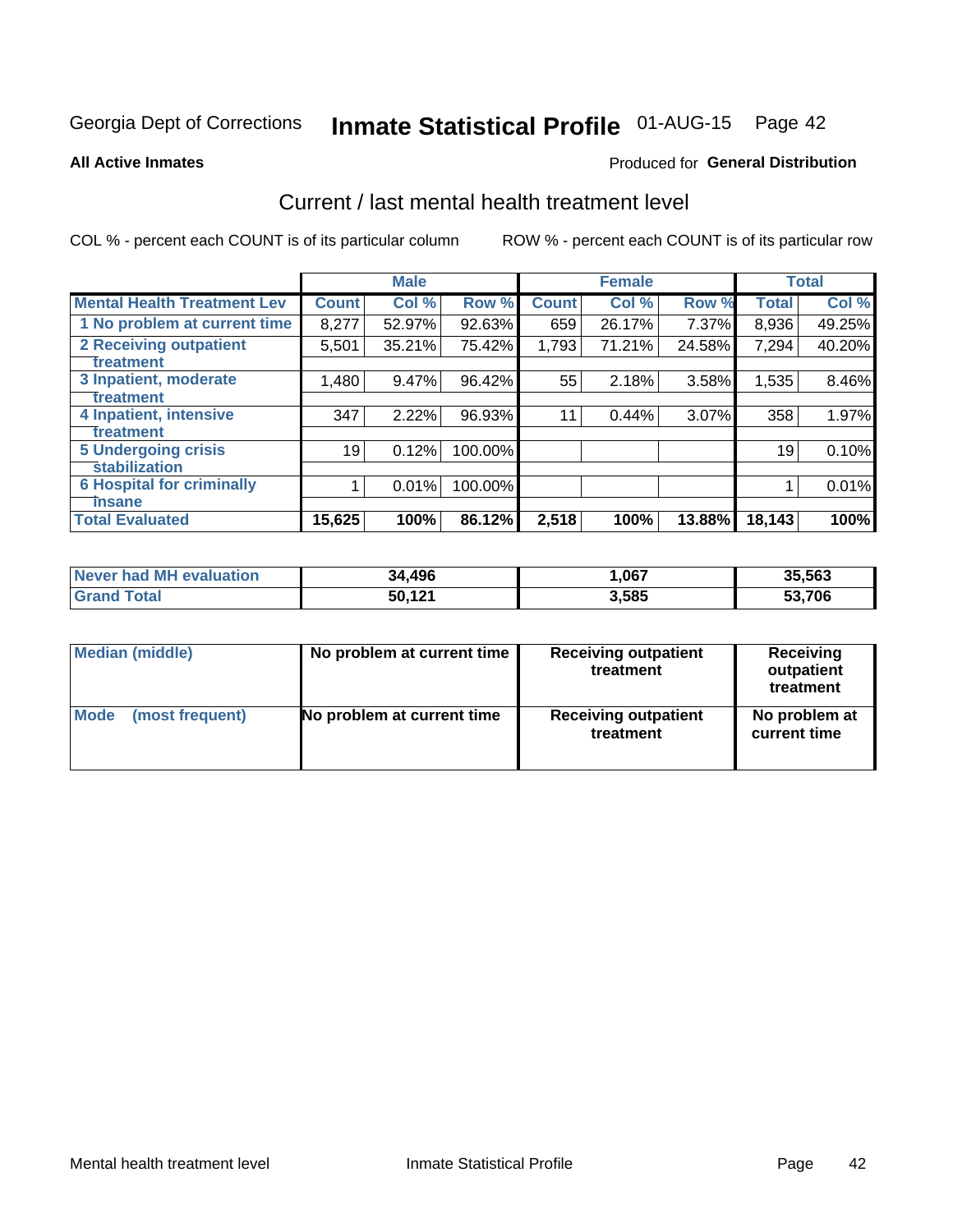#### **All Active Inmates**

### Produced for General Distribution

## PULHESDWIT medical scale - 'P' overall condition ('P'hysical)

COL % - percent each COUNT is of its particular column

|                                    |              | <b>Male</b> |         |              | <b>Female</b> |         |              | <b>Total</b> |
|------------------------------------|--------------|-------------|---------|--------------|---------------|---------|--------------|--------------|
| 'P' Overall Condition              | <b>Count</b> | Col %       | Row %   | <b>Count</b> | Col %         | Row %   | <b>Total</b> | Col %        |
| 1 No medical illness               | 33,814       | 73.83%      | 94.10%  | 2,120        | 64.15%        | 5.90%   | 35,934       | 73.18%       |
| 2 Well-controlled chronic          | 11,032       | 24.09%      | 91.34%  | 1,046        | 31.65%        | 8.66%   | 12,078       | 24.60%       |
| <b>lillness</b>                    |              |             |         |              |               |         |              |              |
| 3 Poorly-controlled chronic        | 878          | 1.92%       | 93.11%  | 65           | 1.97%         | 6.89%   | 943          | 1.92%        |
| <b>lillness</b>                    |              |             |         |              |               |         |              |              |
| 4 Significant problems requiring   | 68           | 0.15%       | 82.93%  | 14           | 0.42%         | 17.07%  | 82           | 0.17%        |
| special housing                    |              |             |         |              |               |         |              |              |
| 5 Terminal illness, $\lt 6$ months | 7            | 0.02%       | 100.00% |              |               |         | 7            | 0.01%        |
| to live                            |              |             |         |              |               |         |              |              |
| 6 Inmate is pregnant               |              |             |         | 60           | 1.82%         | 100.00% | 60           | 0.12%        |
| <b>Total Reported</b>              | 45,799       | 100%        | 93.27%  | 3,305        | 100%          | 6.73%   | 49,104       | 100%         |

| uec | החפ"ג<br>4,JZZ        | 280 | ,602       |
|-----|-----------------------|-----|------------|
|     | $\overline{A}$<br>cn. | 585 | .706<br>-^ |

| Mode | (most frequent) | 1 No medical illness | 1 No medical illness | 1 No medical<br>illness |
|------|-----------------|----------------------|----------------------|-------------------------|
|------|-----------------|----------------------|----------------------|-------------------------|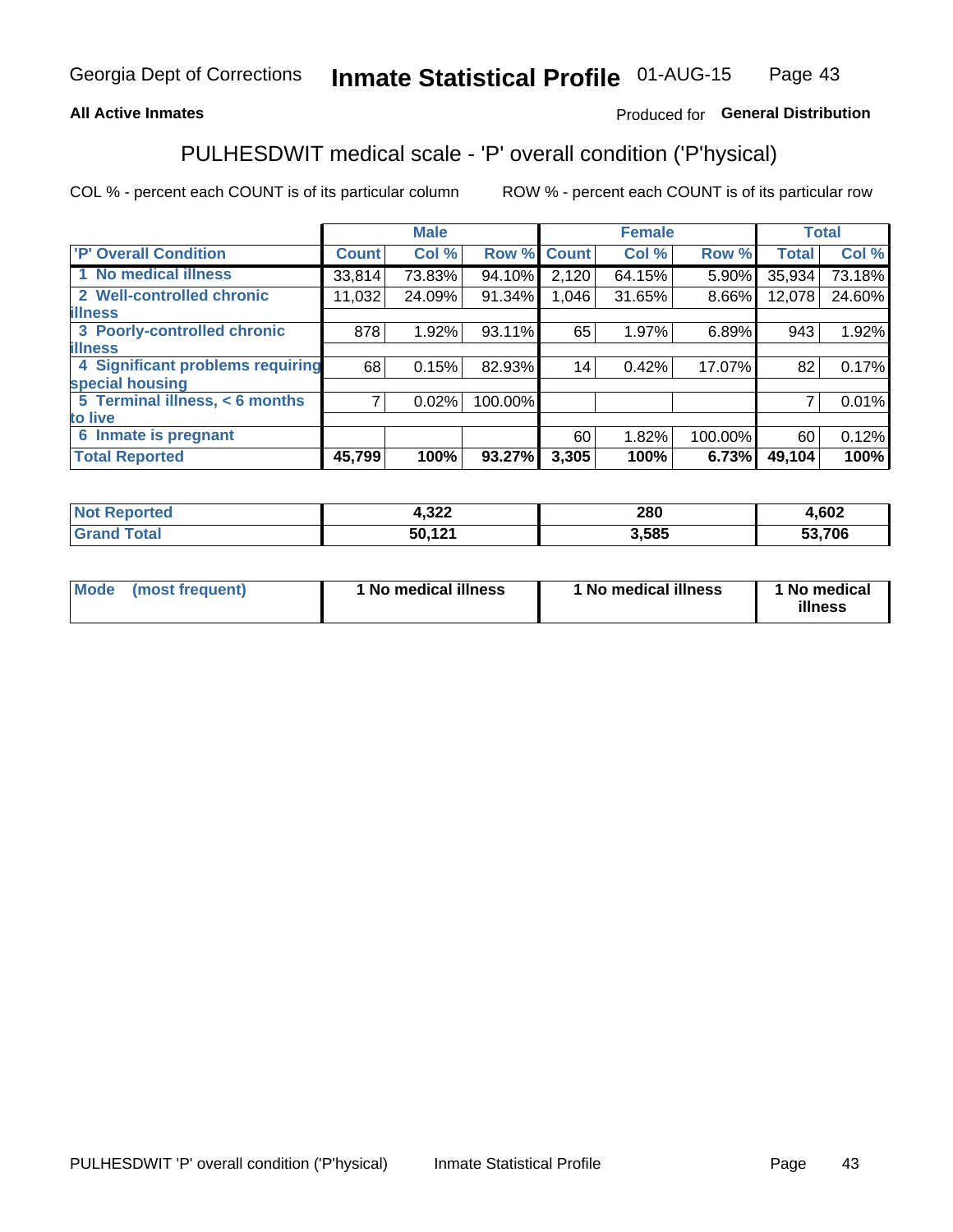#### **All Active Inmates**

### Produced for General Distribution

## PULHESDWIT medical scale - 'U' upper body

COL % - percent each COUNT is of its particular column

|                              |                | <b>Male</b> |         |              | <b>Female</b> |        |              | <b>Total</b> |
|------------------------------|----------------|-------------|---------|--------------|---------------|--------|--------------|--------------|
| <b>U' Upper Body</b>         | <b>Count</b>   | Col %       | Row %   | <b>Count</b> | Col %         | Row %  | <b>Total</b> | Col %        |
| 1 Upper bones, joints,       | 43,587         | 95.39%      | 93.26%  | 3,151        | 95.43%        | 6.74%  | 46,738       | 95.40%       |
| muscles all OK               |                |             |         |              |               |        |              |              |
| 2 One or both arms minimally | 1,830          | 4.01%       | 93.75%  | 122          | 3.69%         | 6.25%  | 1,952        | 3.98%        |
| limited                      |                |             |         |              |               |        |              |              |
| 3 One or both arms           | 240            | 0.53%       | 90.57%  | 25           | 0.76%         | 9.43%  | 265          | 0.54%        |
| <b>moderately limited</b>    |                |             |         |              |               |        |              |              |
| 4 One arm disabled,          | 33             | 0.07%       | 89.19%  | 4            | 0.12%         | 10.81% | 37           | 0.08%        |
| paralyzed, or amputated      |                |             |         |              |               |        |              |              |
| 5 Both arms disabled,        | $\overline{2}$ | 0.01%       | 100.00% |              |               |        | 2            | 0.01%        |
| paralyzed, or amputated      |                |             |         |              |               |        |              |              |
| <b>Total Reported</b>        | 45,692         | 100%        | 93.26%  | 3,302        | 100%          | 6.74%  | 48,994       | 100.0%       |

| <b>Not Reported</b>   | 4,429  | 283   | <b>740</b><br>$\overline{\phantom{a}}$ |
|-----------------------|--------|-------|----------------------------------------|
| <b>Total</b><br>Grand | 50,121 | 3,585 | 53,706                                 |

| Mode (most frequent) | 1 Upper bones, joints,<br>muscles all OK | 1 Upper bones, joints,<br>muscles all OK | 1 Upper bones,<br>joints, muscles all<br>ΟK |
|----------------------|------------------------------------------|------------------------------------------|---------------------------------------------|
|----------------------|------------------------------------------|------------------------------------------|---------------------------------------------|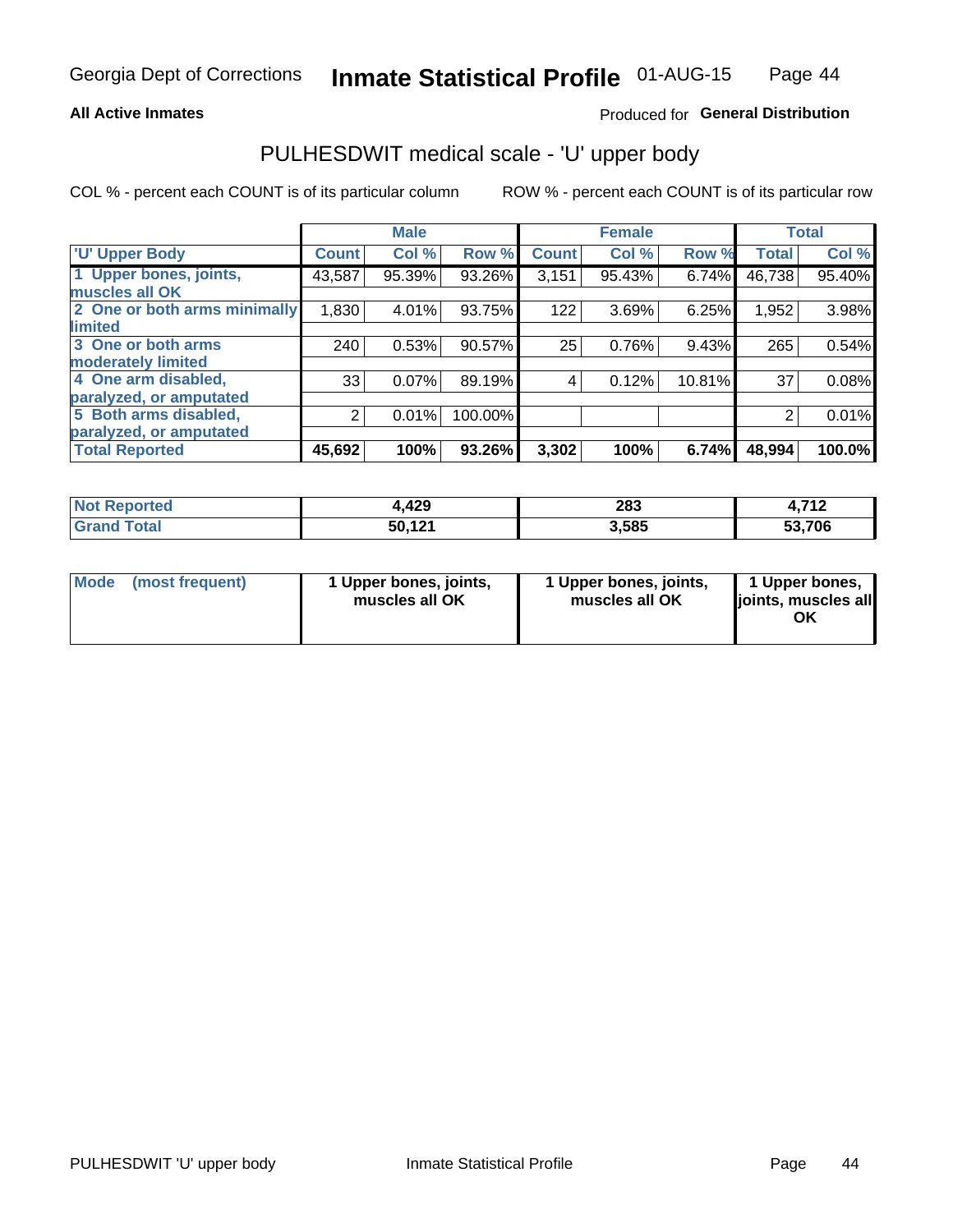#### **All Active Inmates**

### Produced for General Distribution

### PULHESDWIT medical scale - 'L' lower body

COL % - percent each COUNT is of its particular column

|                                |              | <b>Male</b> |         |              | <b>Female</b> |       |              | <b>Total</b> |
|--------------------------------|--------------|-------------|---------|--------------|---------------|-------|--------------|--------------|
| 'L' Lower Body                 | <b>Count</b> | Col %       | Row %   | <b>Count</b> | Col %         | Row % | <b>Total</b> | Col %        |
| 1 Lower bones, joints,         | 40,834       | 89.38%      | 93.05%  | 3,048        | 92.28%        | 6.95% | 43,882       | 89.57%       |
| muscles all OK                 |              |             |         |              |               |       |              |              |
| 2 One or both legs minimally   | 4,136        | 9.05%       | 95.01%  | 217          | 6.57%         | 4.99% | 4,353        | 8.89%        |
| limited                        |              |             |         |              |               |       |              |              |
| 3 One or both legs             | 605          | 1.32%       | 94.98%  | 32           | 0.97%         | 5.02% | 637          | 1.30%        |
| moderately limited             |              |             |         |              |               |       |              |              |
| 4 One leg disabled, paralyzed, | 100          | 0.22%       | 94.34%  | 6            | 0.18%         | 5.66% | 106          | 0.22%        |
| or amputated                   |              |             |         |              |               |       |              |              |
| 5 Both legs disabled,          | 12           | 0.03%       | 100.00% |              |               |       | 12           | 0.02%        |
| paralyzed, or amputated        |              |             |         |              |               |       |              |              |
| <b>Total Reported</b>          | 45,687       | 100%        | 93.26%  | 3,303        | 100%          | 6.74% | 48,990       | 100%         |

| <b>Not Reported</b> | .434   | 282   | 716    |
|---------------------|--------|-------|--------|
| <b>Total</b>        | 50,121 | 3,585 | 53,706 |

| Mode (most frequent) | 1 Lower bones, joints,<br>muscles all OK | 1 Lower bones, joints,<br>muscles all OK | 1 Lower bones,<br>joints, muscles all<br>ΟK |
|----------------------|------------------------------------------|------------------------------------------|---------------------------------------------|
|----------------------|------------------------------------------|------------------------------------------|---------------------------------------------|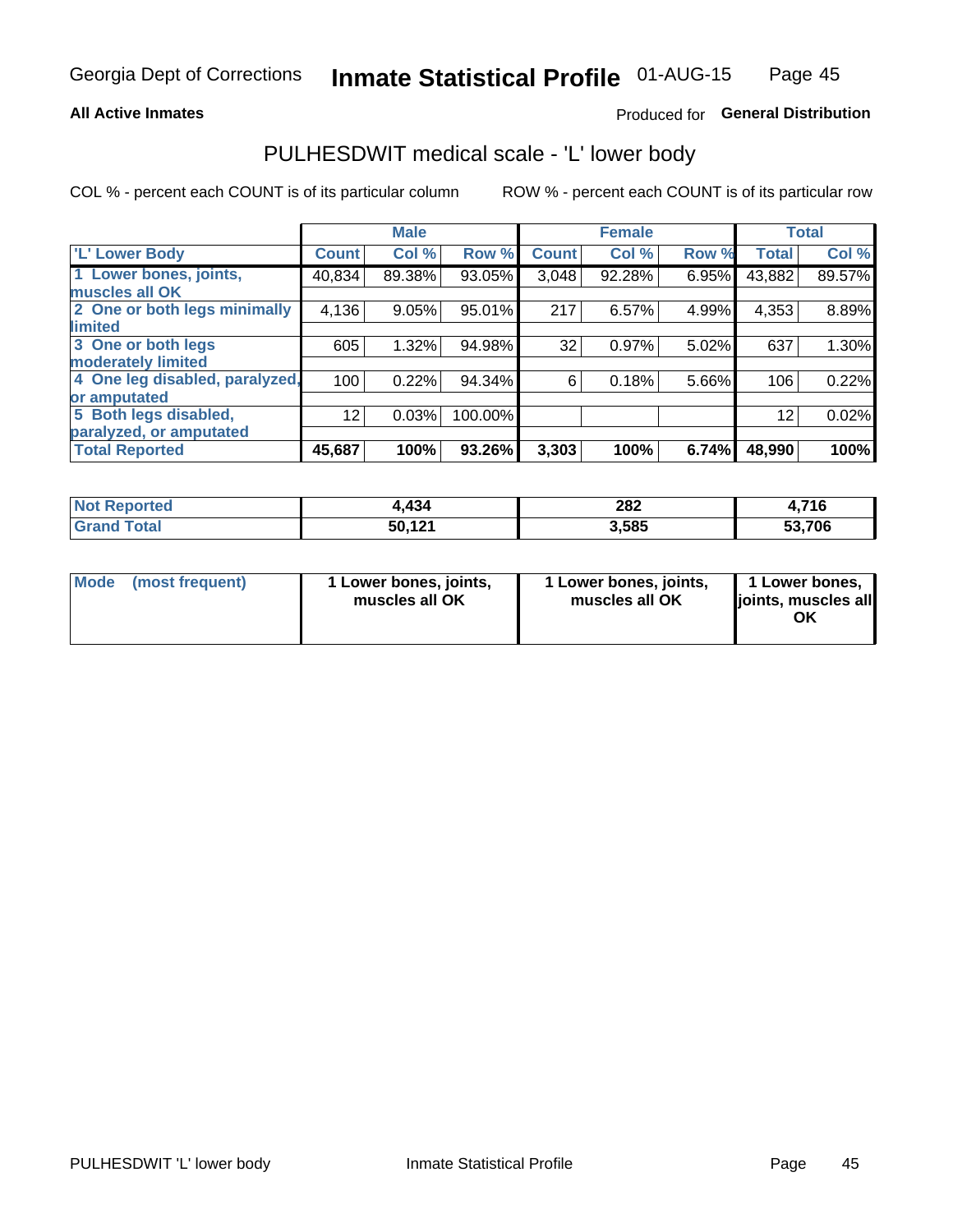#### **All Active Inmates**

### Produced for General Distribution

### PULHESDWIT medical scale - 'H' hearing

COL % - percent each COUNT is of its particular column

|                                |              | <b>Male</b> |             |       | <b>Female</b> |       | <b>Total</b> |        |
|--------------------------------|--------------|-------------|-------------|-------|---------------|-------|--------------|--------|
| <b>'H' Hearing</b>             | <b>Count</b> | Col %       | Row % Count |       | Col %         | Row % | <b>Total</b> | Col %  |
| 1 Normal hearing both ears     | 45, 114      | 98.79%      | 93.23%      | 3,276 | 99.33%        | 6.77% | 48,390       | 98.83% |
| 2 Some loss in one ear with    | 434          | 0.95%       | 96.02%      | 18    | 0.55%         | 3.98% | 452          | 0.92%  |
| other OK, or mild loss in both |              |             |             |       |               |       |              |        |
| 3 Total loss in one ear with   | 87           | 0.19%       | 97.75%      | 2     | 0.06%         | 2.25% | 89           | 0.18%  |
| mild loss in other             |              |             |             |       |               |       |              |        |
| 4 Severe loss in both ears     | 17           | 0.04%       | $94.44\%$   |       | 0.03%         | 5.56% | 18           | 0.04%  |
| 5 Total loss in both ears,     | 15           | 0.03%       | 93.75%      |       | 0.03%         | 6.25% | 16           | 0.03%  |
| requiring special housing      |              |             |             |       |               |       |              |        |
| <b>Total Reported</b>          | 45,667       | 100%        | 93.26%      | 3,298 | 100%          | 6.74% | 48,965       | 100%   |

| 'Not<br>ాorted | .454   | 207<br>20 I | .741   |
|----------------|--------|-------------|--------|
| Total          | 50,121 | 3,585       | 53,706 |

| Mode (most frequent) | 1 Normal hearing both ears 11 Normal hearing both ears 1 Normal hearing | both ears |
|----------------------|-------------------------------------------------------------------------|-----------|
|                      |                                                                         |           |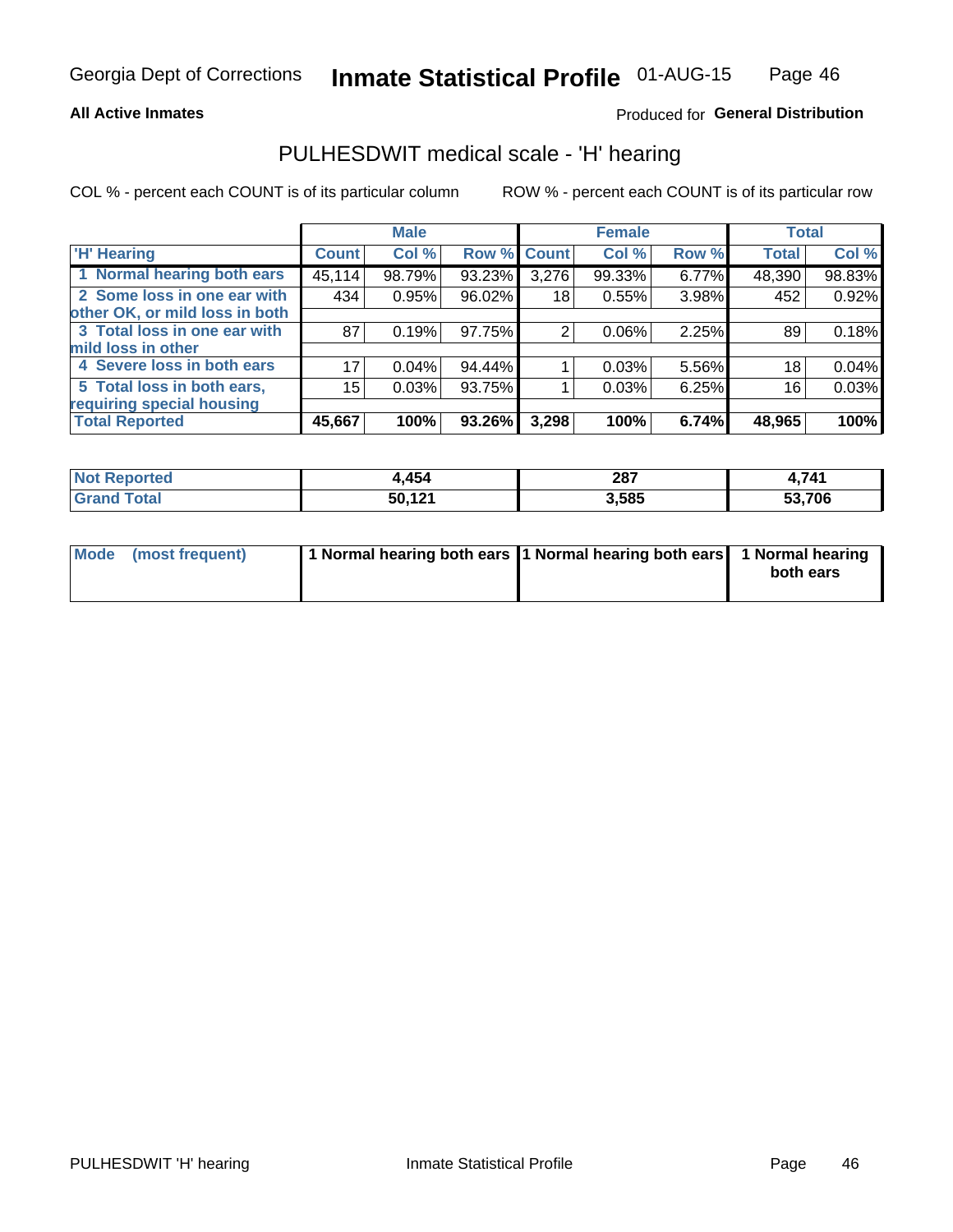#### **All Active Inmates**

### Produced for General Distribution

### PULHESDWIT medical scale - 'E' vision

COL % - percent each COUNT is of its particular column

|                                 |                    | <b>Male</b> |        |              | <b>Female</b> |        |              | <b>Total</b> |
|---------------------------------|--------------------|-------------|--------|--------------|---------------|--------|--------------|--------------|
| 'E' Vision                      | Count <sup>'</sup> | Col %       | Row %  | <b>Count</b> | Col %         | Row %  | <b>Total</b> | Col %        |
| 1 Correctable to 20/40 in both  | 35,033             | 77.63%      | 95.66% | .590         | 49.06%        | 4.34%  | 36,623       | 75.71%       |
| eyes                            |                    |             |        |              |               |        |              |              |
| 2 Correctable to 20/70 in one   | 9,144              | 20.26%      | 86.57% | 1,419        | 43.78%        | 13.43% | 10,563       | 21.84%       |
| eye, may be blind in other      |                    |             |        |              |               |        |              |              |
| 3 Correctable to 20/200 in one  | 799                | 1.77%       | 82.12% | 174          | 5.37%         | 17.88% | 973          | 2.01%        |
| leye, may be blind in other     |                    |             |        |              |               |        |              |              |
| 4 One eye not correctable to    | 137                | 0.30%       | 72.49% | 52           | 1.60%         | 27.51% | 189          | 0.39%        |
| 20/200, other may be blind      |                    |             |        |              |               |        |              |              |
| 5 Blind in both eyes, requiring | 16                 | 0.04%       | 72.73% | 6            | 0.19%         | 27.27% | 22           | 0.05%        |
| special housing                 |                    |             |        |              |               |        |              |              |
| <b>Total Reported</b>           | 45,129             | 100%        | 93.30% | 3,241        | 100%          | 6.70%  | 48,370       | 100%         |

| <b>Not Reported</b> | 4,992  | 344   | 5,336  |
|---------------------|--------|-------|--------|
| <b>fota</b>         | 50,121 | 3,585 | 53,706 |

| Mode (most frequent) | 1 Correctable to 20/40 in both<br>eves | 1 Correctable to 20/40 in   1 Correctable to  <br>both eves | 20/40 in both eyes |
|----------------------|----------------------------------------|-------------------------------------------------------------|--------------------|
|                      |                                        |                                                             |                    |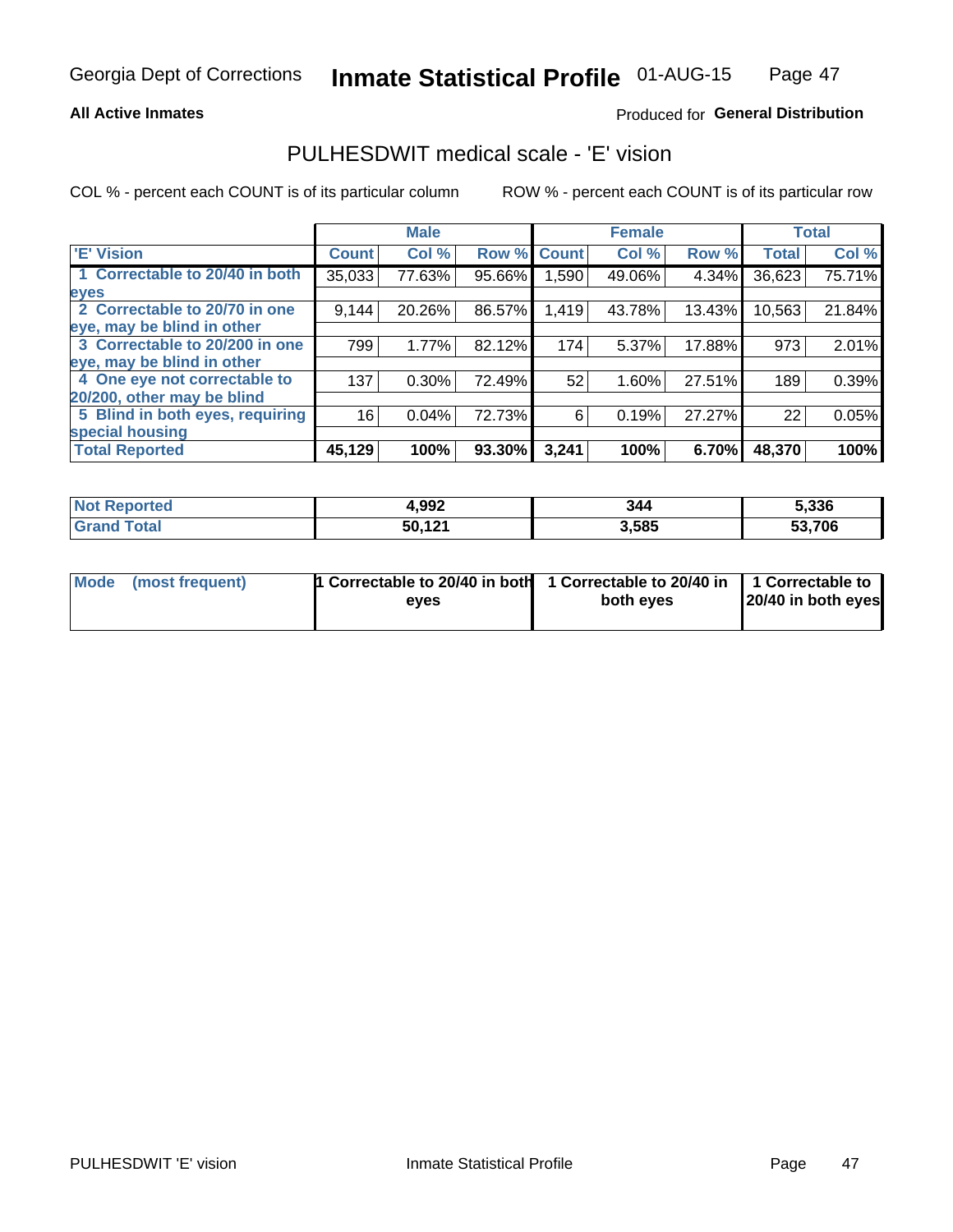#### **All Active Inmates**

### Produced for General Distribution

## PULHESDWIT medical scale - 'S' pSychiatric

COL % - percent each COUNT is of its particular column

|                                        |              | <b>Male</b> |         |              | <b>Female</b> |        |              | <b>Total</b> |
|----------------------------------------|--------------|-------------|---------|--------------|---------------|--------|--------------|--------------|
| 'S' pSychiatric                        | <b>Count</b> | Col %       | Row %   | <b>Count</b> | Col %         | Row %  | <b>Total</b> | Col %        |
| 1 No impairment or disorders           | 39,220       | 87.26%      | 96.52%  | 1,416        | 48.21%        | 3.48%  | 40,636       | 84.87%       |
| 2 Stable, or in remission, or          | 4,523        | 10.06%      | 75.16%  | 1,495        | 50.90%        | 24.84% | 6,018        | 12.57%       |
| mild impairment or retardation         |              |             |         |              |               |        |              |              |
| 3 Requires moderate inpatient          | 987          | 2.20%       | 97.92%  | 21           | 0.72%         | 2.08%  | 1,008        | 2.11%        |
| <b>treatment</b>                       |              |             |         |              |               |        |              |              |
| 4 Requires intensive inpatient         | 203          | 0.45%       | 97.60%  | 5            | 0.17%         | 2.40%  | 208          | 0.43%        |
| treatment                              |              |             |         |              |               |        |              |              |
| <b>5 Requires Crisis Stabilization</b> | 13           | 0.03%       | 100.00% |              |               |        | 13           | 0.03%        |
| Unit (CSU) inpatient care              |              |             |         |              |               |        |              |              |
| <b>Total Reported</b>                  | 44,946       | 100%        | 93.87%  | 2,937        | 100%          | 6.13%  | 47,883       | 100.0%       |

| <b>Not Reported</b>   | 175<br>J. I I J | 648   | 5,823  |
|-----------------------|-----------------|-------|--------|
| Total<br><b>Grand</b> | 50,121          | 3,585 | 53,706 |

| Mode (most frequent) | <b>t No impairment or disorders 2 Stable, or in remission, 1 No impairment or</b> |                       |           |
|----------------------|-----------------------------------------------------------------------------------|-----------------------|-----------|
|                      |                                                                                   | or mild impairment or | disorders |
|                      |                                                                                   | retardation           |           |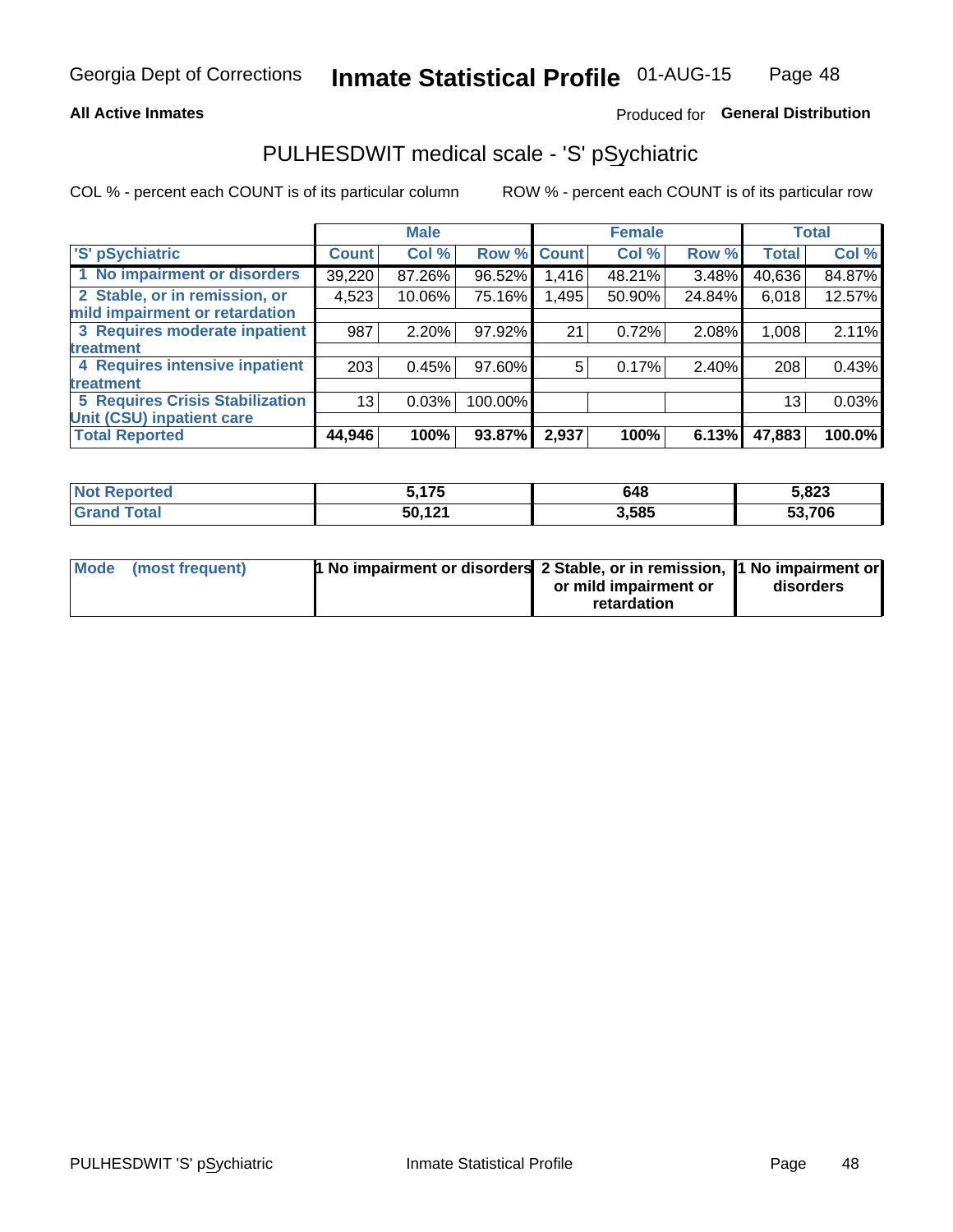#### **All Active Inmates**

### Produced for General Distribution

## PULHESDWIT medical scale - 'D' dental

COL % - percent each COUNT is of its particular column

|                                 |              | <b>Male</b> |        |              | <b>Female</b> |          |              | <b>Total</b> |
|---------------------------------|--------------|-------------|--------|--------------|---------------|----------|--------------|--------------|
| <b>D'</b> Dental                | <b>Count</b> | Col %       | Row %  | <b>Count</b> | Col %         | Row %    | <b>Total</b> | Col %        |
| 1 Minimal routine dental health | 25,275       | 58.80%      | 93.08% | 1,878        | 61.41%        | 6.92%    | 27,153       | 58.97%       |
| <b>needs</b>                    |              |             |        |              |               |          |              |              |
| 2 Moderate cavities and/or gum  | 14,406       | 33.51%      | 93.96% | 926          | 30.28%        | $6.04\%$ | 15,332       | 33.30%       |
| disease                         |              |             |        |              |               |          |              |              |
| 3 Extensive gum disease         | 3,290        | 7.65%       | 92.89% | 252          | 8.24%         | 7.11%    | 3,542        | 7.69%        |
| and/or widespread decay         |              |             |        |              |               |          |              |              |
| 4 Urgent need for dental        | 16           | 0.04%       | 88.89% |              | 0.07%         | 11.11%   | 18           | 0.04%        |
| <b>services</b>                 |              |             |        |              |               |          |              |              |
| <b>Total Reported</b>           | 42,987       | 100%        | 93.36% | 3,058        | 100%          | 6.64%    | 46,045       | 100%         |

| Reported<br>NO. | 7,134          | 527   | 7,661  |
|-----------------|----------------|-------|--------|
| `otal           | 121<br>50<br>. | 3,585 | 53,706 |

| Mode | (most frequent) | <b>Minimal routine dental</b><br>health needs | 1 Minimal routine dental 1 Minimal routine<br>health needs | dental health<br>needs |
|------|-----------------|-----------------------------------------------|------------------------------------------------------------|------------------------|
|------|-----------------|-----------------------------------------------|------------------------------------------------------------|------------------------|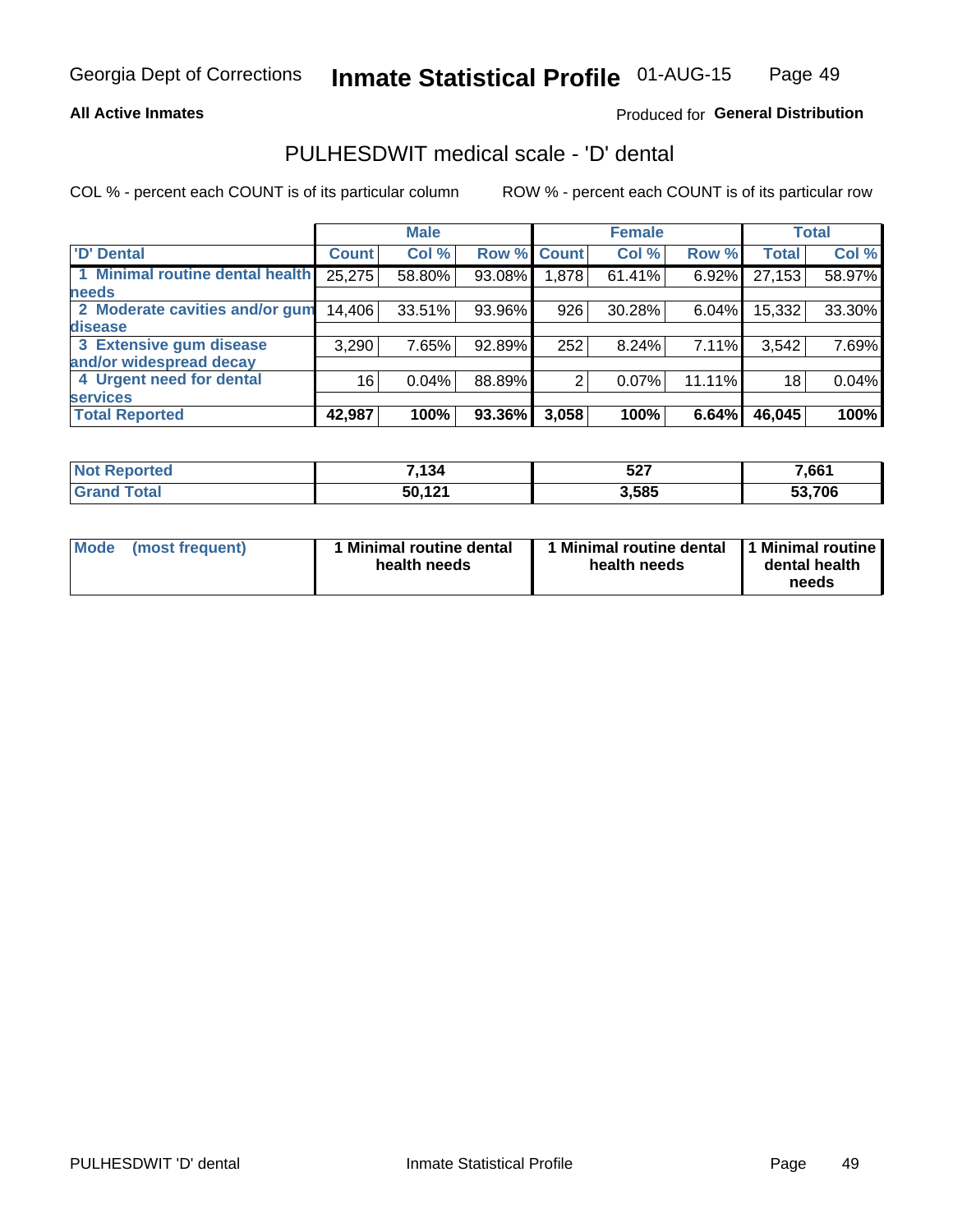#### **All Active Inmates**

### Produced for General Distribution

### PULHESDWIT medical scale - 'W' work ability

COL % - percent each COUNT is of its particular column

|                                 |              | <b>Male</b> |        |                    | <b>Female</b> |          |              | <b>Total</b> |
|---------------------------------|--------------|-------------|--------|--------------------|---------------|----------|--------------|--------------|
| 'W' work ability                | <b>Count</b> | Col %       |        | <b>Row % Count</b> | Col %         | Row %    | <b>Total</b> | Col %        |
| 1 Unrestricted work or activity | 38,435       | 84.13%      | 93.45% | 2,694              | 81.56%        | $6.55\%$ | 41,129       | 83.96%       |
| 2 Minor restrictions on type of | 5,745        | 12.57%      | 92.63% | 457                | 13.84%        | 7.37%    | 6,202        | 12.66%       |
| <b>work</b>                     |              |             |        |                    |               |          |              |              |
| 3 Moderate restrictions on type | 997          | 2.18%       | 94.23% | 61                 | 1.85%         | 5.77%    | 1,058        | 2.16%        |
| of work                         |              |             |        |                    |               |          |              |              |
| 4 Major restrictions on type of | 367          | 0.80%       | 92.21% | 31                 | 0.94%         | 7.79%    | 398          | 0.81%        |
| <b>work</b>                     |              |             |        |                    |               |          |              |              |
| 5 Cannot work under any         | 142          | 0.31%       | 70.30% | 60                 | 1.82%         | 29.70%   | 202          | 0.41%        |
| <b>circumstances</b>            |              |             |        |                    |               |          |              |              |
| <b>Total Reported</b>           | 45,686       | 100%        | 93.26% | 3,303              | 100%          | 6.74%    | 48,989       | 100%         |

| <b>Not Reported</b> | ,435   | 282   | フィフ<br>. . |
|---------------------|--------|-------|------------|
| Total<br>Gran       | 50,121 | 3,585 | 53,706     |

| Mode            | 1 Unrestricted work or | 1 Unrestricted work or | 1 Unrestricted   |
|-----------------|------------------------|------------------------|------------------|
| (most frequent) | activity               | activity               | work or activity |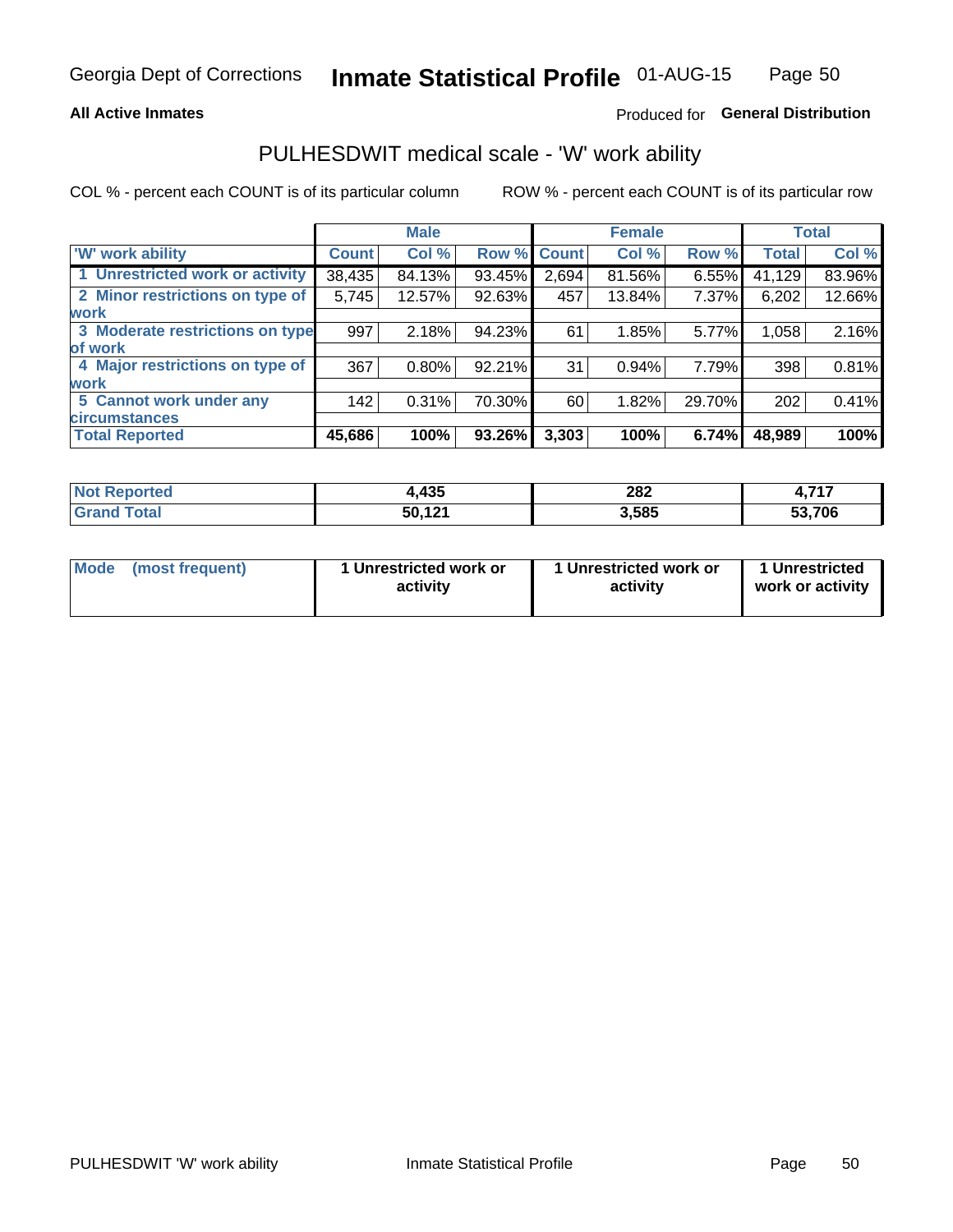#### **All Active Inmates**

### Produced for General Distribution

## PULHESDWIT medical scale - 'I' impairment

COL % - percent each COUNT is of its particular column ROW % - percent each COUNT is of its particular row

|                                 |              | <b>Male</b> |             |       | <b>Female</b> |       |              | <b>Total</b> |
|---------------------------------|--------------|-------------|-------------|-------|---------------|-------|--------------|--------------|
| <b>T</b> Impairment             | <b>Count</b> | Col %       | Row % Count |       | Col %         | Row % | <b>Total</b> | Col %        |
| 1 No impairments or             | 45,334       | 99.24%      | 93.25%      | 3,279 | 99.27%        | 6.75% | 48,613       | 99.24%       |
| disabilities                    |              |             |             |       |               |       |              |              |
| 2 Wheelchair-bound but          | 237          | 0.52%       | 91.51%      | 22    | 0.67%         | 8.49% | 259          | 0.53%        |
| otherwise OK                    |              |             |             |       |               |       |              |              |
| 3 Needs low-level Assisted      | 38           | 0.08%       | 97.44%      |       | 0.03%         | 2.56% | 39           | 0.08%        |
| Living (level I)                |              |             |             |       |               |       |              |              |
| 4 Needs moderate Assisted       | 14           | 0.03%       | 93.33%      |       | 0.03%         | 6.67% | 15           | 0.03%        |
| Living (level II)               |              |             |             |       |               |       |              |              |
| <b>5 Needs maximal Assisted</b> | 57           | 0.12%       | 100.00%     |       |               |       | 57           | 0.12%        |
| <b>Living (level III)</b>       |              |             |             |       |               |       |              |              |
| <b>Total Reported</b>           | 45,680       | 100%        | 93.26%      | 3,303 | 100%          | 6.74% | 48,983       | 100%         |

| าorted | .441   | 282                  | 700           |
|--------|--------|----------------------|---------------|
|        | - - -  | $\sim$ $\sim$ $\sim$ | 4,7 ZJ        |
| ™otai  | 50,121 | 3,585                | 53,706<br>ნა. |

| Mode | (most frequent) | 1 No impairments or<br>disabilities | 1 No impairments or<br>disabilities | 1 No impairments<br>or disabilities |
|------|-----------------|-------------------------------------|-------------------------------------|-------------------------------------|
|------|-----------------|-------------------------------------|-------------------------------------|-------------------------------------|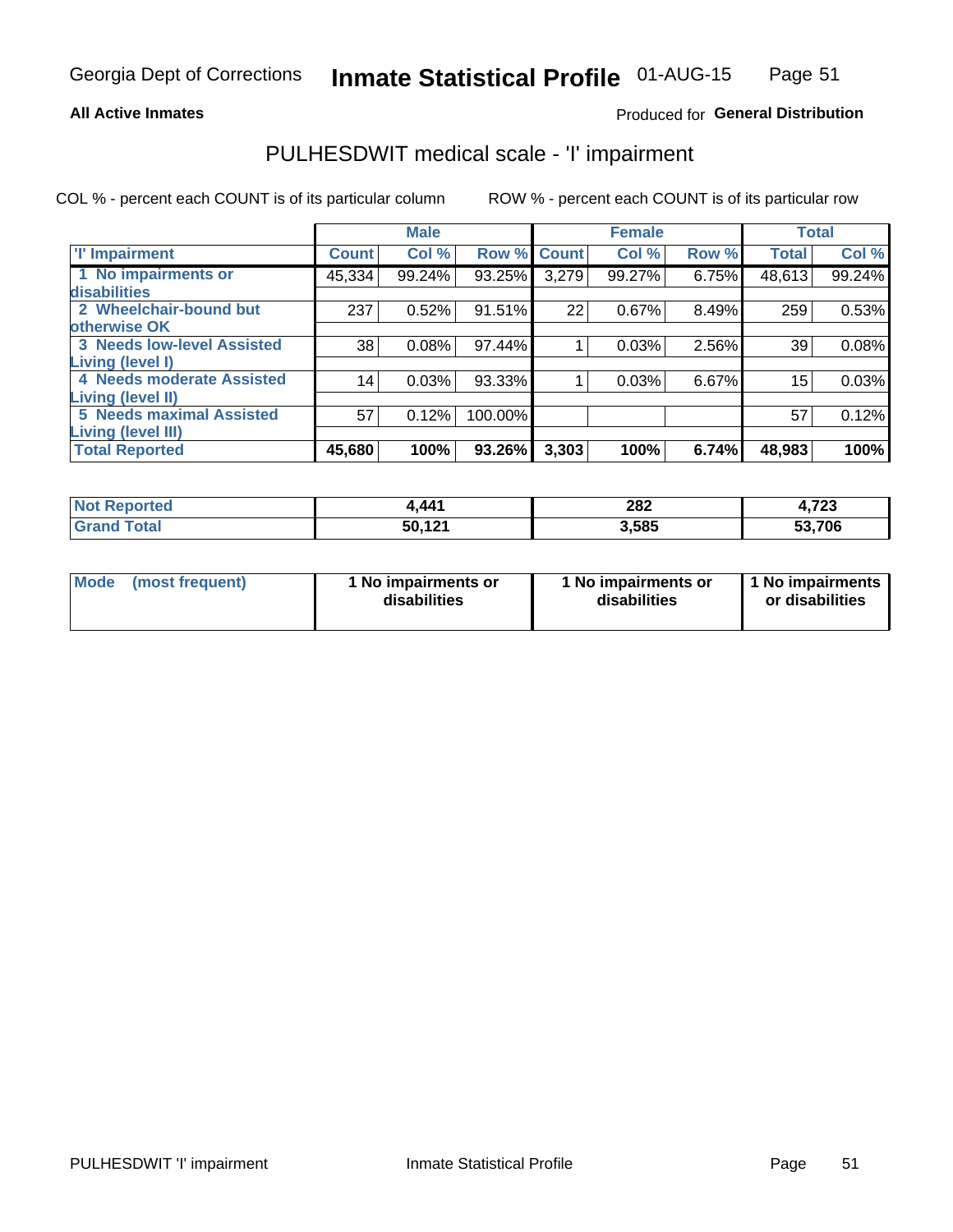#### **All Active Inmates**

### Produced fo General Distribution

### PULHESDWIT medical scale - 'T' transportability

COL % - percent each COUNT is of its particular column

|                              |              | <b>Male</b> |         |              | <b>Female</b> |        |              | <b>Total</b> |
|------------------------------|--------------|-------------|---------|--------------|---------------|--------|--------------|--------------|
| <b>T' Transportability</b>   | <b>Count</b> | Col %       | Row %   | <b>Count</b> | Col %         | Row %  | <b>Total</b> | Col %        |
| 1 Can be transported in any  | 45,440       | 99.45%      | 93.29%  | 3,270        | 99.66%        | 6.71%  | 48,710       | 99.47%       |
| ordinary approved vehicle    |              |             |         |              |               |        |              |              |
| 2 Wheelchair-bound, not      | 60           | 0.13%       | 95.24%  | 3            | 0.09%         | 4.76%  | 63           | 0.13%        |
| needing special vehicle      |              |             |         |              |               |        |              |              |
| 3 Wheelchair-bound, requires |              | 0.02%       | 100.00% |              |               |        |              | 0.01%        |
| special vehicle              |              |             |         |              |               |        |              |              |
| 4 Needs specially-equipped   | 6            | 0.01%       | 85.71%  |              | 0.03%         | 14.29% |              | 0.01%        |
| medical vehicle              |              |             |         |              |               |        |              |              |
| <b>5 Requires ambulance</b>  | 178          | 0.39%       | 96.22%  | 7            | 0.21%         | 3.78%  | 185          | 0.38%        |
| transport                    |              |             |         |              |               |        |              |              |
| <b>Total Reported</b>        | 45,691       | 100%        | 93.30%  | 3,281        | 100%          | 6.70%  | 48,972       | 100%         |

| orted | 4,430  | 304   | 4,734                      |
|-------|--------|-------|----------------------------|
|       | 50,121 | 3,585 | ,706<br>E0.<br><u>ეკ.,</u> |

|  | Mode (most frequent) | 1 Can be transported in any 1 Can be transported in any<br>ordinary approved vehicle   ordinary approved vehicle   transported in any |  | 1 Can be<br>  ordinary approved  <br>vehicle |
|--|----------------------|---------------------------------------------------------------------------------------------------------------------------------------|--|----------------------------------------------|
|--|----------------------|---------------------------------------------------------------------------------------------------------------------------------------|--|----------------------------------------------|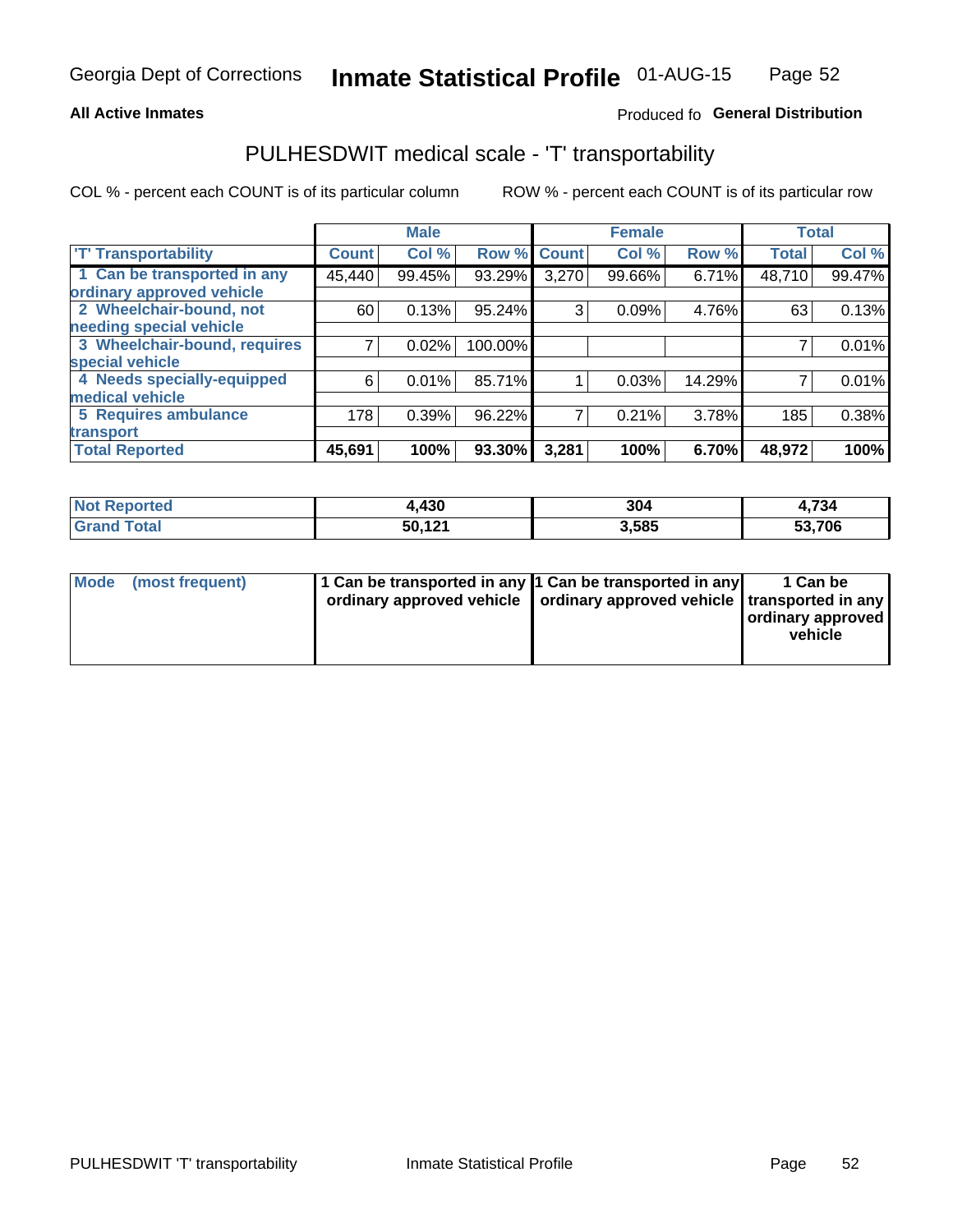# Inmate Statistical Profile 01-AUG-15 Page 53

#### **All Active Inmates**

### **Produced for General Distribution**

### Number of prior Georgia incarcerations

COL % - percent each COUNT is of its particular column

|                                       |              | <b>Male</b> |                    |       | <b>Female</b> |       |        | <b>Total</b> |
|---------------------------------------|--------------|-------------|--------------------|-------|---------------|-------|--------|--------------|
| <b>Num of Prior GA Incarcerations</b> | <b>Count</b> | Col %       | <b>Row % Count</b> |       | Col %         | Row % | Total  | Col %        |
| $\bf{0}$                              | 28,098       | 56.06%      | 91.59%             | 2,581 | 71.99%        | 8.41% | 30,679 | 57.12%       |
|                                       | 9,276        | 18.51%      | 94.85%             | 504   | 14.06%        | 5.15% | 9,780  | 18.21%       |
|                                       | 5,292        | 10.56%      | 96.22%             | 208   | 5.80%         | 3.78% | 5,500  | 10.24%       |
| 3                                     | 3,070        | 6.13%       | 96.27%             | 119   | 3.32%         | 3.73% | 3,189  | 5.94%        |
| 4                                     | 1,827        | 3.65%       | 96.31%             | 70    | 1.95%         | 3.69% | 1,897  | 3.53%        |
| 5                                     | 1,087        | 2.17%       | 95.86%             | 47    | 1.31%         | 4.14% | 1,134  | 2.11%        |
| <b>More Than 5</b>                    | 1,471        | 2.93%       | 96.33%             | 56    | 1.56%         | 3.67% | 1,527  | 2.84%        |
| <b>Total Reported</b>                 | 50,121       | 100%        | 93.32%             | 3,585 | 100%          | 6.68% | 53,706 | 100%         |

| eported<br>NO |        |       |        |
|---------------|--------|-------|--------|
| Total         | 50,121 | 3,585 | 53,706 |

| Mean (average)         | .05 | 1.02 |
|------------------------|-----|------|
| <b>Median (middle)</b> |     |      |
| Mode (most frequent)   |     |      |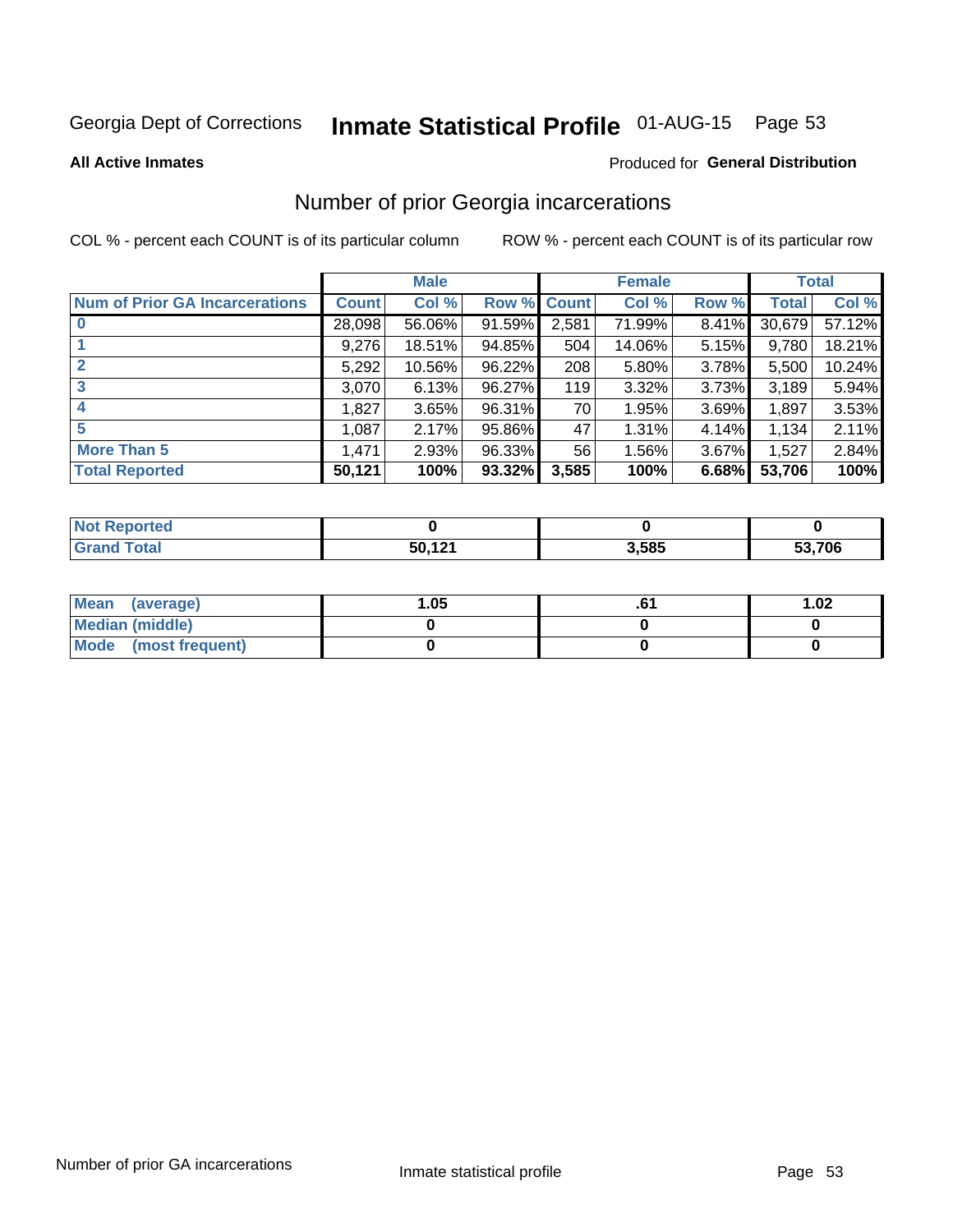#### **Inmate Statistical Profile 01-AUG-15** Page 54

#### **All Active Inmates**

#### Produced for General Distribution

### Prison sentence in years

COL % - percent each COUNT is of its particular column

ROW % - percent each COUNT is of its particular row

|                                 |              | <b>Male</b> |        |              | <b>Female</b> |          |              | <b>Total</b> |
|---------------------------------|--------------|-------------|--------|--------------|---------------|----------|--------------|--------------|
| <b>Prison Sentence In Years</b> | <b>Count</b> | Col %       | Row %  | <b>Count</b> | Col %         | Row %    | <b>Total</b> | Col %        |
| $0 - 1$                         | 448          | 0.89%       | 92.95% | 34           | 0.95%         | 7.05%    | 482          | 0.90%        |
| $1.1 - 2$                       | 697          | 1.39%       | 90.64% | 72           | 2.01%         | $9.36\%$ | 769          | 1.43%        |
| $2.1 - 3$                       | 1,031        | 2.06%       | 90.28% | 111          | 3.10%         | 9.72%    | 1,142        | 2.13%        |
| $3.1 - 4$                       | 921          | 1.84%       | 91.01% | 91           | 2.54%         | 8.99%    | 1,012        | 1.88%        |
| $4.1 - 5$                       | 2,092        | 4.17%       | 91.00% | 207          | 5.77%         | $9.00\%$ | 2,299        | 4.28%        |
| $5.1 - 6$                       | 1,078        | 2.15%       | 89.91% | 121          | 3.38%         | 10.09%   | 1,199        | 2.23%        |
| $6.1 - 7$                       | 1,131        | 2.26%       | 91.65% | 103          | 2.87%         | 8.35%    | 1,234        | 2.30%        |
| $7.1 - 8$                       | 1,190        | 2.37%       | 92.46% | 97           | 2.71%         | 7.54%    | 1,287        | 2.40%        |
| $8.1 - 9$                       | 1,245        | 2.48%       | 93.19% | 91           | 2.54%         | 6.81%    | 1,336        | 2.49%        |
| $9.1 - 10$                      | 4,870        | 9.72%       | 90.62% | 504          | 14.06%        | 9.38%    | 5,374        | 10.01%       |
| $10.1 - 12$                     | 2,584        | 5.16%       | 91.70% | 234          | 6.53%         | 8.30%    | 2,818        | 5.25%        |
| $12.1 - 15$                     | 5,272        | 10.52%      | 92.17% | 448          | 12.50%        | 7.83%    | 5,720        | 10.65%       |
| $15.1 - 20$                     | 9,441        | 18.84%      | 94.03% | 599          | 16.71%        | 5.97%    | 10,040       | 18.69%       |
| 20.1 - Over                     | 9,775        | 19.50%      | 95.40% | 471          | 13.14%        | 4.60%    | 10,246       | 19.08%       |
| <b>Life</b>                     | 7,063        | 14.09%      | 95.12% | 362          | 10.10%        | 4.88%    | 7,425        | 13.83%       |
| <b>Life Without Parole</b>      | 1,089        | 2.17%       | 97.06% | 33           | 0.92%         | 2.94%    | 1,122        | 2.09%        |
| <b>Death</b>                    | 91           | 0.18%       | 98.91% |              | 0.03%         | 1.09%    | 92           | 0.17%        |
| <b>Youthful Offenders</b>       | 103          | 0.21%       | 94.50% | 6            | 0.17%         | 5.50%    | 109          | 0.20%        |
| <b>Total Reported</b>           | 50,121       | 100%        | 93.32% | 3,585        | 100.0%        | 6.68%    | 53,706       | 100.0%       |

| ported<br><b>NOT</b> |           |       |             |
|----------------------|-----------|-------|-------------|
| $\sim$               | 121<br>50 | 3,585 | .706<br>EO. |

#### **Determinate (numeric) sentences only**

| <b>Mean</b> | 20.96 | 19.24 | 20.91 |
|-------------|-------|-------|-------|
|             |       |       |       |

All sentences (including determinate), with life, life without parole, and death sentences figured at 45 years

| <b>Me</b> | 30.46 | 30.48<br>ົ |
|-----------|-------|------------|
|           |       |            |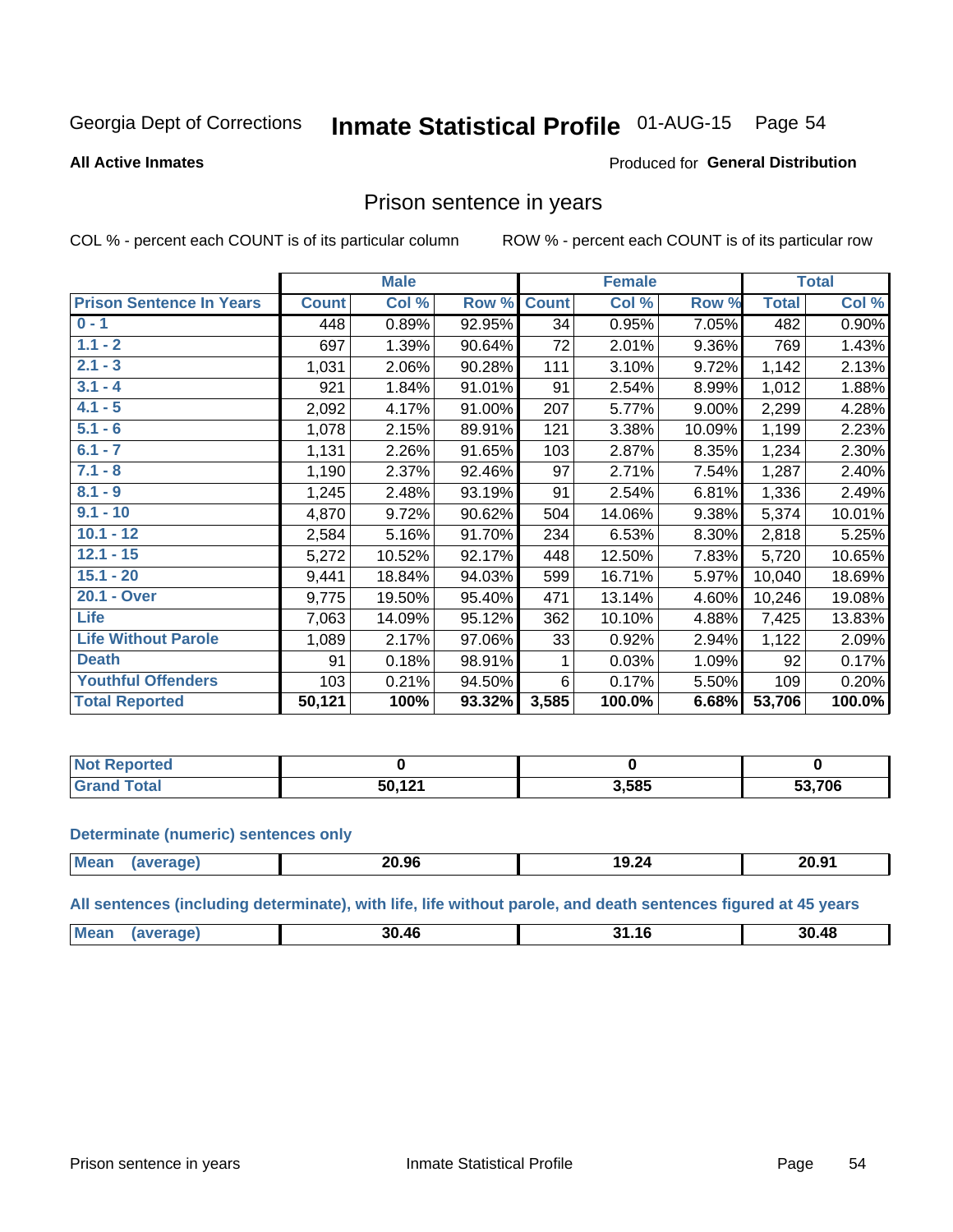## Inmate Statistical Profile 01-AUG-15 Page 55

#### **All Active Inmates**

#### Produced for General Distribution

### Primary offense, broken out into felonies vs misdemeanors

COL % - percent each COUNT is of its particular column

|                                  |              | <b>Male</b> |           |                    | <b>Female</b>      |          | Total  |        |
|----------------------------------|--------------|-------------|-----------|--------------------|--------------------|----------|--------|--------|
| <b>Felonies and Misdemeanors</b> | <b>Count</b> | Col%        |           | <b>Row % Count</b> | Col%               | Row %    | Total, | Col %  |
| <b>Felonies</b>                  | 49,941       | 99.79%      | 93.31%    | 3.582              | 99.92%             | 6.69%    | 53.523 | 99.80% |
| <b>Misdemeanors</b>              | 103          | .21%        | $97.17\%$ |                    | $.08\%$ $^{\circ}$ | $2.83\%$ | 106    | .20%   |
| <b>Total Reported</b>            | 50,044       | 100%        | $93.32\%$ | 3,585              | 100%               | 6.68%    | 53,629 | 100%   |

| <b>Not Reported</b> | --    |       |        |
|---------------------|-------|-------|--------|
| <b>Grand Total</b>  | 5012' | 0.044 | 53,706 |

| Mo | ____ | 11 C.S<br>. | onies<br>. |
|----|------|-------------|------------|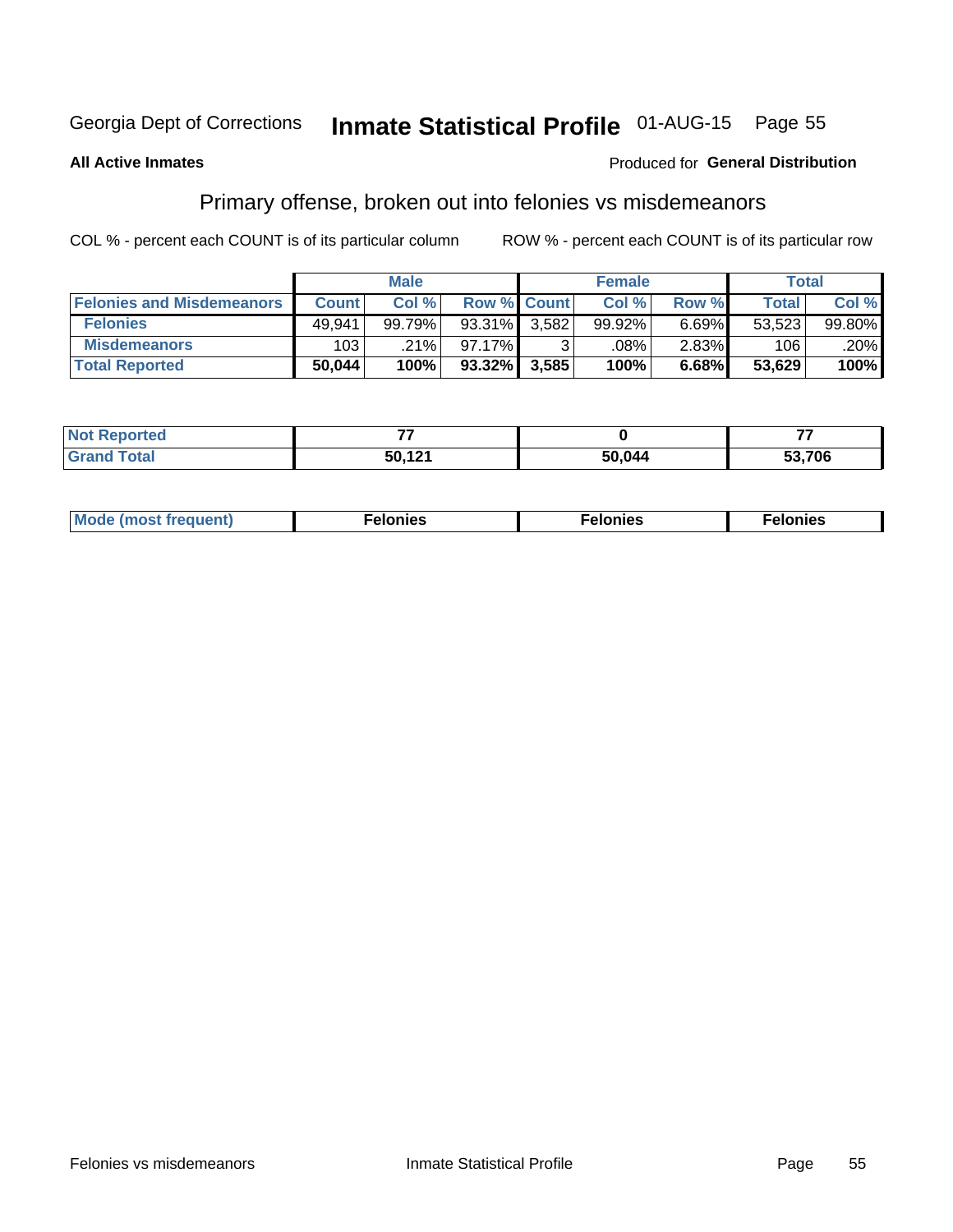## Inmate Statistical Profile 01-AUG-15 Page 56

#### **All Active Inmates**

#### Produced for General Distribution

### Primary offense, broken out into six broad crime categories

COL % - percent each COUNT is of its particular column

|                                  |              | <b>Male</b> |        |                    | <b>Female</b> |        |              | <b>Total</b> |
|----------------------------------|--------------|-------------|--------|--------------------|---------------|--------|--------------|--------------|
| <b>Crime Categories</b>          | <b>Count</b> | Col %       |        | <b>Row % Count</b> | Col %         | Row %  | <b>Total</b> | Col %        |
| <b>Violent</b>                   | 24,768       | 49.49%      | 94.05% | 1,566              | 43.68%        | 5.95%  | 26,334       | 49.10%       |
| <b>Sex Crime</b><br>$\mathbf{2}$ | 8,196        | 16.38%      | 98.43% | 131                | 3.65%         | 1.57%  | 8,327        | 15.53%       |
| $\mathbf{3}$<br><b>Property</b>  | 9,106        | 18.20%      | 89.74% | 1,041              | 29.04%        | 10.26% | 10,147       | 18.92%       |
| <b>Drug</b><br>4                 | 5,666        | 11.32%      | 89.38% | 673                | 18.77%        | 10.62% | 6,339        | 11.82%       |
| <b>Habit/DUI</b><br>5            | 88           | .18%        | 87.13% | 13                 | .36%          | 12.87% | 101          | .19%         |
| <b>Other</b><br>6                | 2,220        | 4.44%       | 93.24% | 161                | 4.49%         | 6.76%  | 2,381        | 4.44%        |
| <b>Total Reported</b>            | 50,044       | 100%        | 93.32% | 3,585              | 100%          | 6.68%  | 53,629       | 100%         |

| <b>orteg</b><br>NO |                    |       |      |
|--------------------|--------------------|-------|------|
| Eata               | 50,12 <sup>4</sup> | 3,585 | ,706 |

| Mo<br>uent)<br>nos | .<br>/iolent | <br>Violent | - --<br><b>Tiolent</b> |
|--------------------|--------------|-------------|------------------------|
|                    |              |             |                        |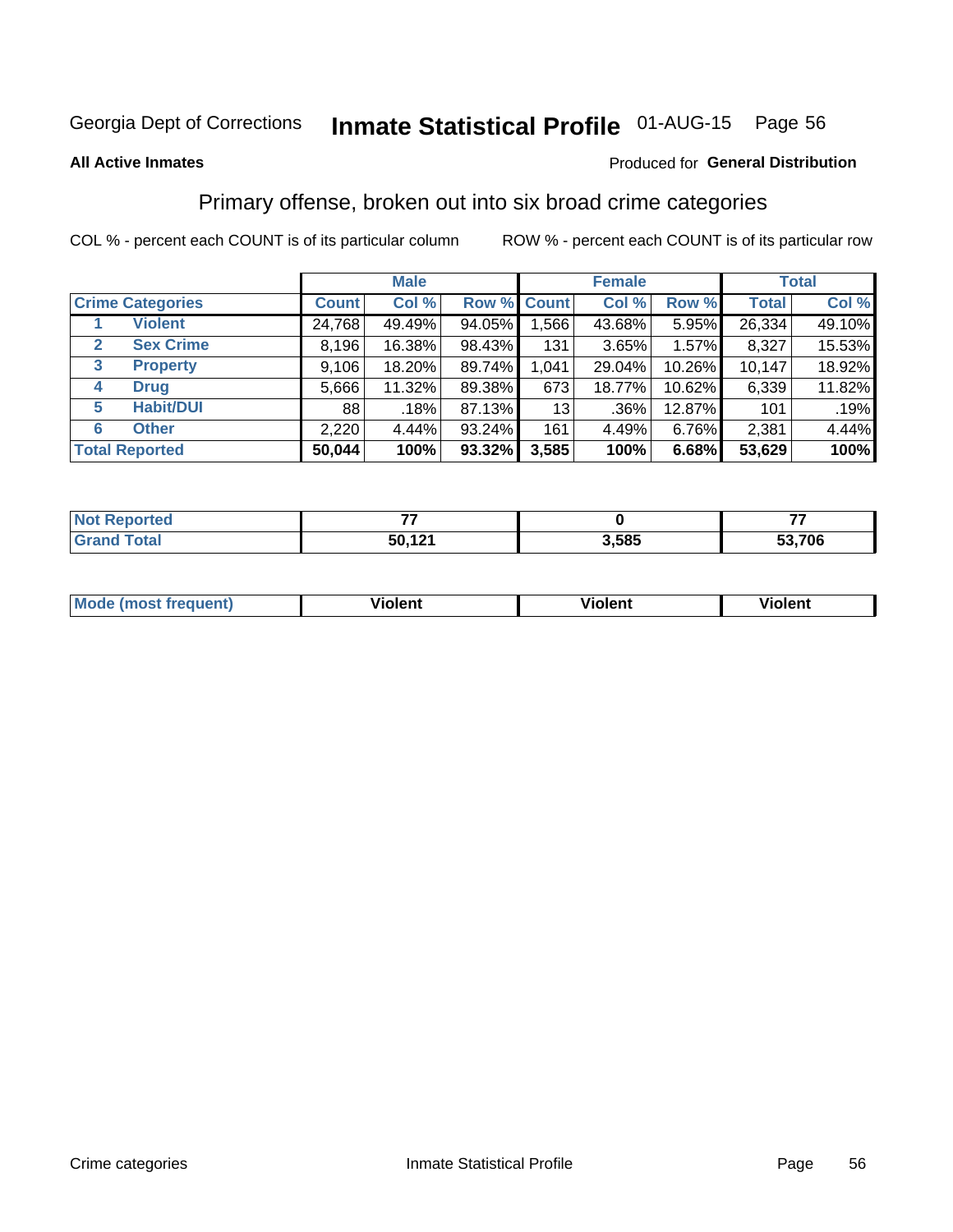# Inmate Statistical Profile 01-AUG-15 Page 57

#### **All Active Inmates**

#### Produced for General Distribution

## Primary offense, detailed offense code

COL % - percent each COUNT is of its particular column

|                                            |              | <b>Male</b> |         |                | <b>Female</b> |        |                | <b>Total</b> |
|--------------------------------------------|--------------|-------------|---------|----------------|---------------|--------|----------------|--------------|
| <b>Primary Offense</b>                     | <b>Count</b> | Col %       | Row %   | <b>Count</b>   | Col %         | Row %  | <b>Total</b>   | Col %        |
| <b>Abandonment Of Child (2852)</b>         | $\mathbf 1$  | .01%        | 100.00% |                |               |        | 1              | .01%         |
| <b>Abuse, Neglect Elder/Disab (2812)</b>   | 28           | .06%        | 62.22%  | 17             | .47%          | 37.78% | 45             | .08%         |
| Agg Aslt W Intnt To Rape (2095)            | 68           | .14%        | 100.00% |                |               |        | 68             | .13%         |
| <b>Agg Sex Battery Atmpt (2099)</b>        | 1            | .01%        | 100.00% |                |               |        | 1              | .01%         |
| <b>Aggrav Assault (1302)</b>               | 5,107        | 10.21%      | 94.77%  | 282            | 7.87%         | 5.23%  | 5,389          | 10.05%       |
| <b>Aggrav Assault Peace Ofcr</b><br>(1314) | 297          | .59%        | 94.89%  | 16             | .45%          | 5.11%  | 313            | .58%         |
| <b>Aggrav Battery (1305)</b>               | 1,227        | 2.45%       | 94.02%  | 78             | 2.18%         | 5.98%  | 1,305          | 2.43%        |
| <b>Aggrav Battery Peace Ofcr</b><br>(1315) | 23           | .05%        | 100.00% |                |               |        | 23             | .04%         |
| <b>Aggrav Ch Molest, Atmpt (2096)</b>      |              | .01%        | 100.00% |                |               |        |                | .01%         |
| <b>Aggrav Child Molestation (2021)</b>     | 1,189        | 2.38%       | 98.59%  | 17             | .47%          | 1.41%  | 1,206          | 2.25%        |
| <b>Aggrav Cruelty To Animals</b><br>(2972) | 10           | .02%        | 100.00% |                |               |        | 10             | .02%         |
| <b>Aggrav Sexual Battery (2009)</b>        | 181          | .36%        | 99.45%  | 1              | .03%          | .55%   | 182            | .34%         |
| <b>Aggrav Sodomy (2003)</b>                | 196          | .39%        | 98.99%  | $\overline{2}$ | .06%          | 1.01%  | 198            | .37%         |
| <b>Aggrav Stalking (1321)</b>              | 273          | .55%        | 96.13%  | 11             | .31%          | 3.87%  | 284            | .53%         |
| <b>Aggravated Assault On 65+</b><br>(1304) | 4            | .01%        | 80.00%  | 1              | .03%          | 20.00% | 5              | .01%         |
| <b>Alter Id (1506)</b>                     | 4            | .01%        | 100.00% |                |               |        | 4              | .01%         |
| <b>Armed Robbery (1902)</b>                | 5,596        | 11.18%      | 96.40%  | 209            | 5.83%         | 3.60%  | 5,805          | 10.82%       |
| Arson 1st Degree (1401)                    | 63           | .13%        | 88.73%  | 8              | .22%          | 11.27% | 71             | .13%         |
| <b>Arson 2nd Degree (1402)</b>             | 9            | .02%        | 75.00%  | 3              | .08%          | 25.00% | 12             | .02%         |
| <b>Arson 3rd Degree (1403)</b>             | 6            | .01%        | 100.00% |                |               |        | $\,6\,$        | .01%         |
| <b>Ass W/ Int Transmit Hiv (1313)</b>      | 1            | .01%        | 50.00%  | 1              | .03%          | 50.00% | $\overline{2}$ | .01%         |
| <b>Atmpt Aggrav Assault (1303)</b>         | 10           | .02%        | 90.91%  | $\mathbf{1}$   | .03%          | 9.09%  | 11             | .02%         |
| <b>Atmpt Aggrav Sodomy (2093)</b>          | 4            | .01%        | 100.00% |                |               |        | 4              | .01%         |
| <b>Atmpt Armed Robbery (1992)</b>          | 96           | .19%        | 95.05%  | 5              | .14%          | 4.95%  | 101            | .19%         |
| <b>Atmpt Burglary (1690)</b>               | 28           | .06%        | 93.33%  | $\overline{2}$ | .06%          | 6.67%  | 30             | .06%         |
| <b>Atmpt Child Molestation (2094)</b>      | 22           | .04%        | 100.00% |                |               |        | 22             | .04%         |
| <b>Atmpt Escape (2590)</b>                 | 3            | .01%        | 100.00% |                |               |        | 3              | .01%         |
| <b>Atmpt Forgery (1790)</b>                | 1            | .01%        | 100.00% |                |               |        | 1              | .01%         |
| <b>Atmpt Kidnap (1390)</b>                 | 3            | .01%        | 100.00% |                |               |        | $\overline{3}$ | .01%         |
| <b>Atmpt Murder (1190)</b>                 | 75           | .15%        | 91.46%  | $\overline{7}$ | .20%          | 8.54%  | 82             | .15%         |
| Atmpt Rape (2091)                          | 46           | .09%        | 97.87%  | 1.             | .03%          | 2.13%  | 47             | .09%         |
| <b>Atmpt Robbery (1991)</b>                | 43           | .09%        | 93.48%  | 3              | .08%          | 6.52%  | 46             | .09%         |
| <b>Atmpt Sodomy (2092)</b>                 | 4            | .01%        | 100.00% |                |               |        | 4              | .01%         |
| <b>Atmpt Theft By Taking (1812)</b>        | $\,6\,$      | .01%        | 75.00%  | $\overline{c}$ | .06%          | 25.00% | 8              | .01%         |
| <b>Atmpt Viol Substance Act (4090)</b>     | 22           | .04%        | 84.62%  | $\overline{4}$ | .11%          | 15.38% | 26             | .05%         |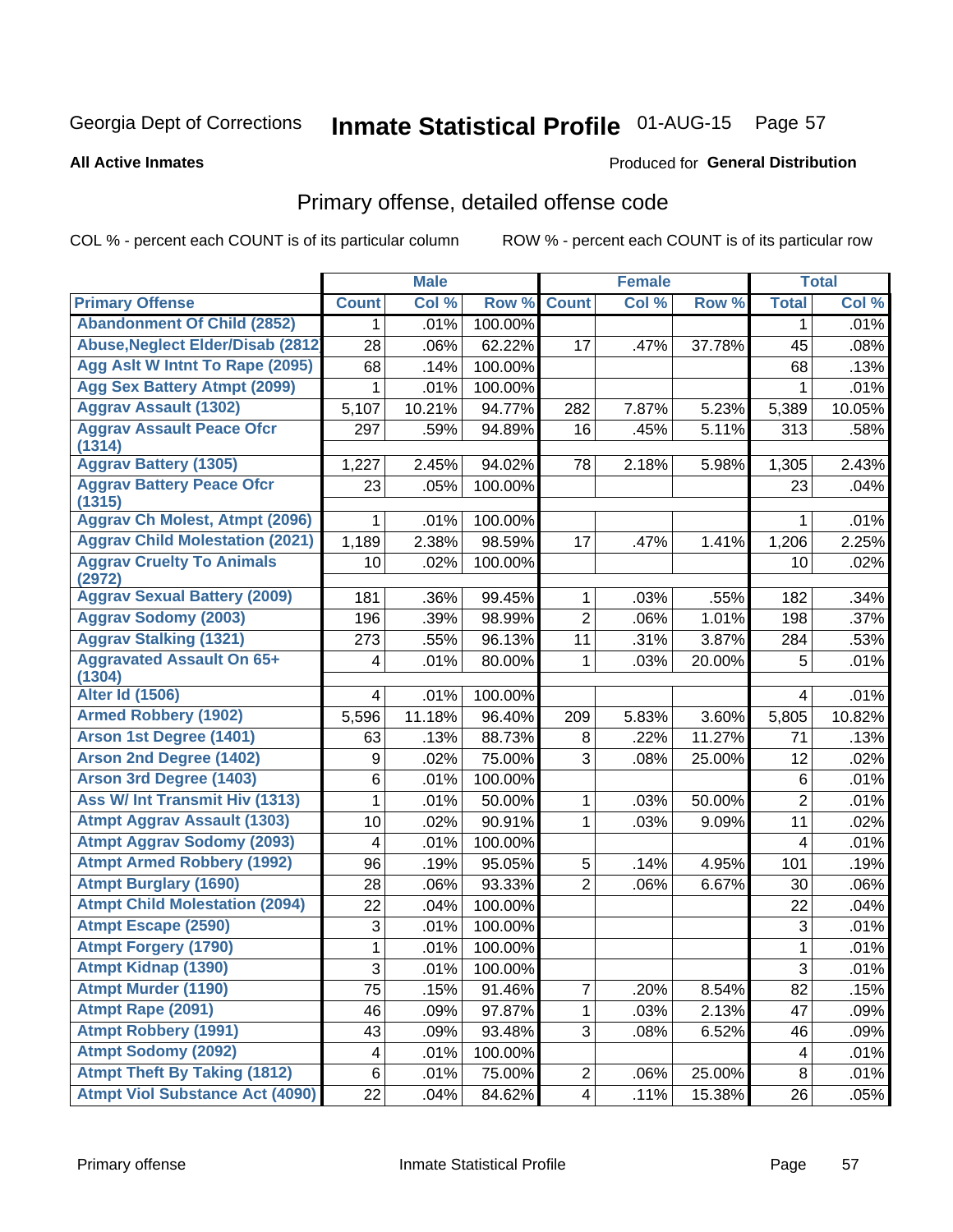# Inmate Statistical Profile 01-AUG-15 Page 58

#### **All Active Inmates**

#### **Produced for General Distribution**

### Primary offense, detailed offense code

COL % - percent each COUNT is of its particular column

|                                          |                  | <b>Male</b> |         |                         | <b>Female</b> |         |                | <b>Total</b> |
|------------------------------------------|------------------|-------------|---------|-------------------------|---------------|---------|----------------|--------------|
| <b>Primary Offense</b>                   | <b>Count</b>     | Col %       | Row %   | <b>Count</b>            | Col %         | Row %   | <b>Total</b>   | Col %        |
| <b>Att/Consprcy Commt C/S/Of</b>         | 41               | .08%        | 91.11%  | $\overline{4}$          | .11%          | 8.89%   | 45             | .08%         |
| (4134)                                   |                  |             |         |                         |               |         |                |              |
| <b>Bad Checks (1704)</b>                 | 1                | .01%        | 33.33%  | $\overline{2}$          | .06%          | 66.67%  | $\sqrt{3}$     | .01%         |
| <b>Bail Jumping (2511)</b>               | $\overline{7}$   | .01%        | 100.00% |                         |               |         | $\overline{7}$ | .01%         |
| <b>Bestiality (2004)</b>                 | 1                | .01%        | 100.00% |                         |               |         | $\mathbf{1}$   | .01%         |
| <b>Bigamy (2007)</b>                     | 1                | .01%        | 100.00% |                         |               |         | $\mathbf{1}$   | .01%         |
| <b>Bribery Govt Officer (2301)</b>       | $\boldsymbol{2}$ | .01%        | 66.67%  | 1                       | .03%          | 33.33%  | 3              | .01%         |
| <b>Bribery Of Contestant (2711)</b>      | 1                | .01%        | 100.00% |                         |               |         | $\mathbf{1}$   | .01%         |
| Burg 1st Aft 6/30/12 (1611)              | 1,247            | 2.49%       | 92.23%  | 105                     | 2.93%         | 7.77%   | 1,352          | 2.52%        |
| Burg 2nd Aft 6/30/12 (1612)              | 457              | .91%        | 96.82%  | 15                      | $-42%$        | 3.18%   | 472            | .88%         |
| Burg Bef 7/1/12 (1601)                   | 4,099            | 8.19%       | 96.74%  | 138                     | 3.85%         | 3.26%   | 4,237          | 7.90%        |
| <b>Carjacking, Attempted (1912)</b>      | 1                | .01%        | 100.00% |                         |               |         | 1              | .01%         |
| <b>Carry Concealed Weapon (2901)</b>     | 7                | .01%        | 100.00% |                         |               |         | 7              | .01%         |
| <b>Carry Weapon At School (2915)</b>     | $\overline{4}$   | .01%        | 80.00%  | 1                       | .03%          | 20.00%  | 5              | .01%         |
| <b>Child Molestation (2019)</b>          | 2,658            | 5.31%       | 97.83%  | 59                      | 1.65%         | 2.17%   | 2,717          | 5.07%        |
| <b>Chop Shop Violation (5003)</b>        | 1                | .01%        | 100.00% |                         |               |         | 1              | .01%         |
| <b>Cnspire Traffic Cntrl Sub (4130)</b>  | 9                | .02%        | 81.82%  | $\overline{2}$          | .06%          | 18.18%  | 11             | .02%         |
| <b>Computer Pornography (1760)</b>       | 48               | .10%        | 100.00% |                         |               |         | 48             | .09%         |
| <b>Computer Theft (1761)</b>             | 7                | .01%        | 46.67%  | 8                       | .22%          | 53.33%  | 15             | .03%         |
| <b>Computer Trespass (1762)</b>          | $\overline{2}$   | .01%        | 100.00% |                         |               |         | $\overline{2}$ | .01%         |
| <b>Conceal Death Of Another (1125)</b>   | 13               | .03%        | 76.47%  | $\overline{\mathbf{4}}$ | .11%          | 23.53%  | 17             | .03%         |
| <b>Conspiracy (9901)</b>                 | 37               | .07%        | 88.10%  | 5                       | .14%          | 11.90%  | 42             | .08%         |
| <b>Convsn Paymnts Real Propy</b>         | 1                | .01%        | 100.00% |                         |               |         | 1              | .01%         |
| (1811)                                   |                  |             |         |                         |               |         |                |              |
| <b>Crmnl Abortion (1201)</b>             | 1                | .01%        | 100.00% |                         |               |         | 1              | .01%         |
| Crmnl Atmpt (9905)                       | $\overline{2}$   | .01%        | 100.00% |                         |               |         | $\overline{2}$ | .01%         |
| Crmnl Damage 1st Degree (1501)           | 31               | .06%        | 93.94%  | $\mathbf{2}$            | .06%          | 6.06%   | 33             | .06%         |
| <b>Crmnl Damage 2nd Degree</b>           | 84               | .17%        | 97.67%  | $\overline{2}$          | .06%          | 2.33%   | 86             | .16%         |
| (1502)                                   |                  |             |         |                         |               |         |                |              |
| <b>Crmnl Interfere Govt Prop (2613)</b>  | 20               | .04%        | 95.24%  | 1                       | .03%          | 4.76%   | 21             | .04%         |
| <b>Crmnl Solicitation (9910)</b>         | 1                | .01%        | 50.00%  | 1                       | .03%          | 50.00%  | $\sqrt{2}$     | .01%         |
| <b>Crmnl Trespassing (9912)</b>          | 1                | .01%        | 100.00% |                         |               |         | $\mathbf{1}$   | .01%         |
| <b>Cruelty To Animals (2971)</b>         | 3                | .01%        | 75.00%  | 1.                      | .03%          | 25.00%  | 4              | .01%         |
| <b>Cruelty To Children (2801)</b>        | 300              | .60%        | 77.32%  | 88                      | 2.45%         | 22.68%  | 388            | .72%         |
| <b>Cruelty To Elder Person (2811)</b>    | 15               | .03%        | 60.00%  | 10                      | .28%          | 40.00%  | 25             | .05%         |
| <b>Damage, Destroy Secr Prop</b>         |                  |             |         |                         | .03%          | 100.00% | 1              | .01%         |
| (1504)<br><b>Defrauding State (2307)</b> |                  |             |         |                         |               |         |                |              |
|                                          | $\mathbf{1}$     | .01%        | 100.00% |                         |               |         | $\mathbf 1$    | .01%         |
| <b>Distributing Obscene Mat (2101)</b>   | $\overline{2}$   | .01%        | 100.00% |                         |               |         | $\overline{2}$ | .01%         |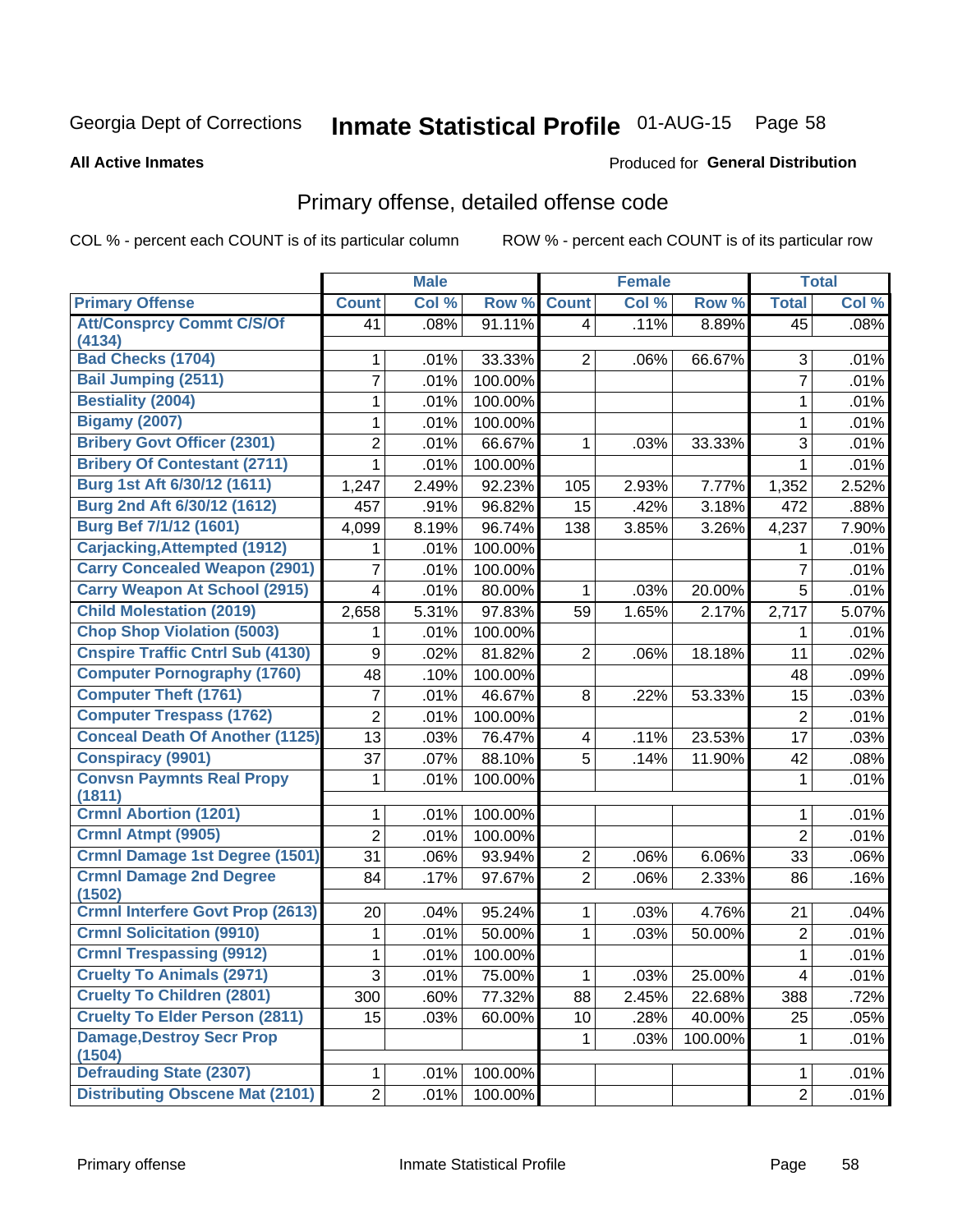# Inmate Statistical Profile 01-AUG-15 Page 59

#### **All Active Inmates**

#### Produced for General Distribution

## Primary offense, detailed offense code

COL % - percent each COUNT is of its particular column

|                                            |                  | <b>Male</b> |         |                | <b>Female</b> |         |                | <b>Total</b> |
|--------------------------------------------|------------------|-------------|---------|----------------|---------------|---------|----------------|--------------|
| <b>Primary Offense</b>                     | <b>Count</b>     | Col %       | Row %   | <b>Count</b>   | Col %         | Row %   | <b>Total</b>   | Col %        |
| <b>Drvng Habtl Violator (5004)</b>         | 7                | .01%        | 100.00% |                |               |         | 7              | .01%         |
| Eavesdrop & Surveillance (3001)            | $\overline{2}$   | .01%        | 100.00% |                |               |         | $\overline{2}$ | .01%         |
| <b>Entering Vehicle (1880)</b>             | 104              | .21%        | 95.41%  | 5              | .14%          | 4.59%   | 109            | .20%         |
| <b>Entice Child, Attempted (2090)</b>      | 8                | .02%        | 100.00% |                |               |         | 8              | .01%         |
| <b>Enticing Child-Indec Purp (2020)</b>    | 78               | .16%        | 93.98%  | 5              | .14%          | 6.02%   | 83             | .15%         |
| <b>Escape (2501)</b>                       | 19               | .04%        | 86.36%  | 3              | .08%          | 13.64%  | 22             | .04%         |
| <b>False Certificates (2311)</b>           |                  |             |         | 1              | .03%          | 100.00% | 1              | .01%         |
| <b>False Imprisonment (1308)</b>           | 184              | .37%        | 96.34%  | $\overline{7}$ | .20%          | 3.66%   | 191            | .36%         |
| <b>False Statements Govt (2408)</b>        | 21               | .04%        | 72.41%  | 8              | .22%          | 27.59%  | 29             | .05%         |
| <b>False Swearing (2402)</b>               | 2                | .01%        | 100.00% |                |               |         | $\overline{2}$ | .01%         |
| <b>False Swearng Writtn Stmt</b>           | $\overline{3}$   | .01%        | 100.00% |                |               |         | $\overline{3}$ | .01%         |
| (2205)                                     |                  |             |         |                |               |         |                |              |
| <b>Family Violence Battery (1301)</b>      | 127              | .25%        | 95.49%  | 6              | .17%          | 4.51%   | 133            | .25%         |
| Feticide (1121)                            | 1                | .01%        | 100.00% |                |               |         | 1              | .01%         |
| <b>Feticide By Vehicle (1118)</b>          | 3                | .01%        | 50.00%  | 3              | .08%          | 50.00%  | 6              | .01%         |
| <b>Financial Identity Fraud (1756)</b>     | 45               | .09%        | 57.69%  | 33             | .92%          | 42.31%  | 78             | .15%         |
| <b>Fleeing/Eluding Police (2316)</b>       | 296              | .59%        | 95.18%  | 15             | .42%          | 4.82%   | 311            | .58%         |
| Forg 1st Aft 6/30/12 (1711)                | 64               | .13%        | 65.31%  | 34             | .95%          | 34.69%  | 98             | .18%         |
| Forg 1st Bef 7/1/12 (1701)                 | 543              | 1.09%       | 74.28%  | 188            | 5.24%         | 25.72%  | 731            | 1.36%        |
| Forg 2nd Aft 6/30/12 (1712)                | 29               | .06%        | 80.56%  | 7              | .20%          | 19.44%  | 36             | .07%         |
| Forg 2nd Bef 7/1/12 (1702)                 | 13               | .03%        | 86.67%  | $\overline{c}$ | .06%          | 13.33%  | 15             | .03%         |
| Forg 3rd Aft 6/30/12 (1713)                | 26               | .05%        | 70.27%  | 11             | .31%          | 29.73%  | 37             | .07%         |
| Forg 4th Aft 6/30/12 (1714)                | 8                | .02%        | 50.00%  | 8              | .22%          | 50.00%  | 16             | .03%         |
| <b>Forgery Credit Card (1752)</b>          | $\overline{c}$   | .01%        | 100.00% |                |               |         | $\sqrt{2}$     | .01%         |
| <b>Fraudulent Access Compute</b><br>(1796) | 4                | .01%        | 57.14%  | 3              | .08%          | 42.86%  | $\overline{7}$ | .01%         |
| <b>Fraudulent Checks (1750)</b>            | $\overline{2}$   | .01%        | 100.00% |                |               |         | $\overline{2}$ | .01%         |
| <b>Fraudulent Credit Card (1753)</b>       | 62               | .12%        | 65.26%  | 33             | .92%          | 34.74%  | 95             | .18%         |
| <b>Gang Participation (9914)</b>           | 27               | .05%        | 100.00% |                |               |         | 27             | .05%         |
| <b>Guard Line W/Weapon/Drugs</b>           | 12               | .02%        | 70.59%  | 5              | .14%          | 29.41%  | 17             | .03%         |
| (2963)                                     |                  |             |         |                |               |         |                |              |
| <b>Habit Traf Viol/Impaired (5005)</b>     | 16               | .03%        | 94.12%  | 1              | .03%          | 5.88%   | 17             | .03%         |
| <b>Habit Traf Viol/Other (5006)</b>        | 8                | .02%        | 88.89%  | $\mathbf{1}$   | .03%          | 11.11%  | 9              | .02%         |
| <b>Hijacking Motor Vehicle (1911)</b>      | 38               | .08%        | 97.44%  | 1              | .03%          | 2.56%   | 39             | .07%         |
| <b>Hindering Appreh Or Pun (2503)</b>      | $\boldsymbol{2}$ | .01%        | 100.00% |                |               |         | $\overline{2}$ | .01%         |
| Hit-Run W/Injury/Fatality (5007)           | 15               | .03%        | 71.43%  | 6              | .17%          | 28.57%  | 21             | .04%         |
| <b>Homicide By Vessel (1124)</b>           | 41               | .08%        | 89.13%  | 5              | .14%          | 10.87%  | 46             | .09%         |
| <b>Illegal Attm To Obt Drugs (4011)</b>    | $\overline{c}$   | .01%        | 50.00%  | $\overline{2}$ | .06%          | 50.00%  | 4              | .01%         |
| <b>Impersonating Officer (2405)</b>        | 5                | .01%        | 100.00% |                |               |         | 5              | .01%         |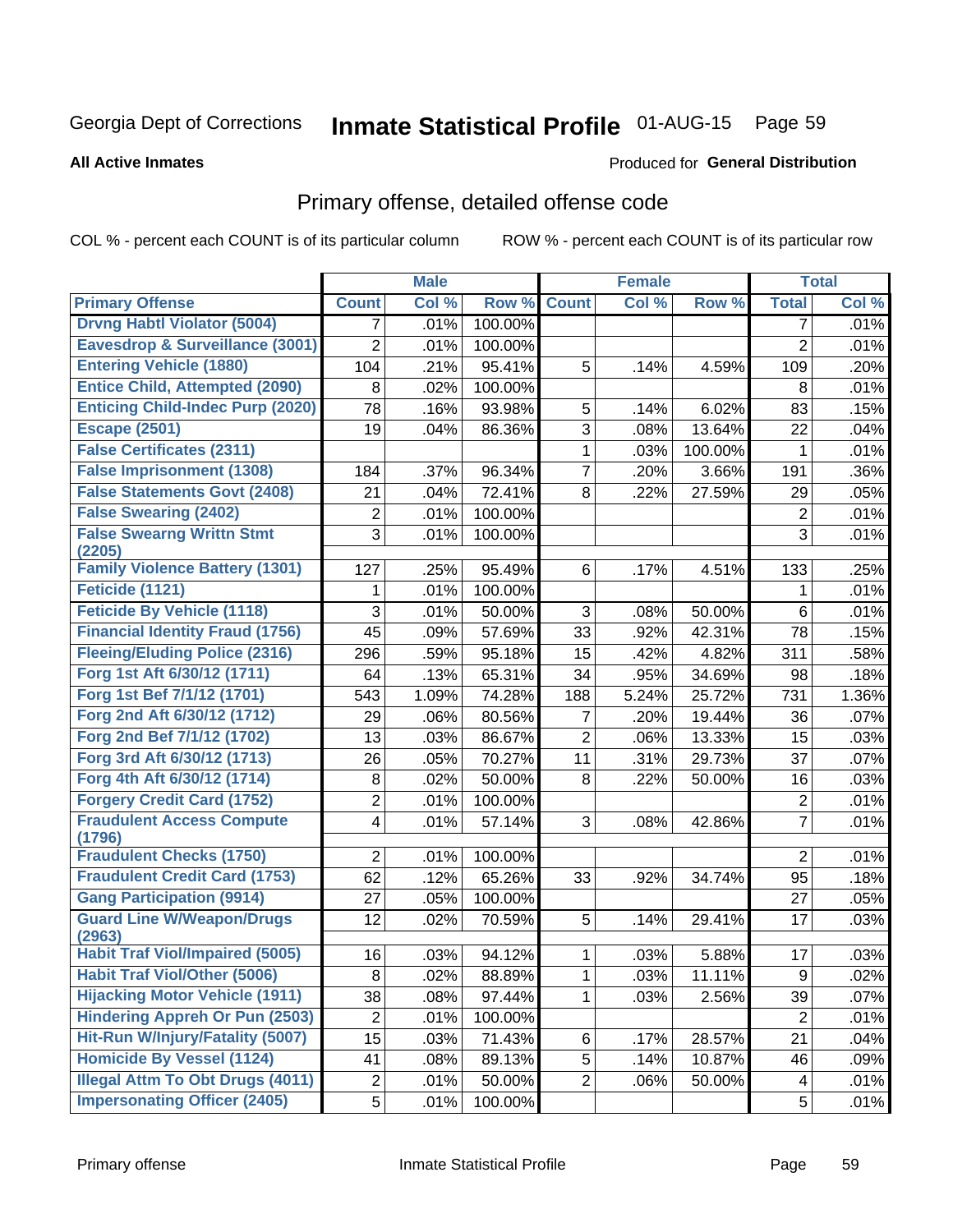# Inmate Statistical Profile 01-AUG-15 Page 60

#### **All Active Inmates**

### **Produced for General Distribution**

## Primary offense, detailed offense code

COL % - percent each COUNT is of its particular column

|                                             |                | <b>Male</b> |         |                         | <b>Female</b> |         |                | <b>Total</b> |
|---------------------------------------------|----------------|-------------|---------|-------------------------|---------------|---------|----------------|--------------|
| <b>Primary Offense</b>                      | <b>Count</b>   | Col %       | Row %   | <b>Count</b>            | Col %         | Row %   | <b>Total</b>   | Col %        |
| <b>Impersonation (2404)</b>                 | 1.             | .01%        | 100.00% |                         |               |         | 1              | .01%         |
| <b>Incest (2006)</b>                        | 206            | .41%        | 99.52%  | 1                       | .03%          | .48%    | 207            | .39%         |
| Incest, Atmpt (2098)                        | 1              | .01%        | 100.00% |                         |               |         | 1              | .01%         |
| <b>Inciting To Insurrection (2203)</b>      | $\overline{2}$ | .01%        | 66.67%  | 1                       | .03%          | 33.33%  | $\mathfrak{S}$ | .01%         |
| <b>Influencing Witness (2313)</b>           | 6              | .01%        | 85.71%  | 1                       | .03%          | 14.29%  | $\overline{7}$ | .01%         |
| <b>Injury By Vehicle (1318)</b>             | 81             | .16%        | 82.65%  | 17                      | .47%          | 17.35%  | 98             | .18%         |
| <b>Interference With Custody (1312)</b>     | 14             | .03%        | 93.33%  | 1                       | .03%          | 6.67%   | 15             | .03%         |
| <b>Involuntary Manslaughter (1103)</b>      | 156            | .31%        | 83.42%  | 31                      | .86%          | 16.58%  | 187            | .35%         |
| Kidnapping (1311)                           | 1,455          | 2.91%       | 97.19%  | 42                      | 1.17%         | 2.81%   | 1,497          | 2.79%        |
| <b>Livestock Theft (1817)</b>               | 3              | .01%        | 100.00% |                         |               |         | 3              | .01%         |
| <b>Malicious Conf Sane Pers (1310)</b>      |                |             |         | 1                       | .03%          | 100.00% | 1              | .01%         |
| Manf Methamph 200-399 Gm                    | 12             | .02%        | 92.31%  | $\mathbf{1}$            | .03%          | 7.69%   | 13             | .02%         |
| (4144)                                      |                |             |         |                         |               |         |                |              |
| <b>Manf Methamph 28-199 Gm</b><br>(4143)    | 18             | .04%        | 90.00%  | $\overline{2}$          | .06%          | 10.00%  | 20             | .04%         |
| Manf Methamph 400+ Gm (4145)                | $\mathbf{1}$   | .01%        | 100.00% |                         |               |         | 1              | .01%         |
| <b>Manf Methamph Unspec Amt</b>             | 157            | .31%        | 91.81%  | 14                      | .39%          | 8.19%   | 171            | .32%         |
| (4147)                                      |                |             |         |                         |               |         |                |              |
| <b>Manufact Meth Near Child (2803)</b>      | 13             | .03%        | 86.67%  | $\overline{2}$          | .06%          | 13.33%  | 15             | .03%         |
| <b>Misc Assault/Battery (1300)</b>          | 10             | .02%        | 100.00% |                         |               |         | 10             | .02%         |
| <b>Misc Correctionl Inst Off (6200)</b>     | 5              | .01%        | 83.33%  | $\mathbf 1$             | .03%          | 16.67%  | $\,6$          | .01%         |
| <b>Misc Drugs Trafficking (4100)</b>        | 9              | .02%        | 100.00% |                         |               |         | 9              | .02%         |
| <b>Misc Forgery (1700)</b>                  | 3              | .01%        | 100.00% |                         |               |         | 3              | .01%         |
| <b>Misc Fraud (1799)</b>                    | 8              | .02%        | 66.67%  | 4                       | .11%          | 33.33%  | 12             | .02%         |
| <b>Misc Homicide Offense (1100)</b>         | 8              | .02%        | 88.89%  | 1                       | .03%          | 11.11%  | 9              | .02%         |
| <b>Misc Invasion Of Privacy (3000)</b>      | 3              | .01%        | 100.00% |                         |               |         | 3              | .01%         |
| <b>Misc Mrals/Pblic H/Safty (6000)</b>      | 1              | .01%        | 100.00% |                         |               |         | 1              | .01%         |
| <b>Misc Obscenity (2100)</b>                | 1              | .01%        | 100.00% |                         |               |         | 1              | .01%         |
| <b>Misc Sexual Offense (2000)</b>           | 19             | .04%        | 82.61%  | $\overline{\mathbf{4}}$ | .11%          | 17.39%  | 23             | .04%         |
| <b>Misc Weapon/Explosive Off</b>            | 1              | .01%        | 100.00% |                         |               |         | 1              | .01%         |
| (2900)<br><b>Murder (1101)</b>              |                |             |         |                         |               |         |                |              |
|                                             | 5,088          | 10.17%      | 93.60%  | 348                     | 9.71%         | 6.40%   | 5,436          | 10.14%       |
| <b>Murder, Conspire To Commit</b><br>(1191) | $9^{\circ}$    | .02%        | 100.00% |                         |               |         | $9^{\circ}$    | .02%         |
| Mutiny In Penal Inst (2507)                 | 5              | .01%        | 100.00% |                         |               |         | 5              | .01%         |
| <b>Obstr Of Law Enf Officer (2314)</b>      | 425            | .85%        | 91.40%  | 40                      | 1.12%         | 8.60%   | 465            | .87%         |
| <b>Pandering By Compulsion (2017)</b>       | 3              | .01%        | 100.00% |                         |               |         | 3              | .01%         |
| Party To A Crime (9911)                     | 1              | .01%        | 100.00% |                         |               |         | 1              | .01%         |
| Peeping Tom (3002)                          | 18             | .04%        | 100.00% |                         |               |         | 18             | .03%         |
| <b>Perjury (2401)</b>                       | 4              | .01%        | 100.00% |                         |               |         | 4              | .01%         |
|                                             |                |             |         |                         |               |         |                |              |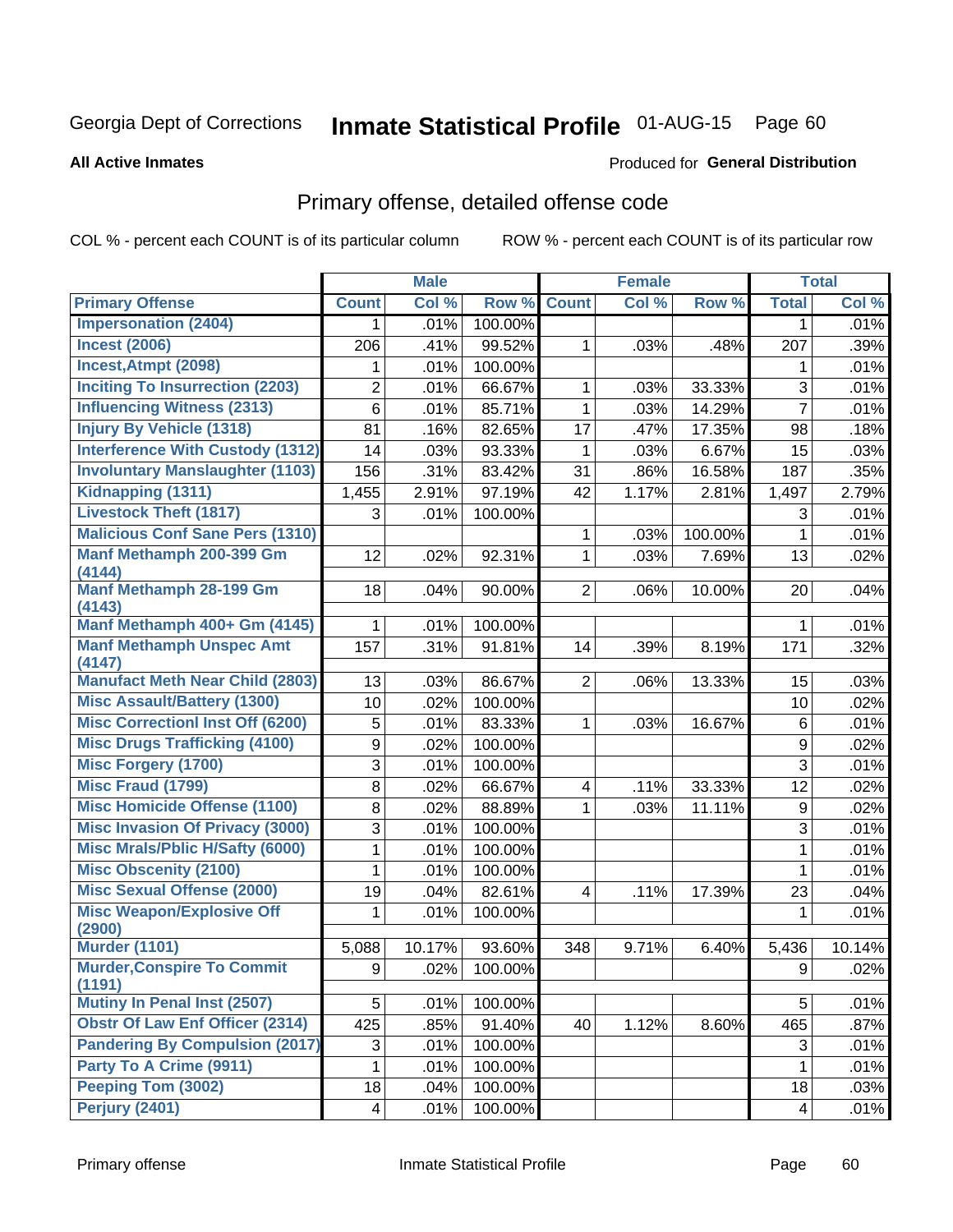# Inmate Statistical Profile 01-AUG-15 Page 61

#### **All Active Inmates**

#### **Produced for General Distribution**

### Primary offense, detailed offense code

COL % - percent each COUNT is of its particular column

|                                             |              | <b>Male</b> |         |                         | <b>Female</b> |        |              | <b>Total</b> |
|---------------------------------------------|--------------|-------------|---------|-------------------------|---------------|--------|--------------|--------------|
| <b>Primary Offense</b>                      | <b>Count</b> | Col %       | Row %   | <b>Count</b>            | Col %         | Row %  | <b>Total</b> | Col %        |
| <b>Pimping A Minor Under 18 (2016)</b>      | 8            | .02%        | 80.00%  | $\overline{2}$          | .06%          | 20.00% | 10           | .02%         |
| <b>Poss Contraband Articles (5171)</b>      | 7            | .01%        | 87.50%  | $\mathbf 1$             | .03%          | 12.50% | 8            | .01%         |
| <b>Poss Dep Stim Cntrf Drugs</b>            | 69           | .14%        | 74.19%  | 24                      | .67%          | 25.81% | 93           | .17%         |
| (4007)                                      |              |             |         |                         |               |        |              |              |
| Poss Drug Related Matrl (4016)              | 19           | .04%        | 82.61%  | 4                       | .11%          | 17.39% | 23           | .04%         |
| Poss Ephedrine (4030)                       | 2            | .01%        | 66.67%  | 1                       | .03%          | 33.33% | 3            | .01%         |
| Poss Firearm 1st Offender (2913)            | 93           | .19%        | 95.88%  | $\overline{\mathbf{4}}$ | .11%          | 4.12%  | 97           | .18%         |
| <b>Poss Firearm Convct Felon</b><br>(2914)  | 1,004        | 2.01%       | 96.82%  | 33                      | .92%          | 3.18%  | 1,037        | $1.93\%$     |
| <b>Poss Knife During Crime (2911)</b>       | 3            | .01%        | 100.00% |                         |               |        | 3            | .01%         |
| Poss Mda/Extsy (4033)                       | 6            | .01%        | 100.00% |                         |               |        | 6            | .01%         |
| Poss Methamphetamine (4031)                 | 450          | .90%        | 79.37%  | 117                     | 3.26%         | 20.63% | 567          | 1.06%        |
| <b>Poss Narcotics Opiates (4006)</b>        | 73           | .15%        | 77.66%  | 21                      | .59%          | 22.34% | 94           | .18%         |
| <b>Poss Of Certain Weapons (2912)</b>       | 24           | .05%        | 88.89%  | 3                       | .08%          | 11.11% | 27           | .05%         |
| Poss Of Cocaine (4022)                      | 545          | 1.09%       | 89.49%  | 64                      | 1.79%         | 10.51% | 609          | 1.14%        |
| <b>Poss Of Firearm Dur Crime</b><br>(2910)  | 505          | 1.01%       | 96.19%  | 20                      | .56%          | 3.81%  | 525          | .98%         |
| <b>Poss Of Lsd (4008)</b>                   | 1            | .01%        | 100.00% |                         |               |        | 1            | .01%         |
| Poss Of Marijuana (4009)                    | 90           | .18%        | 96.77%  | 3                       | .08%          | 3.23%  | 93           | .17%         |
| <b>Poss Tools Commit Crime (1602)</b>       | 25           | .05%        | 96.15%  | 1                       | .03%          | 3.85%  | 26           | .05%         |
| Poss W Int Dis Other Drug (4053)            | 107          | .21%        | 84.25%  | 20                      | .56%          | 15.75% | 127          | .24%         |
| Poss W Int Dist Cocaine (4050)              | 381          | .76%        | 95.49%  | 18                      | .50%          | 4.51%  | 399          | .74%         |
| Poss W Int Dist Marijuana (4051)            | 696          | 1.39%       | 96.27%  | 27                      | .75%          | 3.73%  | 723          | 1.35%        |
| Poss W Int Dist Meth (4052)                 | 336          | .67%        | 80.58%  | 81                      | 2.26%         | 19.42% | 417          | .78%         |
| <b>Poss Wpn, Drugs By Prisnr</b>            | 51           | .10%        | 91.07%  | 5                       | .14%          | 8.93%  | 56           | .10%         |
| (2965)                                      |              |             |         |                         |               |        |              |              |
| <b>Prov Sex Mater To Minors (2110)</b>      | 1            | .01%        | 100.00% |                         |               |        | 1            | .01%         |
| <b>Racketeering (3404)</b>                  | 79           | .16%        | 66.95%  | 39                      | 1.09%         | 33.05% | 118          | .22%         |
| Rape (2001)                                 | 1,691        | 3.38%       | 99.47%  | 9                       | .25%          | .53%   | 1,700        | 3.17%        |
| <b>Reck Cond Infected Person</b><br>(1317)  | 11           | .02%        | 84.62%  | $\overline{2}$          | .06%          | 15.38% | 13           | .02%         |
| <b>Reckless Abandonment (1120)</b>          | 1            | .01%        | 100.00% |                         |               |        | 1            | .01%         |
| <b>Removal Baggage, Cargo Etc</b><br>(2761) | 1            | .01%        | 100.00% |                         |               |        | $\mathbf{1}$ | .01%         |
| Robbery (1901)                              | 1,510        | 3.02%       | 93.61%  | 103                     | 2.87%         | 6.39%  | 1,613        | 3.01%        |
| <b>Robbery By Force (1903)</b>              | 233          | .47%        | 91.37%  | 22                      | .61%          | 8.63%  | 255          | .48%         |
| <b>Robbery By Intimidation (1904)</b>       | 263          | .53%        | 92.93%  | 20                      | .56%          | 7.07%  | 283          | .53%         |
| <b>Robbery By Sudden Snatch</b><br>(1905)   | 132          | .26%        | 92.96%  | 10                      | .28%          | 7.04%  | 142          | .26%         |
| S/D Cocaine (4021)                          | 581          | 1.16%       | 95.40%  | 28                      | .78%          | 4.60%  | 609          | 1.14%        |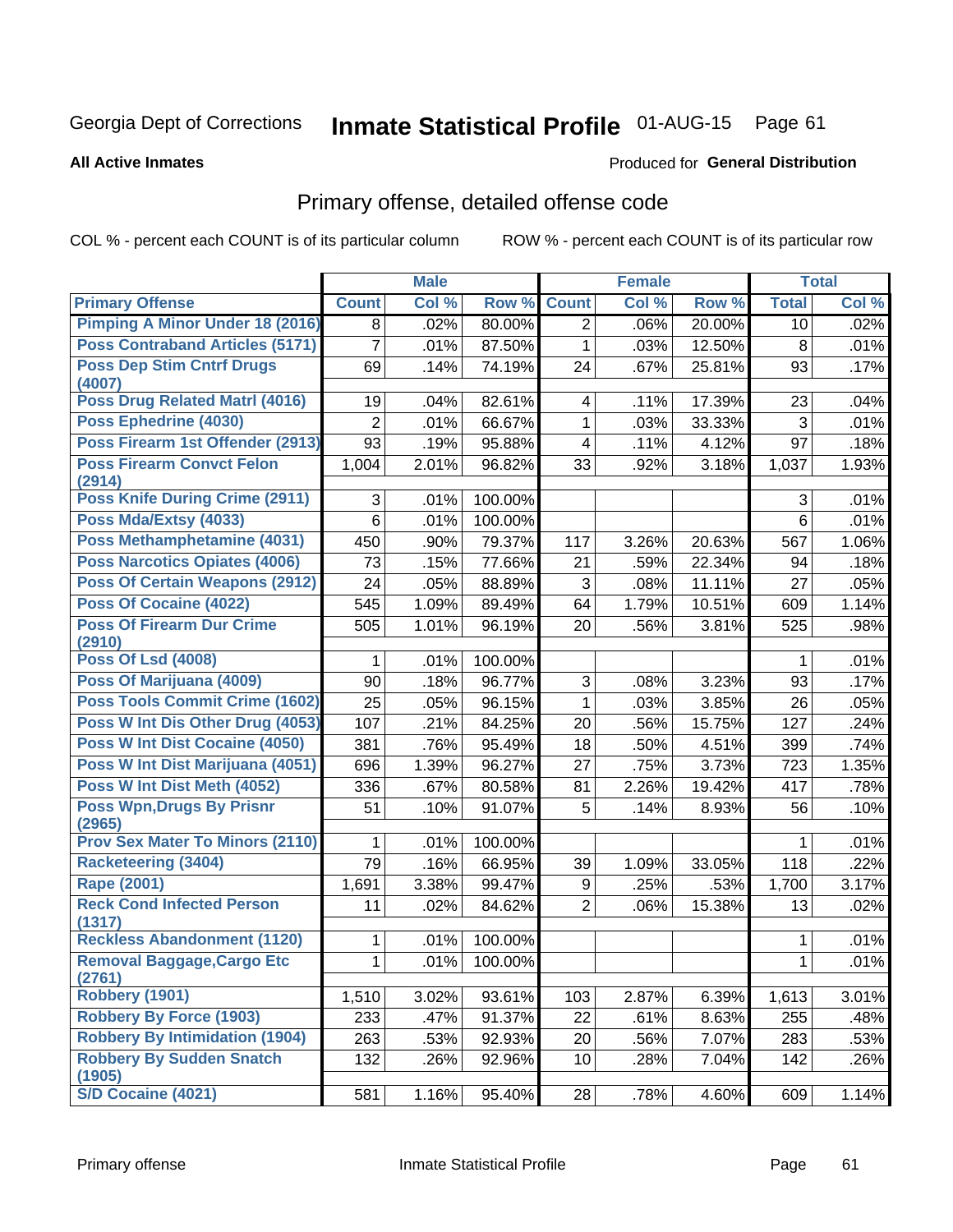# Inmate Statistical Profile 01-AUG-15 Page 62

#### **All Active Inmates**

#### Produced for General Distribution

## Primary offense, detailed offense code

COL % - percent each COUNT is of its particular column

|                                            |                | <b>Male</b> |         |                | <b>Female</b> |         |                | <b>Total</b> |
|--------------------------------------------|----------------|-------------|---------|----------------|---------------|---------|----------------|--------------|
| <b>Primary Offense</b>                     | <b>Count</b>   | Col %       | Row %   | <b>Count</b>   | Col %         | Row %   | <b>Total</b>   | Col %        |
| S/D Cont Sub Public (4017)                 | 43             | .09%        | 97.73%  | $\mathbf{1}$   | .03%          | 2.27%   | 44             | .08%         |
| S/D Cont Sub School (4018)                 | 42             | .08%        | 97.67%  | 1              | .03%          | 2.33%   | 43             | .08%         |
| S/D Dep Stim Cntrf Drugs (4002)            | 51             | .10%        | 76.12%  | 16             | .45%          | 23.88%  | 67             | .12%         |
| <b>S/D Narcotics Opiates (4001)</b>        | 24             | .05%        | 88.89%  | 3              | .08%          | 11.11%  | 27             | .05%         |
| S/D Of Marijuana (4004)                    | 315            | .63%        | 95.17%  | 16             | .45%          | 4.83%   | 331            | .62%         |
| Sale Mda/Extsy (4034)                      | 1              | .01%        | 100.00% |                |               |         | 1              | .01%         |
| Sale Methamphetamine (4032)                | 157            | .31%        | 78.11%  | 44             | 1.23%         | 21.89%  | 201            | .37%         |
| <b>Sex Exploitation Child (2843)</b>       | 176            | .35%        | 98.88%  | $\overline{2}$ | .06%          | 1.12%   | 178            | .33%         |
| <b>Sex Offender Fail Registr (2026)</b>    | 492            | .98%        | 98.99%  | 5              | .14%          | 1.01%   | 497            | .93%         |
| <b>Sex Offender Fail To Move (2028)</b>    | 7              | .01%        | 100.00% |                |               |         | $\overline{7}$ | .01%         |
| Sexl/Asslt/Agn/Pers/Cstdy (2023)           | 13             | .03%        | 92.86%  | 1              | .03%          | 7.14%   | 14             | .03%         |
| <b>Sexual Aslt By Therapist (2024)</b>     |                |             |         | 1              | .03%          | 100.00% | $\mathbf{1}$   | .01%         |
| <b>Sexual Battery (2011)</b>               | 196            | .39%        | 98.99%  | $\overline{2}$ | .06%          | 1.01%   | 198            | .37%         |
| <b>Simple Battery (1316)</b>               | 17             | .03%        | 94.44%  | 1              | .03%          | 5.56%   | 18             | .03%         |
| <b>Sodomy (2002)</b>                       | 17             | .03%        | 94.44%  | 1              | .03%          | 5.56%   | 18             | .03%         |
| <b>Solicit Sodomy From Minor</b>           | 5              | .01%        | 100.00% |                |               |         | 5              | .01%         |
| (2025)                                     |                |             |         |                |               |         |                |              |
| <b>Stalking (1320)</b>                     | 5              | .01%        | 100.00% |                |               |         | 5              | .01%         |
| <b>Statutory Rape (2018)</b>               | 831            | 1.66%       | 98.00%  | 17             | .47%          | 2.00%   | 848            | 1.58%        |
| <b>Statutory Rape, Atmpt (2097)</b>        | 1              | .01%        | 100.00% |                |               |         | 1              | .01%         |
| <b>Tampering With Evidence (2315)</b>      | 9              | .02%        | 100.00% |                |               |         | 9              | .02%         |
| <b>Terrorist Threats &amp; Acts (1307)</b> | 376            | .75%        | 94.47%  | 22             | .61%          | 5.53%   | 398            | .74%         |
| <b>Theft Bring Prop In State (1815)</b>    | 8              | .02%        | 80.00%  | $\overline{2}$ | .06%          | 20.00%  | 10             | .02%         |
| <b>Theft By Conversion (1808)</b>          | 23             | .05%        | 92.00%  | $\overline{2}$ | .06%          | 8.00%   | 25             | .05%         |
| <b>Theft By Deception (1803)</b>           | 38             | .08%        | 88.37%  | 5              | .14%          | 11.63%  | 43             | .08%         |
| <b>Theft By Extortion (1804)</b>           | 3              | .01%        | 100.00% |                |               |         | 3              | .01%         |
| <b>Theft By Rec Stolen Prop (1806)</b>     | 646            | 1.29%       | 91.89%  | 57             | 1.59%         | 8.11%   | 703            | 1.31%        |
| <b>Theft By Shoplifting (1821)</b>         | 370            | .74%        | 69.68%  | 161            | 4.49%         | 30.32%  | 531            | .99%         |
| <b>Theft By Taking (1802)</b>              | 834            | 1.67%       | 84.84%  | 149            | 4.16%         | 15.16%  | 983            | 1.83%        |
| <b>Theft Credit Card (1751)</b>            | 18             | .04%        | 78.26%  | 5              | .14%          | 21.74%  | 23             | .04%         |
| <b>Theft Motorveh Or Part (1813)</b>       | 41             | .08%        | 100.00% |                |               |         | 41             | .08%         |
| <b>Theft Of Lost Property (1805)</b>       | $\mathbf 1$    | .01%        | 100.00% |                |               |         | $\overline{1}$ | .01%         |
| <b>Theft Of Services (1807)</b>            | $\overline{2}$ | .01%        | 100.00% |                |               |         | $\overline{2}$ | .01%         |
| <b>Theft Recv Prop Out State (1816)</b>    | 3              | .01%        | 100.00% |                |               |         | $\mathfrak{S}$ | .01%         |
| <b>Traf Amphtmine 200-399 Gm</b><br>(4127) | 3              | .01%        | 100.00% |                |               |         | 3              | .01%         |
| <b>Traf Amphtmine 28-199 Gm</b><br>(4126)  | 3              | .01%        | 100.00% |                |               |         | 3              | .01%         |
| Traf Amphtmine 400+ Gm (4128)              | 5 <sup>1</sup> | .01%        | 100.00% |                |               |         | 5              | .01%         |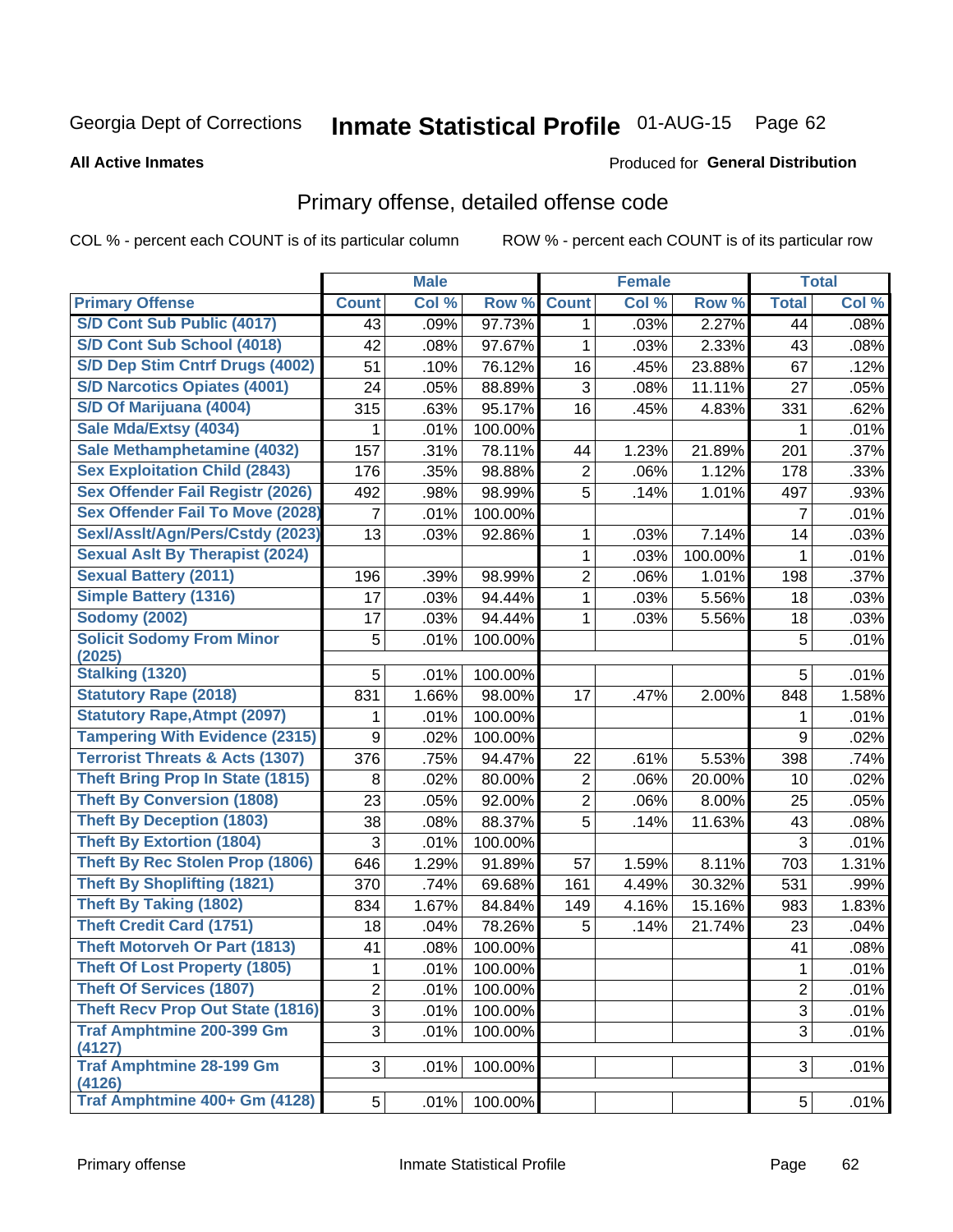# Inmate Statistical Profile 01-AUG-15 Page 63

#### **All Active Inmates**

#### Produced for General Distribution

## Primary offense, detailed offense code

COL % - percent each COUNT is of its particular column

|                                               |                         | <b>Male</b> |         |                | <b>Female</b> |        |                  | <b>Total</b> |
|-----------------------------------------------|-------------------------|-------------|---------|----------------|---------------|--------|------------------|--------------|
| <b>Primary Offense</b>                        | <b>Count</b>            | Col %       | Row %   | <b>Count</b>   | Col %         | Row %  | <b>Total</b>     | Col %        |
| <b>Traf Cocaine 201-400 Gm (4102)</b>         | 132                     | .26%        | 97.78%  | 3 <sup>1</sup> | .08%          | 2.22%  | $\overline{135}$ | .25%         |
| <b>Traf Cocaine 401+ Gm (4103)</b>            | 121                     | .24%        | 95.28%  | 6              | .17%          | 4.72%  | 127              | .24%         |
| Traf Cocaine Less 200 Gm (4101)               | 291                     | .58%        | 96.04%  | 12             | .33%          | 3.96%  | 303              | .56%         |
| <b>Traf Marijna 10-2000 Lb (4121)</b>         | 73                      | .15%        | 92.41%  | 6              | .17%          | 7.59%  | 79               | .15%         |
| <b>Traf Marijna 10001+ Lb (4123)</b>          | 1                       | .01%        | 100.00% |                |               |        | 1                | .01%         |
| Traf Mda/Extsy 200-399gm                      | 3                       | .01%        | 75.00%  | 1              | .03%          | 25.00% | $\overline{4}$   | .01%         |
| (4151)                                        |                         |             |         |                |               |        |                  |              |
| <b>Traf Mda/Extsy 28-199gm (4150)</b>         | 13                      | .03%        | 86.67%  | $\overline{2}$ | .06%          | 13.33% | 15               | .03%         |
| Traf Mda/Extsy 400+Gm (4152)                  | 1                       | .01%        | 100.00% |                |               |        | 1                | .01%         |
| Traf Methamph 200-399 Gm<br>(4141)            | 79                      | .16%        | 88.76%  | 10             | .28%          | 11.24% | 89               | .17%         |
| <b>Traf Methamph 28-199 Gm</b><br>(4140)      | 220                     | .44%        | 84.62%  | 40             | 1.12%         | 15.38% | 260              | .48%         |
| Traf Methamph 400+ Gm (4142)                  | 50                      | .10%        | 89.29%  | $6 \mid$       | .17%          | 10.71% | 56               | .10%         |
| <b>Traf Methamph Unspec Amt</b><br>(4146)     | 74                      | .15%        | 82.22%  | 16             | .45%          | 17.78% | 90               | .17%         |
| <b>Traf Methaqualone&lt; 400 Gm</b><br>(4124) | 1                       | .01%        | 100.00% |                |               |        | 1                | .01%         |
| <b>Traf Narcotic 15-28 Gm (4112)</b>          | 11                      | .02%        | 91.67%  | 1              | .03%          | 8.33%  | 12               | .02%         |
| Traf Narcotic 29+ Gm (4113)                   | 16                      | .03%        | 100.00% |                |               |        | 16               | .03%         |
| Traf Narcotic Less 14 Gm (4111)               | 15                      | .03%        | 100.00% |                |               |        | 15               | .03%         |
| <b>Unauth Dist Contrild Sub (4135)</b>        | 1                       | .01%        | 100.00% |                |               |        | 1                | .01%         |
| <b>Unauth Dist Recrd Devices</b><br>(9907)    | 1                       | .01%        | 100.00% |                |               |        | $\mathbf 1$      | .01%         |
| <b>Unknown Offense (9999)</b>                 | 21                      | .04%        | 84.00%  | 4              | .11%          | 16.00% | 25               | .05%         |
| Uniwfl Mfg/Del/Dist N-C S (4014)              | 16                      | .03%        | 88.89%  | $\overline{2}$ | .06%          | 11.11% | 18               | .03%         |
| <b>Use Comm Facity Vio C Sub</b><br>(4133)    | 1                       | .01%        | 50.00%  | 1              | .03%          | 50.00% | $\overline{2}$   | .01%         |
| <b>Vehicular Homicide (1123)</b>              | 276                     | .55%        | 82.88%  | 57             | 1.59%         | 17.12% | 333              | .62%         |
| <b>Viol Dngrous Drgs Act (4013)</b>           | 199                     | .40%        | 82.57%  | 42             | 1.17%         | 17.43% | 241              | .45%         |
| Viol Ga Cntrl Sbst Act (4012)                 | 63                      | .13%        | 92.65%  | 5              | .14%          | 7.35%  | 68               | .13%         |
| <b>Viol Motor Vehicle Laws (5001)</b>         | 35                      | .07%        | 87.50%  | 5              | .14%          | 12.50% | 40               | .07%         |
| <b>Viol Oath Public Offer (2302)</b>          | $\overline{2}$          | .01%        | 66.67%  | 1              | .03%          | 33.33% | 3                | .01%         |
| <b>Violatn Othr States Law (8001)</b>         | $\overline{17}$         | .03%        | 62.96%  | 10             | .28%          | 37.04% | $\overline{27}$  | .05%         |
| <b>Vol Manslaughter Of Fetus</b><br>(1119)    | $\overline{\mathbf{4}}$ | .01%        | 100.00% |                |               |        | 4                | .01%         |
| <b>Voluntary Manslaughter (1102)</b>          | 1,110                   | 2.22%       | 89.52%  | 130            | 3.63%         | 10.48% | 1,240            | 2.31%        |
| <b>Abandonment Of Dep Child (11)</b>          | 4                       | .01%        | 100.00% |                |               |        | 4                | .01%         |
| <b>Agg Assault With Knife (26)</b>            | 1                       | .01%        | 100.00% |                |               |        | 1                | .01%         |
| <b>Assault &amp; Battery (21)</b>             | 6                       | .01%        | 100.00% |                |               |        | 6                | .01%         |
| <b>Bad Checks (52)</b>                        | $\overline{2}$          | .01%        | 66.67%  | $\mathbf 1$    | .03%          | 33.33% | 3                | .01%         |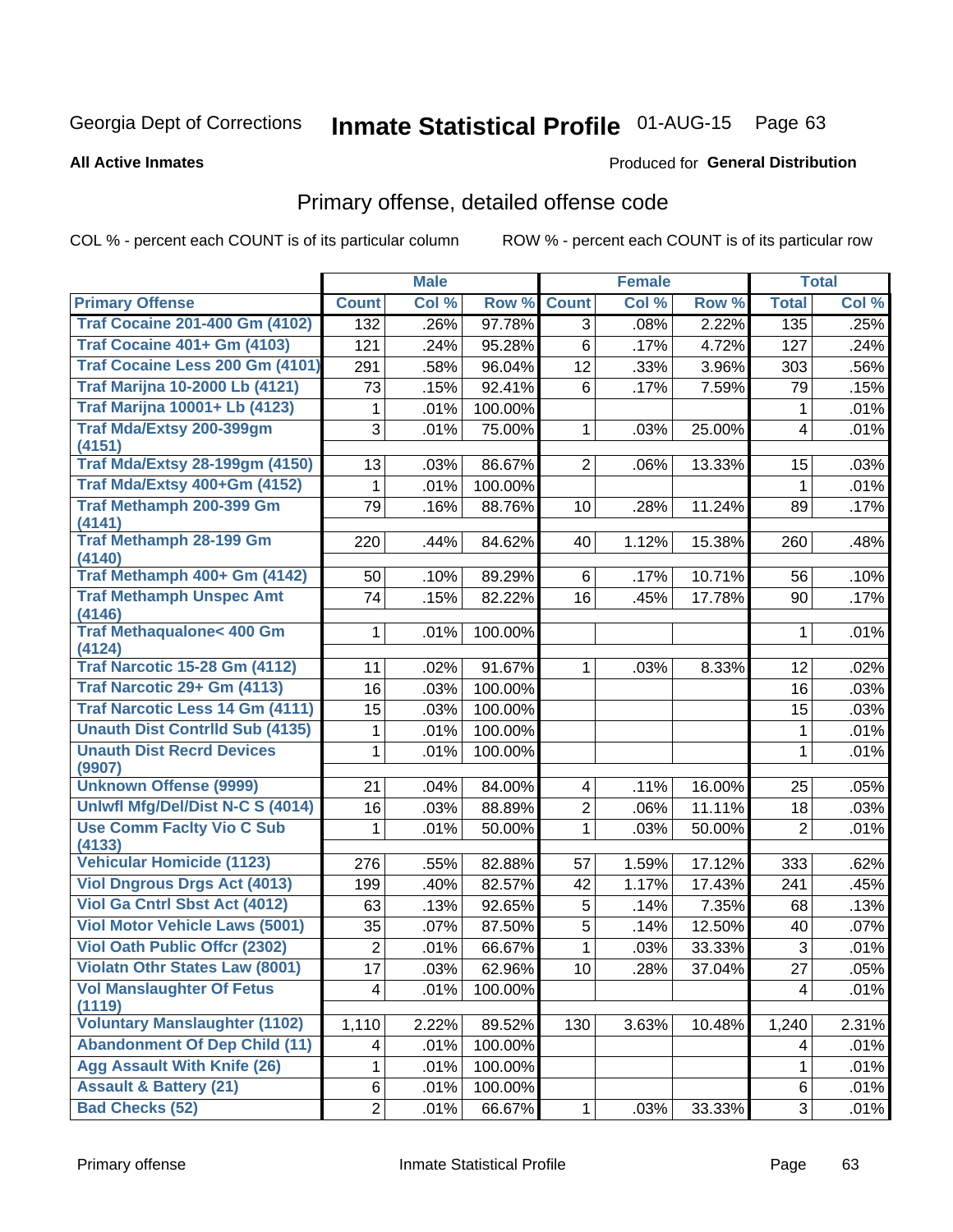## Inmate Statistical Profile 01-AUG-15 Page 64

#### **All Active Inmates**

#### Produced for General Distribution

## Primary offense, detailed offense code

COL % - percent each COUNT is of its particular column

|                                         |                | <b>Male</b> |         | <b>Female</b> |       |         | <b>Total</b>   |       |
|-----------------------------------------|----------------|-------------|---------|---------------|-------|---------|----------------|-------|
| <b>Primary Offense</b>                  | <b>Count</b>   | Col %       | Row %   | <b>Count</b>  | Col % | Row %   | <b>Total</b>   | Col % |
| <b>Burglary (45)</b>                    | 8              | .02%        | 100.00% |               |       |         | 8              | .01%  |
| <b>Cheating &amp; Swindling (51)</b>    | 1              | .01%        | 100.00% |               |       |         | $\mathbf{1}$   | .01%  |
| <b>Cpwl &amp; Concealed Weapon (93)</b> | 5              | .01%        | 100.00% |               |       |         | 5              | .01%  |
| <b>Crmnl Attempt (98)</b>               | $\overline{2}$ | .01%        | 100.00% |               |       |         | $\overline{2}$ | .01%  |
| <b>Crmnl Trespassing (75)</b>           | 1              | .01%        | 100.00% |               |       |         | $\mathbf{1}$   | .01%  |
| <b>Dui</b> (72)                         | $\overline{7}$ | .01%        | 100.00% |               |       |         | $\overline{7}$ | .01%  |
| Escape (92)                             | 4              | .01%        | 100.00% |               |       |         | $\overline{4}$ | .01%  |
| Forgery (55)                            | 3              | .01%        | 100.00% |               |       |         | 3              | .01%  |
| <b>Misc Misdemeanor (500)</b>           | 3              | .01%        | 100.00% |               |       |         | 3              | .01%  |
| <b>Obstr Of Law Enf Officer (73)</b>    | 1              | .01%        | 100.00% |               |       |         | $\mathbf{1}$   | .01%  |
| <b>Obtn/Attmpt Drugs Illegly (165)</b>  | 1              | .01%        | 100.00% |               |       |         | 1              | .01%  |
| <b>Other Misdemeanor (99)</b>           | 9              | .02%        | 100.00% |               |       |         | 9              | .02%  |
| <b>Pointing Gun At Another (96)</b>     | $\overline{2}$ | .01%        | 100.00% |               |       |         | $\overline{2}$ | .01%  |
| <b>Poss Ntp Whiskey (64)</b>            | 1              | .01%        | 100.00% |               |       |         | 1              | .01%  |
| <b>Prostitution (81)</b>                |                |             |         | $\mathbf{1}$  | .03%  | 100.00% | $\mathbf{1}$   | .01%  |
| <b>Public Drunkenness (61)</b>          | 3              | .01%        | 100.00% |               |       |         | 3              | .01%  |
| <b>Public Indecency (83)</b>            | 3              | .01%        | 100.00% |               |       |         | 3              | .01%  |
| <b>Riot (101)</b>                       | $\mathbf 1$    | .01%        | 100.00% |               |       |         | $\mathbf{1}$   | .01%  |
| Robbery (44)                            | 1              | .01%        | 100.00% |               |       |         | $\mathbf{1}$   | .01%  |
| <b>Shoplifting (94)</b>                 |                |             |         | 1             | .03%  | 100.00% | 1              | .01%  |
| <b>Simple Assault (24)</b>              | 1              | .01%        | 100.00% |               |       |         | $\mathbf{1}$   | .01%  |
| <b>Simple Battery (25)</b>              | 1              | .01%        | 100.00% |               |       |         | 1              | .01%  |
| <b>Theft By Taking (43)</b>             | 1              | .01%        | 100.00% |               |       |         | $\mathbf{1}$   | .01%  |
| <b>Theft By Taking - Larceny (41)</b>   | 24             | .05%        | 100.00% |               |       |         | 24             | .04%  |
| Viol Motor Veh Law (71)                 | 3              | .01%        | 100.00% |               |       |         | 3              | .01%  |
| <b>Wife Beating (28)</b>                | 3              | .01%        | 100.00% |               |       |         | $\overline{3}$ | .01%  |
| <b>Worthless Checks (56)</b>            | 1              | .01%        | 100.00% |               |       |         | 1              | .01%  |
| <b>Total Rported</b>                    | 50,044         | 101%        | 93.32%  | 3,585         | 100%  | 6.68%   | 53,629         | 101%  |

| <b>Not</b><br>rtea<br>**enor |                         |       | --     |
|------------------------------|-------------------------|-------|--------|
|                              | <b>EN 494</b><br>$\sim$ | 3,585 | 53.706 |

| Mode (most frequent) | 1902 Armed Robbery | 1101 Murder | 1902 Armed<br><b>Robberv</b> |
|----------------------|--------------------|-------------|------------------------------|
|----------------------|--------------------|-------------|------------------------------|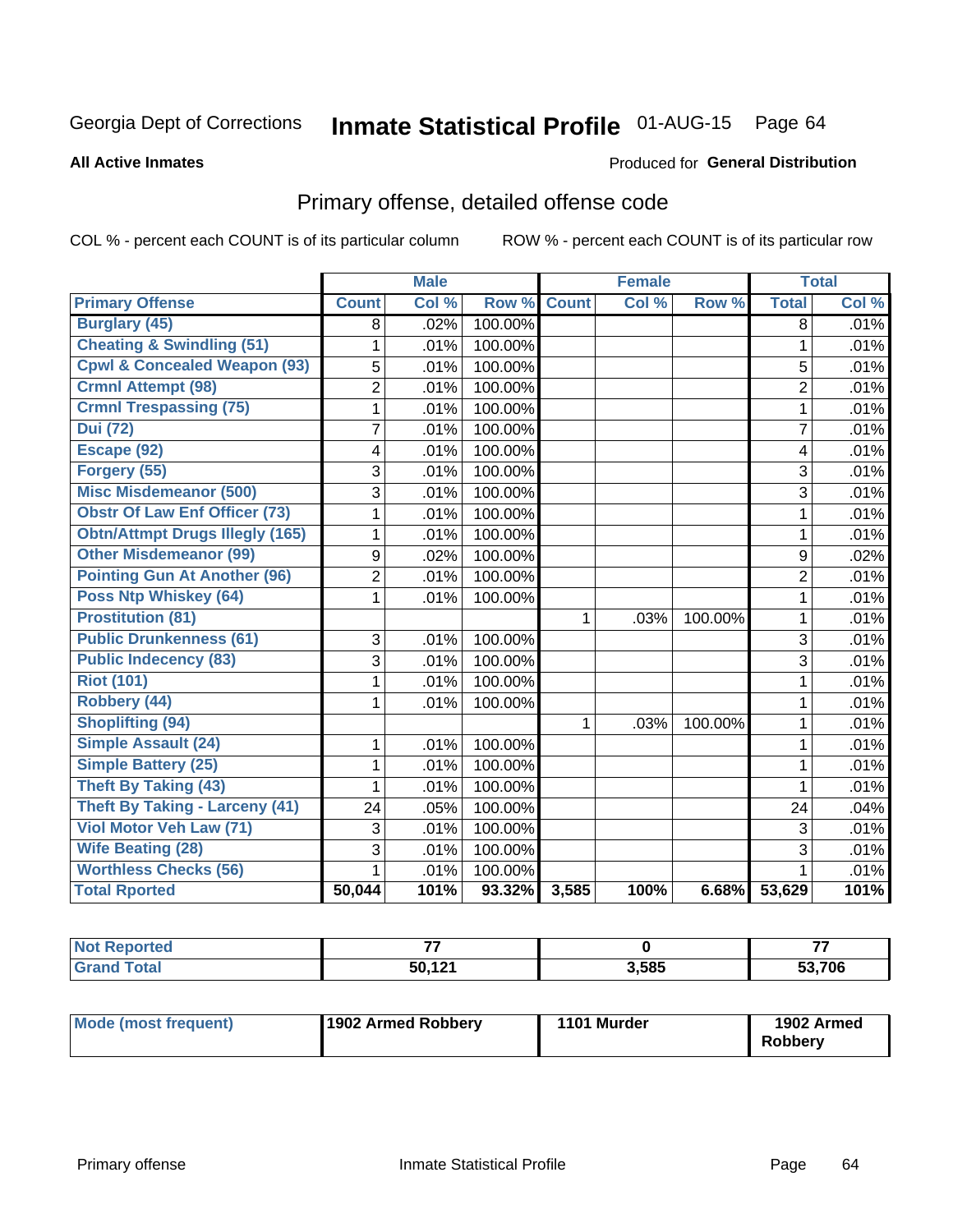# Inmate Statistical Profile 01-AUG-15 Page 65

#### **All Active Inmates**

#### Produced for General Distribution

## County of conviction of primary offense

COL % - percent each COUNT is of its particular column

|     |                             |              | <b>Male</b> |        |                           | <b>Female</b> |        |              | <b>Total</b> |
|-----|-----------------------------|--------------|-------------|--------|---------------------------|---------------|--------|--------------|--------------|
|     | <b>County of Conviction</b> | <b>Count</b> | Col %       | Row %  | <b>Count</b>              | Col %         | Row %  | <b>Total</b> | Col %        |
| 000 | <b>Unknown</b>              | 2,596        | 5.18%       | 92.25% | $\overline{218}$          | 6.08%         | 7.75%  | 2,814        | 5.24%        |
| 001 | <b>Appling County</b>       | 90           | .18%        | 91.84% | 8                         | .22%          | 8.16%  | 98           | .18%         |
| 002 | <b>Atkinson County</b>      | 54           | .11%        | 91.53% | 5                         | .14%          | 8.47%  | 59           | .11%         |
| 003 | <b>Bacon County</b>         | 79           | .16%        | 92.94% | $\,6$                     | .17%          | 7.06%  | 85           | .16%         |
| 004 | <b>Baker County</b>         | 11           | .02%        | 84.62% | $\overline{2}$            | .06%          | 15.38% | 13           | .02%         |
| 005 | <b>Baldwin County</b>       | 281          | .56%        | 92.74% | 22                        | .61%          | 7.26%  | 303          | .56%         |
| 006 | <b>Banks County</b>         | 64           | .13%        | 90.14% | $\overline{7}$            | .20%          | 9.86%  | 71           | .13%         |
| 007 | <b>Barrow County</b>        | 253          | .50%        | 92.00% | 22                        | .61%          | 8.00%  | 275          | .51%         |
| 008 | <b>Bartow County</b>        | 590          | 1.18%       | 86.76% | 90                        | 2.51%         | 13.24% | 680          | 1.27%        |
| 009 | <b>Ben Hill County</b>      | 234          | .47%        | 92.86% | 18                        | .50%          | 7.14%  | 252          | .47%         |
| 010 | <b>Berrien County</b>       | 78           | .16%        | 95.12% | $\overline{\mathbf{4}}$   | .11%          | 4.88%  | 82           | .15%         |
| 011 | <b>Bibb County</b>          | 1,033        | 2.06%       | 94.51% | 60                        | 1.67%         | 5.49%  | 1,093        | 2.04%        |
| 012 | <b>Bleckley County</b>      | 54           | .11%        | 94.74% | $\ensuremath{\mathsf{3}}$ | .08%          | 5.26%  | 57           | .11%         |
| 013 | <b>Brantley County</b>      | 63           | .13%        | 95.45% | 3                         | .08%          | 4.55%  | 66           | .12%         |
| 014 | <b>Brooks County</b>        | 69           | .14%        | 94.52% | $\overline{\mathbf{4}}$   | .11%          | 5.48%  | 73           | .14%         |
| 015 | <b>Bryan County</b>         | 86           | .17%        | 98.85% | 1                         | .03%          | 1.15%  | 87           | .16%         |
| 016 | <b>Bulloch County</b>       | 499          | 1.00%       | 93.45% | 35                        | .98%          | 6.55%  | 534          | .99%         |
| 017 | <b>Burke County</b>         | 207          | .41%        | 96.28% | 8                         | .22%          | 3.72%  | 215          | .40%         |
| 018 | <b>Butts County</b>         | 129          | .26%        | 95.56% | 6                         | .17%          | 4.44%  | 135          | .25%         |
| 019 | <b>Calhoun County</b>       | 30           | .06%        | 90.91% | 3                         | .08%          | 9.09%  | 33           | .06%         |
| 020 | <b>Camden County</b>        | 182          | .36%        | 95.79% | 8                         | .22%          | 4.21%  | 190          | .35%         |
| 021 | <b>Candler County</b>       | 122          | .24%        | 89.71% | 14                        | .39%          | 10.29% | 136          | .25%         |
| 022 | <b>Carroll County</b>       | 529          | 1.06%       | 90.27% | 57                        | 1.59%         | 9.73%  | 586          | 1.09%        |
| 023 | <b>Catoosa County</b>       | 327          | .65%        | 91.85% | 29                        | .81%          | 8.15%  | 356          | .66%         |
| 024 | <b>Charlton County</b>      | 60           | .12%        | 93.75% | 4                         | .11%          | 6.25%  | 64           | .12%         |
| 025 | <b>Chatham County</b>       | 1,952        | 3.89%       | 96.68% | 67                        | 1.87%         | 3.32%  | 2,019        | 3.76%        |
| 026 | <b>Chattahoochee County</b> | 31           | .06%        | 96.88% | 1                         | .03%          | 3.13%  | 32           | .06%         |
| 027 | <b>Chattooga County</b>     | 239          | .48%        | 90.19% | 26                        | .73%          | 9.81%  | 265          | .49%         |
| 028 | <b>Cherokee County</b>      | 550          | 1.10%       | 91.21% | 53                        | 1.48%         | 8.79%  | 603          | 1.12%        |
| 029 | <b>Clarke County</b>        | 414          | .83%        | 93.45% | 29                        | .81%          | 6.55%  | 443          | .82%         |
| 030 | <b>Clay County</b>          | 24           | .05%        | 85.71% | $\overline{\mathbf{4}}$   | .11%          | 14.29% | 28           | .05%         |
| 031 | <b>Clayton County</b>       | 1,375        | 2.74%       | 93.66% | 93                        | 2.59%         | 6.34%  | 1,468        | 2.73%        |
| 032 | <b>Clinch County</b>        | 48           | .10%        | 90.57% | 5                         | .14%          | 9.43%  | 53           | .10%         |
| 033 | <b>Cobb County</b>          | 2,495        | 4.98%       | 91.33% | 237                       | 6.61%         | 8.67%  | 2,732        | 5.09%        |
| 034 | <b>Coffee County</b>        | 246          | .49%        | 95.72% | 11                        | .31%          | 4.28%  | 257          | .48%         |
| 035 | <b>Colquitt County</b>      | 222          | .44%        | 95.69% | 10                        | .28%          | 4.31%  | 232          | .43%         |
| 036 | <b>Columbia County</b>      | 404          | .81%        | 90.58% | 42                        | 1.17%         | 9.42%  | 446          | .83%         |
| 037 | <b>Cook County</b>          | 126          | .25%        | 95.45% | 6                         | .17%          | 4.55%  | 132          | .25%         |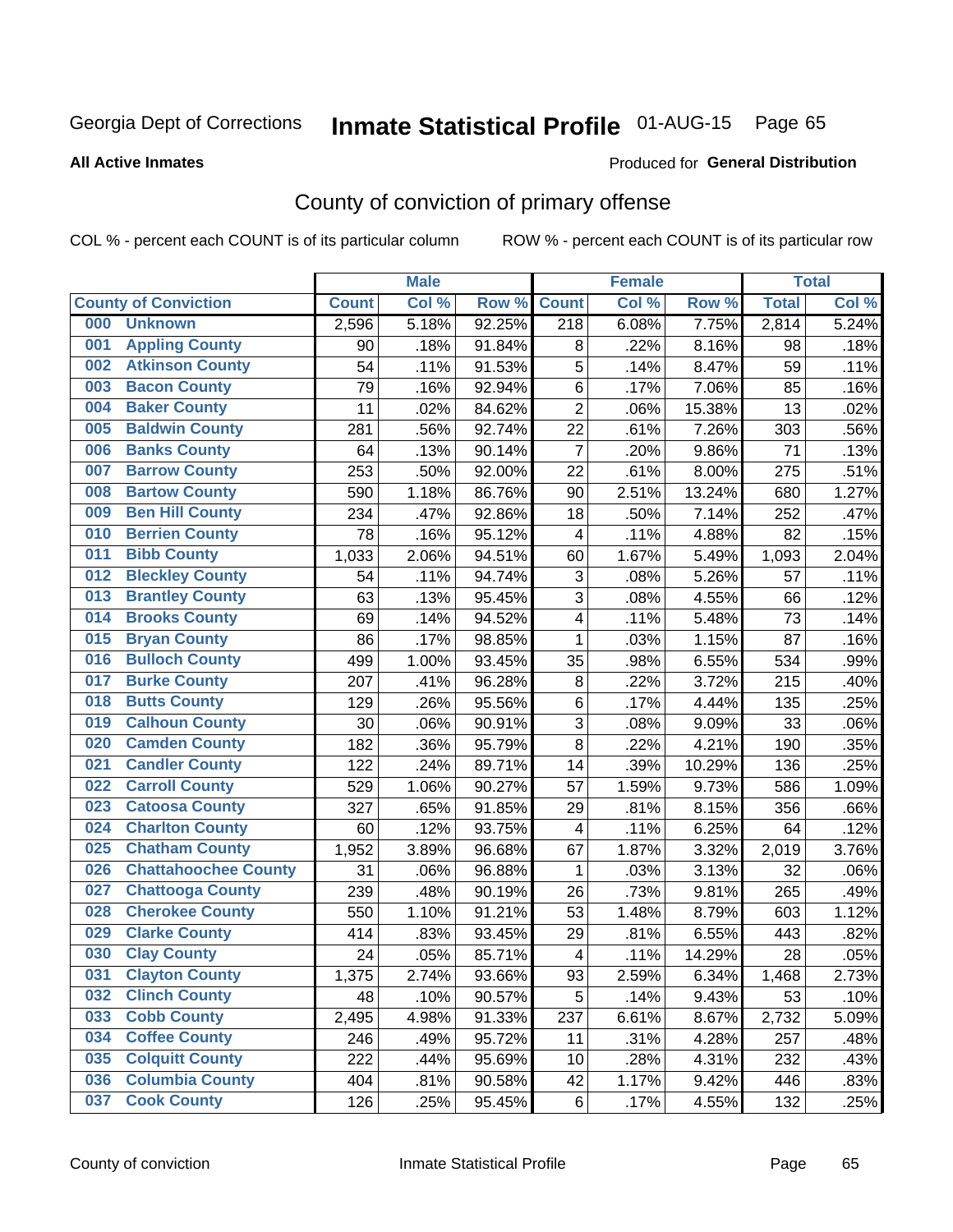## Inmate Statistical Profile 01-AUG-15 Page 66

#### **All Active Inmates**

#### Produced for General Distribution

## County of conviction of primary offense

COL % - percent each COUNT is of its particular column

|     |                             |              | <b>Male</b> |        |                | <b>Female</b> |        |              | <b>Total</b> |
|-----|-----------------------------|--------------|-------------|--------|----------------|---------------|--------|--------------|--------------|
|     | <b>County of Conviction</b> | <b>Count</b> | Col %       | Row %  | <b>Count</b>   | Col%          | Row %  | <b>Total</b> | Col %        |
| 038 | <b>Coweta County</b>        | 550          | 1.10%       | 93.86% | 36             | 1.00%         | 6.14%  | 586          | 1.09%        |
| 039 | <b>Crawford County</b>      | 25           | .05%        | 96.15% | 1              | .03%          | 3.85%  | 26           | .05%         |
| 040 | <b>Crisp County</b>         | 289          | .58%        | 95.07% | 15             | .42%          | 4.93%  | 304          | .57%         |
| 041 | <b>Dade County</b>          | 87           | .17%        | 93.55% | 6              | .17%          | 6.45%  | 93           | .17%         |
| 042 | <b>Dawson County</b>        | 96           | .19%        | 90.57% | 10             | .28%          | 9.43%  | 106          | .20%         |
| 043 | <b>Decatur County</b>       | 256          | .51%        | 94.46% | 15             | .42%          | 5.54%  | 271          | .50%         |
| 044 | <b>Dekalb County</b>        | 2,959        | 5.90%       | 94.81% | 162            | 4.52%         | 5.19%  | 3,121        | 5.81%        |
| 045 | <b>Dodge County</b>         | 136          | .27%        | 93.79% | 9              | .25%          | 6.21%  | 145          | .27%         |
| 046 | <b>Dooly County</b>         | 86           | .17%        | 97.73% | $\overline{2}$ | .06%          | 2.27%  | 88           | .16%         |
| 047 | <b>Dougherty County</b>     | 902          | 1.80%       | 93.96% | 58             | 1.62%         | 6.04%  | 960          | 1.79%        |
| 048 | <b>Douglas County</b>       | 1,133        | 2.26%       | 90.50% | 119            | 3.32%         | 9.50%  | 1,252        | 2.33%        |
| 049 | <b>Early County</b>         | 101          | .20%        | 96.19% | 4              | .11%          | 3.81%  | 105          | .20%         |
| 050 | <b>Echols County</b>        | 8            | .02%        | 88.89% | $\mathbf{1}$   | .03%          | 11.11% | 9            | .02%         |
| 051 | <b>Effingham County</b>     | 177          | .35%        | 93.16% | 13             | .36%          | 6.84%  | 190          | .35%         |
| 052 | <b>Elbert County</b>        | 128          | .26%        | 92.75% | 10             | .28%          | 7.25%  | 138          | .26%         |
| 053 | <b>Emanuel County</b>       | 168          | .34%        | 93.33% | 12             | .33%          | 6.67%  | 180          | .34%         |
| 054 | <b>Evans County</b>         | 98           | .20%        | 95.15% | 5              | .14%          | 4.85%  | 103          | .19%         |
| 055 | <b>Fannin County</b>        | 86           | .17%        | 86.00% | 14             | .39%          | 14.00% | 100          | .19%         |
| 056 | <b>Fayette County</b>       | 338          | .67%        | 87.79% | 47             | 1.31%         | 12.21% | 385          | .72%         |
| 057 | <b>Floyd County</b>         | 877          | 1.75%       | 90.41% | 93             | 2.59%         | 9.59%  | 970          | 1.81%        |
| 058 | <b>Forsyth County</b>       | 369          | .74%        | 91.56% | 34             | .95%          | 8.44%  | 403          | .75%         |
| 059 | <b>Franklin County</b>      | 126          | .25%        | 93.33% | 9              | .25%          | 6.67%  | 135          | .25%         |
| 060 | <b>Fulton County</b>        | 4,499        | 8.98%       | 96.34% | 171            | 4.77%         | 3.66%  | 4,670        | 8.70%        |
| 061 | <b>Gilmer County</b>        | 93           | .19%        | 92.08% | 8              | .22%          | 7.92%  | 101          | .19%         |
| 062 | <b>Glascock County</b>      | 3            | .01%        | 75.00% | $\mathbf{1}$   | .03%          | 25.00% | 4            | .01%         |
| 063 | <b>Glynn County</b>         | 494          | .99%        | 92.51% | 40             | 1.12%         | 7.49%  | 534          | .99%         |
| 064 | <b>Gordon County</b>        | 362          | .72%        | 87.65% | 51             | 1.42%         | 12.35% | 413          | .77%         |
| 065 | <b>Grady County</b>         | 170          | .34%        | 94.44% | 10             | .28%          | 5.56%  | 180          | .34%         |
| 066 | <b>Greene County</b>        | 107          | .21%        | 93.04% | 8              | .22%          | 6.96%  | 115          | .21%         |
| 067 | <b>Gwinnett County</b>      | 2,238        | 4.47%       | 92.67% | 177            | 4.94%         | 7.33%  | 2,415        | 4.50%        |
| 068 | <b>Habersham County</b>     | 105          | .21%        | 94.59% | 6              | .17%          | 5.41%  | 111          | .21%         |
| 069 | <b>Hall County</b>          | 679          | 1.35%       | 91.63% | 62             | 1.73%         | 8.37%  | 741          | 1.38%        |
| 070 | <b>Hancock County</b>       | 32           | .06%        | 91.43% | 3              | .08%          | 8.57%  | 35           | .07%         |
| 071 | <b>Haralson County</b>      | 166          | .33%        | 93.79% | 11             | .31%          | 6.21%  | 177          | .33%         |
| 072 | <b>Harris County</b>        | 94           | .19%        | 93.07% | 7              | .20%          | 6.93%  | 101          | .19%         |
| 073 | <b>Hart County</b>          | 162          | .32%        | 97.01% | 5              | .14%          | 2.99%  | 167          | .31%         |
| 074 | <b>Heard County</b>         | 46           | .09%        | 90.20% | 5              | .14%          | 9.80%  | 51           | .09%         |
| 075 | <b>Henry County</b>         | 499          | 1.00%       | 91.56% | 46             | 1.28%         | 8.44%  | 545          | 1.01%        |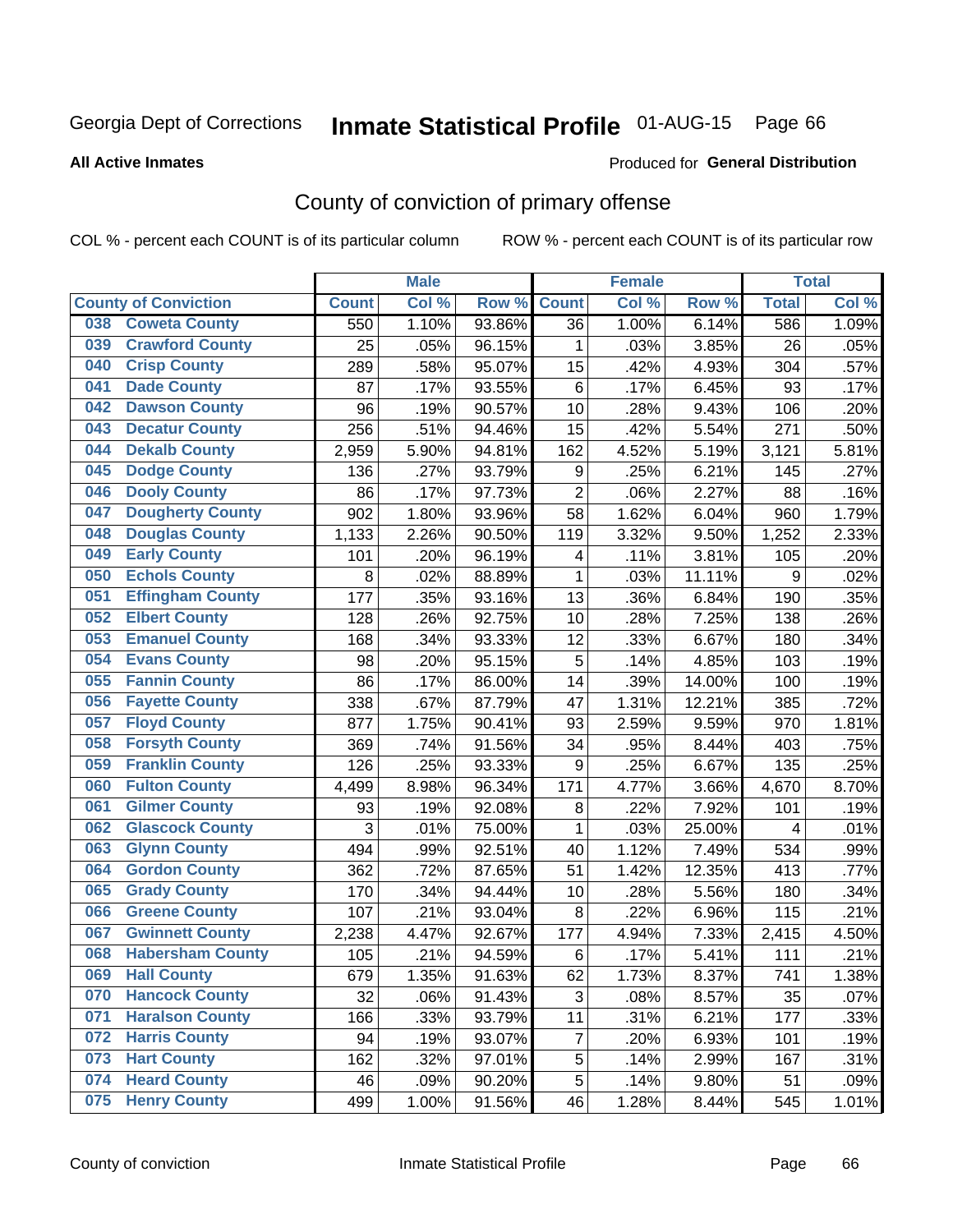# Inmate Statistical Profile 01-AUG-15 Page 67

#### **All Active Inmates**

#### Produced for General Distribution

## County of conviction of primary offense

COL % - percent each COUNT is of its particular column

|     |                             |              | <b>Male</b> |         |                 | <b>Female</b> |        |              | <b>Total</b> |
|-----|-----------------------------|--------------|-------------|---------|-----------------|---------------|--------|--------------|--------------|
|     | <b>County of Conviction</b> | <b>Count</b> | Col %       | Row %   | <b>Count</b>    | Col %         | Row %  | <b>Total</b> | Col %        |
| 076 | <b>Houston County</b>       | 702          | 1.40%       | 95.25%  | $\overline{35}$ | .98%          | 4.75%  | 737          | 1.37%        |
| 077 | <b>Irwin County</b>         | 65           | .13%        | 98.48%  | 1               | .03%          | 1.52%  | 66           | .12%         |
| 078 | <b>Jackson County</b>       | 247          | .49%        | 93.21%  | 18              | .50%          | 6.79%  | 265          | .49%         |
| 079 | <b>Jasper County</b>        | 61           | .12%        | 96.83%  | $\overline{2}$  | .06%          | 3.17%  | 63           | .12%         |
| 080 | <b>Jeff Davis County</b>    | 87           | .17%        | 95.60%  | 4               | .11%          | 4.40%  | 91           | .17%         |
| 081 | <b>Jefferson County</b>     | 142          | .28%        | 96.60%  | 5               | .14%          | 3.40%  | 147          | .27%         |
| 082 | <b>Jenkins County</b>       | 73           | .15%        | 96.05%  | 3               | .08%          | 3.95%  | 76           | .14%         |
| 083 | <b>Johnson County</b>       | 39           | .08%        | 97.50%  | $\mathbf{1}$    | .03%          | 2.50%  | 40           | .07%         |
| 084 | <b>Jones County</b>         | 188          | .38%        | 92.16%  | 16              | .45%          | 7.84%  | 204          | .38%         |
| 085 | <b>Lamar County</b>         | 79           | .16%        | 92.94%  | 6               | .17%          | 7.06%  | 85           | .16%         |
| 086 | <b>Lanier County</b>        | 45           | .09%        | 97.83%  | $\mathbf{1}$    | .03%          | 2.17%  | 46           | .09%         |
| 087 | <b>Laurens County</b>       | 268          | .53%        | 94.70%  | 15              | .42%          | 5.30%  | 283          | .53%         |
| 088 | <b>Lee County</b>           | 59           | .12%        | 93.65%  | 4               | .11%          | 6.35%  | 63           | .12%         |
| 089 | <b>Liberty County</b>       | 250          | .50%        | 92.59%  | 20              | .56%          | 7.41%  | 270          | .50%         |
| 090 | <b>Lincoln County</b>       | 30           | .06%        | 96.77%  | 1               | .03%          | 3.23%  | 31           | .06%         |
| 091 | <b>Long County</b>          | 76           | .15%        | 89.41%  | 9               | .25%          | 10.59% | 85           | .16%         |
| 092 | <b>Lowndes County</b>       | 508          | 1.01%       | 96.21%  | 20              | .56%          | 3.79%  | 528          | .98%         |
| 093 | <b>Lumpkin County</b>       | 95           | .19%        | 96.94%  | 3               | .08%          | 3.06%  | 98           | .18%         |
| 094 | <b>Macon County</b>         | 56           | .11%        | 98.25%  | $\mathbf{1}$    | .03%          | 1.75%  | 57           | .11%         |
| 095 | <b>Madison County</b>       | 134          | .27%        | 95.71%  | 6               | .17%          | 4.29%  | 140          | .26%         |
| 096 | <b>Marion County</b>        | 23           | .05%        | 100.00% |                 |               |        | 23           | .04%         |
| 097 | <b>Mcduffie County</b>      | 180          | .36%        | 94.74%  | 10              | .28%          | 5.26%  | 190          | .35%         |
| 098 | <b>Mcintosh County</b>      | 61           | .12%        | 98.39%  | $\mathbf 1$     | .03%          | 1.61%  | 62           | .12%         |
| 099 | <b>Meriwether County</b>    | 181          | .36%        | 92.35%  | 15              | .42%          | 7.65%  | 196          | .36%         |
| 100 | <b>Miller County</b>        | 31           | .06%        | 100.00% |                 |               |        | 31           | .06%         |
| 101 | <b>Mitchell County</b>      | 172          | .34%        | 92.97%  | 13              | .36%          | 7.03%  | 185          | .34%         |
| 102 | <b>Monroe County</b>        | 130          | .26%        | 87.84%  | 18              | .50%          | 12.16% | 148          | .28%         |
| 103 | <b>Montgomery County</b>    | 26           | .05%        | 92.86%  | $\overline{2}$  | .06%          | 7.14%  | 28           | .05%         |
| 104 | <b>Morgan County</b>        | 142          | .28%        | 92.21%  | 12              | .33%          | 7.79%  | 154          | .29%         |
| 105 | <b>Murray County</b>        | 147          | .29%        | 92.45%  | 12              | .33%          | 7.55%  | 159          | .30%         |
| 106 | <b>Muscogee County</b>      | 1,180        | 2.35%       | 95.78%  | 52              | 1.45%         | 4.22%  | 1,232        | 2.29%        |
| 107 | <b>Newton County</b>        | 647          | 1.29%       | 92.43%  | 53              | 1.48%         | 7.57%  | 700          | 1.30%        |
| 108 | <b>Oconee County</b>        | 58           | .12%        | 98.31%  | 1               | .03%          | 1.69%  | 59           | .11%         |
| 109 | <b>Oglethorpe County</b>    | 57           | .11%        | 98.28%  | 1               | .03%          | 1.72%  | 58           | .11%         |
| 110 | <b>Paulding County</b>      | 214          | .43%        | 92.64%  | 17              | .47%          | 7.36%  | 231          | .43%         |
| 111 | <b>Peach County</b>         | 90           | .18%        | 94.74%  | 5               | .14%          | 5.26%  | 95           | .18%         |
| 112 | <b>Pickens County</b>       | 83           | .17%        | 91.21%  | 8               | .22%          | 8.79%  | 91           | .17%         |
| 113 | <b>Pierce County</b>        | 91           | .18%        | 97.85%  | $\overline{c}$  | .06%          | 2.15%  | 93           | .17%         |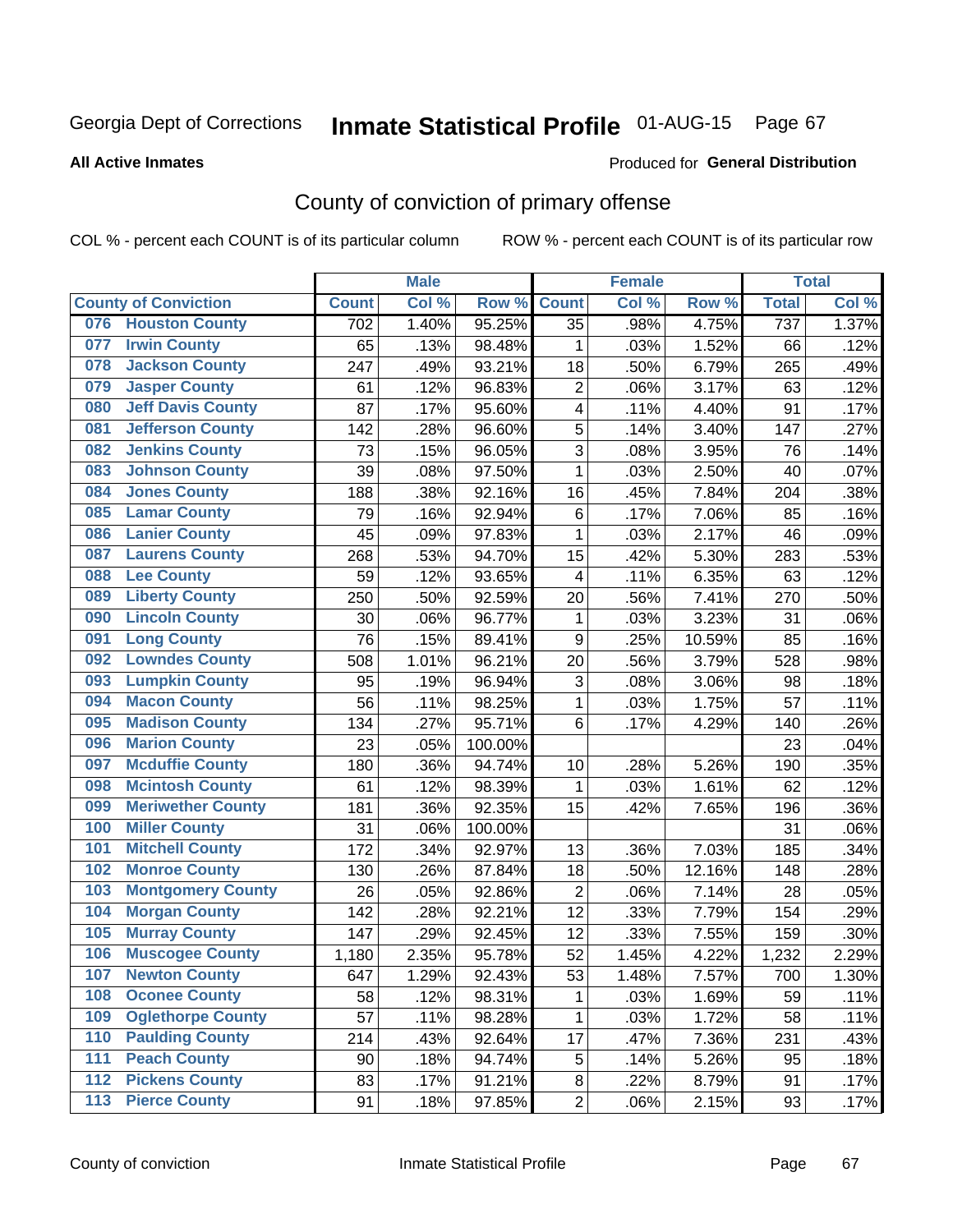# Inmate Statistical Profile 01-AUG-15 Page 68

#### **All Active Inmates**

#### Produced for General Distribution

## County of conviction of primary offense

COL % - percent each COUNT is of its particular column

|                                        |              | <b>Male</b> |         |                  | <b>Female</b> |        |                 | <b>Total</b> |
|----------------------------------------|--------------|-------------|---------|------------------|---------------|--------|-----------------|--------------|
| <b>County of Conviction</b>            | <b>Count</b> | Col %       | Row %   | <b>Count</b>     | Col %         | Row %  | <b>Total</b>    | Col %        |
| <b>Pike County</b><br>114              | 42           | .08%        | 95.45%  | $\overline{2}$   | .06%          | 4.55%  | $\overline{44}$ | .08%         |
| <b>Polk County</b><br>$\overline{115}$ | 157          | .31%        | 94.58%  | 9                | .25%          | 5.42%  | 166             | .31%         |
| <b>Pulaski County</b><br>116           | 61           | .12%        | 96.83%  | $\overline{2}$   | .06%          | 3.17%  | 63              | .12%         |
| <b>Putnam County</b><br>117            | 147          | .29%        | 94.84%  | 8                | .22%          | 5.16%  | 155             | .29%         |
| 118<br><b>Quitman County</b>           | 14           | .03%        | 100.00% |                  |               |        | 14              | .03%         |
| <b>Rabun County</b><br>119             | 48           | .10%        | 88.89%  | 6                | .17%          | 11.11% | 54              | .10%         |
| <b>Randolph County</b><br>120          | 67           | .13%        | 95.71%  | 3                | .08%          | 4.29%  | 70              | .13%         |
| <b>Richmond County</b><br>121          | 1,759        | 3.51%       | 94.52%  | 102              | 2.85%         | 5.48%  | 1,861           | 3.47%        |
| <b>Rockdale County</b><br>122          | 457          | .91%        | 91.77%  | 41               | 1.14%         | 8.23%  | 498             | .93%         |
| <b>Schley County</b><br>123            | 15           | .03%        | 93.75%  | 1                | .03%          | 6.25%  | 16              | .03%         |
| <b>Screven County</b><br>124           | 137          | .27%        | 93.84%  | $\boldsymbol{9}$ | .25%          | 6.16%  | 146             | .27%         |
| <b>Seminole County</b><br>125          | 68           | .14%        | 90.67%  | $\overline{7}$   | .20%          | 9.33%  | 75              | .14%         |
| 126<br><b>Spalding County</b>          | 511          | 1.02%       | 92.57%  | 41               | 1.14%         | 7.43%  | 552             | 1.03%        |
| 127<br><b>Stephens County</b>          | 145          | .29%        | 90.63%  | 15               | .42%          | 9.38%  | 160             | .30%         |
| <b>Stewart County</b><br>128           | 30           | .06%        | 96.77%  | 1                | .03%          | 3.23%  | 31              | .06%         |
| <b>Sumter County</b><br>129            | 201          | .40%        | 94.37%  | 12               | .33%          | 5.63%  | 213             | .40%         |
| <b>Talbot County</b><br>130            | 39           | .08%        | 92.86%  | 3                | .08%          | 7.14%  | 42              | .08%         |
| <b>Taliaferro County</b><br>131        | 17           | .03%        | 89.47%  | $\overline{2}$   | .06%          | 10.53% | 19              | .04%         |
| <b>Tattnall County</b><br>132          | 184          | .37%        | 92.46%  | 15               | .42%          | 7.54%  | 199             | .37%         |
| <b>Taylor County</b><br>133            | 58           | .12%        | 93.55%  | 4                | .11%          | 6.45%  | 62              | .12%         |
| <b>Telfair County</b><br>134           | 86           | .17%        | 92.47%  | $\overline{7}$   | .20%          | 7.53%  | 93              | .17%         |
| <b>Terrell County</b><br>135           | 83           | .17%        | 96.51%  | $\overline{3}$   | .08%          | 3.49%  | 86              | .16%         |
| <b>Thomas County</b><br>136            | 203          | .41%        | 92.27%  | 17               | .47%          | 7.73%  | 220             | .41%         |
| <b>Tift County</b><br>137              | 339          | .68%        | 95.76%  | 15               | .42%          | 4.24%  | 354             | .66%         |
| <b>Toombs County</b><br>138            | 327          | .65%        | 91.85%  | 29               | .81%          | 8.15%  | 356             | .66%         |
| <b>Towns County</b><br>139             | 34           | .07%        | 82.93%  | $\overline{7}$   | .20%          | 17.07% | 41              | .08%         |
| <b>Treutlen County</b><br>140          | 81           | .16%        | 94.19%  | 5                | .14%          | 5.81%  | 86              | .16%         |
| <b>Troup County</b><br>141             | 558          | 1.11%       | 91.78%  | 50               | 1.39%         | 8.22%  | 608             | 1.13%        |
| <b>Turner County</b><br>142            | 66           | .13%        | 94.29%  | 4                | .11%          | 5.71%  | 70              | .13%         |
| <b>Twiggs County</b><br>143            | 67           | .13%        | 97.10%  | $\overline{2}$   | .06%          | 2.90%  | 69              | .13%         |
| <b>Union County</b><br>144             | 76           | .15%        | 81.72%  | 17               | .47%          | 18.28% | 93              | .17%         |
| 145<br><b>Upson County</b>             | 162          | .32%        | 95.29%  | 8                | .22%          | 4.71%  | 170             | .32%         |
| <b>Walker County</b><br>146            | 395          | .79%        | 89.57%  | 46               | 1.28%         | 10.43% | 441             | .82%         |
| <b>Walton County</b><br>147            | 528          | 1.05%       | 91.51%  | 49               | 1.37%         | 8.49%  | 577             | 1.07%        |
| <b>Ware County</b><br>148              | 344          | .69%        | 92.72%  | 27               | .75%          | 7.28%  | 371             | .69%         |
| <b>Warren County</b><br>149            | 48           | .10%        | 97.96%  | 1                | .03%          | 2.04%  | 49              | .09%         |
| <b>Washington County</b><br>150        | 171          | .34%        | 92.43%  | 14               | .39%          | 7.57%  | 185             | .34%         |
| <b>Wayne County</b><br>151             | 163          | .33%        | 94.22%  | 10               | .28%          | 5.78%  | 173             | .32%         |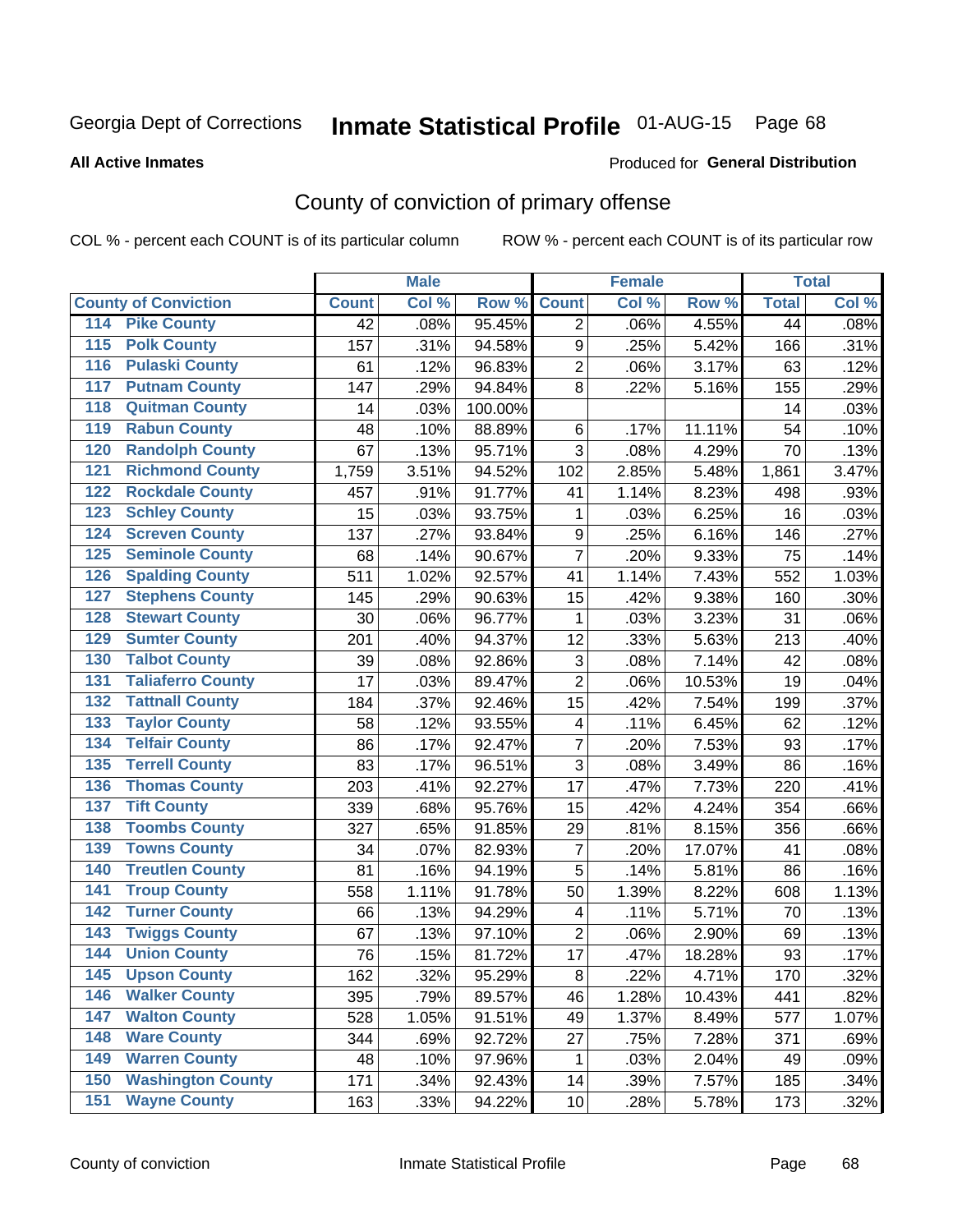# Inmate Statistical Profile 01-AUG-15 Page 69

**All Active Inmates** 

#### Produced for General Distribution

## County of conviction of primary offense

COL % - percent each COUNT is of its particular column

|                                | <b>Male</b>  |         |             | <b>Female</b> |       |        | <b>Total</b> |       |
|--------------------------------|--------------|---------|-------------|---------------|-------|--------|--------------|-------|
| <b>County of Conviction</b>    | <b>Count</b> | Col %   | Row % Count |               | Col % | Row %  | <b>Total</b> | Col % |
| <b>Webster County</b><br>152   | 4            | .01%    | 80.00%      |               | .03%  | 20.00% | 5            | .01%  |
| <b>Wheeler County</b><br>153   | 23           | .05%    | 95.83%      |               | .03%  | 4.17%  | 24           | .04%  |
| <b>White County</b><br>154     | 91           | .18%    | 85.05%      | 16            | .45%  | 14.95% | 107          | .20%  |
| <b>Whitfield County</b><br>155 | 533          | 1.06%   | 89.58%      | 62            | 1.73% | 10.42% | 595          | 1.11% |
| <b>Wilcox County</b><br>156    | 45           | $.09\%$ | 95.74%      | 2             | .06%  | 4.26%  | 47           | .09%  |
| <b>Wilkes County</b><br>157    | 68           | .14%    | 98.55%      |               | .03%  | 1.45%  | 69           | .13%  |
| <b>Wilkinson County</b><br>158 | 47           | .09%    | 95.92%      | 2             | .06%  | 4.08%  | 49           | .09%  |
| <b>Worth County</b><br>159     | 115          | .23%    | 95.04%      | 6             | .17%  | 4.96%  | 121          | .23%  |
| <b>Total Rported</b>           | 50,121       | 100%    | 93.32%      | 3,585         | 100%  | 6.68%  | 53,706       | 100%  |

| <b>Not Reported</b> |                  |       |        |  |
|---------------------|------------------|-------|--------|--|
| <b>Total</b>        | 50,121<br>$\sim$ | 3,585 | 53,706 |  |

| <b>Mode (most frequent)</b> | <b>Fulton County</b> | <b>ICobb County</b> | <b>Fulton County</b> |
|-----------------------------|----------------------|---------------------|----------------------|
|                             |                      |                     |                      |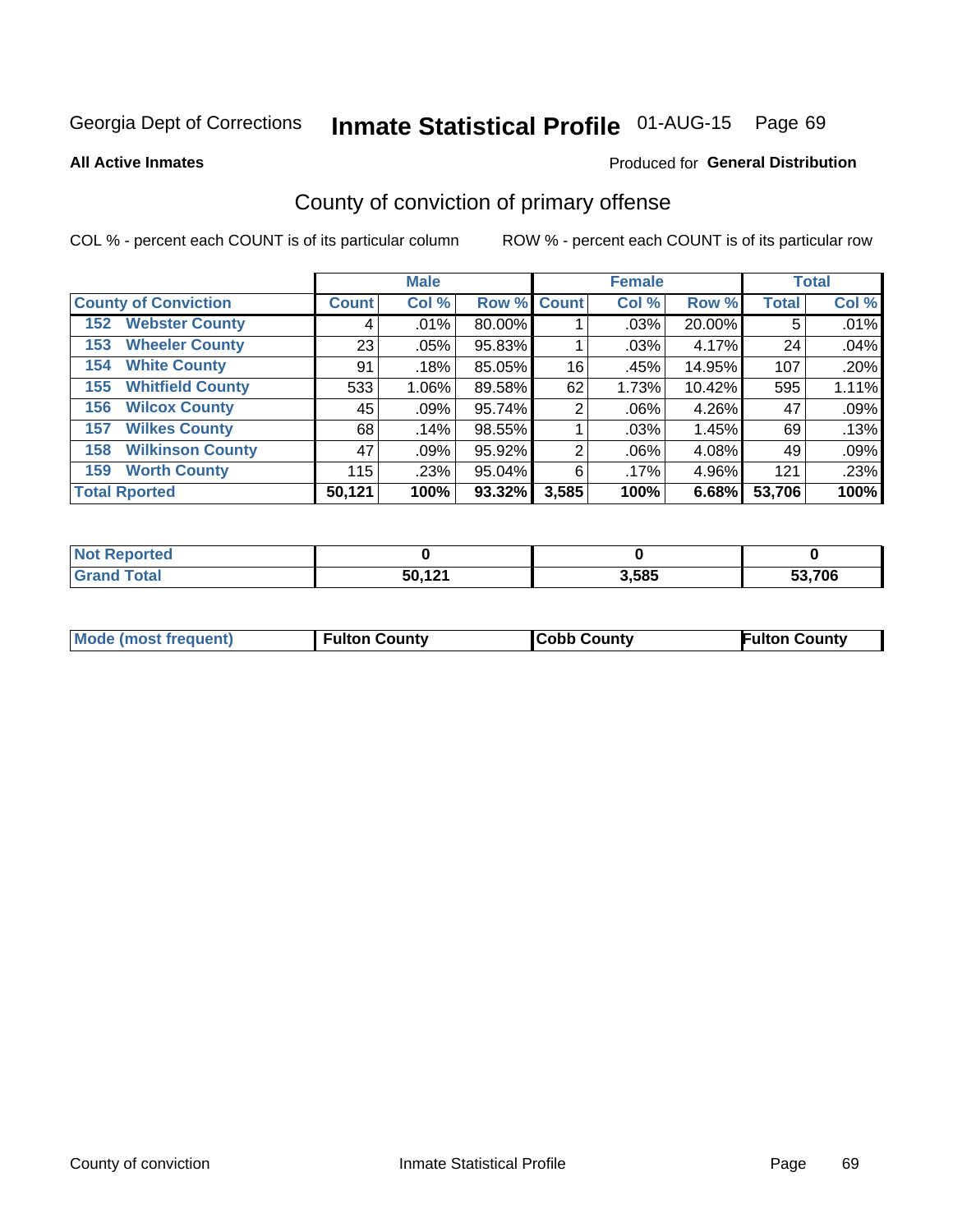### Georgia Dept of Corrections **All Active Inmates**

# Inmate Statistical Profile 01-AUG-15 Page 70

Produced for General Distribution

## Circuit of conviction of primary offense

COL % - percent each COUNT is of its particular column ROW % - percent each COUNT is of its particular row

|                         |                                 |              | <b>Male</b> |        |                 | <b>Female</b> |        |                  | <b>Total</b> |
|-------------------------|---------------------------------|--------------|-------------|--------|-----------------|---------------|--------|------------------|--------------|
|                         | <b>Circuit of Conviction</b>    | <b>Count</b> | Col %       | Row %  | <b>Count</b>    | Col %         | Row %  | <b>Total</b>     | Col %        |
| 1                       | <b>Alapaha Circuit</b>          | 351          | .74%        | 94.35% | $\overline{21}$ | .62%          | 5.65%  | $\overline{372}$ | .73%         |
| $\overline{2}$          | <b>Alcovy Circuit</b>           | 1,175        | 2.47%       | 92.01% | 102             | 3.03%         | 7.99%  | 1,277            | 2.51%        |
| $\overline{\mathbf{3}}$ | <b>Atlanta Circuit</b>          | 4,499        | 9.47%       | 96.34% | 171             | 5.08%         | 3.66%  | 4,670            | 9.18%        |
| 4                       | <b>Atlantic Circuit</b>         | 755          | 1.59%       | 93.67% | 51              | 1.51%         | 6.33%  | 806              | 1.58%        |
| 5                       | <b>Augusta Circuit</b>          | 2,370        | 4.99%       | 93.97% | 152             | 4.51%         | 6.03%  | 2,522            | 4.96%        |
| $\overline{6}$          | <b>Blue Ridge Circuit</b>       | 550          | 1.16%       | 91.21% | 53              | 1.57%         | 8.79%  | 603              | 1.18%        |
| 7                       | <b>Brunswick Circuit</b>        | 1,016        | 2.14%       | 93.55% | 70              | 2.08%         | 6.45%  | 1,086            | 2.13%        |
| 8                       | <b>Chattahoochee Circuit</b>    | 1,425        | 3.00%       | 95.51% | 67              | 1.99%         | 4.49%  | 1,492            | 2.93%        |
| 9                       | <b>Cherokee Circuit</b>         | 952          | 2.00%       | 87.10% | 141             | 4.19%         | 12.90% | 1,093            | 2.15%        |
| 10                      | <b>Clayton Circuit</b>          | 1,375        | 2.89%       | 93.66% | 93              | 2.76%         | 6.34%  | 1,468            | 2.88%        |
| $\overline{11}$         | <b>Cobb Circuit</b>             | 2,495        | 5.25%       | 91.33% | 237             | 7.04%         | 8.67%  | 2,732            | 5.37%        |
| 12                      | <b>Conasauga Circuit</b>        | 680          | 1.43%       | 90.19% | 74              | 2.20%         | 9.81%  | 754              | 1.48%        |
| 13                      | <b>Cordele Circuit</b>          | 654          | 1.38%       | 94.65% | 37              | 1.10%         | 5.35%  | 691              | 1.36%        |
| $\overline{14}$         | <b>Coweta Circuit</b>           | 1,864        | 3.92%       | 91.96% | 163             | 4.84%         | 8.04%  | 2,027            | 3.98%        |
| 15                      | <b>Dougherty Circuit</b>        | 902          | 1.90%       | 93.96% | 58              | 1.72%         | 6.04%  | 960              | 1.89%        |
| 16                      | <b>Dublin Circuit</b>           | 455          | .96%        | 95.19% | 23              | .68%          | 4.81%  | 478              | .94%         |
| 17                      | <b>Eastern Circuit</b>          | 1,952        | 4.11%       | 96.68% | 67              | 1.99%         | 3.32%  | 2,019            | 3.97%        |
| 18                      | <b>Flint Circuit</b>            | 499          | 1.05%       | 91.56% | 46              | 1.37%         | 8.44%  | 545              | 1.07%        |
| 19                      | <b>Griffin Circuit</b>          | 1,053        | 2.22%       | 91.49% | 98              | 2.91%         | 8.51%  | 1,151            | 2.26%        |
| 20                      | <b>Gwinnett Circuit</b>         | 2,238        | 4.71%       | 92.67% | 177             | 5.26%         | 7.33%  | 2,415            | 4.75%        |
| $\overline{21}$         | <b>Houston Circuit</b>          | 702          | 1.48%       | 95.25% | 35              | 1.04%         | 4.75%  | 737              | 1.45%        |
| $\overline{22}$         | <b>Lookout Mountain Circuit</b> | 1,048        | 2.21%       | 90.74% | 107             | 3.18%         | 9.26%  | 1,155            | 2.27%        |
| 23                      | <b>Macon Circuit</b>            | 1,148        | 2.42%       | 94.56% | 66              | 1.96%         | 5.44%  | 1,214            | 2.39%        |
| 24                      | <b>Middle Circuit</b>           | 930          | 1.96%       | 92.63% | 74              | 2.20%         | 7.37%  | 1,004            | 1.97%        |
| $\overline{25}$         | <b>Mountain Circuit</b>         | 298          | .63%        | 91.69% | 27              | .80%          | 8.31%  | 325              | .64%         |
| 26                      | <b>Northeastern Circuit</b>     | 775          | 1.63%       | 91.50% | 72              | 2.14%         | 8.50%  | 847              | 1.66%        |
| $\overline{27}$         | <b>Northern Circuit</b>         | 607          | 1.28%       | 95.14% | 31              | .92%          | 4.86%  | 638              | 1.25%        |
| 28                      | <b>Ocmulgee Circuit</b>         | 1,005        | 2.11%       | 93.23% | 73              | 2.17%         | 6.77%  | 1,078            | 2.12%        |
| 29                      | <b>Oconee Circuit</b>           | 386          | .81%        | 94.15% | 24              | .71%          | 5.85%  | 410              | .81%         |
| 30                      | <b>Ogeechee Circuit</b>         | 886          | 1.86%       | 93.66% | 60              | 1.78%         | 6.34%  | 946              | 1.86%        |
| $\overline{31}$         | <b>Pataula Circuit</b>          | 388          | .82%        | 94.87% | 21              | .62%          | 5.13%  | 409              | .80%         |
| 32                      | <b>Piedmont Circuit</b>         | 564          | 1.19%       | 92.31% | 47              | 1.40%         | 7.69%  | 611              | 1.20%        |
| 33                      | <b>Rome Circuit</b>             | 877          | 1.85%       | 90.41% | 93              | 2.76%         | 9.59%  | 970              | 1.91%        |
| 34                      | <b>South Georgia Circuit</b>    | 639          | 1.34%       | 93.70% | 43              | 1.28%         | 6.30%  | 682              | 1.34%        |
| 35                      | <b>Southern Circuit</b>         | 1,010        | 2.13%       | 95.10% | 52              | 1.54%         | 4.90%  | 1,062            | 2.09%        |
| 36                      | <b>Southwestern Circuit</b>     | 365          | .77%        | 94.81% | 20              | .59%          | 5.19%  | 385              | .76%         |
| 37                      | <b>Stone Mountain Circuit</b>   | 2,959        | 6.23%       | 94.81% | 162             | 4.81%         | 5.19%  | 3,121            | 6.13%        |
| 38                      | <b>Tallapoosa Circuit</b>       | 323          | .68%        | 94.17% | 20              | .59%          | 5.83%  | 343              | .67%         |
| 39                      | <b>Tifton Circuit</b>           | 585          | 1.23%       | 95.74% | 26              | .77%          | 4.26%  | 611              | 1.20%        |
| 40                      | <b>Toombs Circuit</b>           | 346          | .73%        | 95.58% | 16              | .48%          | 4.42%  | 362              | .71%         |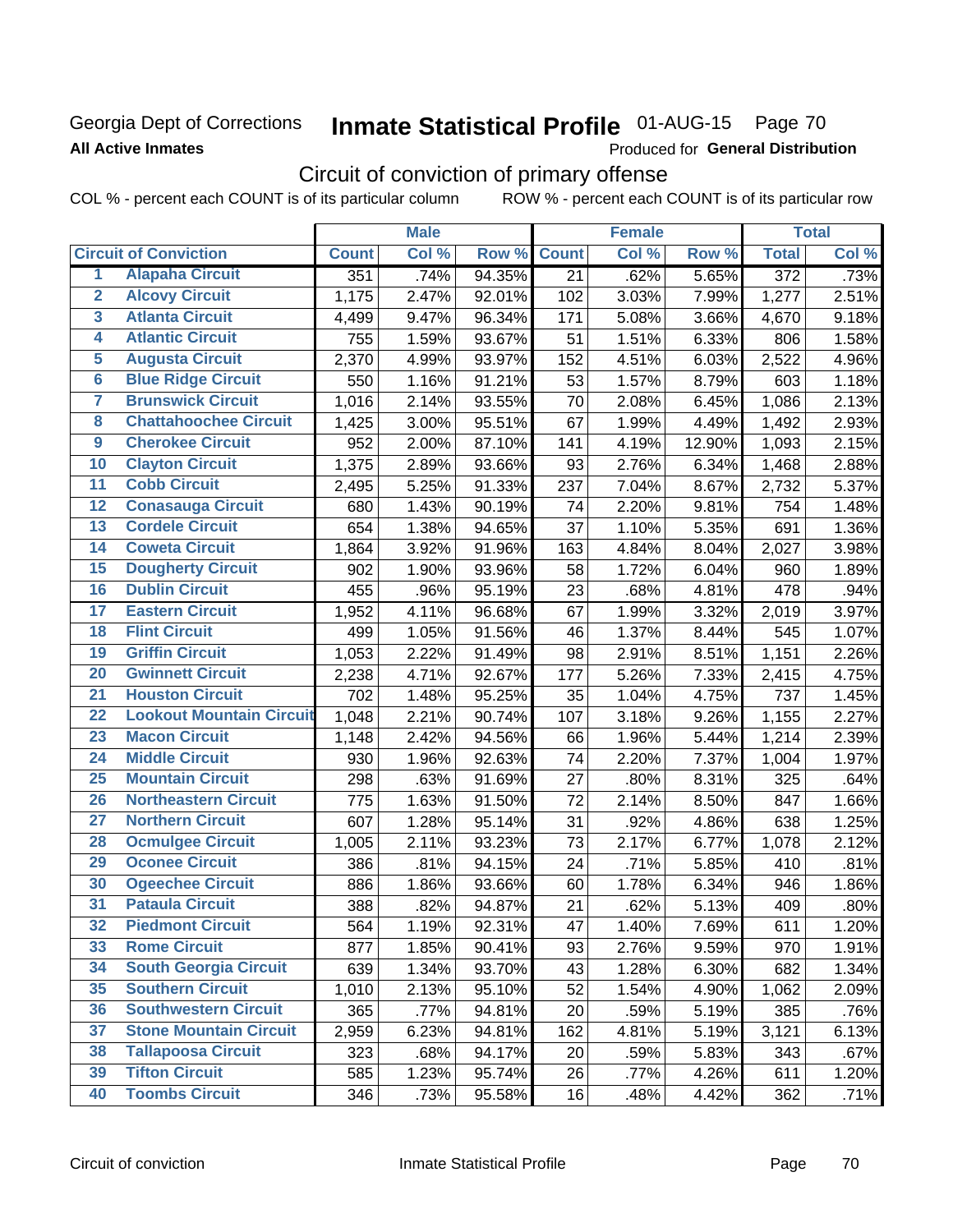### Georgia Dept of Corrections **All Active Inmates**

# Inmate Statistical Profile 01-AUG-15 Page 71

Produced for General Distribution

## Circuit of conviction of primary offense

COL % - percent each COUNT is of its particular column ROW % - percent each COUNT is of its particular row

|                                        |              | <b>Male</b> |        |              | <b>Female</b> |        |              | <b>Total</b> |
|----------------------------------------|--------------|-------------|--------|--------------|---------------|--------|--------------|--------------|
| <b>Circuit of Conviction</b>           | <b>Count</b> | Col %       | Row %  | <b>Count</b> | Col %         | Row %  | <b>Total</b> | Col %        |
| <b>Waycross Circuit</b><br>41          | 883          | 1.86%       | 94.34% | 53           | 1.57%         | 5.66%  | 936          | 1.84%        |
| <b>Western Circuit</b><br>42           | 472          | .99%        | 94.02% | 30           | .89%          | 5.98%  | 502          | .99%         |
| <b>Rockdale Circuit</b><br>43          | 457          | .96%        | 91.77% | 41           | 1.22%         | 8.23%  | 498          | .98%         |
| <b>Douglas Circuit</b><br>44           | 1,133        | 2.38%       | 90.50% | 119          | 3.53%         | 9.50%  | 1,252        | 2.46%        |
| <b>Appalachian Circuit</b><br>45       | 262          | .55%        | 89.73% | 30           | .89%          | 10.27% | 292          | .57%         |
| <b>Enotah Circuit</b><br>46            | 296          | .62%        | 87.32% | 43           | 1.28%         | 12.68% | 339          | .67%         |
| 47<br><b>Bell-Forsyth J.C.</b>         | 369          | .78%        | 91.56% | 34           | 1.01%         | 8.44%  | 403          | .79%         |
| <b>Towaliga Judicial Circuit</b><br>48 | 338          | .71%        | 91.85% | 30           | .89%          | 8.15%  | 368          | .72%         |
| <b>Paulding Circuit</b><br>49          | 214          | .45%        | 92.64% | 17           | .50%          | 7.36%  | 231          | .45%         |
| <b>Total Rported</b>                   | 47,525       | 100%        | 93.38% | 3,367        | 100%          | 6.62%  | 50,892       | 100%         |
|                                        |              |             |        |              |               |        |              |              |
| <b>Not Reported</b>                    |              | 2,596       |        |              | 218           |        |              | 2,814        |
| <b>Grand Total</b>                     |              | 50,121      |        |              | 3,585         |        |              | 53,706       |

| Mode (most frequent) | <b>Atlanta</b> | Cobb | Atlanta |
|----------------------|----------------|------|---------|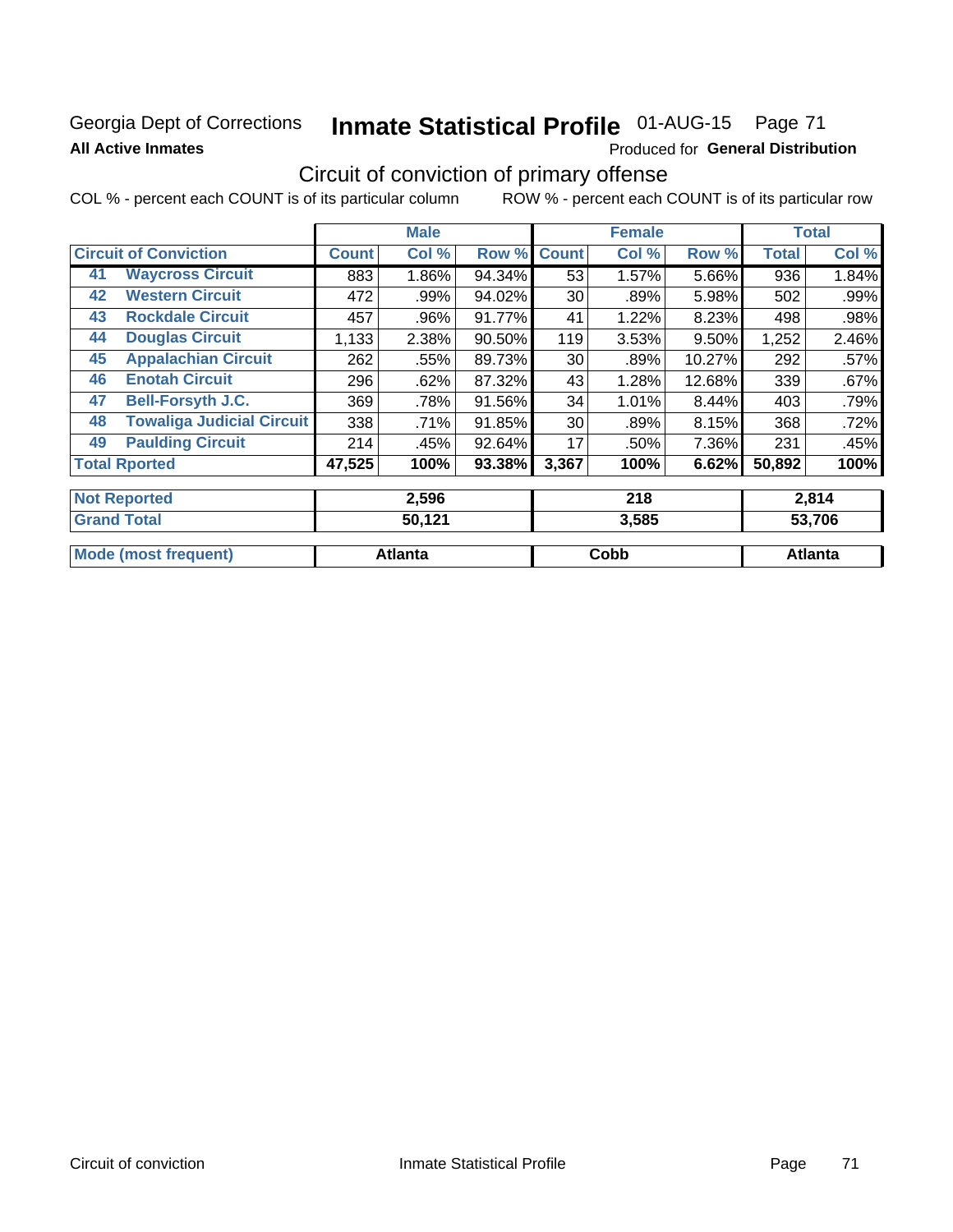## Georgia Dept of Corrections **Inmate Statistical Profile** 01-AUG-15 Page 72

### **All Active Inmates**

### Produced for **General Distribution**

### Years served (jail + prison) in this incarceration

COL % - percent each COUNT is of its particular column ROW % - percent each COUNT is of its particular row

|                        |              | <b>Male</b> |         |                | <b>Female</b> |                  |              | <b>Total</b> |
|------------------------|--------------|-------------|---------|----------------|---------------|------------------|--------------|--------------|
| <b>Years Served</b>    | <b>Count</b> | Col %       | Row %   | <b>Count</b>   | Col %         | Row <sub>%</sub> | <b>Total</b> | Col %        |
| Less than one year     | 10,585       | 21.13%      | 90.88%  | 1,062          | 29.62%        | 9.12%            | 11,647       | 21.70%       |
| 1 to 1.99 years        | 7,702        | 15.38%      | 91.27%  | 737            | 20.56%        | 8.73%            | 8,439        | 15.72%       |
| 2 to 2.99 years        | 5,290        | 10.56%      | 92.27%  | 443            | 12.36%        | 7.73%            | 5,733        | 10.68%       |
| 3 to 3.99 years        | 4,314        | 8.61%       | 92.91%  | 329            | 9.18%         | 7.09%            | 4,643        | 8.65%        |
| 4 to 4.99 years        | 3,459        | 6.91%       | 94.17%  | 214            | 5.97%         | 5.83%            | 3,673        | 6.84%        |
| 5 to 5.99 years        | 2,239        | 4.47%       | 94.71%  | 125            | 3.49%         | 5.29%            | 2,364        | 4.40%        |
| 6 to 6.99 years        | 1,937        | 3.87%       | 94.81%  | 106            | 2.96%         | 5.19%            | 2,043        | 3.81%        |
| 7 to 7.99 years        | 1,913        | 3.82%       | 95.70%  | 86             | 2.40%         | 4.30%            | 1,999        | 3.72%        |
| <b>8 to 8.99 years</b> | 1,743        | 3.48%       | 95.61%  | 80             | 2.23%         | 4.39%            | 1,823        | 3.40%        |
| 9 to 9.99 years        | 1,433        | 2.86%       | 95.60%  | 66             | 1.84%         | 4.40%            | 1,499        | 2.79%        |
| 10 to 10.99 years      | 887          | 1.77%       | 95.58%  | 41             | 1.14%         | 4.42%            | 928          | 1.73%        |
| 11 to 11.99 years      | 816          | 1.63%       | 95.44%  | 39             | 1.09%         | 4.56%            | 855          | 1.59%        |
| 12 to 12.99 years      | 813          | 1.62%       | 95.20%  | 41             | 1.14%         | 4.80%            | 854          | 1.59%        |
| 13 to 13.99 years      | 690          | 1.38%       | 96.37%  | 26             | 0.73%         | 3.63%            | 716          | 1.33%        |
| 14 to 14.99 years      | 685          | 1.37%       | 97.30%  | 19             | 0.53%         | 2.70%            | 704          | 1.31%        |
| 15 to 15.99 years      | 550          | 1.10%       | 95.16%  | 28             | 0.78%         | 4.84%            | 578          | 1.08%        |
| 16 to 16.99 years      | 504          | 1.01%       | 95.45%  | 24             | 0.67%         | 4.55%            | 528          | 0.98%        |
| 17 to 17.99 years      | 541          | 1.08%       | 96.61%  | 19             | 0.53%         | 3.39%            | 560          | 1.04%        |
| 18 to 18.99 years      | 592          | 1.18%       | 97.37%  | 16             | 0.45%         | 2.63%            | 608          | 1.13%        |
| 19 to 19.99 years      | 480          | 0.96%       | 96.77%  | 16             | 0.45%         | 3.23%            | 496          | 0.92%        |
| 20 to 20.99 years      | 386          | 0.77%       | 97.47%  | 10             | 0.28%         | 2.53%            | 396          | 0.74%        |
| 21 to 21.99 years      | 343          | 0.68%       | 95.54%  | 16             | 0.45%         | 4.46%            | 359          | 0.67%        |
| 22 to 22.99 years      | 275          | 0.55%       | 98.57%  | 4              | 0.11%         | 1.43%            | 279          | 0.52%        |
| 23 to 23.99 years      | 243          | 0.49%       | 95.67%  | 11             | 0.31%         | 4.33%            | 254          | 0.47%        |
| 24 to 24.99 years      | 245          | 0.49%       | 98.00%  | 5              | 0.14%         | 2.00%            | 250          | 0.47%        |
| 25 to 25.99 years      | 172          | 0.34%       | 96.63%  | 6              | 0.17%         | 3.37%            | 178          | 0.33%        |
| 26 to 26.99 years      | 157          | 0.31%       | 99.37%  | $\mathbf 1$    | 0.03%         | 0.63%            | 158          | 0.29%        |
| 27 to 27.99 years      | 146          | 0.29%       | 97.33%  | 4              | 0.11%         | 2.67%            | 150          | 0.28%        |
| 28 to 28.99 years      | 98           | 0.20%       | 100.00% |                |               |                  | 98           | 0.18%        |
| 29 to 29.99 years      | 99           | 0.20%       | 97.06%  | 3              | 0.08%         | 2.94%            | 102          | 0.19%        |
| Thirty + years         | 749          | 1.50%       | 98.94%  | $\overline{8}$ | 0.22%         | 1.06%            | 757          | 1.41%        |
| <b>Total Reported</b>  | 50,086       | 100%        | 93.32%  | 3,585          | 100%          | 6.68%            | 53,671       | 100%         |

| - -<br>◡                                       |       | ৩৩   |
|------------------------------------------------|-------|------|
| 4.04<br>50,<br>the contract of the contract of | 3,585 | .706 |

| <b>Mean</b><br>(average) | 6.2                | 3.79               | 6.04          |
|--------------------------|--------------------|--------------------|---------------|
| Median (middle)          | 3.32               | 1.98               | 3.21          |
| Mode (most frequent)     | Less than one year | Less than one year | Less than one |
|                          |                    |                    | vear          |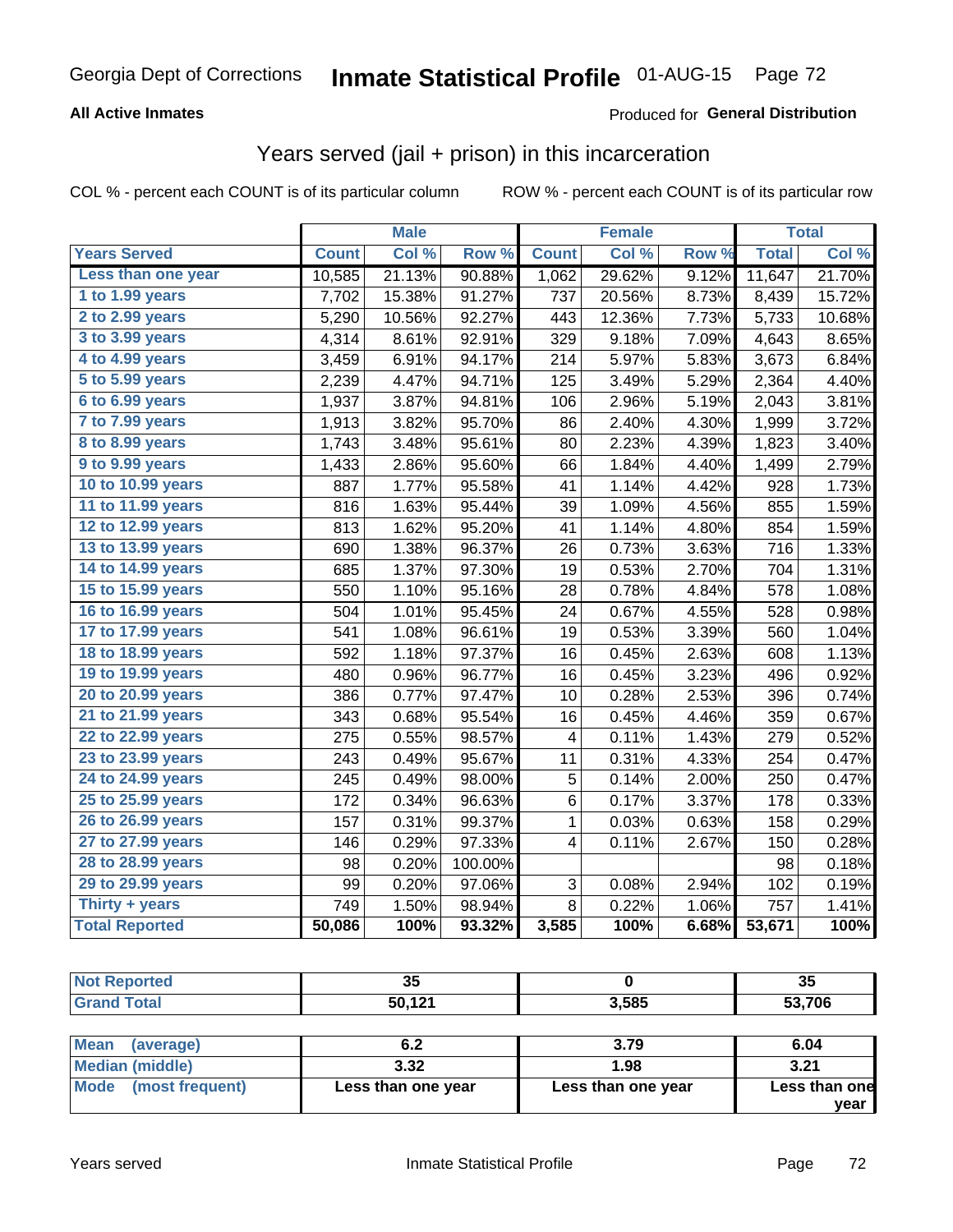### **All Active Inmates**

Produced for **General Distribution**

### Results of most recent HIV tests

|                         | <b>Male</b>  |          |         | <b>Female</b> |           |          | Total  |        |
|-------------------------|--------------|----------|---------|---------------|-----------|----------|--------|--------|
| <b>HIV Test Results</b> | <b>Count</b> | Col%     | Row %I  | <b>Count</b>  | Col %     | Row %    | Total  | Col %  |
| <b>Positive</b>         | 716          | $1.56\%$ | 92.75%  | 56            | 1.62%     | 7.25%    | 772    | 1.57%  |
| <b>Negative</b>         | 45,104       | 98.43%   | 92.99%  | 3,400         | $98.38\%$ | 7.01%    | 48,504 | 98.43% |
| <b>Indeterminate</b>    | ີ            | 0.01%    | 100.00% |               |           |          |        | 0.01%  |
| <b>Total Reported</b>   | 45,823       | 100%     | 92.99%  | 3,456         | 100%      | $7.01\%$ | 49,279 | 100.0% |

| <b>Not Reported</b> | 4,298  | 129   | 107<br>1.467 |
|---------------------|--------|-------|--------------|
| `otal               | 50,121 | 3,585 | 53,706       |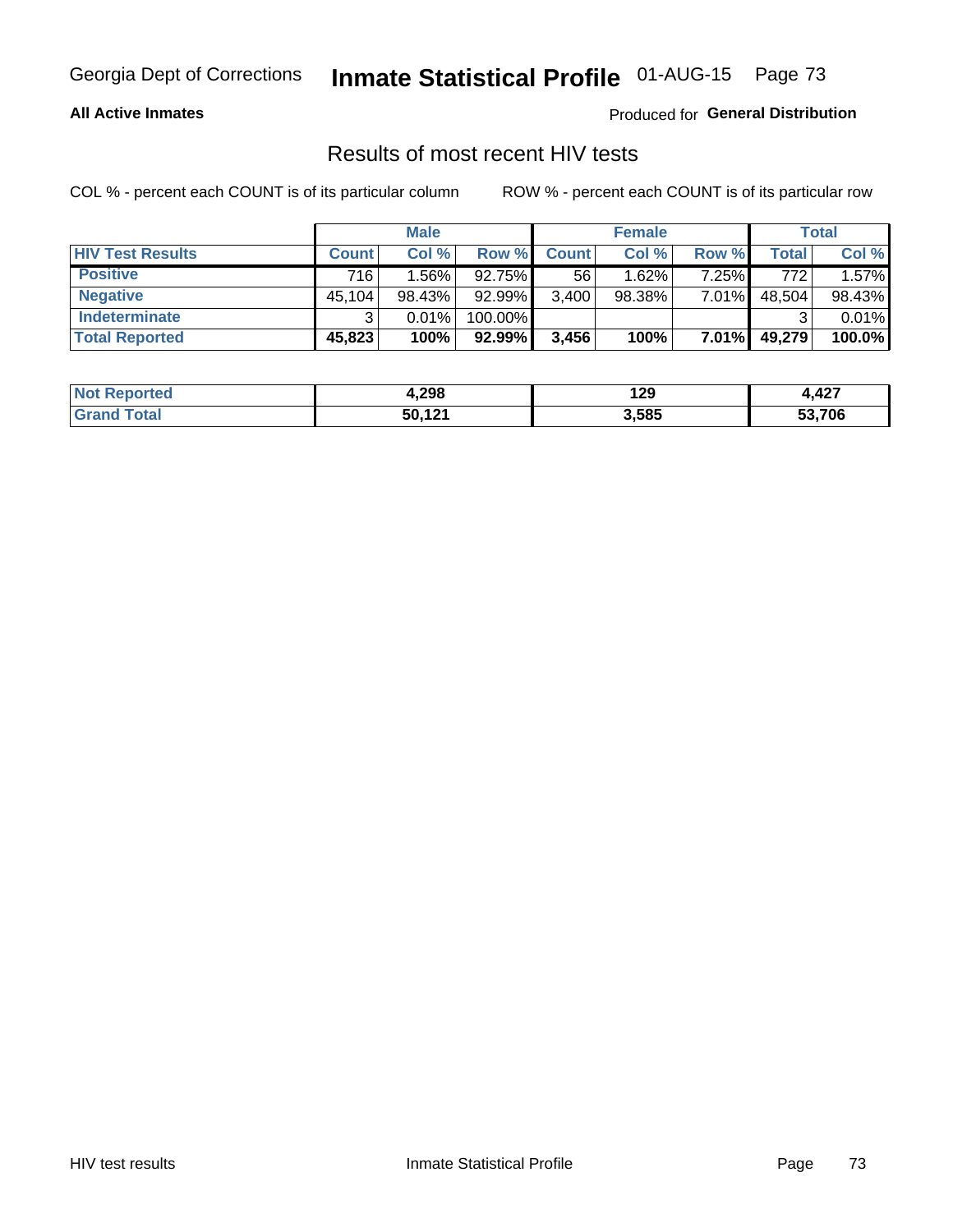### **All Active Inmates**

### Produced for **General Distribution**

### Results of most recent tuberculosis test

|                                  | <b>Male</b>  |           |           | <b>Female</b> |           |          | Total  |        |
|----------------------------------|--------------|-----------|-----------|---------------|-----------|----------|--------|--------|
| <b>Tuberculosis Test Results</b> | <b>Count</b> | Col%      | Row %     | <b>Count</b>  | Col %     | Row %    | Total  | Col %  |
| <b>Positive on current test</b>  | .465         | $16.17\%$ | $97.61\%$ | 183           | 5.28%     | 2.39%    | 7,648  | 15.41% |
| <b>Positive on previous test</b> | 15           | 0.03%     | 100.00%   |               |           |          | 15     | 0.03%  |
| <b>Negative</b>                  | 38,681       | $83.80\%$ | $92.17\%$ | 3,286         | $94.72\%$ | $7.83\%$ | 41.967 | 84.56% |
| <b>Total Reported</b>            | 46,161       | 100%      | $93.01\%$ | 3.469         | 100%      | 6.99%    | 49,630 | 100%   |

| <b>Not Reported</b> | 3,960                  | 116   | 07C<br>7.v/v |
|---------------------|------------------------|-------|--------------|
| Total<br>Gran       | 50,121<br>$\mathbf{r}$ | 3,585 | 53,706       |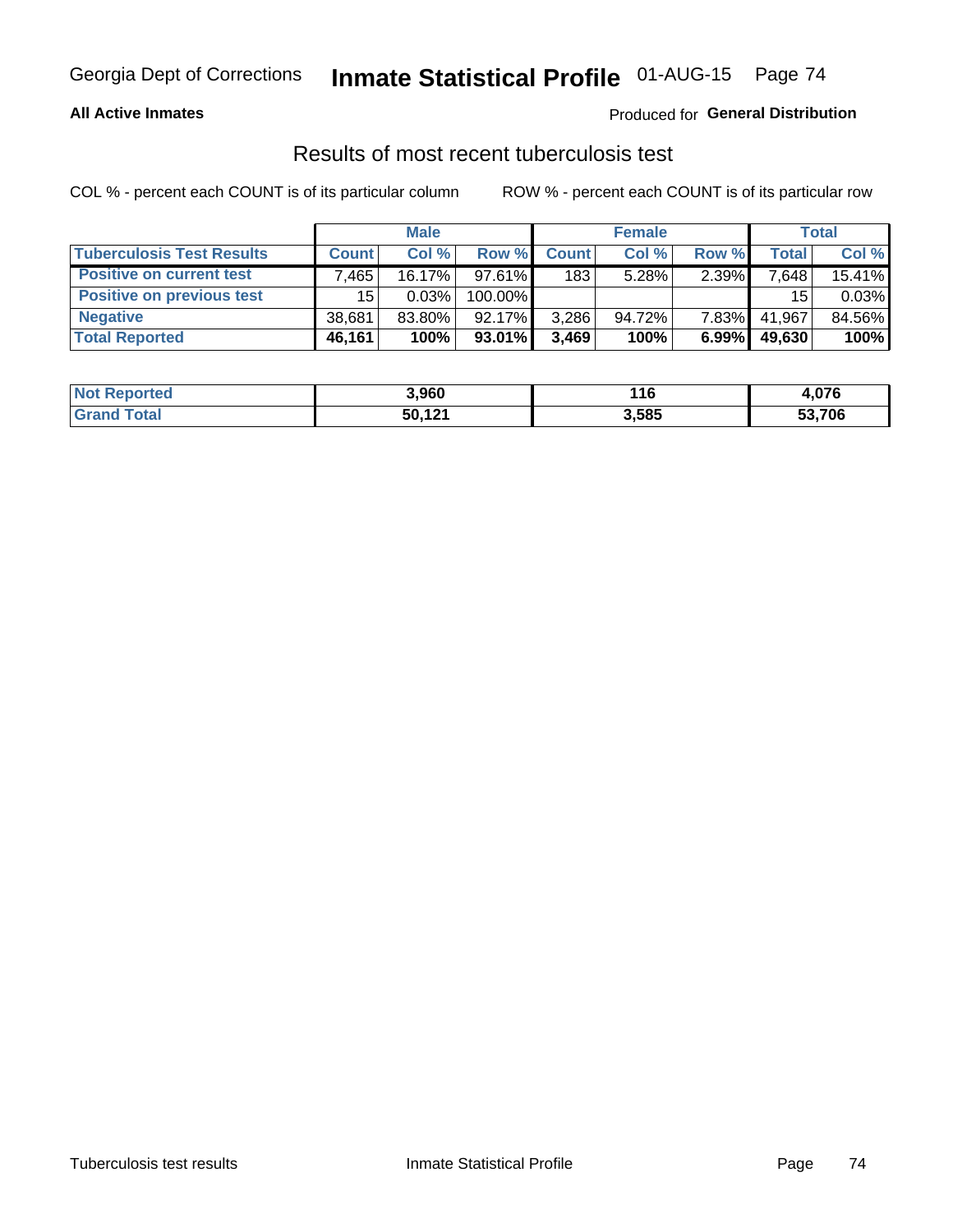### **All Active Inmates**

Produced for **General Distribution**

### Results of most recent syphilis test

|                                 | <b>Male</b>  |           |          | <b>Female</b> |           |          | Total   |        |
|---------------------------------|--------------|-----------|----------|---------------|-----------|----------|---------|--------|
| <b>Syphilis Test Results</b>    | <b>Count</b> | Col%      | Row %    | <b>Count</b>  | Col %     | Row %    | Total I | Col %  |
| <b>Positive on current test</b> | 260          | $1.42\%$  | 93.53%   | 18            | 2.49%     | $6.47\%$ | 278     | 1.46%  |
| <b>Negative</b>                 | 18.008       | $98.58\%$ | 96.23%   | 706           | $97.51\%$ | $3.77\%$ | 18,714  | 98.54% |
| <b>Total Reported</b>           | 18,268       | 100%      | 96.19% I | 724           | 100%      | $3.81\%$ | 18,992  | 100%   |

| <b>Not Reported</b> | 31,853 | 2,861 | 34,714 |
|---------------------|--------|-------|--------|
| <b>Grand Total</b>  | 50.121 | 3,585 | 53,706 |